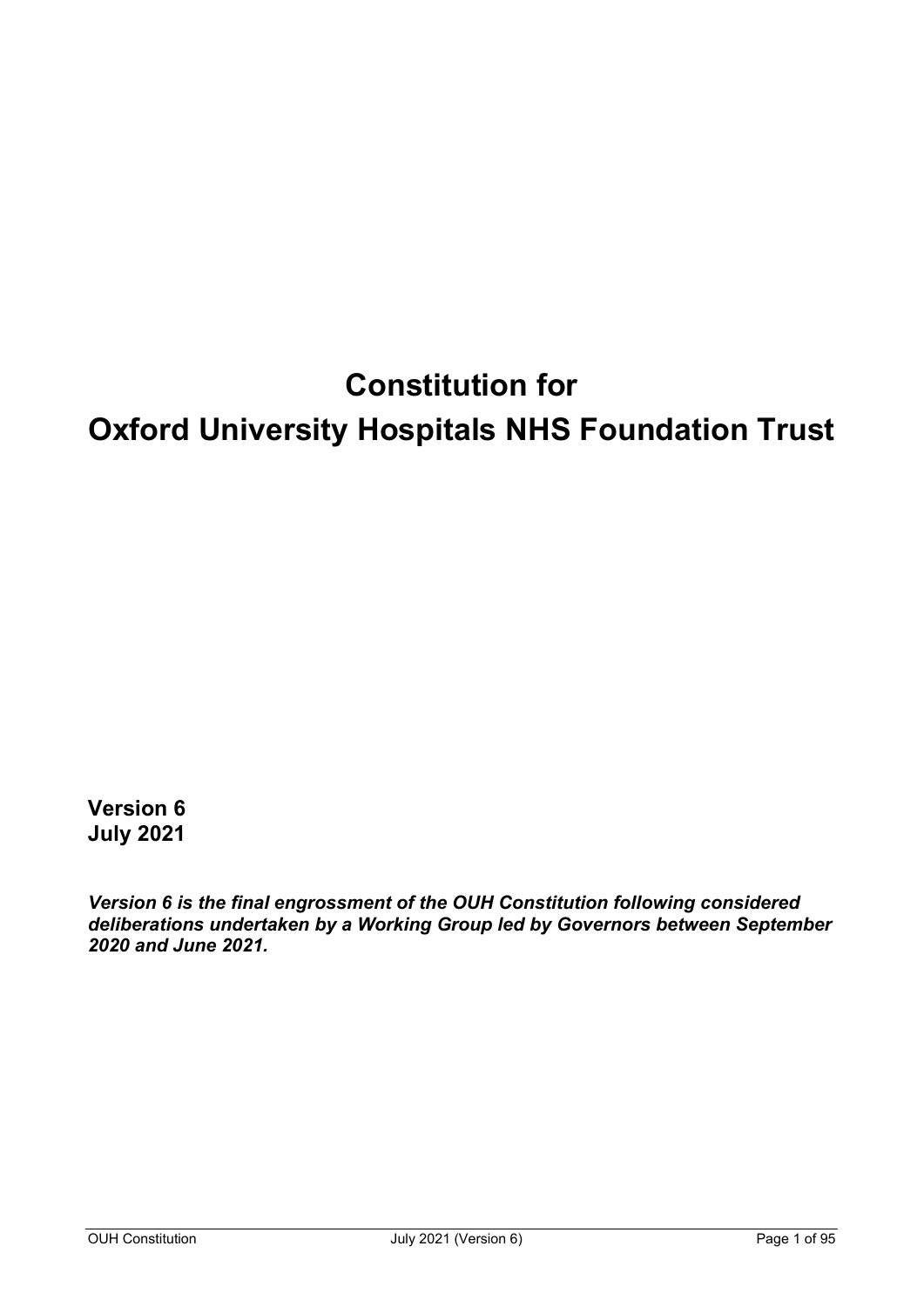### **Summary record of changes**

| <b>Version</b>   | <b>Summary of any change</b>                                                                                                                                                                                                                                                                                                                                                                                                                                                                                                                                                                                                                                                                                                                                                                                 | <b>Date</b>                                                                   |
|------------------|--------------------------------------------------------------------------------------------------------------------------------------------------------------------------------------------------------------------------------------------------------------------------------------------------------------------------------------------------------------------------------------------------------------------------------------------------------------------------------------------------------------------------------------------------------------------------------------------------------------------------------------------------------------------------------------------------------------------------------------------------------------------------------------------------------------|-------------------------------------------------------------------------------|
|                  |                                                                                                                                                                                                                                                                                                                                                                                                                                                                                                                                                                                                                                                                                                                                                                                                              | approved                                                                      |
| <b>Version 1</b> | Adoption of Constitution upon achieving<br><b>Foundation Trust status</b>                                                                                                                                                                                                                                                                                                                                                                                                                                                                                                                                                                                                                                                                                                                                    | October 2015<br>(Trust Board<br>approved in<br>principle in<br>November 2012) |
| <b>Version 2</b> | 1.8<br>Amended definition of Monitor to reflect<br>establishment of NHS Improvement.                                                                                                                                                                                                                                                                                                                                                                                                                                                                                                                                                                                                                                                                                                                         | January 2017                                                                  |
|                  | 1.10<br>Added definition of Finance Director to mean Chief<br>Finance Officer.                                                                                                                                                                                                                                                                                                                                                                                                                                                                                                                                                                                                                                                                                                                               |                                                                               |
|                  | Para 1 Appendix 3 to Annex 8<br>Clarification that CRB checks and occupational<br>health assessments (part of the checking process<br>for Non-executive Directors) do not extend to<br>governors.                                                                                                                                                                                                                                                                                                                                                                                                                                                                                                                                                                                                            |                                                                               |
| <b>Version 3</b> | Para 24 of Annex 7<br>Authority to sign non-legally binding documents<br>which might implicitly commit the trust, or create<br>significant reputational risk, to be expressly linked<br>to authority to sign the resultant legally binding<br>document.                                                                                                                                                                                                                                                                                                                                                                                                                                                                                                                                                      | January 2018                                                                  |
| <b>Version 4</b> | <b>Interpretation and definitions</b><br>$\mathbf 1$ .<br>Amended to include statement of intention to<br>reflect the principles of gender-neutral drafting<br>throughout the document, avoiding default use of<br>the masculine gender.                                                                                                                                                                                                                                                                                                                                                                                                                                                                                                                                                                     | January 2021                                                                  |
|                  | <b>Annex 3: Composition of Council of Governors</b><br>Increase in the number of governors to be elected<br>by the public constituency of Buckinghamshire,<br>Berkshire, Gloucestershire and Wiltshire from 2 to<br>3, increasing the total number of public governors<br>from $15$ to $16$ ; and<br>Increase in the number of governors who may be<br>appointed from 8 to 9;<br>Definition of organisations specified as entitled to<br>appoint a governor to include Oxfordshire Clinical<br>Commissioning Group or any future body that<br>takes on the commissioning functions of the<br>Clinical Commissioning Group; and<br>Increase in the upper limit on the overall size of<br>Council from 29 to 31 (with public elected<br>governors always to remain in the majority, as is<br>required by law). |                                                                               |
|                  | 13. Council of Governors - tenure<br>Provision for an elected governor's tenure to be<br>limited to no more than 3 terms of up to 3 years<br>each, subject to re-election, and subject to no<br>elected governor serving more than 9 years in<br>aggregate (additional terms may be consecutive);<br>and<br>At the discretion of the Chair (to be exercised<br>following consultation with governors as<br>appropriate), an appointed governor may be<br>eligible for reappointment to a 3rd term provided<br>that s/he will not serve more than 9 years in total.                                                                                                                                                                                                                                           |                                                                               |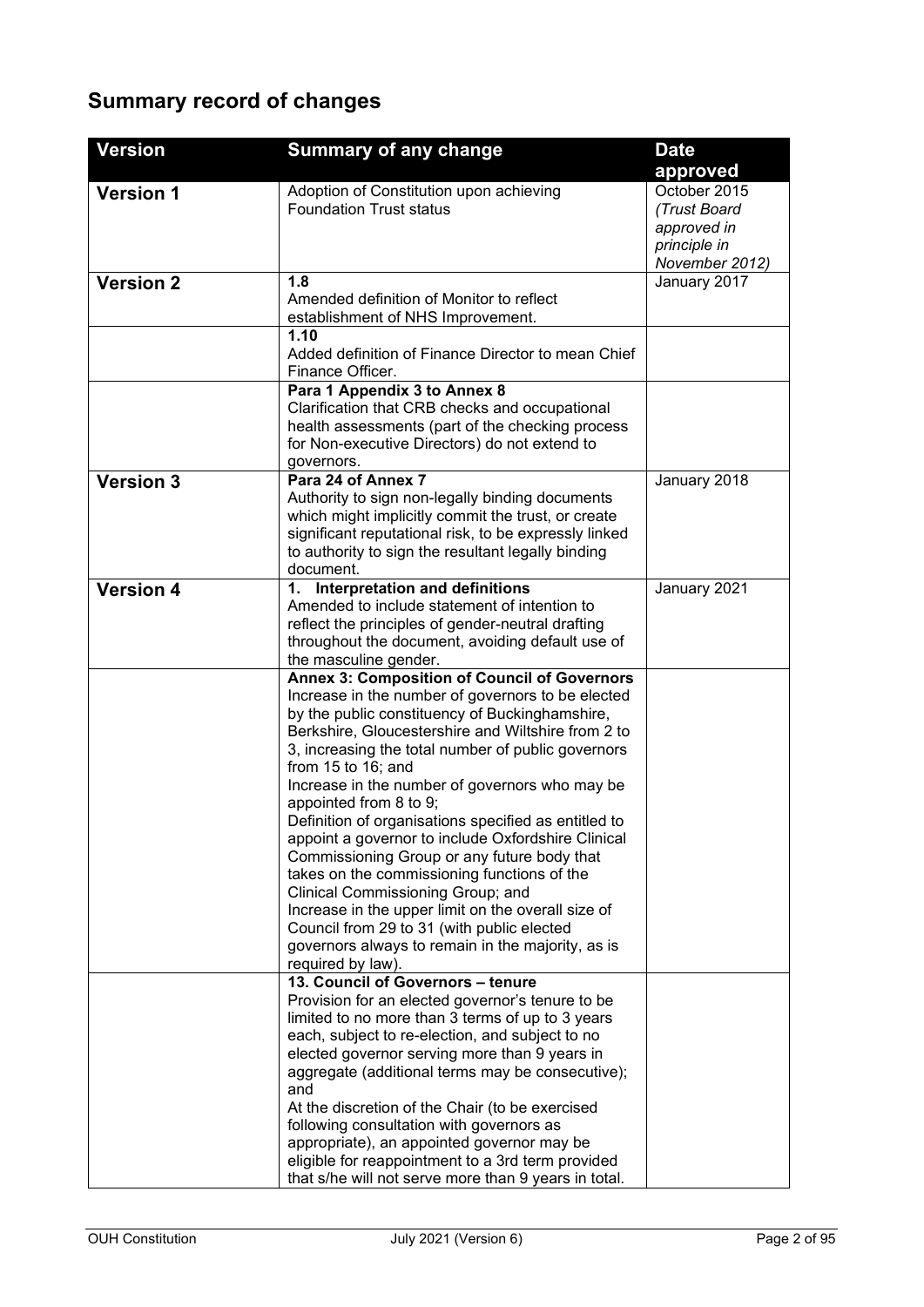| <b>Version</b>    | <b>Summary of any change</b>                                                                                  | <b>Date</b>  |
|-------------------|---------------------------------------------------------------------------------------------------------------|--------------|
|                   |                                                                                                               | approved     |
| Version 4 (/cont) | Annex 5: Additional Provisions - Council of                                                                   | January 2021 |
|                   | <b>Governors</b>                                                                                              |              |
|                   | Deletion of paragraph 6 "Initial (first) Governors'                                                           |              |
|                   | Term of Office" as obsolete                                                                                   |              |
|                   | Annex 5: Additional Provisions - Council of                                                                   |              |
|                   | Governors                                                                                                     |              |
|                   | 1. Eligibility to be a governor                                                                               |              |
|                   | Existing exclusions to remain in force, including<br>clarification that an individual will not be eligible to |              |
|                   | be a governor of OUH if: she or he is a member of                                                             |              |
|                   | the OUH Board; nor if she or he is a member of a                                                              |              |
|                   | Health Overview and Scrutiny Committee.                                                                       |              |
|                   | Also further to clarify that:                                                                                 |              |
|                   | An elected governor of another FT will not be                                                                 |              |
|                   | eligible to be a governor of OUH; and                                                                         |              |
|                   | An individual who is an appointed governor at                                                                 |              |
|                   | another foundation trust may be appointed as a                                                                |              |
|                   | governor at OUH, and may stand for election; in                                                               |              |
|                   | either case, subject to there being no material                                                               |              |
|                   | conflict of interest (as will be determined by the                                                            |              |
|                   | Chair, in consultation with governors as                                                                      |              |
| <b>Version 5</b>  | appropriate).<br>Annex 5: Additional Provisions - Council of                                                  | March 2021   |
|                   | <b>Governors</b>                                                                                              |              |
|                   | 5. Termination of Office of a Governor                                                                        |              |
|                   | Amended to provide that a Governor's tenure of                                                                |              |
|                   | office may be terminated immediately by Council                                                               |              |
|                   | upon recommendation by the Chair if they have                                                                 |              |
|                   | failed to attend two successive meetings of the                                                               |              |
|                   | Council of Governors (or three meetings in a single                                                           |              |
|                   | financial year) without reasonable cause.                                                                     |              |
|                   | (Under previous provision, criteria was failure to<br>attend two successive meetings in a single              |              |
|                   | financial year without reasonable cause).                                                                     |              |
|                   | 25. Board of Directors: appointment and                                                                       |              |
|                   | removal of Chair and other non-executive                                                                      |              |
|                   | directors                                                                                                     |              |
|                   | Amended to incorporate gender-neutral                                                                         |              |
|                   | terminology                                                                                                   |              |
|                   | Deletion of paragraph 26 "Board of Directors:                                                                 |              |
|                   | appointment of initial Chairman and initial non-                                                              |              |
|                   | executive directors"<br>Annex 5: Additional Provisions - Council of                                           |              |
|                   | <b>Governors</b>                                                                                              |              |
|                   | Deletion of reference to paragraph 26.                                                                        |              |
|                   | Annex 8, Appendix 4: Appointment of Chair                                                                     |              |
|                   | and non-executive directors                                                                                   |              |
|                   | Amended to provide flexibility for Governors to re-                                                           |              |
|                   | appoint a non-executive director (including the                                                               |              |
|                   | Chair) for a further term of specified duration                                                               |              |
|                   | beyond six years in aggregate where necessary to                                                              |              |
|                   | meet specific needs of the Trust, and to enhance                                                              |              |
|                   | effectiveness of the Board in its leadership of the                                                           |              |
|                   | Trust.<br>45. Mergers etc. and significant transactions                                                       |              |
|                   | Amended definition of a 'significant transaction' as                                                          |              |
|                   | "investments, divestments or other transactions                                                               |              |
|                   | comprising more than 25% of the assets, income                                                                |              |
|                   | or capital of the NHS Foundation Trust."                                                                      |              |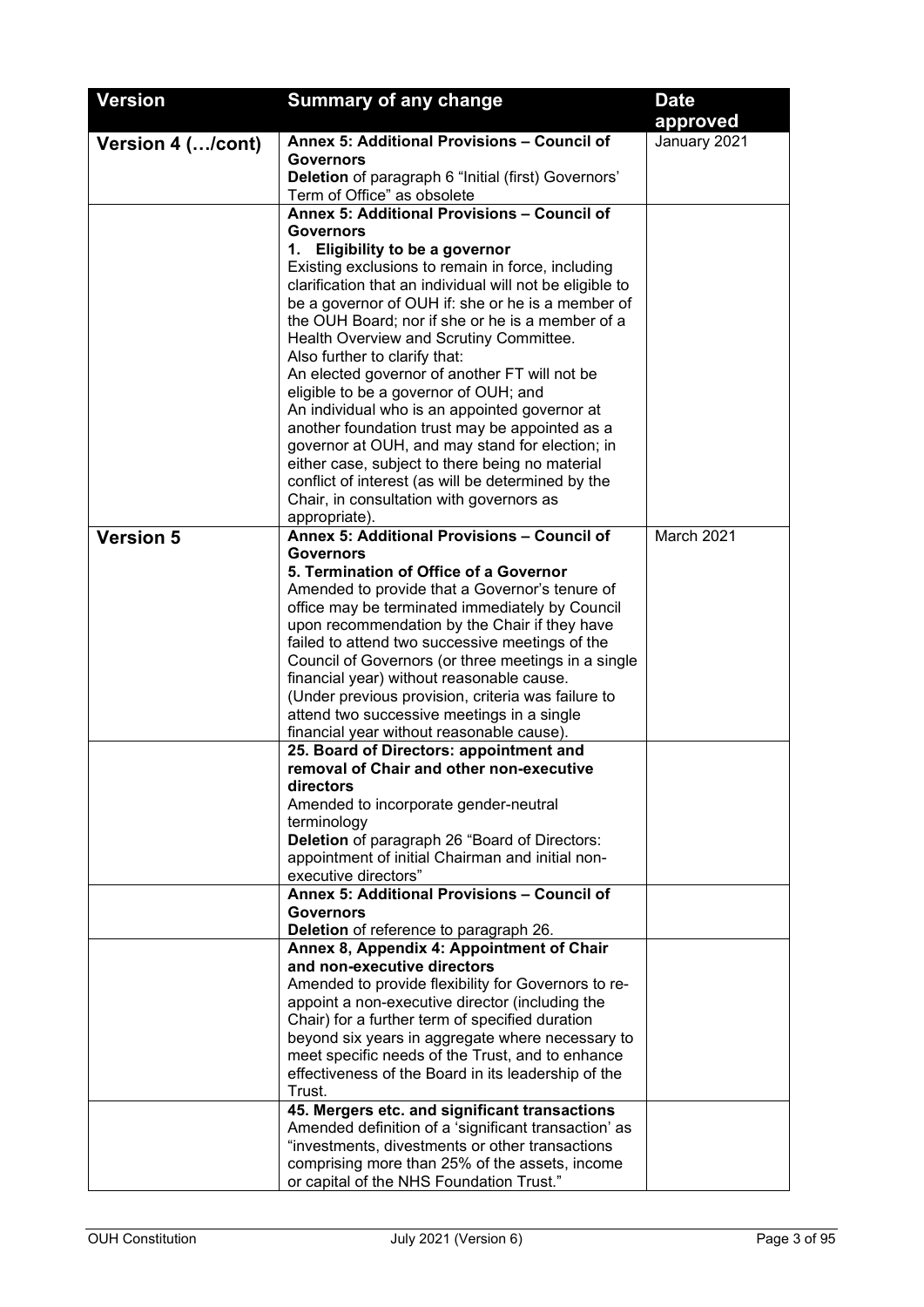|                  | 33. Board of Directors: conflicts of interest of<br>members of the Board<br>Amended to clarify that where a matter is duly<br>authorised by the Board a member of the Board<br>who has declared an interest in the matter will not<br>be in breach of the duty to avoid a conflict of<br>interest in respect of that matter.<br>Further to provide that the Board may authorise a<br>member of the Board who has declared an interest<br>in an authorised matter to participate in discussion<br>and/or determination of an issue relating to the<br>authorised matter.                                                                                           |                  |
|------------------|-------------------------------------------------------------------------------------------------------------------------------------------------------------------------------------------------------------------------------------------------------------------------------------------------------------------------------------------------------------------------------------------------------------------------------------------------------------------------------------------------------------------------------------------------------------------------------------------------------------------------------------------------------------------|------------------|
| <b>Version 6</b> | Following the incorporation of a number of<br>amendments recommended by the<br><b>Constitution Review Working Group between</b><br>September 2020 and March 2021 (see Versions<br>4 and 5), the comprehensive review of the OUH<br>Constitution was concluded by reviewing the<br>entirety of the document, upon which<br>independent legal advice was taken. Further<br>amendments incorporated reflect the<br>principles of gender-neutral drafting, and<br>update terminology and references where<br>appropriate. Provision relating to<br>communication and attendance at meetings<br>has been updated where possible, to reflect<br>advances in technology. | <b>July 2021</b> |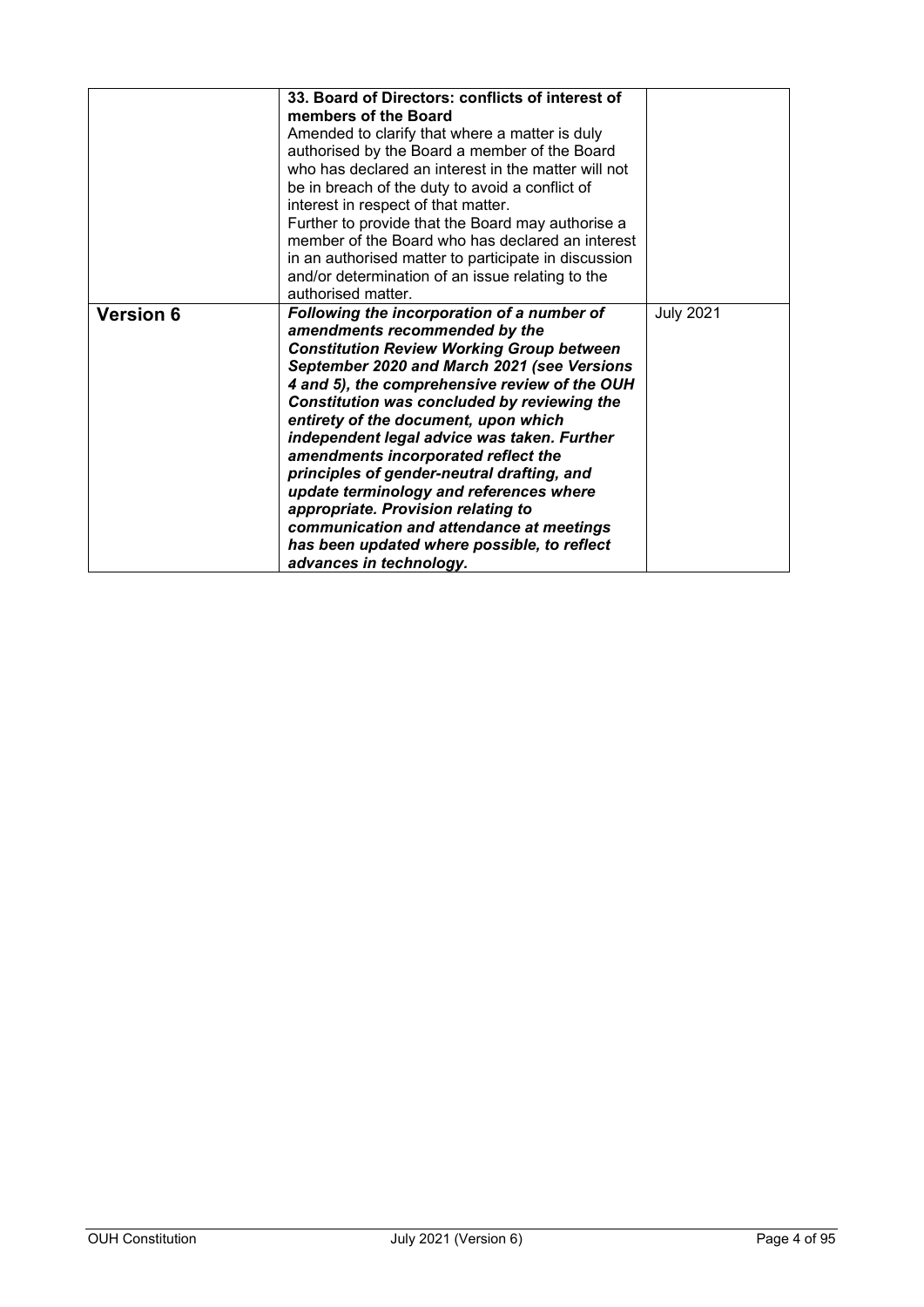## **Constitution for Oxford University Hospitals NHS Foundation Trust**

### **Contents**

### Page

| 1.              |                                                                                                       |  |
|-----------------|-------------------------------------------------------------------------------------------------------|--|
| 2.              |                                                                                                       |  |
| 3.              |                                                                                                       |  |
| 4.              |                                                                                                       |  |
| 5.              |                                                                                                       |  |
| 6.              |                                                                                                       |  |
| 7.              |                                                                                                       |  |
| 8.              |                                                                                                       |  |
| 9.              |                                                                                                       |  |
| 10.             |                                                                                                       |  |
| 11.             |                                                                                                       |  |
| 12.             |                                                                                                       |  |
| 13.             |                                                                                                       |  |
| 14.             |                                                                                                       |  |
| 15.             |                                                                                                       |  |
| 16.             |                                                                                                       |  |
| 17 <sub>1</sub> |                                                                                                       |  |
| 18.             |                                                                                                       |  |
| 19.             |                                                                                                       |  |
| 20.             |                                                                                                       |  |
| 21.             |                                                                                                       |  |
| 22.             |                                                                                                       |  |
| 23.             |                                                                                                       |  |
| 24.             | Board of Directors: qualification for appointment as a non-executive Director12                       |  |
| 25.             | Board of Directors: appointment and removal of Chair and other non-executive directors13              |  |
| 26.             | Board of Directors: appointment of deputy Chair and of senior independent director 13                 |  |
| 27.             | 13. Board of Directors: appointment and removal of the Chief Executive and other executive directors. |  |
| 28.             |                                                                                                       |  |
| 29.             |                                                                                                       |  |
| 30.             |                                                                                                       |  |
| 31.             |                                                                                                       |  |
| 32.             |                                                                                                       |  |
| 33.             |                                                                                                       |  |
| 34.             |                                                                                                       |  |
| 35.             |                                                                                                       |  |
| 36.             |                                                                                                       |  |
| 37.             |                                                                                                       |  |
|                 |                                                                                                       |  |
| 39.             |                                                                                                       |  |
| 40.             | Presentation of the annual accounts and reports to the Council of Governors and members17             |  |
| 41.             |                                                                                                       |  |
| 42.             |                                                                                                       |  |
| 43.             |                                                                                                       |  |
|                 |                                                                                                       |  |
|                 |                                                                                                       |  |
|                 |                                                                                                       |  |
|                 |                                                                                                       |  |
|                 | Annex 6: Standing Orders for the Practice and Procedure of the Council of Governors 77                |  |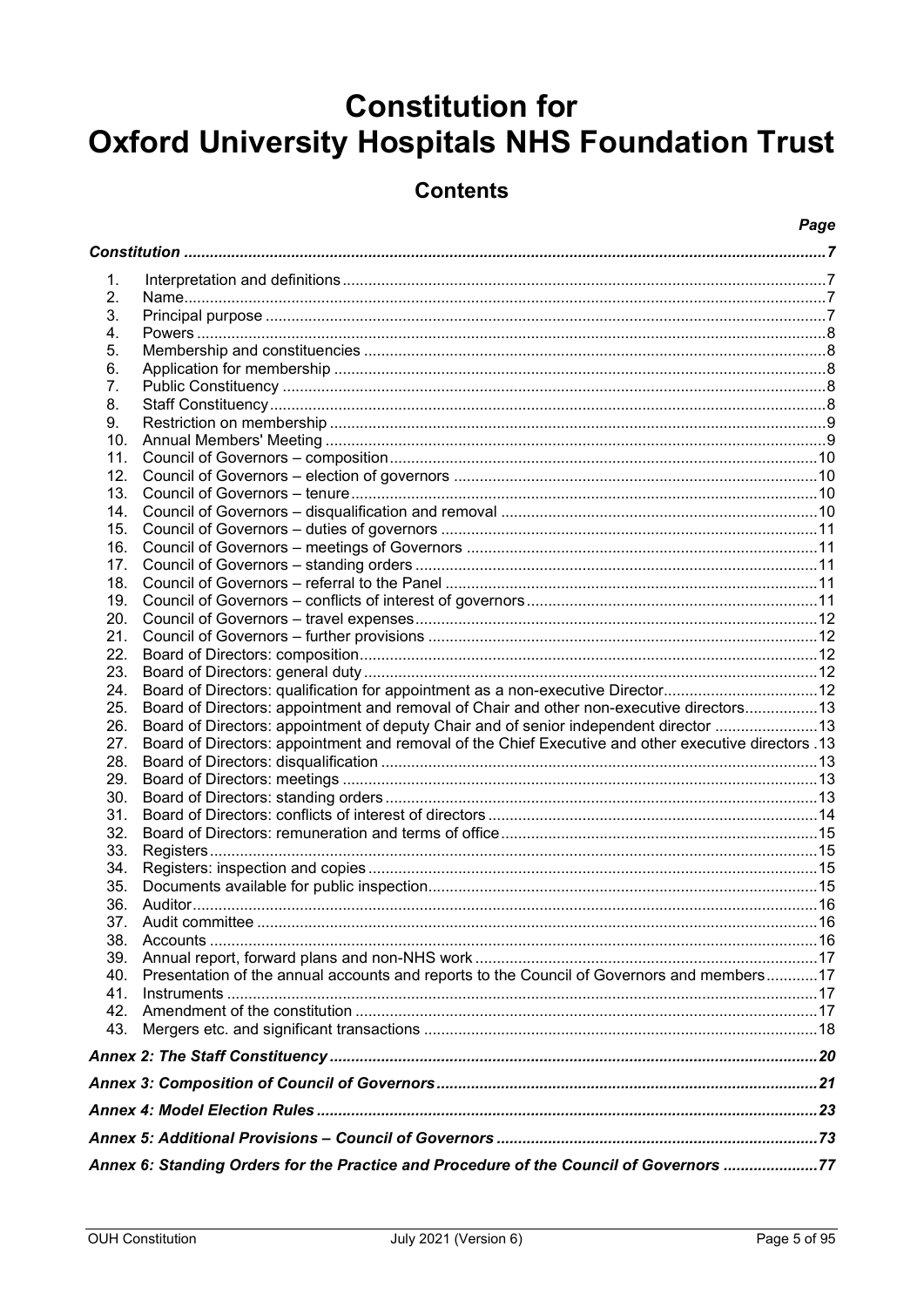| Annex 7: Standing Orders for the Practice and Procedure of the Board of Directors87 |  |
|-------------------------------------------------------------------------------------|--|
|                                                                                     |  |
|                                                                                     |  |
|                                                                                     |  |
|                                                                                     |  |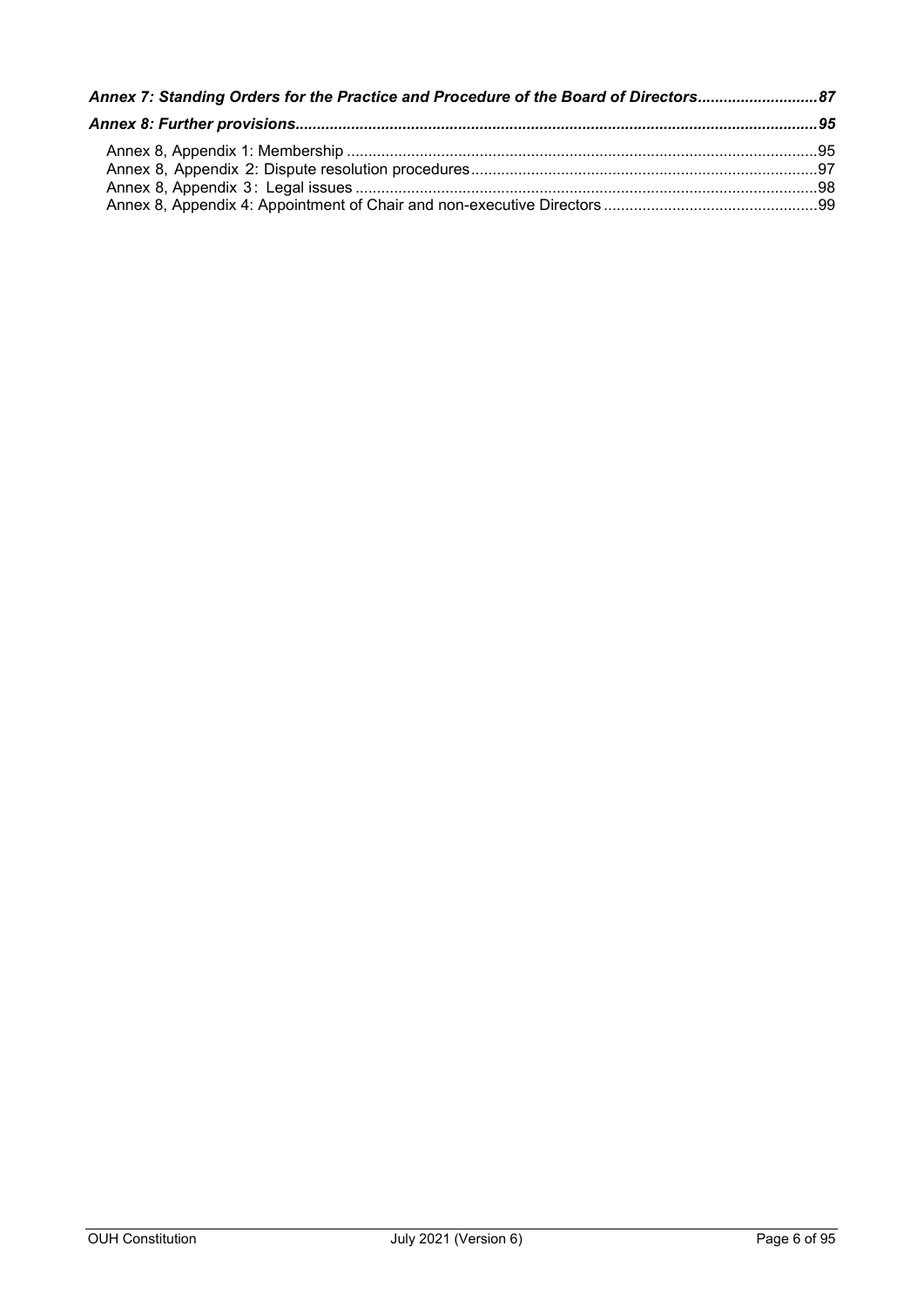### **Constitution**

### <span id="page-6-1"></span><span id="page-6-0"></span>**1. Interpretation and definitions**

- 1.1. Unless otherwise stated, words or expressions contained in this constitution shall bear the same meaning as in the National Health Service Act 2006 as amended by the Health and Social Care Act 2012.
- 1.2. It is intended that the whole of the Constitution will reflect the principles of gender-neutral drafting. Default use of the masculine gender is to be avoided throughout this document but, for the avoidance of doubt when construing the intent of any provision made herein, any words importing the masculine gender only shall include the feminine gender; words importing the singular shall import the plural and vice versa.
- 1.3. '2006 Act' is the National Health Service Act 2006.
- 1.4. ' 2012 Act' is the Health and Social Care Act 2012.
- 1.5. 'Accounting Officer' is the person who from time to time discharges the functions specified in paragraph 25(5) of Schedule 7 to the 2006 Act.
- 1.6. 'Annual Members' Meeting' is defined in paragraph 10 of the constitution 'Board of Directors' is the board of directors of the Trust as constituted pursuant to this Constitution and the 2006 Act.
- 1.7. 'Constitution' means this constitution and all annexes to it.
- 1.8. 'Director' means a member of the Board of Directors.
- 1.9. 'finance director' means the Chief Finance Officer of the Trust.
- 1.10. 'Governor' means a member of the Council of Governors.
- 1.11. 'Health Service Body' means an organisation listed as such in section 9(4) of the 2006 Act and an NHS foundation trust.
- 1.12. 'Monitor' is the corporate body known as Monitor, as provided by Section 61 of the 2012 Act and any statutory successor to that body.
	- 1.13. 'Secretary' is the Trust Secretary or any other person appointed by the Trust to perform the duties of the Trust Secretary including a joint, assistant or deputy Secretary or such other person as may be appointed by the Trust to perform the functions of the Secretary under this Constitution.

### <span id="page-6-2"></span>**2. Name**

The name of the foundation trust is Oxford University Hospitals NHS Foundation Trust ('the trust').

### <span id="page-6-3"></span>**3. Principal purpose**

- 3.1. The principal purpose of the trust is the provision of goods and services for the purposes of the health service in England.
- 3.2. The trust does not fulfil its principal purpose unless, in each financial year, its total income from the provision of goods and services for the purposes of the health service in England is greater than its total income from the provision of goods and services for any other purposes.
- 3.3. The trust may provide goods and services for any purposes related to: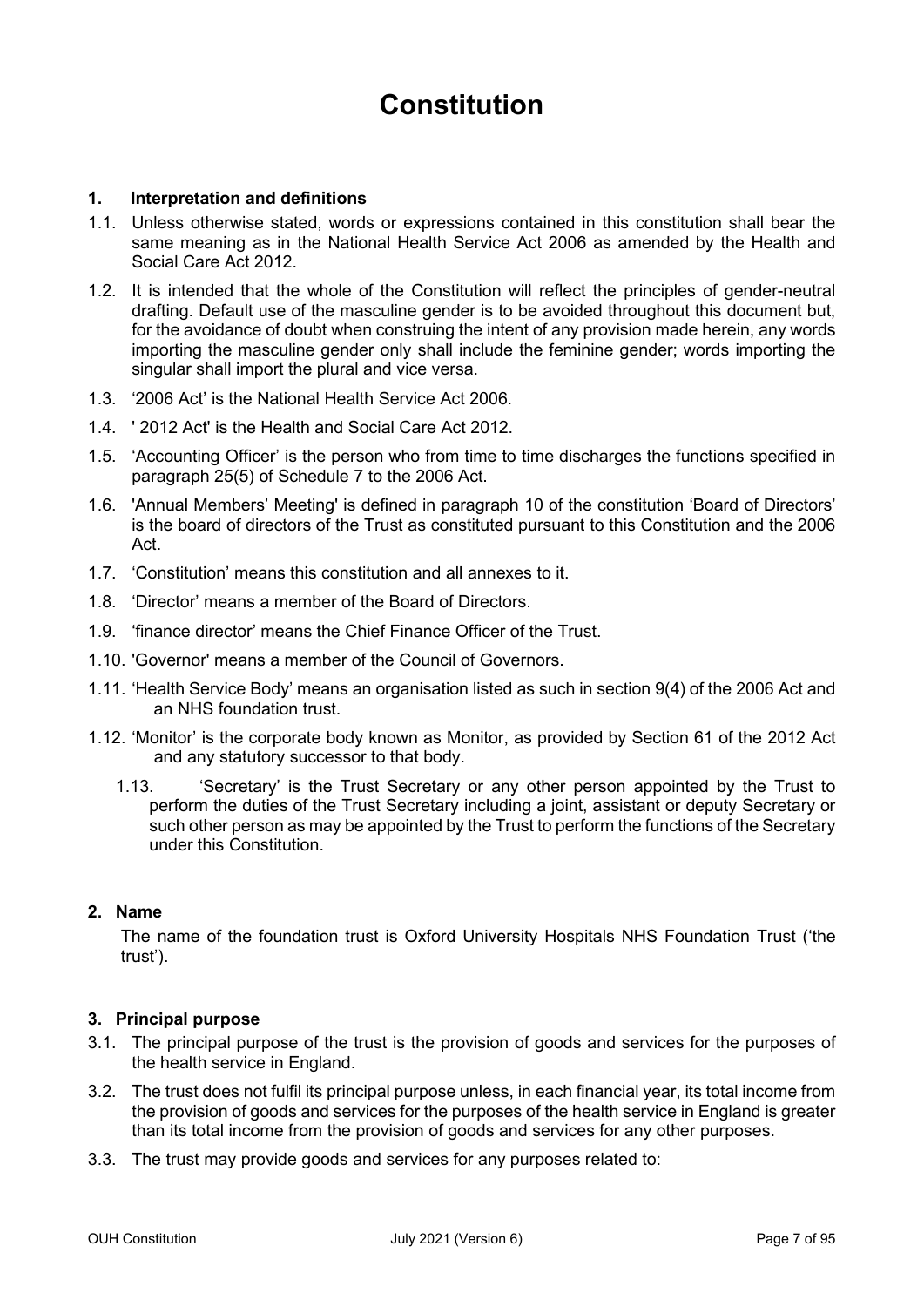- 3.3.1. the provision of services provided to individuals for or in connection with the prevention, diagnosis or treatment of illness, and
- 3.3.2. the promotion and protection of public health.
- 3.4. Subject to paragraph 39, the trust may also carry on activities other than those mentioned in the above paragraph for the purpose of making additional income available in order better to carry on its Principal Purpose.

### <span id="page-7-0"></span>**4. Powers**

- 4.1. The powers of the trust are set out in the 2006 Act.
- 4.2. All the powers of the trust shall be exercised by the Board of Directors on behalf of the trust.
- 4.3. Any of these powers may be delegated to a committee convened by the Board of Directors or to an executive director.

### <span id="page-7-1"></span>**5. Membership and constituencies**

- 5.1. The Trust shall have members, each of whom shall be a member of one of the following constituencies:
	- 5.1.1. a Public Constituency, or
	- 5.1.2. a Staff Constituency.

### <span id="page-7-2"></span>**6. Application for membership**

- 6.1. Subject to paragraph 8.6 below, an individual who is eligible to become a member of the trust may do so on application to the Trust in accordance with paragraphs 7 and 8 below.
- 6.2. Subject to paragraph 8.2 below, applicants for membership of the Trust must complete an application in the form prescribed by the Secretary and approved by the Council of Governors.

### <span id="page-7-3"></span>**7. Public Constituency**

- 7.1. An individual who lives in an area specified in Annex 1 as an area for a public constituency may become or continue as a member of the Trust.
	- 7.2. Those individuals who live in the area specified for a public constituency are referred to collectively as a Public Constituency.
- 7.3. The minimum number of members in each Public Constituency is specified in Annex 1.

### <span id="page-7-4"></span>**8. Staff Constituency**

- 8.1. An individual who is employed by the trust under a contract of employment with the trust may become or continue as a member of the trust provided that:
	- 8.1.1. they are employed by the trust under a contract of employment which has no fixed term or has a fixed term of at least 12 months; or
	- 8.1.2. they have been continuously employed by the trust under a contract of employment for at least 12 months.
- 8.2. Individuals who exercise functions for the purposes of the Trust, otherwise than under a contract of employment with the Trust who:
	- 8.2.1. have a contract of employment with the University of Oxford within its Medical Sciences Division; or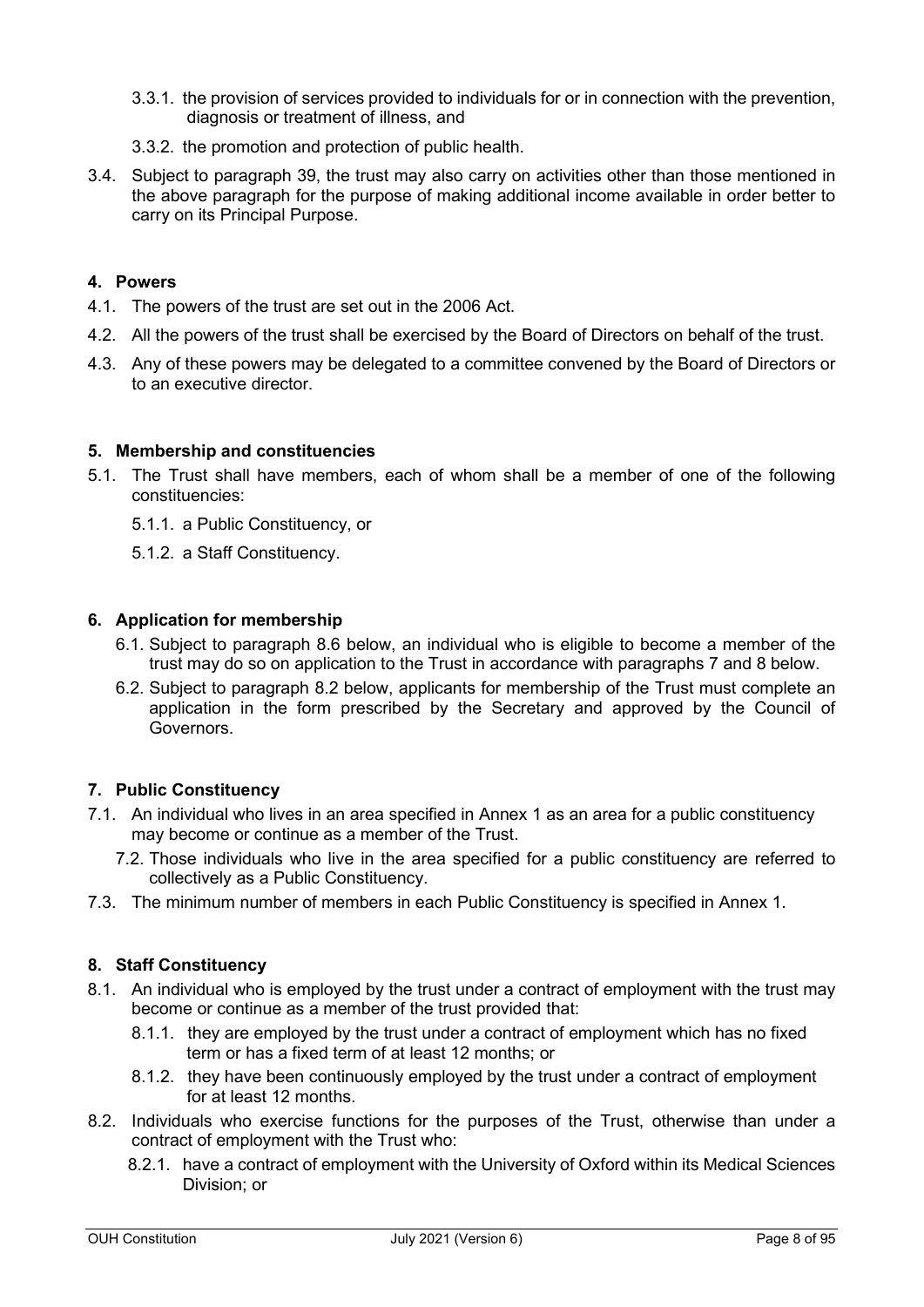8.2.2. are employed by a Private Finance Initiative provider to provide services at any of the Trust's premises,

may become or continue as members of the Staff Constituency provided such individuals have exercised these functions continuously for a period of at least 12 months.

- 8.3. Those individuals who are eligible for membership of the Trust by reason of the previous provisions are referred to collectively as the Staff Constituency.
- 8.4. The Staff Constituency shall be divided into two descriptions of individuals who are eligible for membership of the Staff Constituency, each description of individuals being specified within Annex 2 and being referred to as a class within the Staff Constituency.
- 8.5. The minimum number of members in each class of the Staff Constituency is specified in Annex 2.
- 8.6. *Automatic membership by default – staff*

8.6.1. Subject to paragraph 8.6.2, an individual who is:

- 8.6.1.1. eligible to become a member of the Staff Constituency pursuant to paragraph 8.1 above, and
- 8.6.1.2. invited by the Trust to become a member of the Staff Constituency and appropriate class within the Staff Constituency,

shall become a member of the Trust as a member of the Staff Constituency and appropriate class within the Staff Constituency without an application being made, unless they inform the Trust that they do not wish to do so.

- 8.6.2. An individual who:
	- 8.6.2.1. is eligible to become a member of the Staff Constituency pursuant to paragraph 8.2 above as a result of:
		- 8.6.2.1.1. their contract of employment with the University of Oxford in the Medical Sciences Division and who does not hold an honorary contract award with the Trust, or
		- 8.6.2.1.2. their contract of employment with a Private Finance Initiative provider to provide services at the Trust's premises,

shall become a member of the Trust as a member of the Staff Constituency and appropriate class within the Staff Constituency by making an application to the Trust to become a member of the relevant class of the Staff Constituency.

### <span id="page-8-0"></span>**9. Restriction on membership**

- 9.1. To be a member of the Trust, an individual must be at least sixteen years old on the date of their application to be a member.
- 9.2. An individual who is a member of a constituency, or of a class within a constituency, may not while their membership of that constituency or class continues, be a member of any other constituency or class.
- 9.3. An individual who satisfies the criteria for membership of the Staff Constituency may not become or continue as a member of any constituency other than the Staff Constituency.
- 9.4. Further provisions as to the circumstances in which an individual may not become or continue as a member of the trust are set out in [Annex 8: Further provisions.](#page-94-0)

### <span id="page-8-1"></span>**10. Annual Members' Meeting**

The Trust shall hold an annual meeting of its members (Annual Members' Meeting). The Annual Members' Meeting shall be open to members of the public.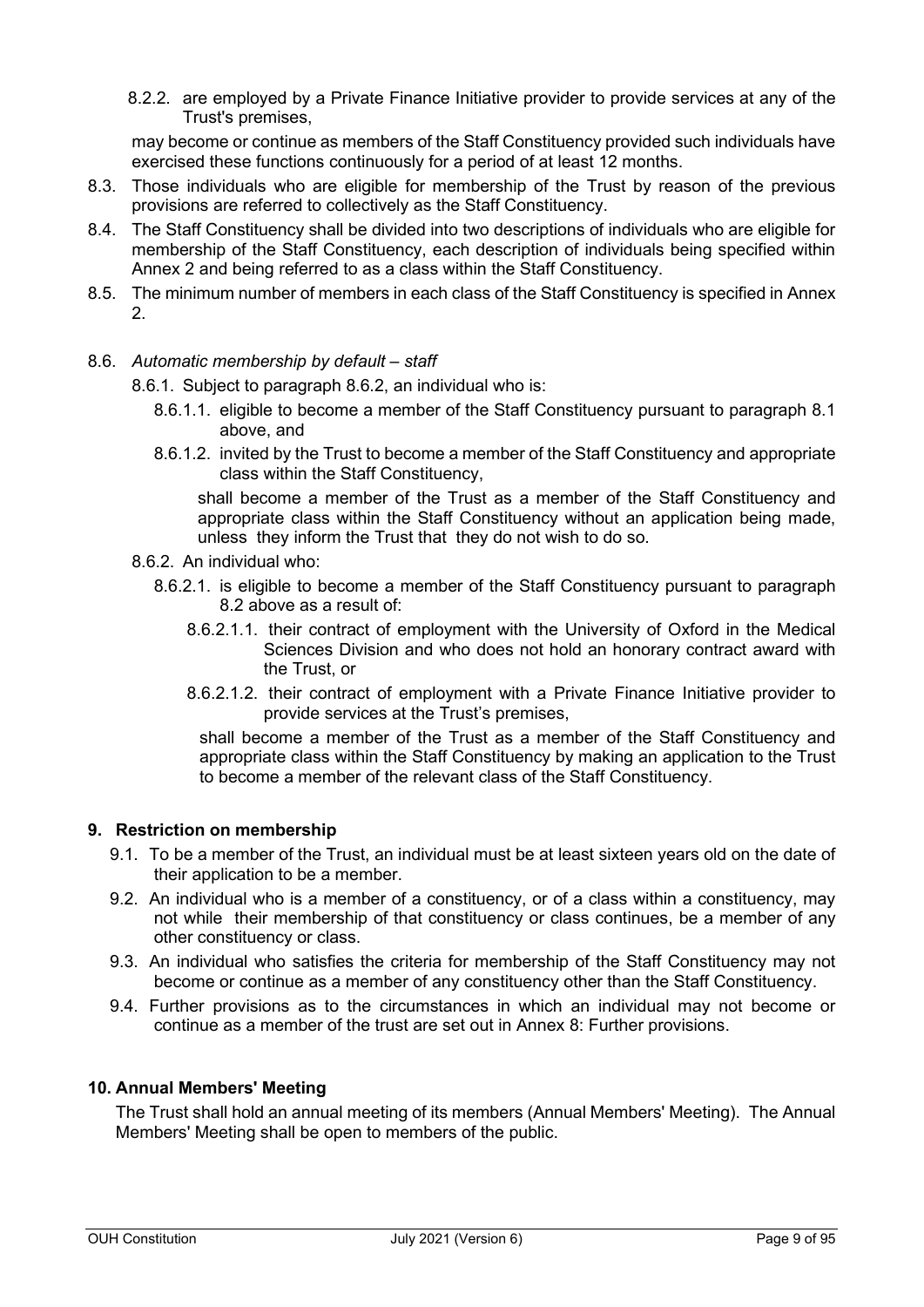### <span id="page-9-0"></span>**11. Council of Governors – composition**

- 11.1. The Trust is to have a Council of Governors, which shall comprise both elected and appointed Governors.
- 11.2. The composition of the Council of Governors is specified in [Annex 3: Composition of Council](#page-20-0)  [of Governors.](#page-20-0)
- 11.3. The members of the Council of Governors, other than the appointed members, shall be chosen by election by their constituency or, where there are classes within a constituency, by their class within that constituency. The number of governors to be elected by each constituency, or, where appropriate, by each class of each constituency, is specified in Annex 3.

### <span id="page-9-1"></span>**12. Council of Governors – election of governors**

- 12.1. Elections for elected members of the Council of Governors shall be conducted in accordance with the Model Election Rules.
- 12.2. The Model Election Rules as published from time to time by the Department of Health and Social Care form part of this constitution. The Model Election Rules current at the date of this Constitution are at Annex 4.
- 12.3. A subsequent variation of the Model Election Rules by the Department of Health and Social Care shall not constitute a variation of the terms of this constitution for the purposes of paragraph [42](#page-16-3) of the constitution (Amendment of the constitution).
- 12.4. An election, if contested, shall be by secret ballot.

### <span id="page-9-2"></span>**13. Council of Governors – tenure**

- 13.1. Subject to the provisions in Annex 5: Additional Provisions Council of Governors and in accordance with paragraph 10 of Schedule 7 to the 2006 Act an elected governor may hold a term of office of up to three years.
- 13.2. An elected governor shall cease to hold office if they cease to be a member of the constituency or class by which they were elected.
- 13.3. Subject to paragraph 13.7 an elected governor shall be eligible for re-election at the end of their term.
- 13.4. An appointed governor may hold office for a period of up to 3 years.
- 13.5. An appointed governor shall cease to hold office if the appointing organisation withdraws its sponsorship of them.
- 13.6. Subject to paragraph 13.7 an appointed governor shall be eligible for re-appointment at the end of their term.
- 13.7. No governor shall serve as a governor for more than three terms of up to three years each and no governor shall serve for more than nine years in total (whether by consecutive or nonconsecutive terms).

### <span id="page-9-3"></span>**14. Council of Governors – disqualification and removal**

- 14.1. The following may not become or continue as a member of the Council of Governors:
	- 14.1.1. a person who has been adjudged bankrupt or whose estate has been sequestrated and (in either case) has not been discharged;
	- 14.1.2. a person who has made a composition or arrangement with, or granted a trust deed for, their creditors and has not been discharged in respect of it;
	- 14.1.3. a person who within the preceding five years has been convicted in the British Islands of any offence if a sentence of imprisonment (whether suspended or not) for a period of not less than three months (without the option of a fine) was imposed on them;
	- 14.1.4. a person in relation to whom a moratorium period under a debt relief order applies (under Part 7A of the Insolvency Act 1986).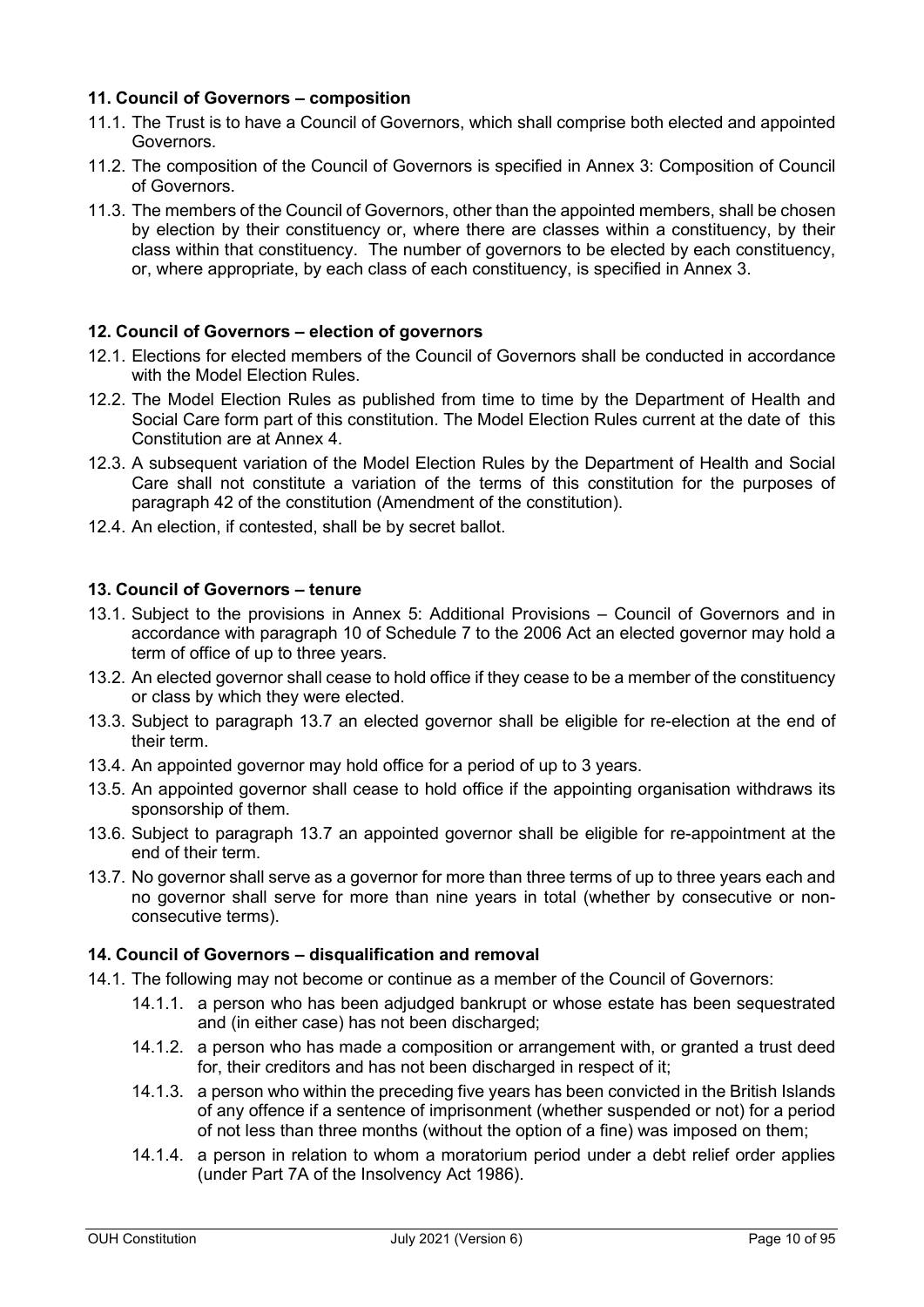- 14.2. Governors must be at least sixteen years of age at the date they are nominated for election or appointment.
- 14.3. Further provisions as to the circumstances in which an individual may not become or continue as a member of the Council of Governors are set out in [Annex 5: Additional Provisions –](#page-72-0) [Council of Governors,](#page-72-0) where details are also provided of how membership of the Council of Governors may be terminated.

### <span id="page-10-0"></span>**15. Council of Governors – duties of governors**

- 15.1. The general duties of the Council of Governors are to:
	- 15.1.1. hold the non-executive directors individually and collectively to account for the performance of the Board of Directors, and
	- 15.1.2. represent the interests of the members of the trust as a whole and the interests of the public.
- 15.2. The Trust must take steps to secure the governors are equipped with the skills and knowledge they require in their capacity as such.

### <span id="page-10-1"></span>**16. Council of Governors – meetings of Governors**

- 16.1. The Chair of the Trust (i.e. the Chair of the Board of Directors, appointed in accordance with the provisions of paragraph [25 below\)](#page-12-0) or, in their absence, the deputy Chair (appointed in accordance with the provisions of paragraph [26.1 below\)](#page-12-6), shall preside at meetings of the Council of Governors.
- 16.2. Meetings of the Council of Governors shall be open to members of the public. Members of the public may be excluded from a meeting for special reasons as set out in Annex 6.
- 16.3. For the purposes of obtaining information about the Trust's performance of its functions or the directors' performance of their duties (and deciding whether to propose a vote on the Trust's or directors' performance), the Council of Governors may require one or more of the members of the board of directors to attend a meeting.

### <span id="page-10-2"></span>**17. Council of Governors – standing orders**

The standing orders for the practice and procedure of the Council of Governors are attached at [Annex 6: Standing Orders for the Practice and Procedure of the Council of Governors.](#page-76-0)

### <span id="page-10-3"></span>**18. Council of Governors – referral to the Panel**

- 18.1. In this paragraph 18, the Panel means a panel of persons that may be appointed by Monitor to which a governor of an NHS foundation trust may refer a question as to whether the Trust has failed or is failing:
	- 18.1.1. to act in accordance with its constitution, or
	- 18.1.2. to act in accordance with provision made by or under Chapter 5 of the 2006 Act.
- 18.2. A governor may refer a question to the Panel only if more than half of the members of the Council of Governors voting approve the referral.

### <span id="page-10-4"></span>**19. Council of Governors – conflicts of interest of governors**

If a governor has a pecuniary, personal or family interest, whether that interest is actual or potential and whether that interest is direct or indirect, in any proposed contract or other matter which is under consideration or is to be considered by the Council of Governors, the governor shall disclose that interest to the members of the Council of Governors as soon as they become aware of it. [Annex 6: Standing Orders for the Practice and Procedure of the Council](#page-76-0)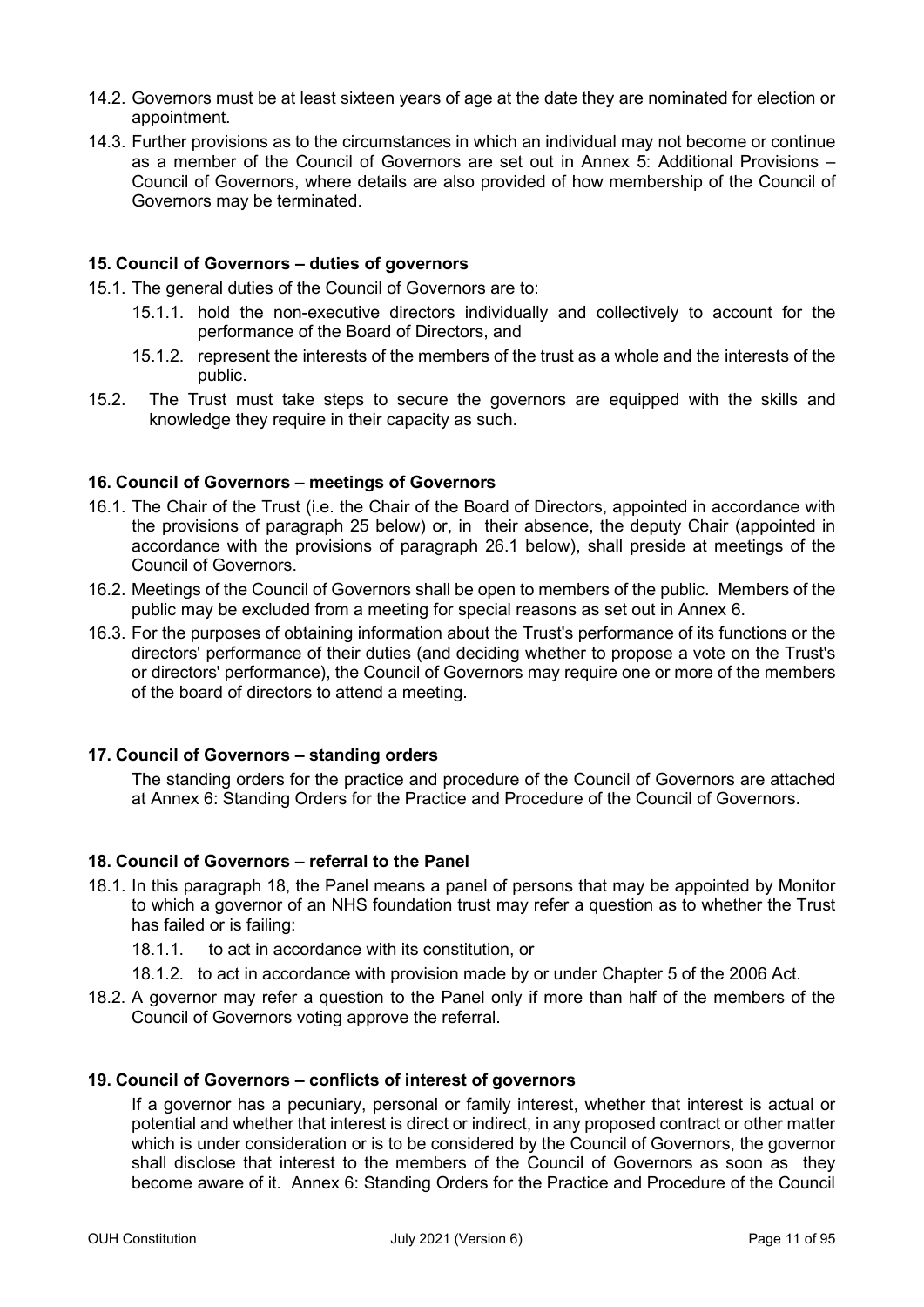[of Governors](#page-76-0) makes provision for the disclosure of interests and arrangements for the exclusion of a governor declaring any interest from any discussion or consideration of the matter in respect of which an interest has been disclosed.

### <span id="page-11-0"></span>**20. Council of Governors – travel expenses**

The Trust may pay travelling and other expenses to members of the Council of Governors at rates determined by the Trust.

### <span id="page-11-1"></span>**21. Council of Governors – further provisions**

Further provisions with respect to the Council of Governors are set out in [Annex 5: Additional](#page-72-0)  Provisions – [Council of Governors.](#page-72-0)

### <span id="page-11-2"></span>**22. Board of Directors: composition**

- 22.1. The Trust is to have a Board of Directors, which shall comprise both executive and nonexecutive directors.
- 22.2. The Board of Directors shall comprise:
	- 22.2.1. a non-executive Chair;
	- 22.2.2. between five and nine non-executive directors; and
	- 22.2.3. between five and nine executive directors.
- 22.3. The University of Oxford may nominate an individual as a candidate for appointment as a nonexecutive director, provided that individual qualifies for appointment in accordance with paragraph 24 below. The individual may be appointed only in accordance with the 2006 Act and paragraphs 24 and 25 of the constitution below.
- 22.4. One of the executive directors shall be the Chief Executive.
- 22.5. The Chief Executive shall be the Accounting Officer.
- 22.6. One of the executive directors shall be the Chief Finance Officer.
- 22.7. One of the executive directors is to be a registered medical practitioner or a registered dentist (within the meaning of the Dentists Act 1984).
- 22.8. One of the executive directors is to be a registered nurse or a registered midwife.
- 22.9. The Board of Directors shall at all times be constituted so that the number of non-executive directors (excluding the Chair) equals or exceeds the number of executive directors.

### <span id="page-11-3"></span>**23. Board of Directors: general duty**

23.1. The general duty of the Board of Directors and of each director individually, is to act with a view to promoting the success of the Trust so as to maximise the benefits for the members of the Trust as a whole and for the public.

### <span id="page-11-4"></span>**24. Board of Directors: qualification for appointment as a non-executive Director**

- 24.1. A person may be appointed as a non-executive director only if:
	- 24.1.1. they are a member of a Public Constituency, or
	- 24.1.2. where any of the Trust's hospitals includes a medical or dental school provided by a university, they exercise functions for the purposes of that university, and
	- 24.1.3. they are not disqualified by virtue of paragraph [28](#page-12-3) below.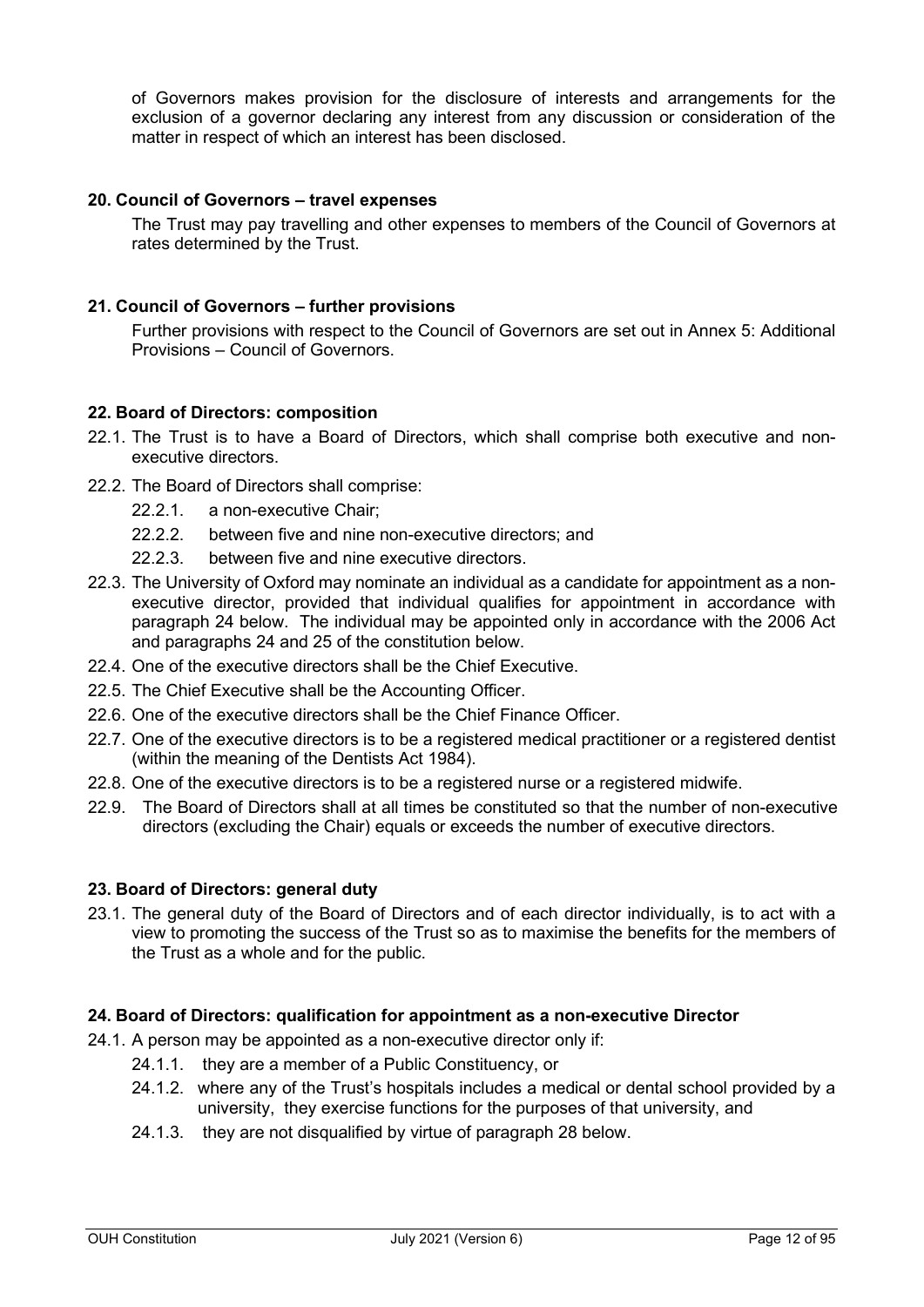### <span id="page-12-0"></span>**25. Board of Directors: appointment and removal of Chair and other non-executive directors**

- 25.1. The Council of Governors at a general meeting of the Council of Governors shall appoint or remove the Chair of the Trust and the other non-executive directors. The appointment of the Chair or any other non-executive directors shall be in accordance with [Annex 8: Further](#page-94-0)  [provisions](#page-94-0) and subject to paragraph 26 below.
- 25.2. Removal of the Chair or another non-executive director shall require the approval of threequarters of the members of the Council of Governors.

### <span id="page-12-1"></span>**26. Board of Directors: appointment of deputy Chair and of senior independent director**

- <span id="page-12-6"></span>26.1. The Council of Governors at a general meeting of the Council of Governors shall appoint one of the non-executive directors as deputy Chair.
- 26.2. The Board of Directors shall appoint one of the non-executive directors as senior independent director in consultation and agreement with the Council of Governors.

### <span id="page-12-2"></span>**27. Board of Directors: appointment and removal of the Chief Executive and other executive directors**

- 27.1. The non-executive directors shall appoint or remove the Chief Executive.
- 27.2. The appointment of the Chief Executive shall require the approval of the Council of Governors.
- 27.3. A committee consisting of the Chair, the Chief Executive and the other non-executive directors shall appoint or remove the other executive directors.

### <span id="page-12-3"></span>**28. Board of Directors: disqualification**

- 28.1. The following may not become or continue as a member of the Board of Directors:
	- 28.1.1. a person who has been adjudged bankrupt or whose estate has been sequestrated and (in either case) has not been discharged;
	- 28.1.2. a person who has made a composition or arrangement with, or granted a trust deed for, their creditors and has not been discharged in respect of it; or
	- 28.1.3. a person who within the preceding five years has been convicted in the British Islands of any offence if a sentence of imprisonment (whether suspended or not) for a period of not less than three months (without the option of a fine) was imposed on them.
	- 28.1.4. a person in relation to whom a moratorium period under a debt relief order applies (under Part 7A of the Insolvency Act 1986).

### <span id="page-12-4"></span>**29. Board of Directors: meetings**

- 29.1. Meetings of the Board of Directors shall be open to members of the public. Members of the public may be excluded from a meeting for special reasons.
- 29.2. Before holding a meeting, the Board of Directors must send a copy of the agenda of the meeting to the Council of Governors. As soon as practicable after holding a meeting, the Board of Directors must send a copy of the minutes of the meeting to the Council of Governors.

### <span id="page-12-5"></span>**30. Board of Directors: standing orders**

The standing orders for the practice and procedure of the Board of Directors are attached at [Annex 7: Standing Orders for the Practice and Procedure of the Board of Directors.](#page-86-0)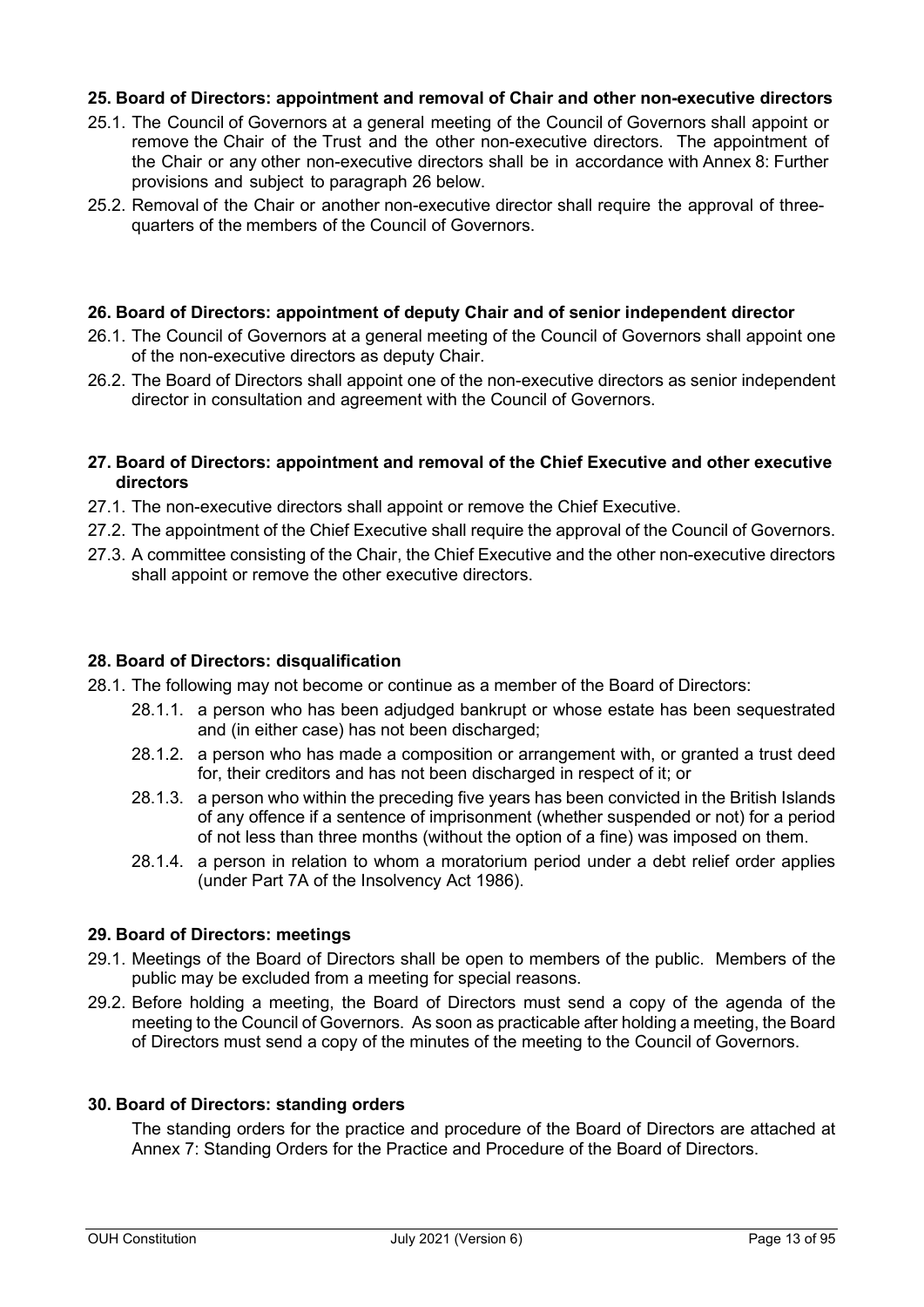### <span id="page-13-0"></span>**31. Board of Directors: conflicts of interest of directors**

- 31.1. The duties that a director of the Trust has by virtue of being a director include in particular:
	- 31.1.1. A duty to avoid a situation in which the director has (or can have) a direct or indirect interest that conflicts (or possibly may conflict) with the interests of the Trust.
	- 31.1.2. A duty not to accept a benefit from a third party by reason of being a director or doing (or not doing) anything in that capacity.
- 31.2. The duty referred to in sub-paragraph 33.1.1 is not infringed if:
	- 31.2.1. the situation cannot reasonably be regarded as likely to give rise to a conflict of interest, or
	- 31.2.2. the matter has been authorised in accordance with the constitution.
- 31.3. The duty referred to in sub-paragraph 33.1.2 is not infringed if acceptance of the benefit cannot reasonably be regarded as likely to give rise to a conflict of interest.
- 31.4. In sub-paragraph 33.1.2, "third party" means a person other than:
	- 31.4.1. the Trust, or
	- 31.4.2. a person acting on its behalf.
- 31.5. If a director of the Trust has in any way a direct or indirect interest in a proposed transaction or arrangement with the Trust, the director must declare the nature and extent of that interest to the other directors.
- 31.6. If a declaration under this paragraph provides to be, or becomes inaccurate, incomplete, a further declaration must be made.
- 31.7. Any declaration required by Paragraph 31.5 must be made before the Trust enters into the transaction or arrangement.
- 31.8. Paragraph 31.5 does not require a declaration of an interest of which the director is not aware or where the director is not aware of the transaction or arrangement in question.
- 31.9. A director need not declare an interest:
	- 31.9.1. if it cannot reasonably be regarded as likely to give rise to a conflict of interest;
	- 31.9.2. if, or to the extent that, the directors are already aware of it;
	- 31.9.3. if, or to the extent that, it concerns terms of the director's appointment that have been or are to be considered:
		- 31.9.3.1.by a meeting of the Board of Directors, or
		- 31.9.3.2.by a committee of the directors appointed for the purpose under the constitution.
	- 31.10. For the purposes of paragraph 32.2.2:
		- 31.10.1. A matter shall have been authorised in accordance with the Constitution if it has been approved by a majority of directors voting (excluding any director who has declared an interest in the matter which is the subject of authorisation) on the basis that to do so would be in the best interest of the Trust;
		- 31.10.2. The Board of Directors may authorise a matter pursuant to paragraph 33.10.1 subject to such terms and conditions as it thinks fit;
		- 31.10.3. The Board of Directors may decide to revoke or vary any authorisation granted pursuant to paragraph 33.10.1 at any time, but such a decision will not affect anything done prior to such revocation or variation by the member(s) of the board who declared an interest in the matter which is the subject of authorisation.
- 31.11. [Annex 7: Standing Orders for the Practice and Procedure of the Board of Directors](#page-86-0) make provision for the disclosure of interests and arrangements for the exclusion of a director declaring any interest from any discussion or consideration of the matter in respect of which an interest has been disclosed.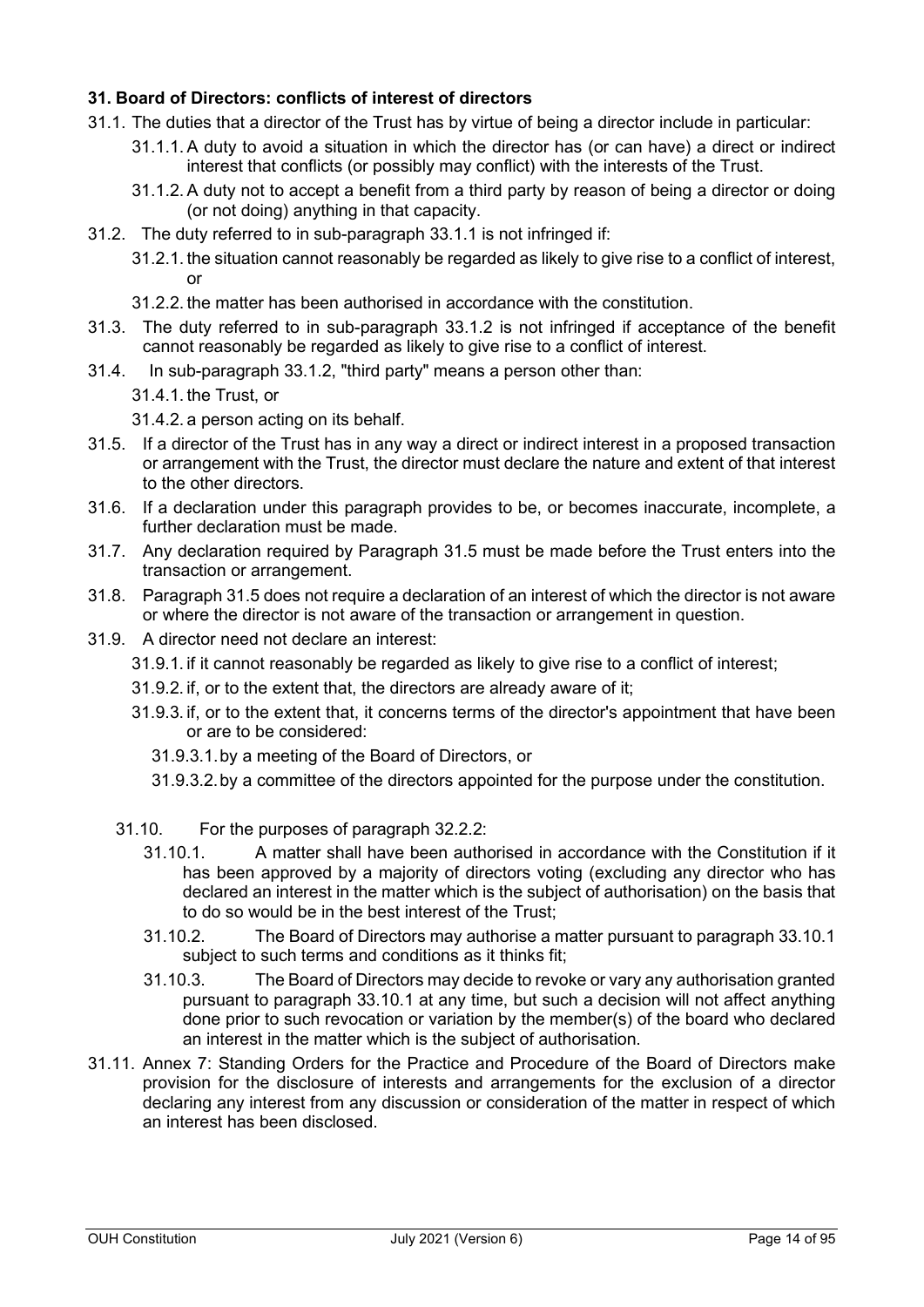### <span id="page-14-0"></span>**32. Board of Directors: remuneration and terms of office**

- 32.1. The Council of Governors at a general meeting of the Council of Governors shall decide the remuneration and allowances, and the other terms and conditions of office, of the Chair and the other non-executive directors.
- 32.2. The Trust shall establish a committee of non-executive directors, to be known as the Remuneration and Appointments Committee, to decide the remuneration and allowances, and the other terms and conditions of office, of the Chief Executive and other executive directors.

### <span id="page-14-1"></span>**33. Registers**

- 33.1. The Trust shall have:
	- 33.1.1. a register of members showing, in respect of each member, the constituency to which they belong and, where there are classes within it, the class to which they belong;
	- 33.1.2. a register of members of the Council of Governors;
	- 33.1.3. a register of interests of members of the Council of Governors;
	- 33.1.4. a register of directors; and
	- 33.1.5. a register of interests of the directors.

### <span id="page-14-2"></span>**34. Registers: inspection and copies**

- 34.1. The Trust shall make the registers specified in paragraph 33 above available for inspection by members of the public, except in the circumstances set out below or as otherwise prescribed by regulations.
- 34.2. The Trust shall not make any part of its registers available for inspection by members of the public which shows details of any member of the Trust, if the member so requests.
- 34.3. So far as the registers are required to be made available:
	- 34.3.1. they are to be available for inspection free of charge at all reasonable times; and
	- 34.3.2. a person who requests a copy of or extract from the registers is to be provided with a copy or extract.
- 34.4. If the person requesting a copy or extract is not a member of the Trust, the Trust may impose a reasonable charge for doing so.

### <span id="page-14-3"></span>**35. Documents available for public inspection**

- 35.1. The Trust shall make the following documents available for inspection by members of the public free of charge at all reasonable times:
	- 35.1.1. a copy of the current constitution;
	- 35.1.2. a copy of the latest annual accounts and of any report of the auditor on them; and
	- 35.1.3. a copy of the latest annual report.
- 35.2. The Trust shall also make the following documents relating to a special administration of the trust available for inspection by member of the public free of charge at all reasonable times:
	- 35.2.1. a copy of any order made under section 65D (appointment of trust special administrator), 65J (power to extend time), 65KC (action following Secretary of State rejection of final report), 65L (trusts coming out of administration) or 65LA (trusts to be dissolved) of the 2006 Act;
	- 35.2.2. a copy of any report laid under section 65D (appointment of trust special administrator) of the 2006 Act;
	- 35.2.3. a copy of any information published under section 65D (appointment of trust special administrator) of the 2006 Act;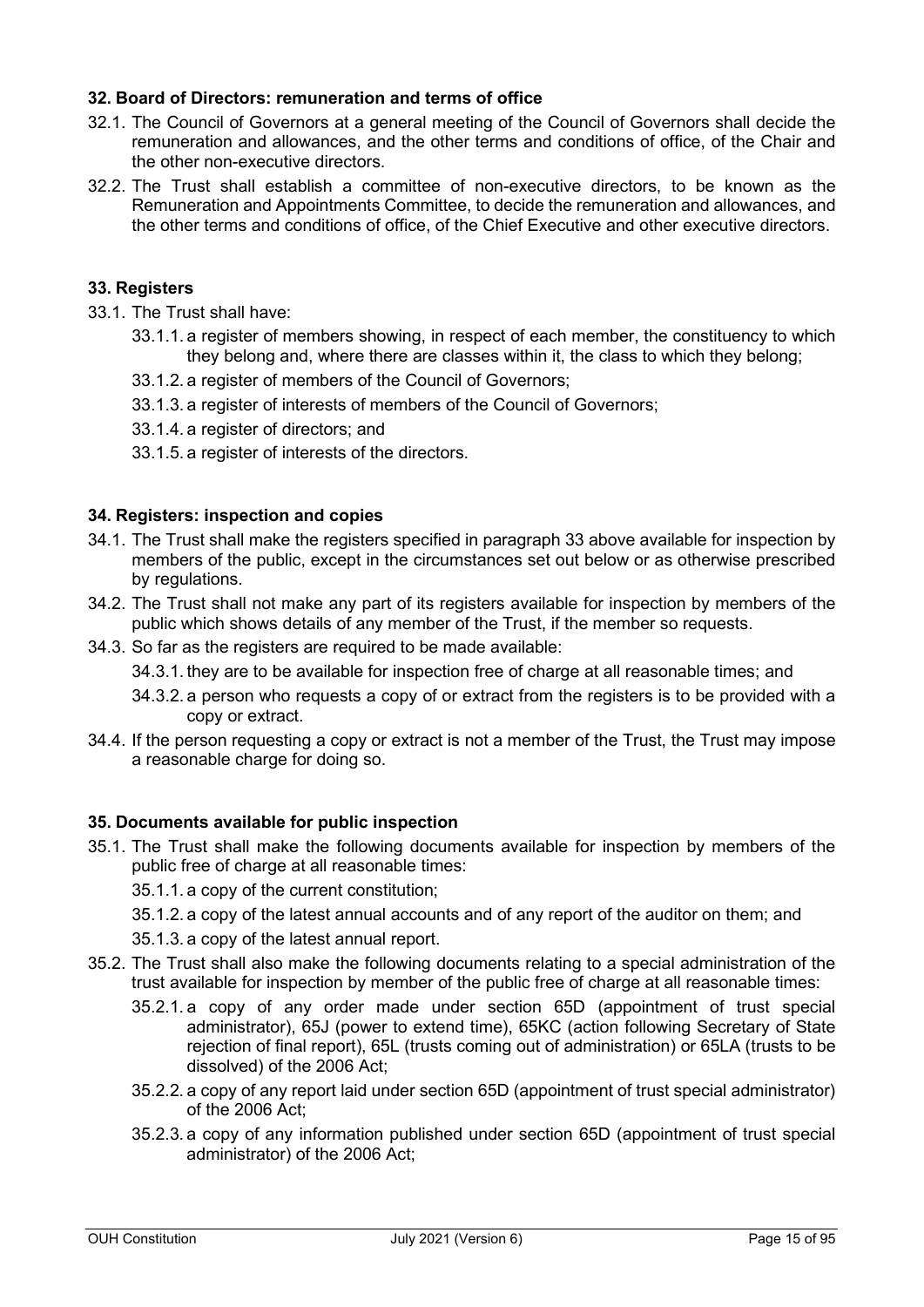- 35.2.4. a copy of any draft report published under section 65F (administrator's draft report) of the 2006 Act;
- 35.2.5. a copy of any statement provided under section 65F (administrator's draft report) of the 2006 Act;
- 35.2.6. a copy of any notice published under section 65F (administrator's draft report), 65G (consultation plan), 65H (consultation requirements), 65J (power to extend time), 65KA (Monitor's decision), 65KB (Secretary of State's response to Monitor's decision), 65KC (action following Secretary of State's rejection of final report) or 65KD (Secretary of State's response to re-submitted final report) of the 2006 Act;
- 35.2.7. a copy of any statement published or provided under section 65G (consultation plan) of the 2006 Act;
- 35.2.8. a copy of any final report published under section 65I (administrator's final report);
- 35.2.9. a copy of any statement published under section 65J (power to extend time) or 65KC (action following Secretary of State's rejection of final report) of the 2006 Act;
- 35.2.10. a copy of any information published under section 65M (replacement of trust special administrator) of the 2006 Act.
- 35.3. Any person who requests a copy of or extract from any of the above documents is to be provided with a copy.
- 35.4. If the person requesting a copy or extract is not a member of the Trust, the Trust may impose a reasonable charge for doing so.

### <span id="page-15-0"></span>**36. Auditor**

36.1 The Trust shall have an auditor. The Council of Governors shall appoint or remove the auditor at a general meeting of the Council of Governors.

36.2 A person may only be appointed auditor if they (or in the case of a firm each of its members) are eligible for appointment as a statutory auditor or local auditor within the meaning of Paragraphs 23(4)(a) or 23(4)(aa) or are a member of one or more of the bodies referred to in Paragraph 23(4)(c) of Schedule 7 to the 2006 Act.

36.3 The auditor shall carry out their duties in accordance with Schedule 10 to the 2006 Act.

### <span id="page-15-1"></span>**37. Audit committee**

The Trust shall establish a committee of non-executive directors as an audit committee to perform such monitoring, reviewing and other functions as are appropriate.

### <span id="page-15-2"></span>**38. Accounts**

- 38.1. The Trust must keep proper accounts and proper records in relation to the accounts which shall comply with any directions made by Monitor with the approval of the Secretary of State, as to the content and form of the Trust's accounts
- 38.2. The accounts are to be audited by the trust's auditor.
- 38.3. The Trust shall prepare in respect of each financial year annual accounts in such form as Monitor may with the approval of the Secretary of State direct.
- 38.4. The functions of the Trust with respect to the preparation of the annual accounts shall be delegated to the Accounting Officer.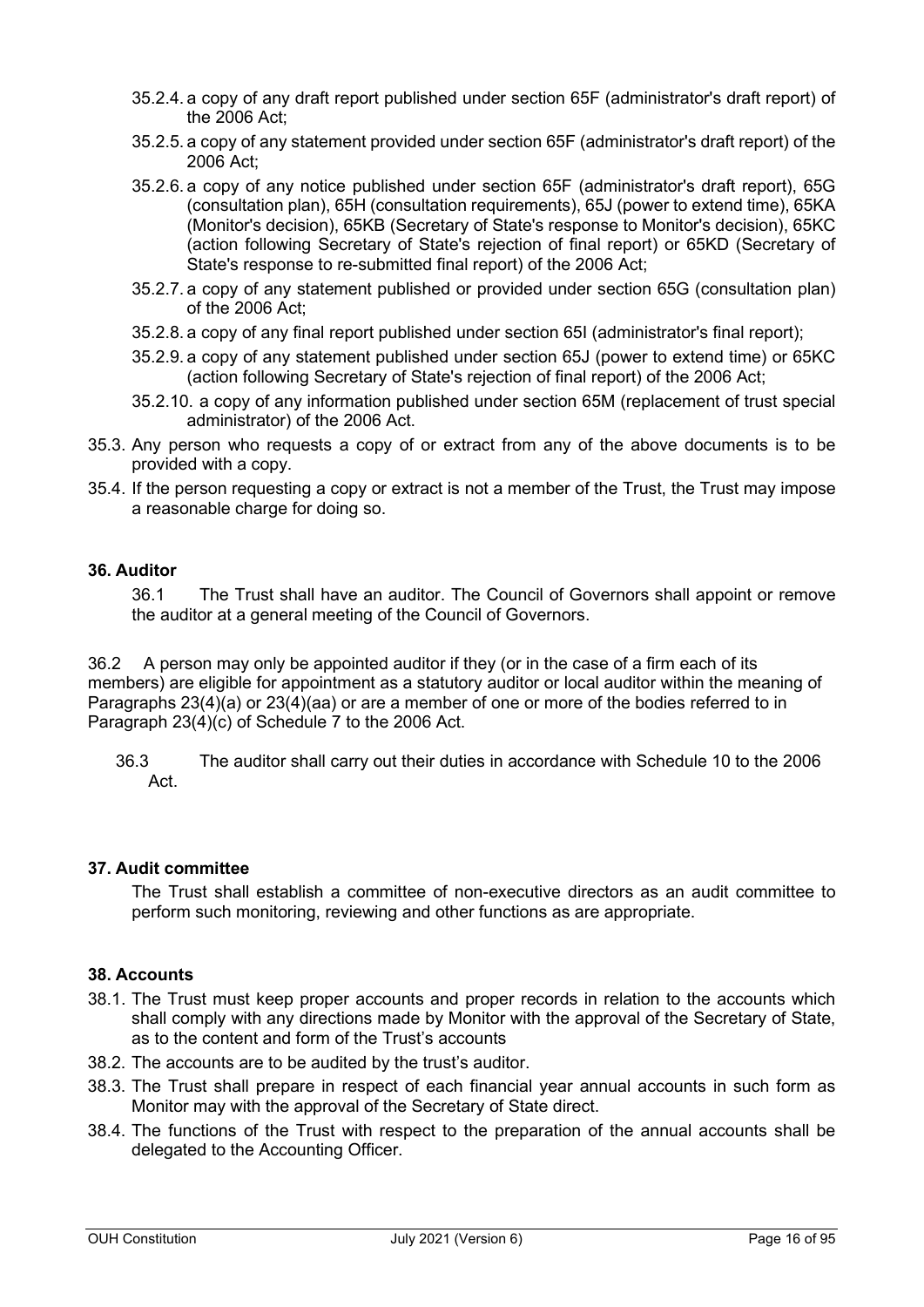### <span id="page-16-0"></span>**39. Annual report, forward plans and non-NHS work**

- 39.1. The Trust shall prepare an Annual Report and send it to Monitor, which provides the information required under the 2006 Act.
- 39.2. The Trust shall give information as to its forward planning in respect of each financial year to the Secretary of State.
- 39.3. The document containing the information with respect to forward planning (referred to above) shall be prepared by the directors.
- 39.4. In preparing the document, the directors shall have regard to the views of the Council of Governors.
- 39.5. Each forward plan must include information about:
	- 39.5.1. the activities other than the provision of goods and services for the purposes of the health service in England that the trust proposes to carry on; and
	- 39.5.2. the income it expects to receive from doing so.
- 39.6. Where a forward plan contains a proposal that the Trust carry on an activity of a kind mentioned in sub-paragraph 39.5.1 the Council of Governors must:
	- 39.6.1. determine whether it is satisfied that the carrying on of the activity will not to any significant extent interfere with the fulfilment by the trust of its principal purpose or the performance of its other functions; and
	- 39.6.2. notify the directors of the Trust of its determination.
- 39.7. A Trust may only implement any proposal to increase by 5% or more the proportion of its total income in any financial year attributable to activities other than the provision of goods and services for the purposes of the health service in England if more than half of the members of Council of Governors of the Trust voting approve its implementation.

### <span id="page-16-1"></span>**40. Presentation of the annual accounts and reports to the Council of Governors and members**

- 40.1. The following documents are to be presented to the Council of Governors at a general meeting of the Council of Governors:
	- 40.1.1. the annual accounts.
	- 40.1.2. any report of the auditor on the annual accounts.
	- 40.1.3. the annual report.
- 40.2. The documents shall also be presented to the members of the Trust at the Annual Members' Meeting by at least one member of the Board of Directors in attendance.
- 40.3. The Trust may combine a meeting of the Council of Governors convened for the purposes of sub-paragraph 40.1 with the Annual Members' Meeting.

### <span id="page-16-2"></span>**41. Instruments**

- 41.1. The Trust shall have a seal.
- 41.2. The seal shall not be affixed except under the authority of the Board of Directors.

### <span id="page-16-3"></span>**42. Amendment of the constitution**

- 42.1. The Trust may make amendments to this Constitution only if:
	- 42.1.1. more than half of the members of the Council of Governors of the Trust voting approve the amendments, and
	- 42.1.2. more than half of the members of the Board of Directors of the Trust voting approve the amendments.
- 42.2. Amendments made under paragraph 42.1 take effect as soon as the conditions in that paragraph are satisfied, but the amendment has no effect in so far as the constitution would, as a result of the amendment, not accord with Schedule 7 of the 2006 Act.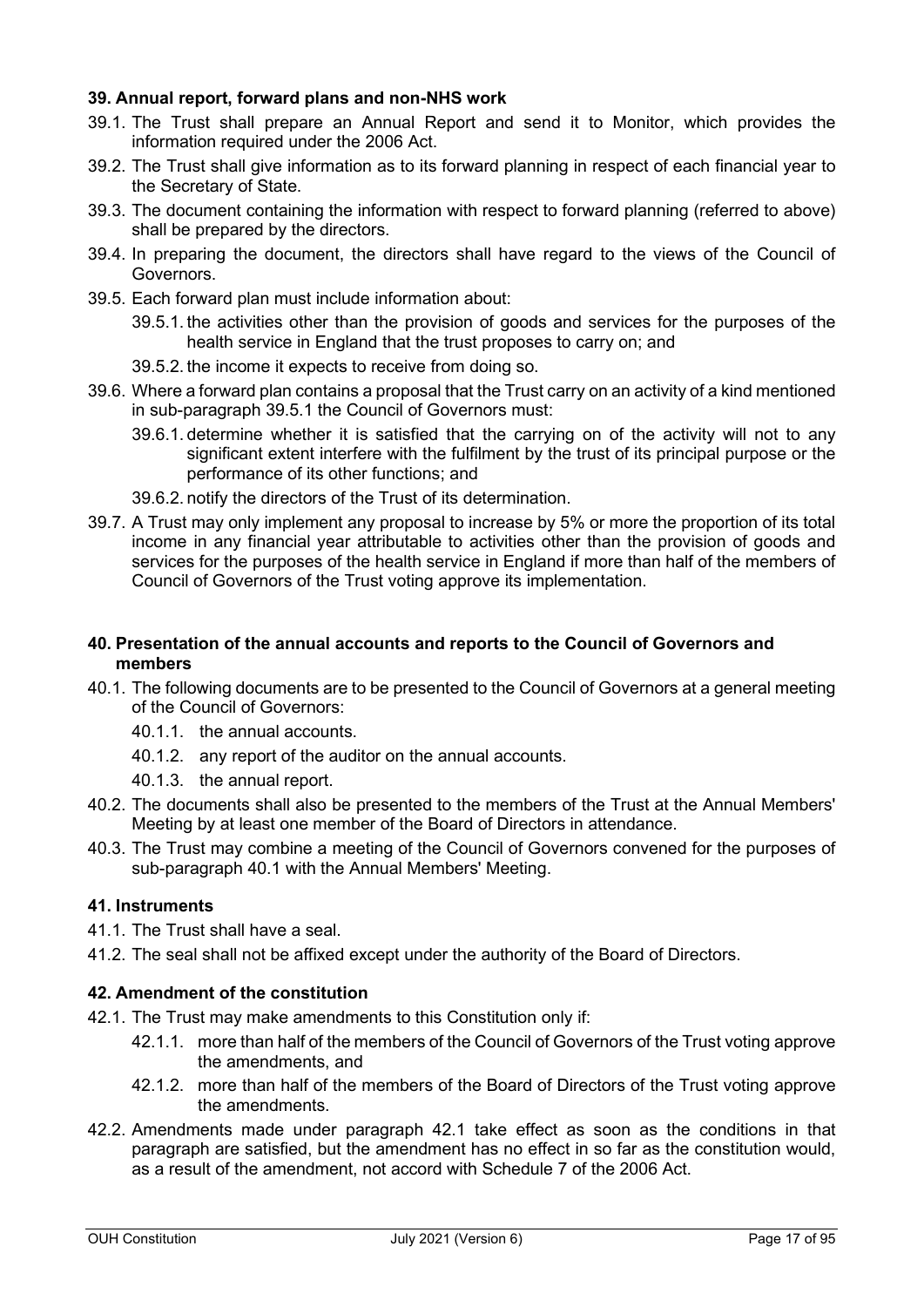- 42.3. Where an amendment is made to the constitution in relation to the powers or duties of the Council of Governors (or otherwise in respect to the role that the Council of Governors has as part of the trust) -
	- 42.3.1. at least one member of the Council of Governors must attend the next Annual Members' Meeting and present the amendment; and
	- 42.3.2. the trust must give the members an opportunity to vote on whether they approve the amendment.
- 42.4. If more than half of the members voting approve the amendment, the amendment continues to have effect; otherwise, it ceases to have effect and the trust must take such steps as are necessary as a result.
- 42.5. An amendment shall have no effect insofar as the Constitution would, as a result of the amendment, not accord with Schedule 7 of the 2006 Act.
- 42.6. The Trust shall inform Monitor of amendments to the Constitution.

### <span id="page-17-0"></span>**43. Mergers etc. and significant transactions**

- 43.1. The Trust may only apply for a merger, acquisition, separation or dissolution with the approval of more than half of the members of the Council of Governors.
- 43.2. The Trust may enter into a significant transaction only if more than half of the members of the Council of Governors voting approve entering into the transaction.
- 14.1. "Significant transaction" is defined as investments, divestments or other transactions comprising more than 25% of the assets, income or capital of the NHS Foundation Trust.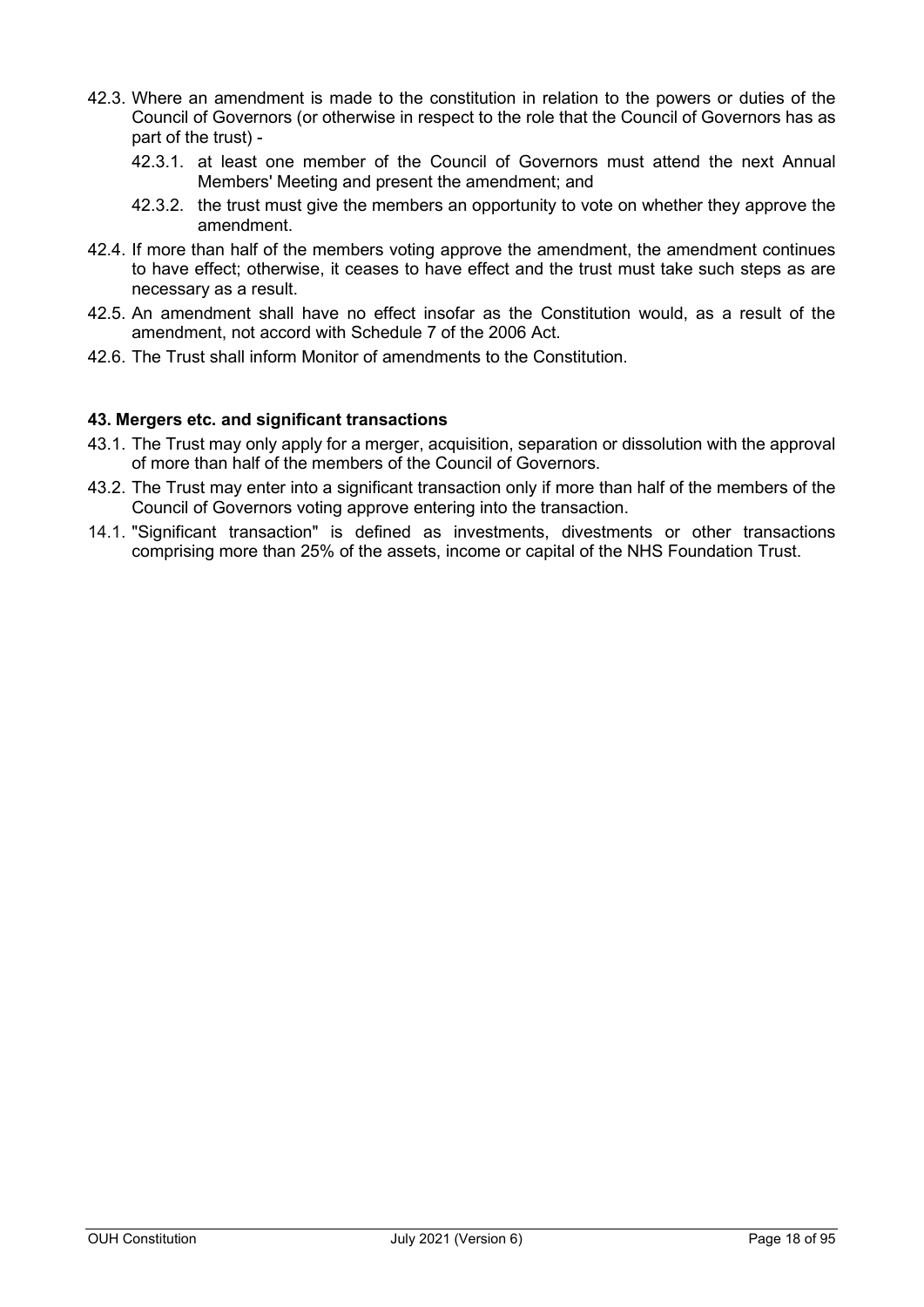## 43.3. Annex 1: The Public Constituencies

- 1. The areas for public constituencies shall be as shown below.
- 2. The areas numbered 1 to 5 below shall be the local authority district council areas and include all those resident in all electoral wards of these areas.
- 3. The areas numbered 6 and 7 below shall be all of the local authority council areas within the counties listed and include all those resident in all electoral wards of these areas.
- 4. The area numbered 8 below shall be all counties within England not included within areas 1– 7 and all counties in Wales and include all those resident in all electoral wards of these areas.

|   | Local authority                                           | Minimum<br>number<br>оf<br>members |
|---|-----------------------------------------------------------|------------------------------------|
| 1 | <b>Cherwell District Council</b>                          | 100                                |
| 2 | <b>Oxford City Council</b>                                | 100                                |
| 3 | South Oxfordshire District Council                        | 100                                |
| 4 | Vale of White Horse District Council                      | 100                                |
| 5 | <b>West Oxfordshire District Council</b>                  | 100                                |
| 6 | Buckinghamshire, Berkshire, Gloucestershire and Wiltshire | 50                                 |
| 7 | Northamptonshire and Warwickshire                         | 50                                 |
| 8 | Rest of England and Wales                                 | 50                                 |
|   | Total public membership minimum                           | 650                                |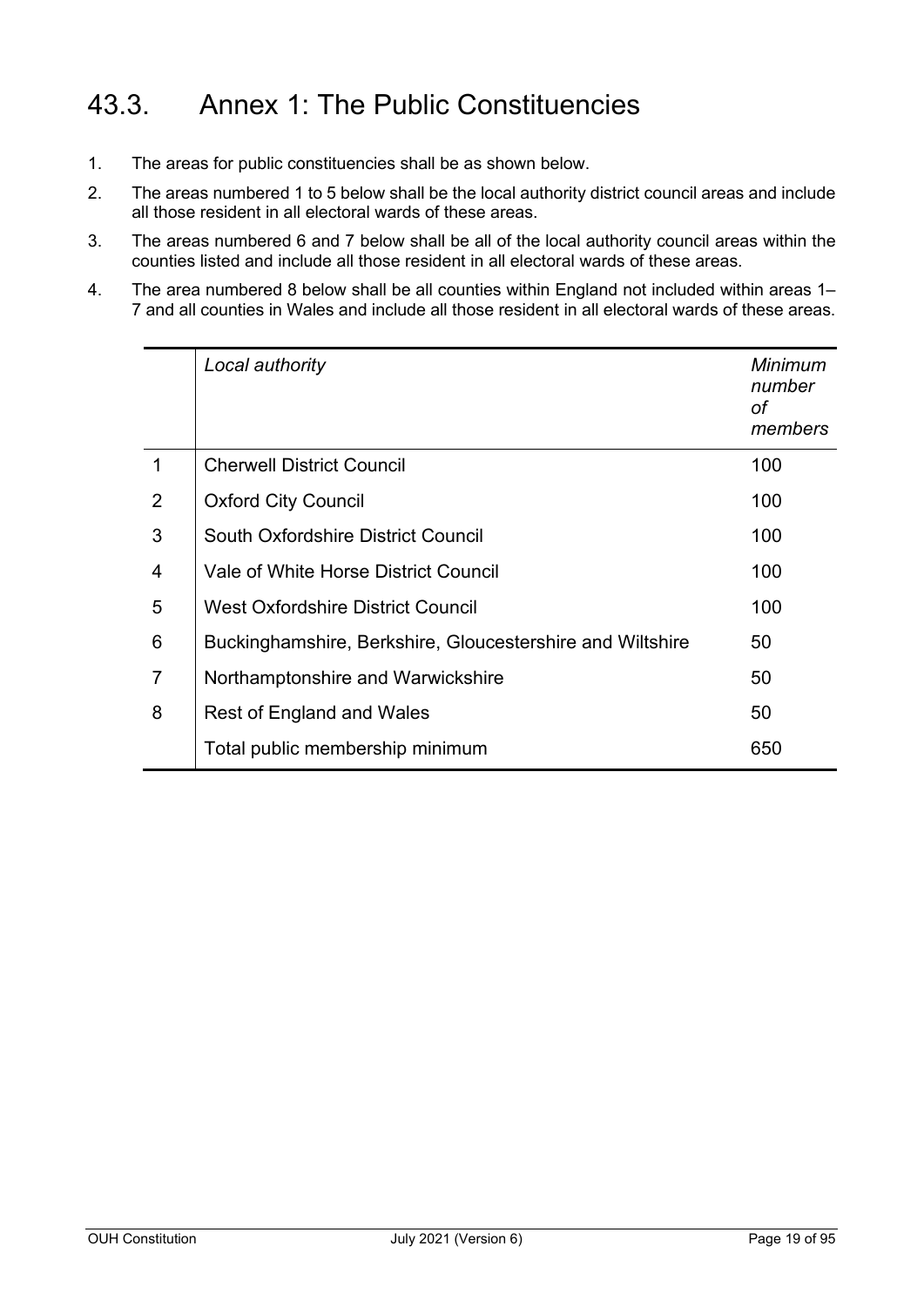## <span id="page-19-0"></span>**Annex 2: The Staff Constituency**

1. There will be two classes of staff members within the Staff Constituency as follows:

1.1. groups of staff:

- 1.1.1. categorised in the Trust's Electronic Staff Record as administrative and clerical, estates and ancillary staff;
- 1.1.2. employed by, or seconded to (under a retention of employment model) a Private Finance Initiative provider to provide services at any of the Trust's premises; and
- 1.1.3. employed by the University of Oxford in its Medical Sciences Division in a non-clinical role

will be assigned to the 'non-clinical' staff class; and

- 1.2. allied health professionals, additional clinical services, healthcare scientists, medical and dental, nurses and midwives and professional scientific and technical staff will be assigned to the 'clinical' staff class.
- 2. The minimum number of members within each class within the Staff Constituency shall be 300.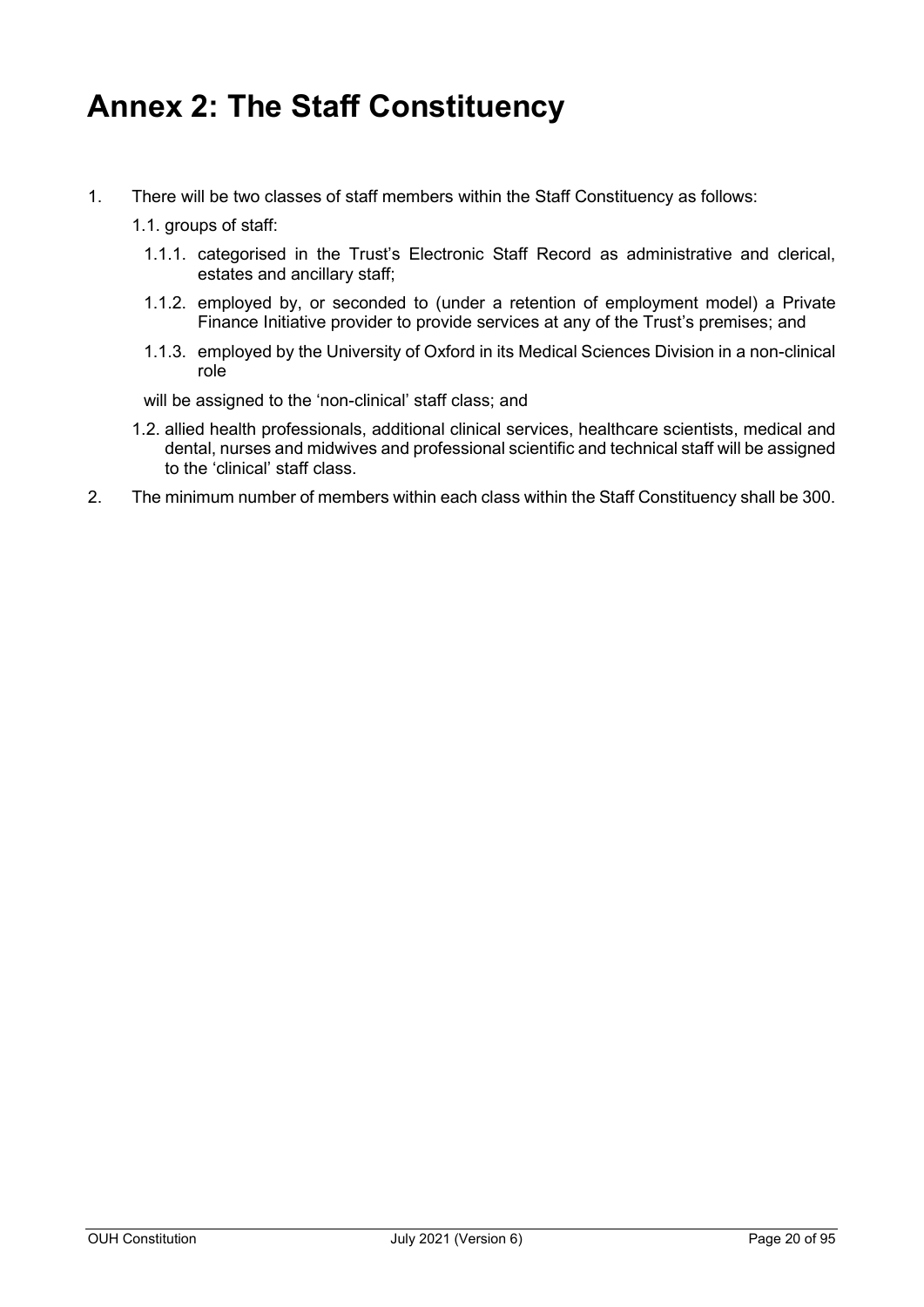## <span id="page-20-0"></span>**Annex 3: Composition of Council of Governors**

- 1. The Composition of the Council of Governors is as shown.
- 2. Appointed Governors as required by statute shall be from:
	- 2.1. Oxfordshire County Council, whose area includes the whole or part of an area being an area for a Public Constituency; and
	- 2.2. University of Oxford
- 3. Other Governors are to be appointed by the following organisations, specified for the purposes of paragraph 9(7) of Schedule 7 to the 2006 Act:
	- 3.1. Oxford Brookes University;
	- 3.2. Oxford Health NHS Foundation Trust;
	- 3.3. Oxfordshire Clinical Commissioning Group or any future body that takes on the commissioning functions of the Clinical Commissioning Group;
	- 3.4. Oxfordshire Local Medical Committee;
	- 3.5. NHS England (Specialised Commissioning); and
	- 3.6. Young People's Executive (YiPpEe), with the nominated Governor to be at least 16 years old.
- 4. One further governor may be appointed by another organisation, subject to that organisation being specified by the trust for the purposes of paragraph 9(7) of Schedule 7 to the 2006 Act ; and
	- 4.1. If another organisation is to be so specified by the trust for the purposes of paragraph 9(7) of Schedule 7 to the 2006 Act, this should be recorded by addendum or amendment to the constitution which will be subject to approval by the Council of Governors and by the Board of Directors (as set out in paragraph 42 of the Constitution, reflecting section 37 of the 2006 Act).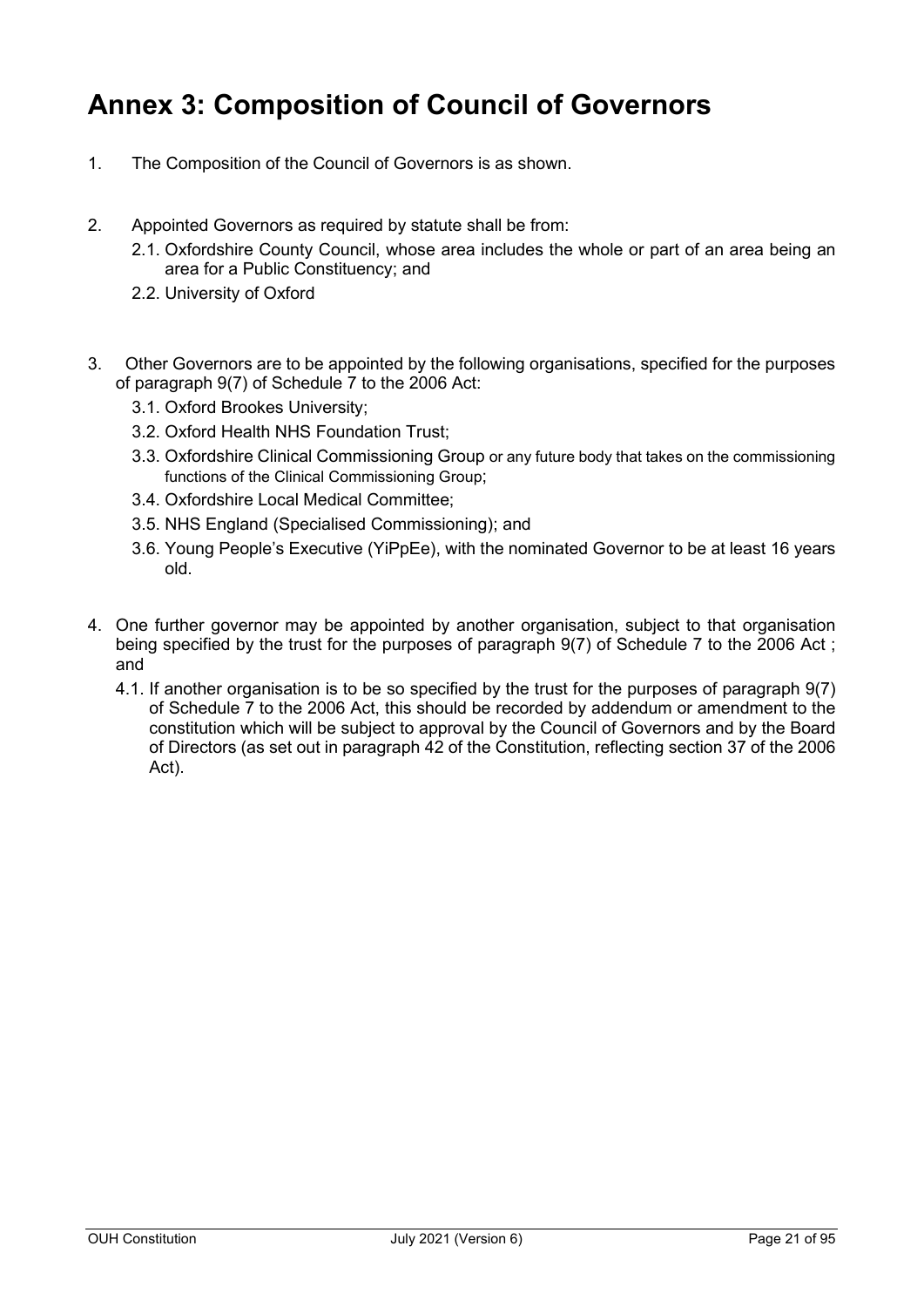5. The table below shows the constituencies, classes and bodies which may elect or appoint members of the Council of Governors and the number of governors that may be elected or appointed by each.

|                                                                                |                | <b>Seats</b>   |
|--------------------------------------------------------------------------------|----------------|----------------|
| <b>Public constituency (elected):</b>                                          | 16             |                |
| Area served by Cherwell District Council                                       |                | 2              |
| Area served by Oxford City Council                                             |                | $\overline{2}$ |
| Area served by South Oxfordshire District Council                              |                | $\overline{2}$ |
| Area served by Vale of White Horse District Council                            |                | $\overline{2}$ |
| Area served by West Oxfordshire District Council                               |                | $\overline{2}$ |
| Buckinghamshire, Berkshire, Gloucestershire and Wiltshire                      |                | 3              |
| Northamptonshire and Warwickshire                                              |                | $\overline{2}$ |
| <b>Rest of England and Wales</b>                                               |                | 1              |
| <b>Staff constituency (elected):</b>                                           | 6              |                |
| Clinical staff                                                                 |                | 4              |
| Non-clinical staff                                                             |                | 2              |
| <b>Appointed Governors required by statute:</b>                                | $\overline{2}$ |                |
| <b>Oxfordshire County Council</b>                                              |                | 1              |
| University of Oxford                                                           |                | 1              |
| <b>Other Governors:</b>                                                        | $\overline{7}$ |                |
| <b>Oxford Brookes University</b>                                               |                | 1              |
| Oxford Health NHS FT                                                           |                | 1              |
| <b>Oxfordshire Clinical Commissioning Group</b>                                |                | 1              |
| Oxfordshire Local Medical Committee                                            |                | 1              |
| Specialist Commissioner (nominated by NHS Commissioning Board)                 |                | 1              |
| Young person (nominated by Young People's Executive)                           |                | 1              |
| Up to 1 other organisation that may be specified for the purposes of paragraph |                | 1              |
| 9(7) of Schedule 7 to the NHS Act 2006; to be recorded by addendum to the      |                |                |
| constitution, subject to approval of the Council of Governors and the Board    |                |                |
| <b>Total</b>                                                                   | 31             |                |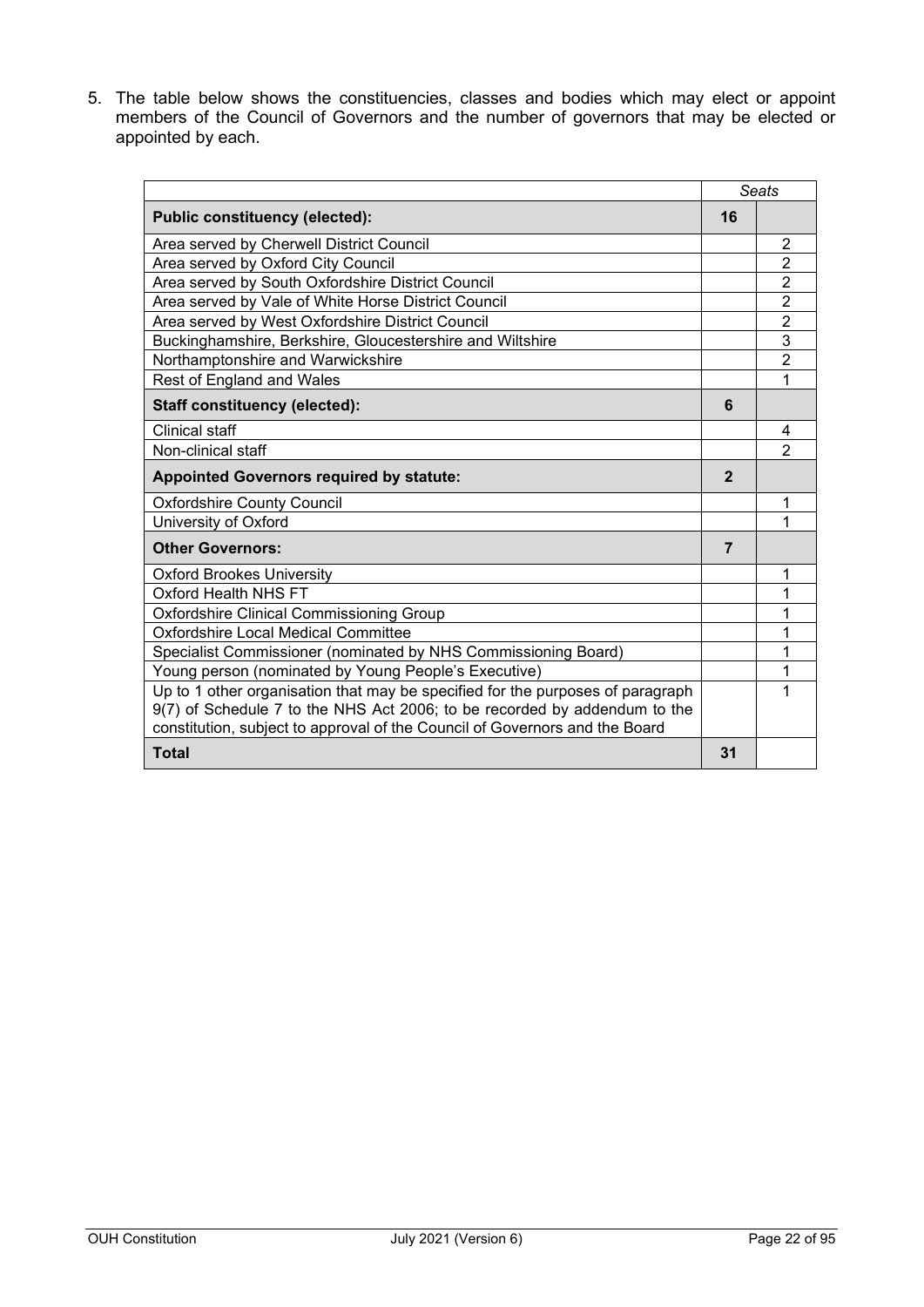## <span id="page-22-0"></span>**Annex 4: Model Election Rules**

### **PART 1: INTERPRETATION**

1. Interpretation

### **PART 2: TIMETABLE FOR ELECTION**

- 2. Timetable
- 3. Computation of time

### **PART 3: RETURNING OFFICER**

- 4. Returning officer
- 5. Staff
- 6. Expenditure
- 7. Duty of co-operation

### **PART 4: STAGES COMMON TO CONTESTED AND UNCONTESTED ELECTIONS**

- 8. Notice of election
- 9. Nomination of candidates
- 10. Candidate's particulars
- 11. Declaration of interests
- 12. Declaration of eligibility
- 13. Signature of candidate
- 14. Decisions as to validity of nomination forms
- 15. Publication of statement of nominated candidates
- 16. Inspection of statement of nominated candidates and nomination forms
- 17. Withdrawal of candidates
- 18. Method of election

### **PART 5: CONTESTED ELECTIONS**

- 19. Poll to be taken by ballot
- 20. The ballot paper
- 21. The declaration of identity (public and patient constituencies)

### *Action to be taken before the poll*

- 22. List of eligible voters
- 23. Notice of poll
- 24. Issue of voting information by returning officer
- 25. Ballot paper envelope and covering envelope
- 26. E-voting systems

*The poll*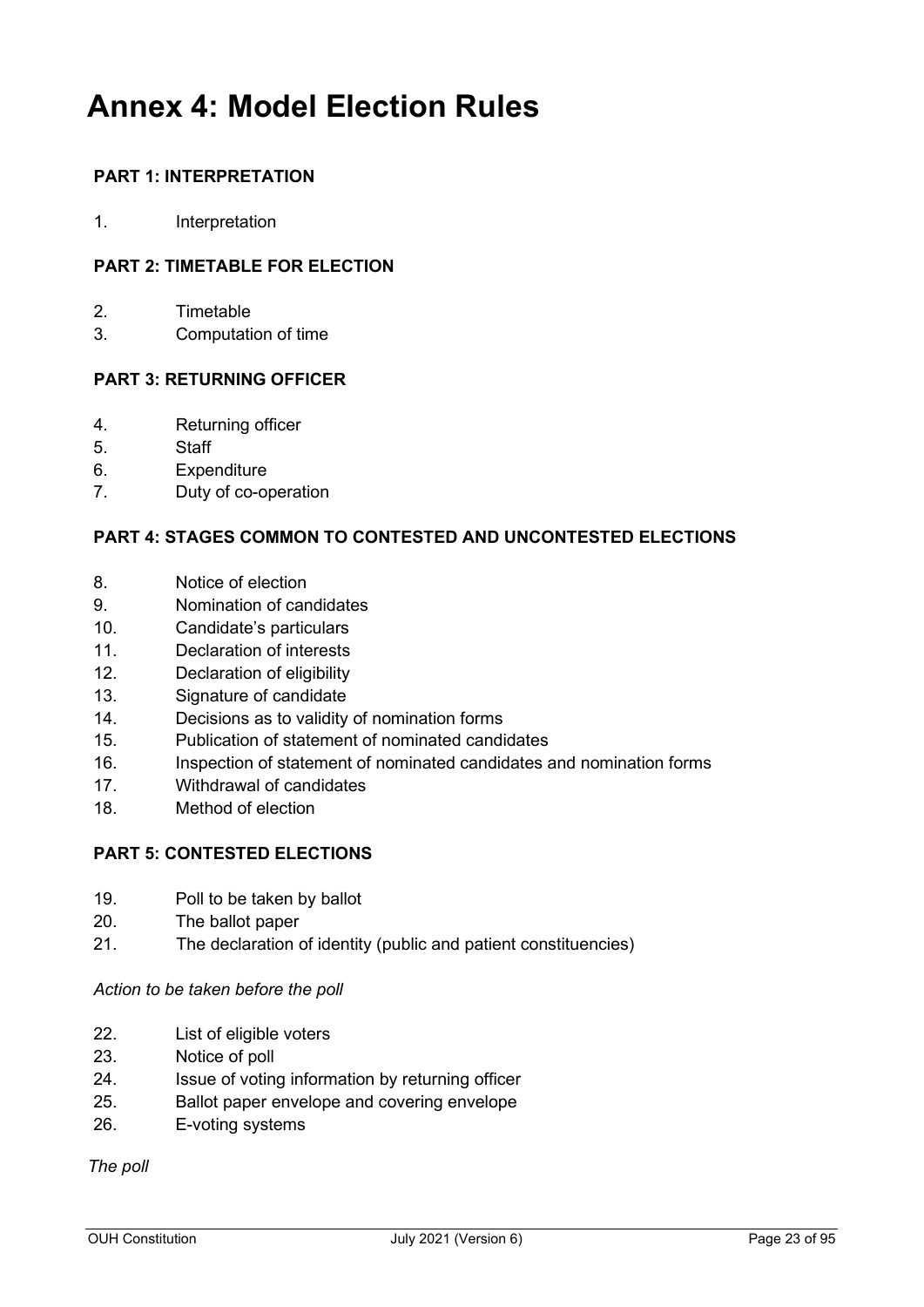- 27. Eligibility to vote
- 28. Voting by persons who require assistance
- 29. Spoilt ballot papers and spoilt text message votes
- 30. Lost voting information
- 31. Issue of replacement voting information
- 32. ID declaration form for replacement ballot papers (public and patient constituencies)
- 33 Procedure for remote voting by internet
- 34. Procedure for remote voting by telephone
- 35. Procedure for remote voting by text message

*Procedure for receipt of envelopes, internet votes, telephone vote and text message votes*

- 36. Receipt of voting documents
- 37. Validity of votes
- 38. Declaration of identity but no ballot (public and patient constituency)
- 39. De-duplication of votes
- 40. Sealing of packets

### **PART 6: COUNTING THE VOTES**

- STV41. Interpretation of Part 6
- 42. Arrangements for counting of the votes
- 43. The count
- STV44. Rejected ballot papers and rejected text voting records
- FPP44. Rejected ballot papers and rejected text voting records
- STV45. First stage
- STV46. The quota
- STV47 Transfer of votes
- STV48. Supplementary provisions on transfer
- STV49. Exclusion of candidates
- STV50. Filling of last vacancies
- STV51. Order of election of candidates
- FPP51. Equality of votes

### **PART 7: FINAL PROCEEDINGS IN CONTESTED AND UNCONTESTED ELECTIONS**

- FPP52. Declaration of result for contested elections
- STV52. Declaration of result for contested elections
- 53. Declaration of result for uncontested elections

### **PART 8: DISPOSAL OF DOCUMENTS**

- 54. Sealing up of documents relating to the poll
- 55. Delivery of documents
- 56. Forwarding of documents received after close of the poll
- 57. Retention and public inspection of documents
- 58. Application for inspection of certain documents relating to election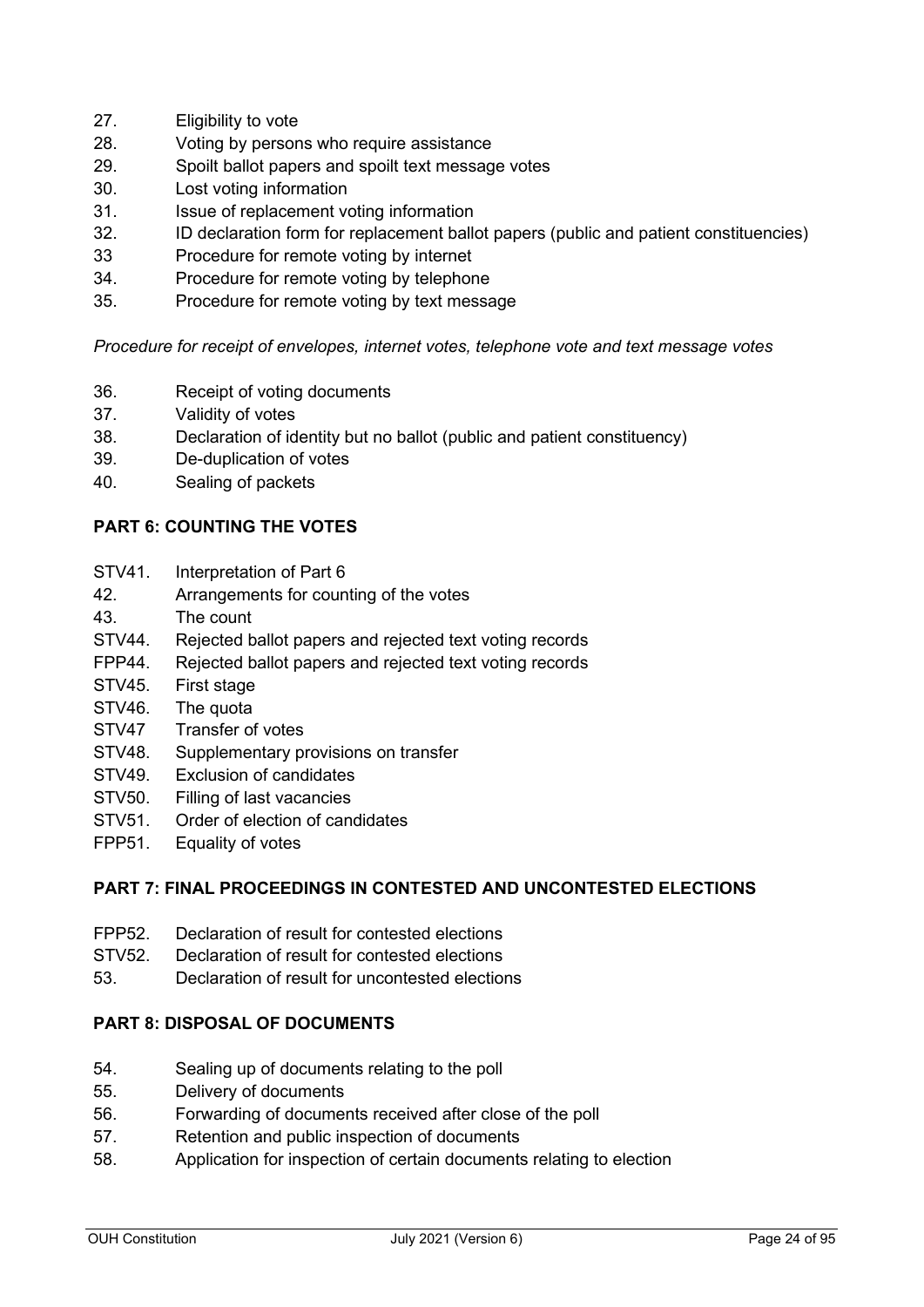### **PART 9: DEATH OF A CANDIDATE DURING A CONTESTED ELECTION**

FPP59. Countermand or abandonment of poll on death of candidate

STV59. Countermand or abandonment of poll on death of candidate

### **PART 10: ELECTION EXPENSES AND PUBLICITY**

### *Expenses*

- 60. Election expenses
- 61. Expenses and payments by candidates
- 62. Expenses incurred by other persons

### *Publicity*

- 63. Publicity about election by the corporation
- 64. Information about candidates for inclusion with voting information
- 65. Meaning of "for the purposes of an election"

### **PART 11: QUESTIONING ELECTIONS AND IRREGULARITIES**

66. Application to question an election

### **PART 12: MISCELLANEOUS**

- 67. Secrecy
- 68. Prohibition of disclosure of vote
- 69. Disqualification
- 70. Delay in postal service through industrial action or unforeseen event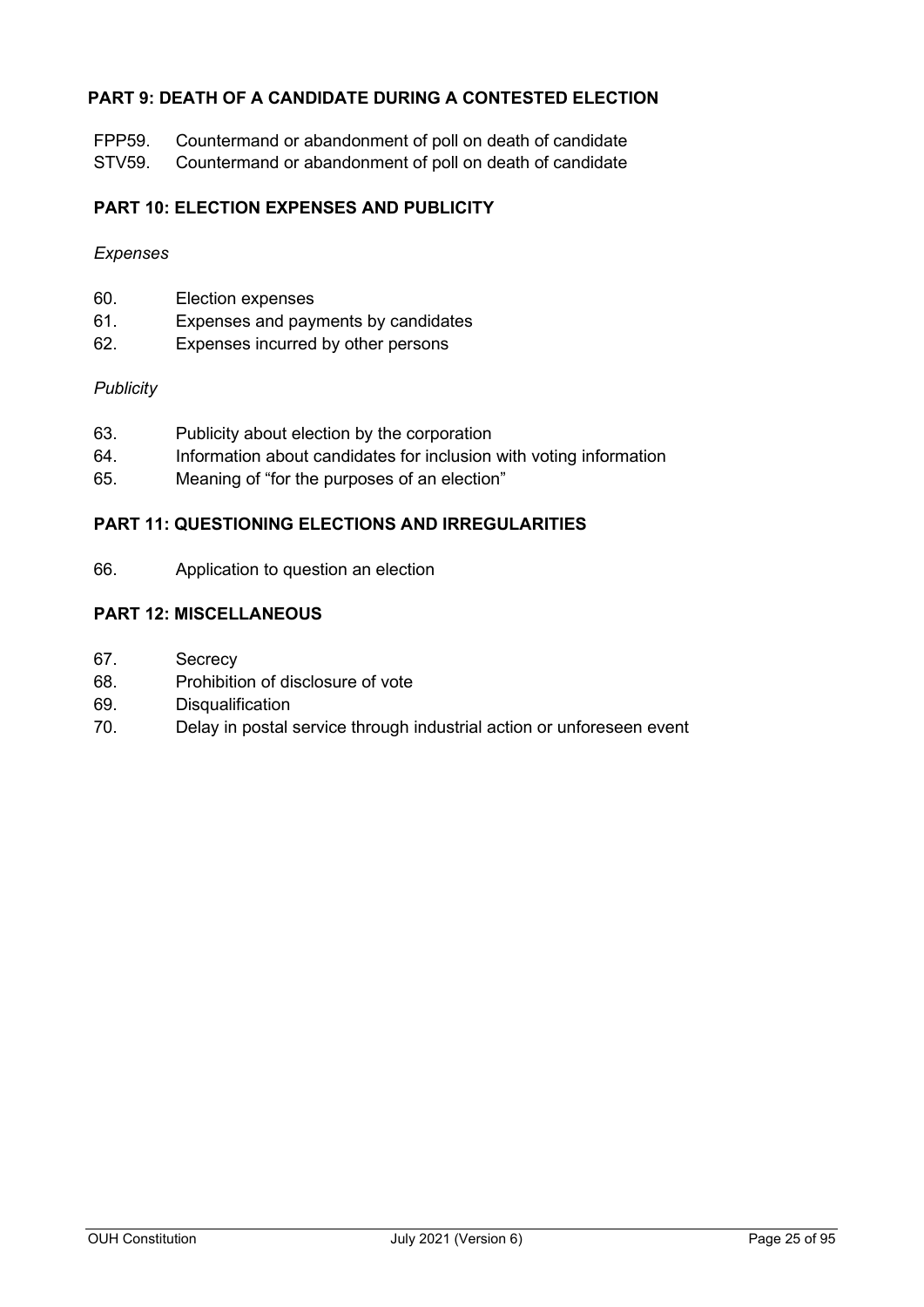### **1. Interpretation**

1.1 **In these rules, unless the context otherwise requires:** 

"*2006 Act*" means the National Health Service Act 2006;

"*corporation*" means the public benefit corporation subject to this constitution;

"*council of governors*" means the council of governors of the corporation;

"*declaration of identity*" has the meaning set out in rule 21.1;

"*election*" means an election by a constituency, or by a class within a constituency, to fill a vacancy among one or more posts on the council of governors;

"*e-voting*" means voting using either the internet, telephone or text message;

"*e-voting information*" has the meaning set out in rule 24.2;

"*ID declaration form*" has the meaning set out in Rule 21.1; "internet voting record" has the meaning set out in rule 26.4(d);

"*internet voting system*" means such computer hardware and software, data other equipment and services as may be provided by the returning officer for the purpose of enabling voters to cast their votes using the internet;

"*lead governor*" means the governor nominated by the corporation to fulfil the role described in Appendix B to The NHS Foundation Trust Code of Governance (Monitor, December 2013) or any later version of such code.

"*list of eligible voters*" means the list referred to in rule 22.1, containing the information in rule 22.2;

"*method of polling*" means a method of casting a vote in a poll, which may be by post, internet, text message or telephone;

"*Monitor*" means the corporate body known as Monitor as provided by section 61 of the 2012 Act;

"*numerical voting code*" has the meaning set out in rule 64.2(b)

"*polling website*" has the meaning set out in rule 26.1;

"*postal voting information*" has the meaning set out in rule 24.1;

"*telephone short code"* means a short telephone number used for the purposes of submitting a vote by text message;

"*telephone voting facility*" has the meaning set out in rule 26.2;

"*telephone voting record*" has the meaning set out in rule 26.5 (d);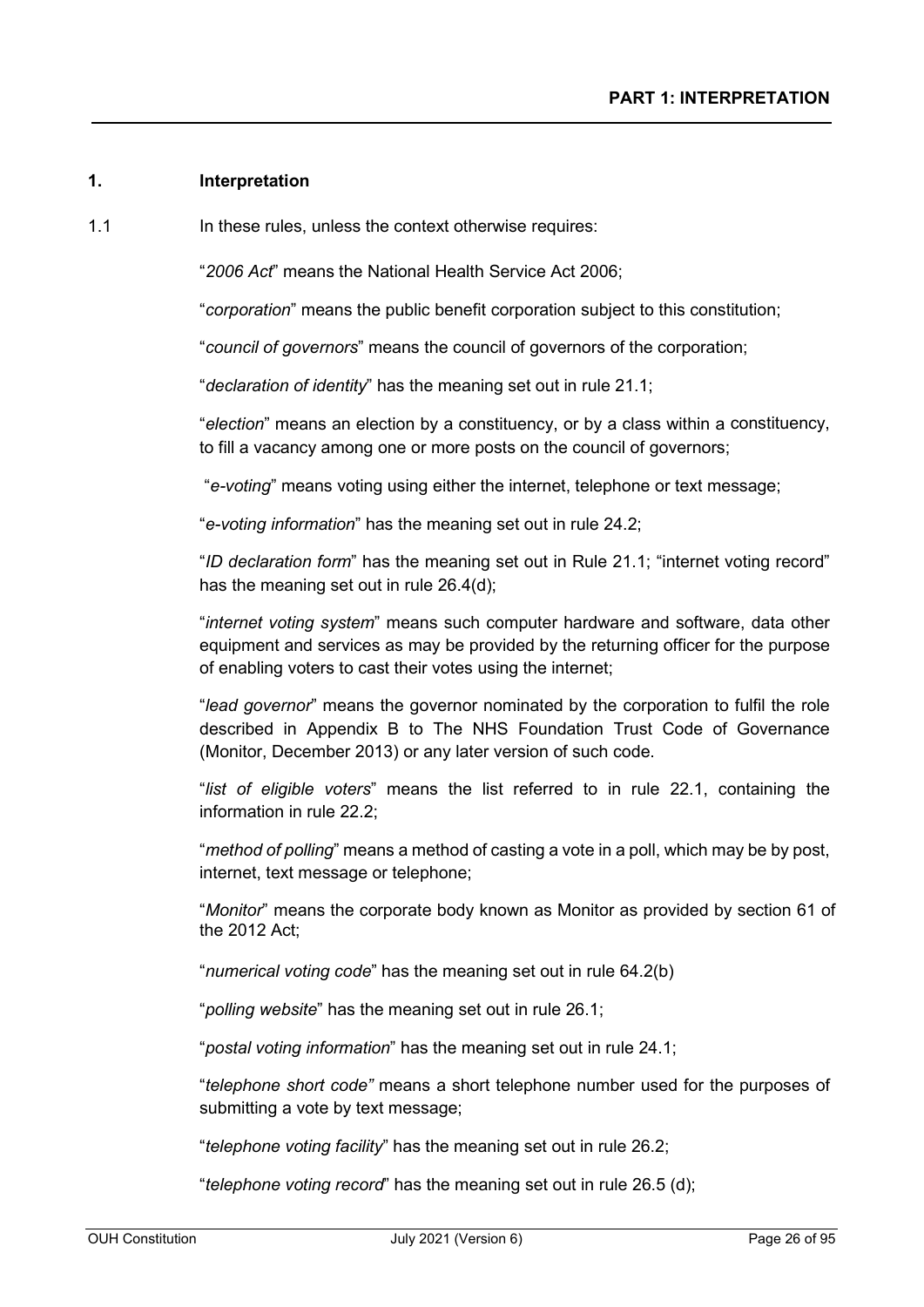"*text message voting facility*" has the meaning set out in rule 26.3;

"*text voting record*" has the meaning set out in rule 26.6 (d);

"*the telephone voting system*" means such telephone voting facility as may be provided by the returning officer for the purpose of enabling voters to cast their votes by telephone;

"*the text message voting system*" means such text messaging voting facility as may be provided by the returning officer for the purpose of enabling voters to cast their votes by text message;

"*voter ID number*" means a unique, randomly generated numeric identifier allocated to each voter by the Returning Officer for the purpose of e-voting,

"*voting information*" means postal voting information and/or e-voting information

1.2 Other expressions used in these rules and in Schedule 7 to the NHS Act 2006 have the same meaning in these rules as in that Schedule.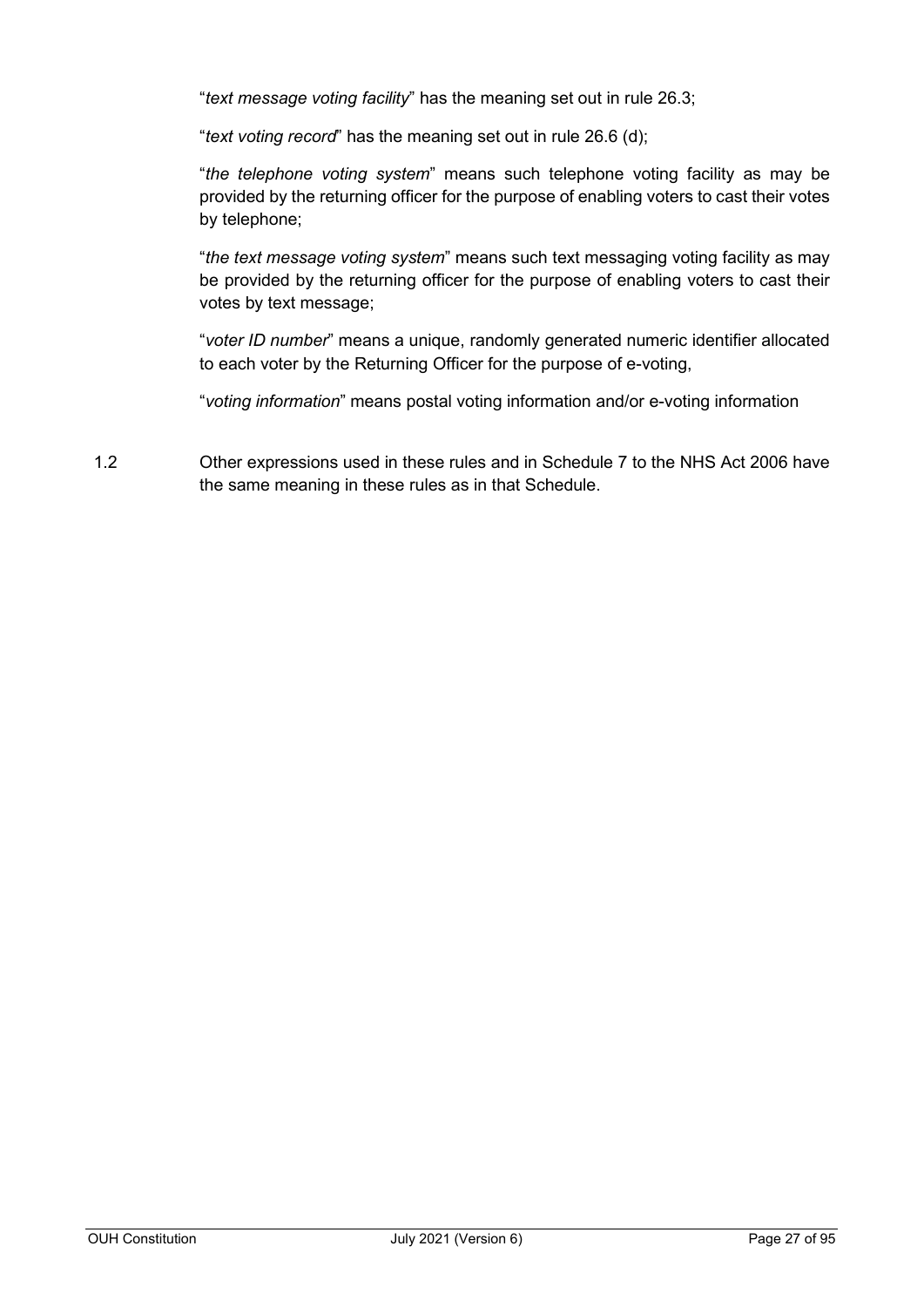### **2. Timetable**

2.1 The proceedings at an election shall be conducted in accordance with the following timetable:

| Proceeding                                                                      | Time                                                                              |
|---------------------------------------------------------------------------------|-----------------------------------------------------------------------------------|
| Publication of notice of election                                               | Not later than the fortieth day before the<br>day of the close of the poll.       |
| Final day for delivery of nomination forms to<br>returning officer              | Not later than the twenty eighth day before<br>the day of the close of the poll.  |
| Publication of statement of nominated<br>candidates                             | Not later than the twenty seventh day<br>before the day of the close of the poll. |
| Final day for delivery of notices of withdrawals<br>by candidates from election | Not later than twenty fifth day before the<br>day of the close of the poll.       |
| Notice of the poll                                                              | Not later than the fifteenth day before the<br>day of the close of the poll.      |
| Close of the poll                                                               | By 5.00pm on the final day of the election.                                       |

### **3. Computation of time**

3.1 In computing any period of time for the purposes of the timetable:

- (a) a Saturday or Sunday;
- (b) Christmas day, Good Friday, or a bank holiday, or
- (c) a day appointed for public thanksgiving or mourning,

shall be disregarded, and any such day shall not be treated as a day for the purpose of any proceedings up to the completion of the poll, nor shall the returning officer be obliged to proceed with the counting of votes on such a day.

3.2 In this rule, "bank holiday" means a day which is a bank holiday under the Banking and Financial Dealings Act 1971 in England and Wales.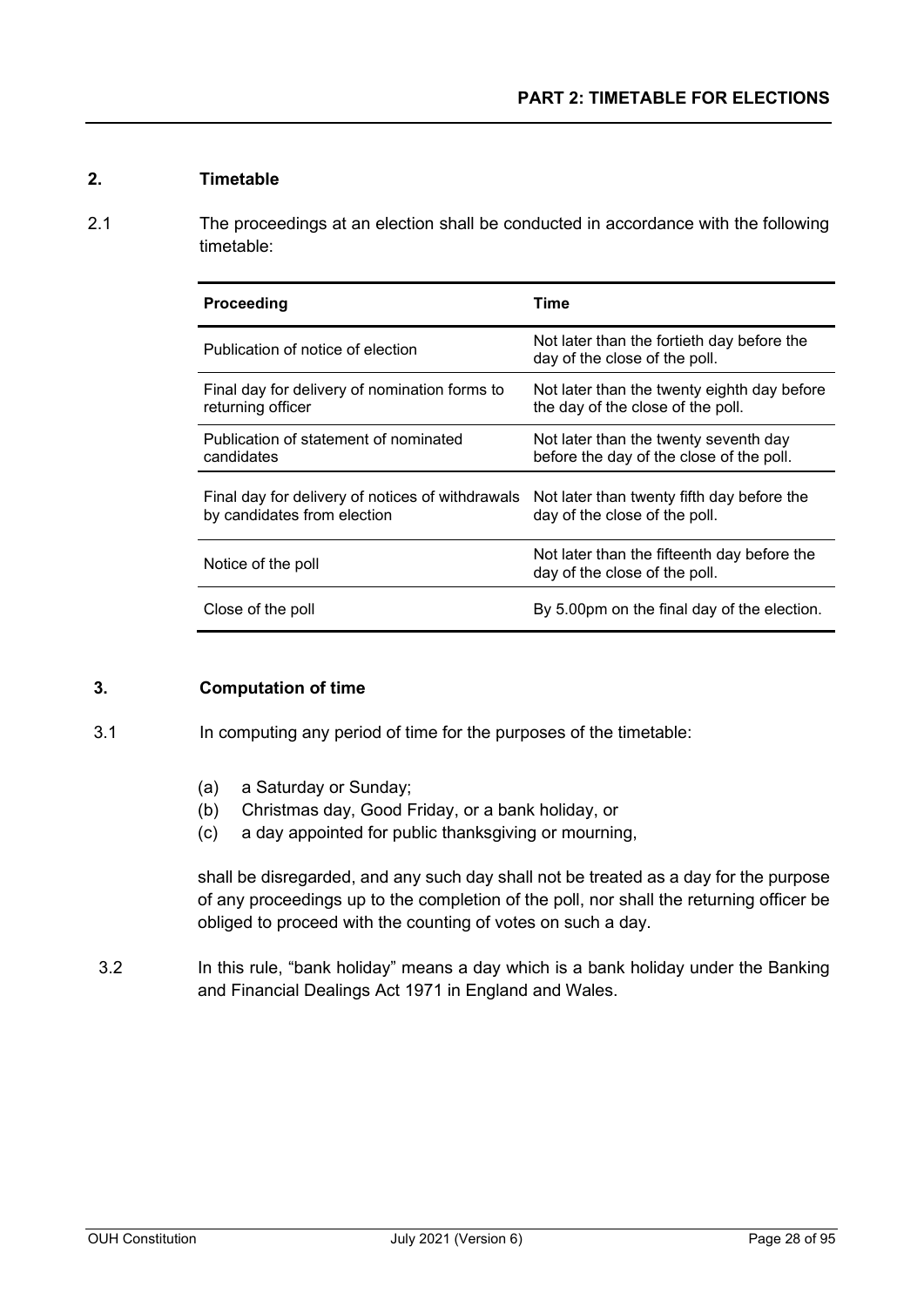### **4. Returning Officer**

- 4.1 Subject to rule 69, the returning officer for an election is to be appointed by the corporation.
- 4.2 Where two or more elections are to be held concurrently, the same returning officer may be appointed for all those elections.

### **5. Staff**

5.1 Subject to rule 69, the returning officer may appoint and pay such staff, including such technical advisers, as he or she considers necessary for the purposes of the election.

### **6. Expenditure**

- 6.1 The corporation is to pay the returning officer:
	- (a) any expenses incurred by that officer in the exercise of his or her functions under these rules,
	- (b) such remuneration and other expenses as the corporation may determine.

### **7. Duty of co-operation**

7.1 The corporation is to co-operate with the returning officer in the exercise of his or her functions under these rules.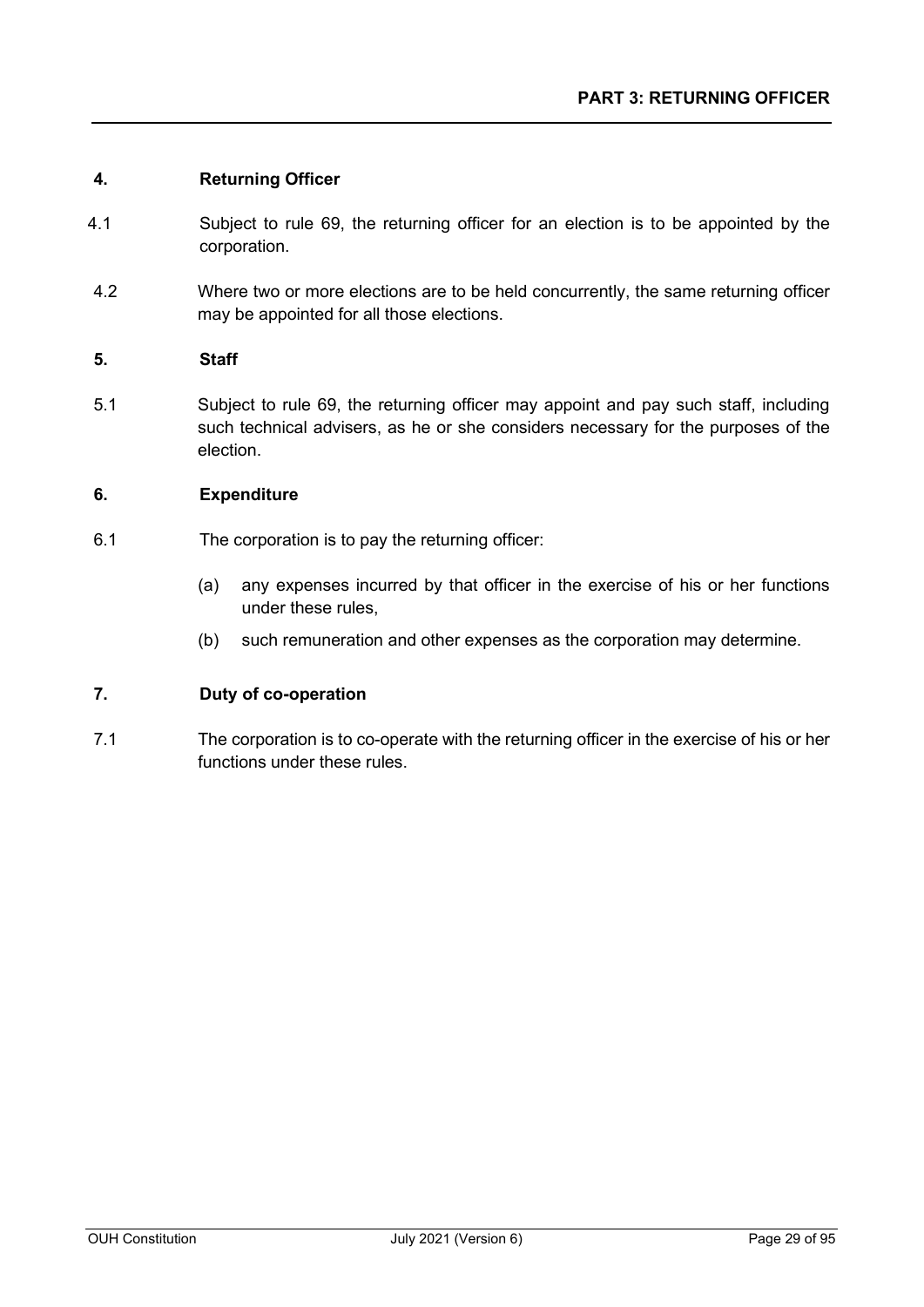### **8. Notice of election**

- 8.1 The returning officer is to publish a notice of the election stating:
	- (a) the constituency, or class within a constituency, for which the election is being held,
	- (b) the number of members of the council of governors to be elected from that constituency, or class within that constituency,
	- (c) the details of any nomination committee that has been established by the corporation,
	- (d) the address and times at which nomination forms may be obtained;
	- (e) the address for return of nomination forms (including, where the return of nomination forms in an electronic format will be permitted, the e-mail address for such return) and the date and time by which they must be received by the returning officer,
	- (f) the date and time by which any notice of withdrawal must be received by the returning officer
	- (g) the contact details of the returning officer
	- (h) the date and time of the close of the poll in the event of a contest.

### **9. Nomination of candidates**

- 9.1 Subject to rule 9.2, each candidate must nominate themselves on a single nomination form.
- 9.2 The returning officer:
	- (a) is to supply any member of the corporation with a nomination form, and
	- (b) is to prepare a nomination form for signature at the request of any member of the corporation,

but it is not necessary for a nomination to be on a form supplied by the returning officer and a nomination can, subject to rule 13, be in an electronic format.

### **10. Candidate's particulars**

- 10.1 The nomination form must state the candidate's:
	- (a) full name,
	- (b) contact address in full (which should be a postal address although an e-mail address may also be provided for the purposes of electronic communication), and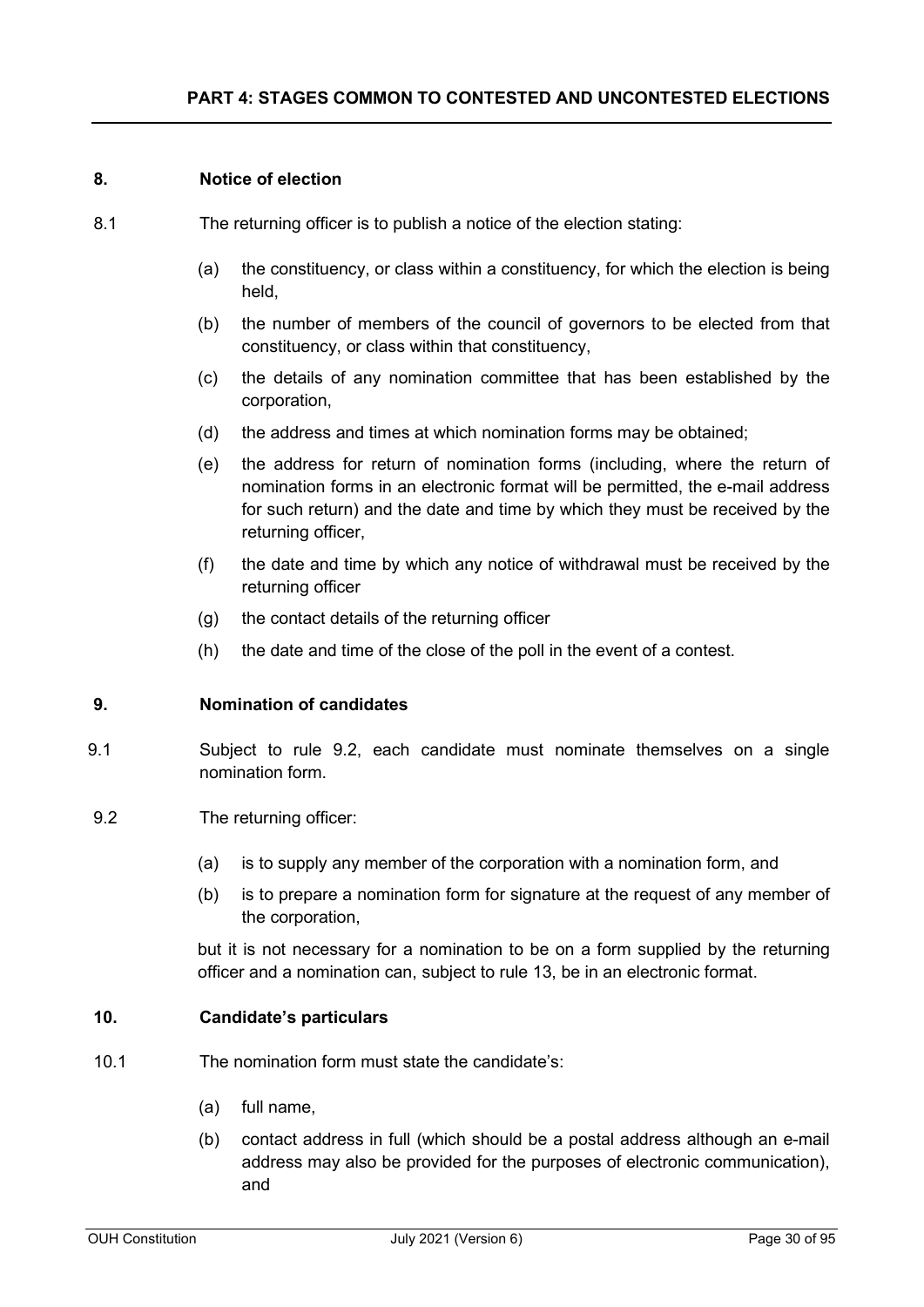(c) constituency, or class within a constituency, of which the candidate is a member.

### **11. Declaration of interests**

- 11.1 The nomination form must state:
	- (a) any financial interest that the candidate has in the corporation, and
	- (b) whether the candidate is a member of a political party, and if so, which party,

and if the candidate has no such interests, the paper must include a statement to that effect.

### **12. Declaration of eligibility**

- 12.1 The nomination form must include a declaration made by the candidate:
	- (a) that he or she is not prevented from being a member of the council of governors by paragraph 8 of Schedule 7 of the 2006 Act or by any provision of the constitution; and,
	- (b) for a member of the public or patient constituency, of the particulars of his or her qualification to vote as a member of that constituency, or class within that constituency, for which the election is being held.

### **13. Signature of candidate**

- 13.1 The nomination form must be signed and dated by the candidate, in a manner prescribed by the returning officer, indicating that:
	- (a) they wish to stand as a candidate,
	- (b) their declaration of interests as required under rule 11, is true and correct, and
	- (c) their declaration of eligibility, as required under rule 12, is true and correct.
- 13.2 Where the return of nomination forms in an electronic format is permitted, the returning officer shall specify the particular signature formalities (if any) that will need to be complied with by the candidate.

### **14. Decisions as to the validity of nomination**

- 14.1 Where a nomination form is received by the returning officer in accordance with these rules, the candidate is deemed to stand for election unless and until the returning officer:
	- (a) decides that the candidate is not eligible to stand,
	- (b) decides that the nomination form is invalid,
	- (c) receives satisfactory proof that the candidate has died, or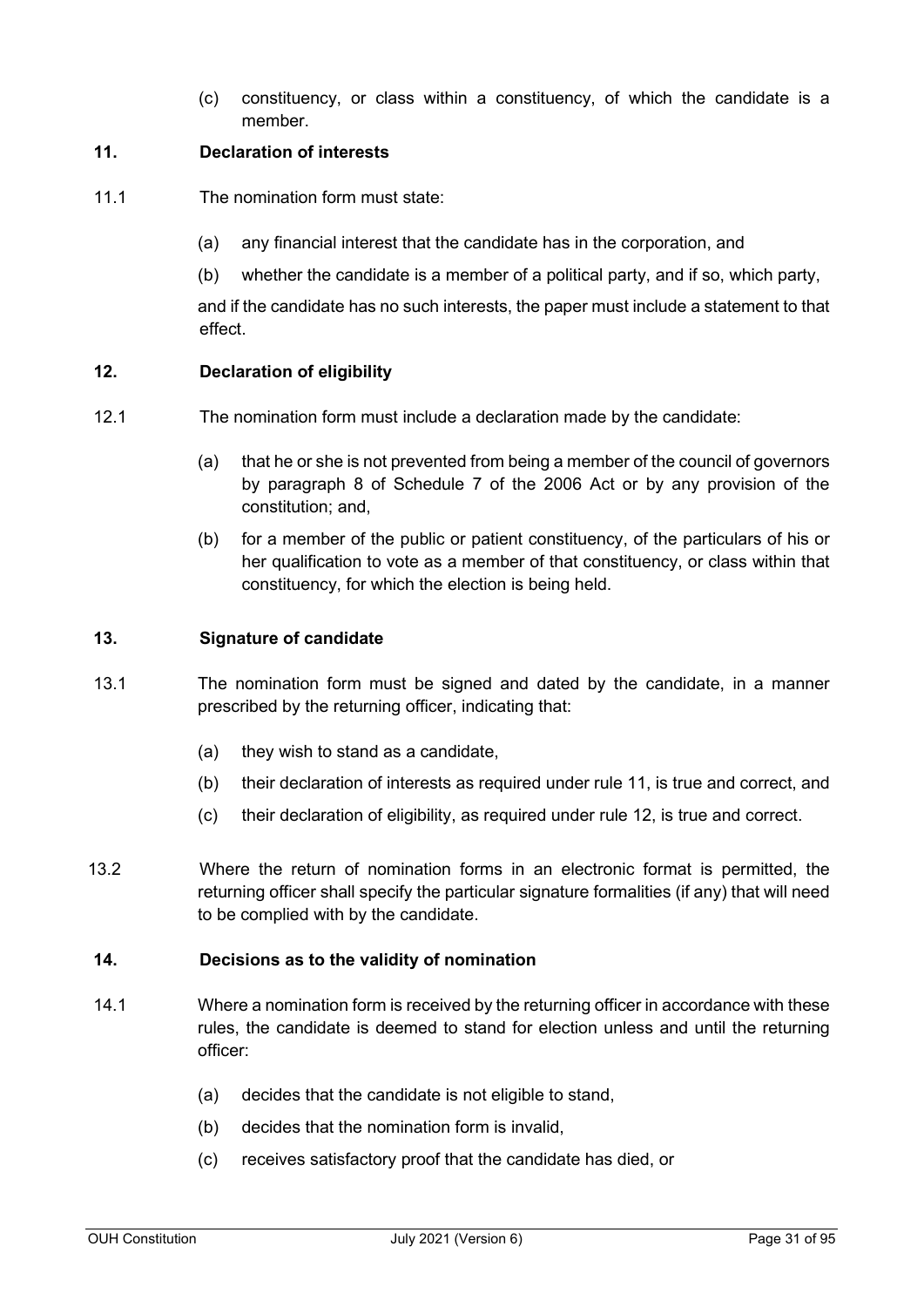- (d) receives a written request by the candidate of their withdrawal from candidacy.
- 14.2 The returning officer is entitled to decide that a nomination form is invalid only on one of the following grounds:
	- (a) that the paper is not received on or before the final time and date for return of nomination forms, as specified in the notice of the election,
	- (b) that the paper does not contain the candidate's particulars, as required by rule 10;
	- (c) that the paper does not contain a declaration of the interests of the candidate, as required by rule 11,
	- (d) that the paper does not include a declaration of eligibility as required by rule 12, or
	- (e) that the paper is not signed and dated by the candidate, if required by rule 13.
- 14.3 The returning officer is to examine each nomination form as soon as is practicable after he or she has received it, and decide whether the candidate has been validly nominated.
- 14.4 Where the returning officer decides that a nomination is invalid, the returning officer must endorse this on the nomination form, stating the reasons for their decision.
- 14.5 The returning officer is to send notice of the decision as to whether a nomination is valid or invalid to the candidate at the contact address given in the candidate's nomination form. If an e-mail address has been given in the candidate's nomination form (in addition to the candidate's postal address), the returning officer may send notice of the decision to that address.

### **15. Publication of statement of candidates**

- 15.1 The returning officer is to prepare and publish a statement showing the candidates who are standing for election.
- 15.2 The statement must show:
	- (a) the name, contact address (which shall be the candidate's postal address), and constituency or class within a constituency of each candidate standing, and
	- (b) the declared interests of each candidate standing,

as given in their nomination form.

- 15.3 The statement must list the candidates standing for election in alphabetical order by surname.
- 15.4 The returning officer must send a copy of the statement of candidates and copies of the nomination forms to the corporation as soon as is practicable after publishing the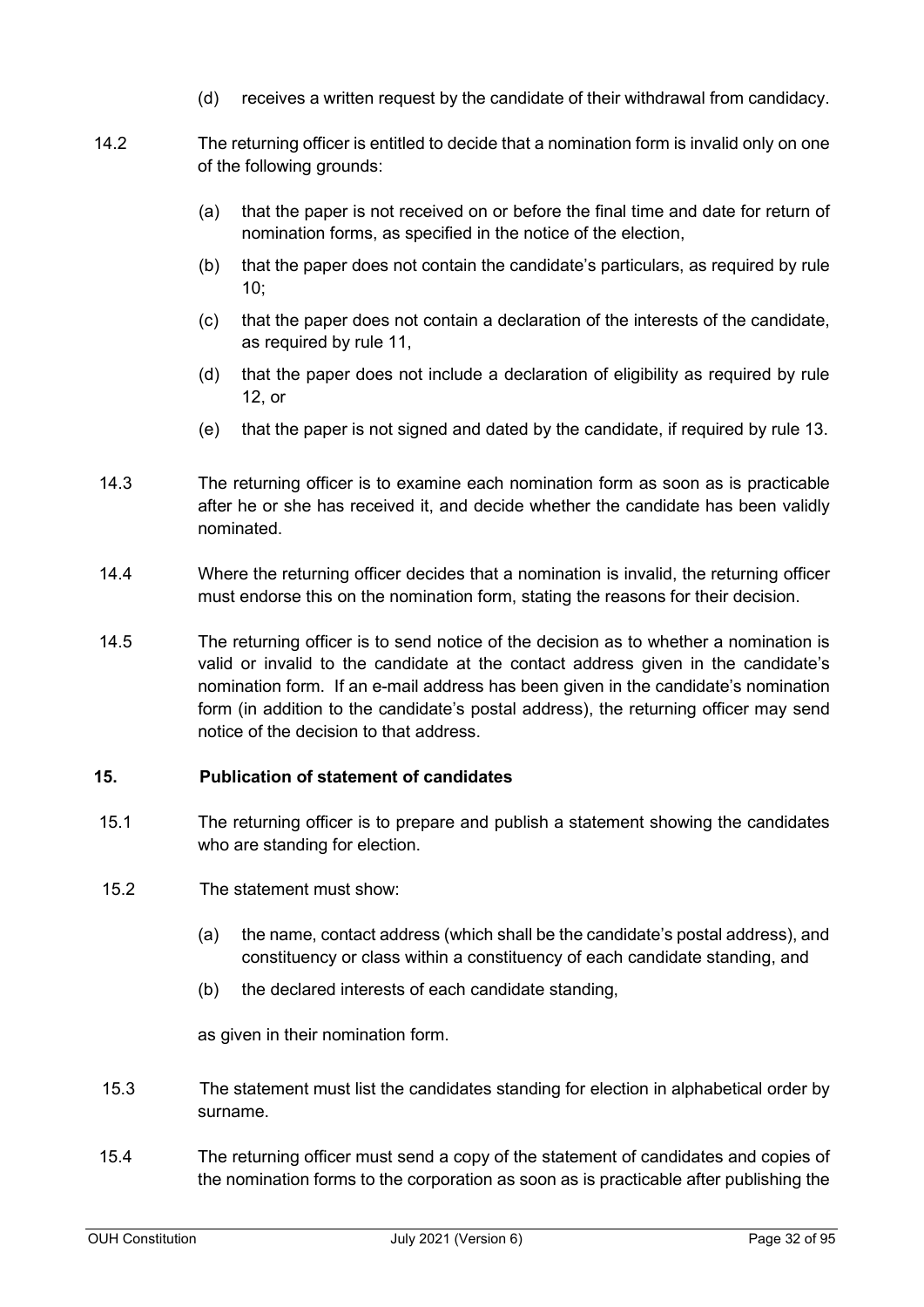statement.

### **16. Inspection of statement of nominated candidates and nomination forms**

- 16.1 The corporation is to make the statement of the candidates and the nomination forms supplied by the returning officer under rule 15.4 available for inspection by members of the corporation free of charge at all reasonable times.
- 16.2 If a member of the corporation requests a copy or extract of the statement of candidates or their nomination forms, the corporation is to provide that member with the copy or extract free of charge.

### **17. Withdrawal of candidates**

17.1 A candidate may withdraw from election on or before the date and time for withdrawal by candidates, by providing to the returning officer a written notice of withdrawal which is signed by the candidate and attested by a witness.

### **18. Method of election**

- 18.1 If the number of candidates remaining validly nominated for an election after any withdrawals under these rules is greater than the number of members to be elected to the council of governors, a poll is to be taken in accordance with Parts 5 and 6 of these rules.
- 18.2 If the number of candidates remaining validly nominated for an election after any withdrawals under these rules is equal to the number of members to be elected to the council of governors, those candidates are to be declared elected in accordance with Part 7 of these rules.
- 18.3 If the number of candidates remaining validly nominated for an election after any withdrawals under these rules is less than the number of members to be elected to be council of governors, then:
	- (a) the candidates who remain validly nominated are to be declared elected in accordance with Part 7 of these rules, and
	- (b) the returning officer is to order a new election to fill any vacancy which remains unfilled, on a day appointed by him or her in consultation with the corporation.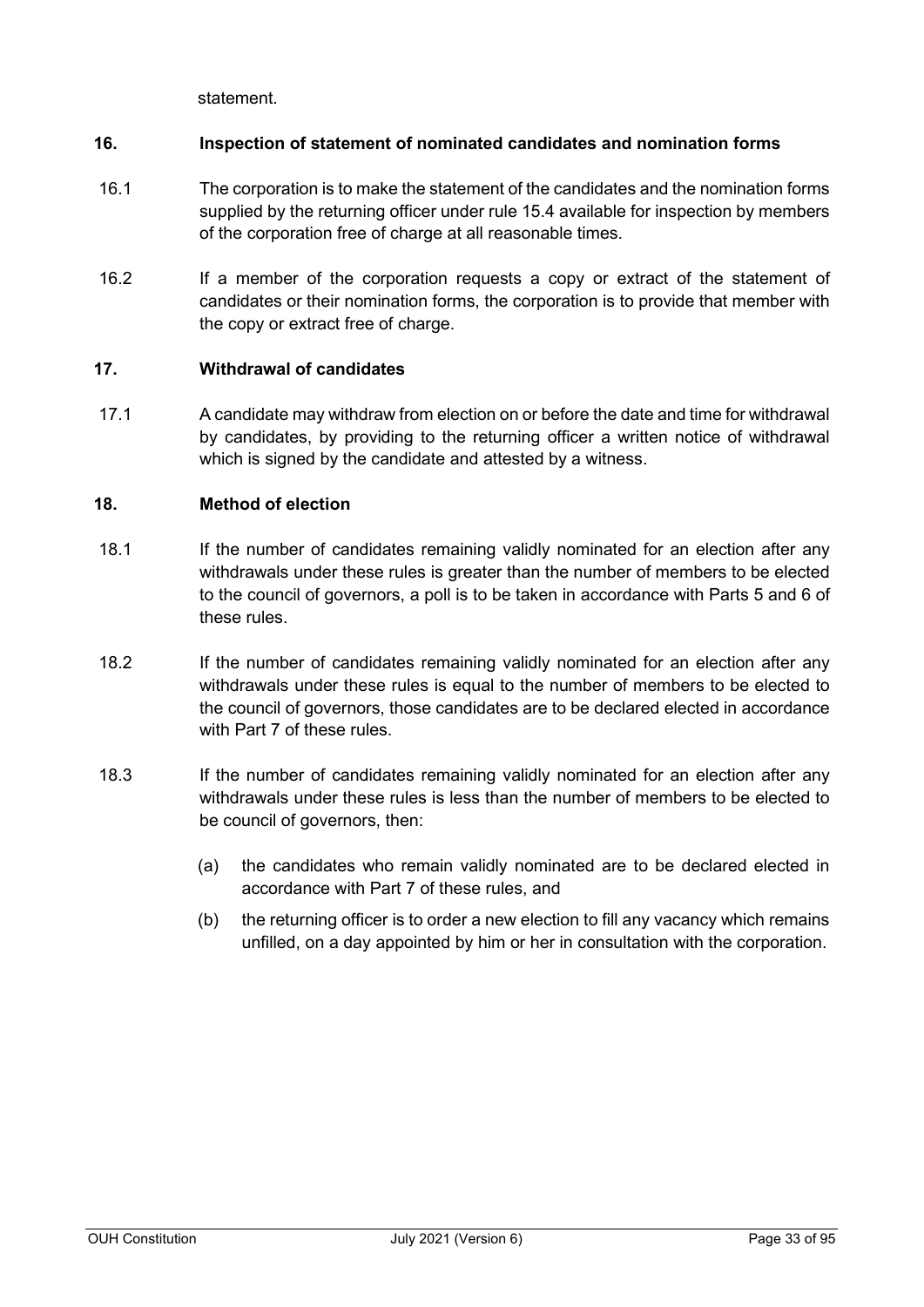### **19. Poll to be taken by ballot**

- 19.1 The votes at the poll must be given by secret ballot.
- 19.2 The votes are to be counted and the result of the poll determined in accordance with Part 6 of these rules.
- 19.3 The corporation may decide that voters within a constituency or class within a constituency, may, subject to rule 19.4, cast their votes at the poll using such different methods of polling in any combination as the corporation may determine.
- 19.4 The corporation may decide that voters within a constituency or class within a constituency for whom an e-mail address is included in the list of eligible voters may only cast their votes at the poll using an e-voting method of polling.
- 19.5 Before the corporation decides, in accordance with rule 19.3 that one or more evoting methods of polling will be made available for the purposes of the poll, the corporation must satisfy itself that:
	- (a) if internet voting is to be a method of polling, the internet voting system to be used for the purpose of the election is:
		- (i) configured in accordance with these rules; and
		- (ii) will create an accurate internet voting record in respect of any voter who casts his or her vote using the internet voting system;
	- (b) if telephone voting to be a method of polling, the telephone voting system to be used for the purpose of the election is:
		- (i) configured in accordance with these rules; and
		- (ii) will create an accurate telephone voting record in respect of any voter who casts his or her vote using the telephone voting system;
	- (c) if text message voting is to be a method of polling, the text message voting system to be used for the purpose of the election is:
		- (a) (i) configured in accordance with these rules; and
		- (b) (ii) will create an accurate text voting record in respect of any voter who casts his or her vote using the text message voting system.

### **20. The ballot paper**

- 20.1 The ballot of each voter (other than a voter who casts his or her ballot by an e-voting method of polling) is to consist of a ballot paper with the persons remaining validly nominated for an election after any withdrawals under these rules, and no others, inserted in the paper.
- 20.2 Every ballot paper must specify:
	- (a) the name of the corporation,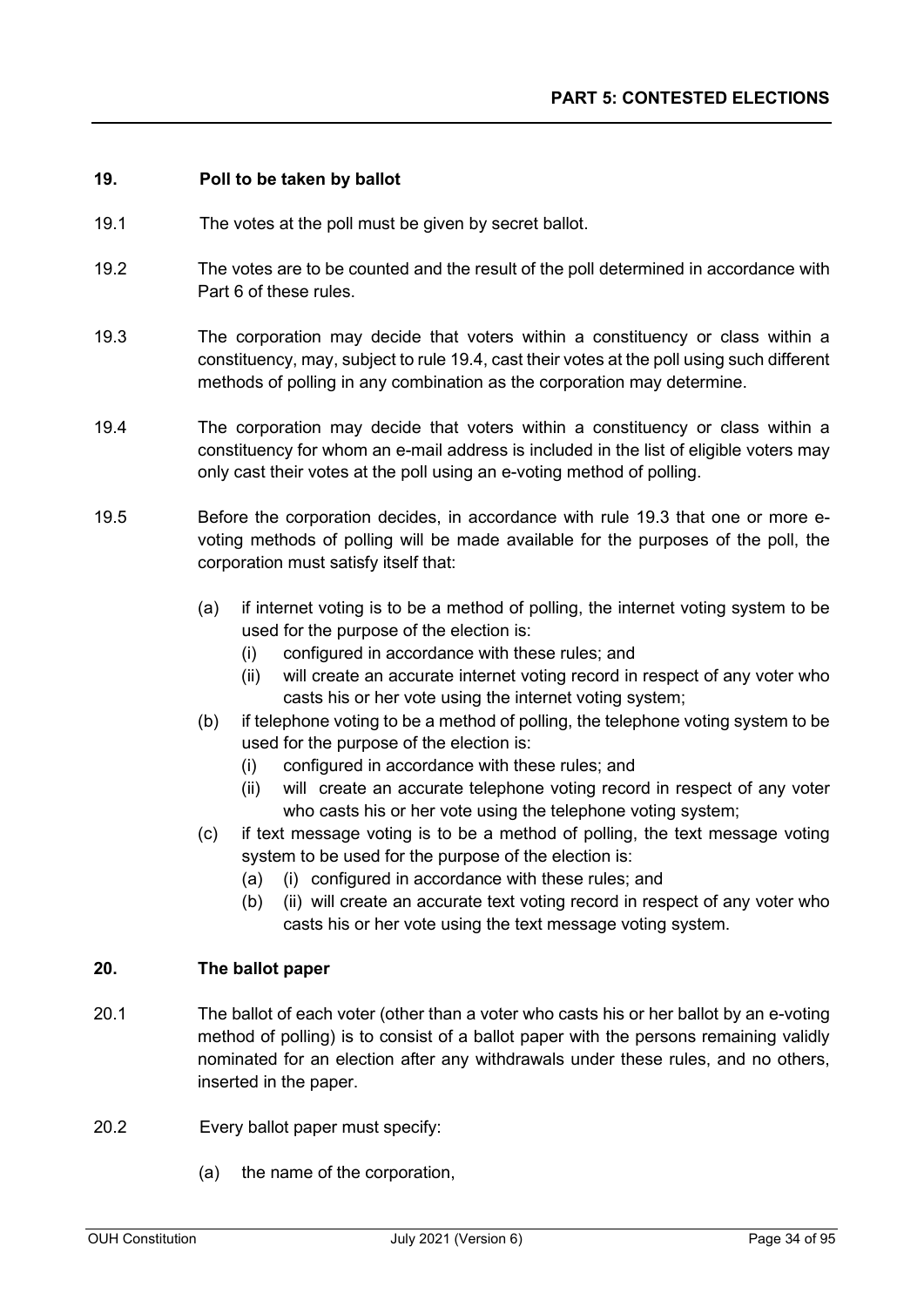- (b) the constituency, or class within a constituency, for which the election is being held,
- (c) the number of members of the council of governors to be elected from that constituency, or class within that constituency,
- (d) the names and other particulars of the candidates standing for election, with the details and order being the same as in the statement of nominated candidates,
- (e) instructions on how to vote by all available methods of polling, including the relevant voter's voter ID number if one or more e-voting methods of polling are available,
- (f) if the ballot paper is to be returned by post, the address for its return and the date and time of the close of the poll, and
- (g) the contact details of the returning officer.
- 20.3 Each ballot paper must have a unique identifier.
- 20.4 Each ballot paper must have features incorporated into it to prevent it from being reproduced.

### **21. The declaration of identity (public and patient constituencies)**

- 21.1 The corporation shall require each voter who participates in an election for a public or patient constituency to make a declaration confirming:
	- (a) that the voter is the person:
		- (i) to whom the ballot paper was addressed, and/or (b)
		- (ii) to whom the voter ID number contained within the e-voting information was allocated,
	- (c) that he or she has not marked or returned any other voting information in the election, and
	- (d) the particulars of his or her qualification to vote as a member of the constituency or class within the constituency for which the election is being held,

("declaration of identity")

and the corporation shall make such arrangements as it considers appropriate to facilitate the making and the return of a declaration of identity by each voter, whether by the completion of a paper form ("ID declaration form") or the use of an electronic method.

21.2 The voter must be required to return his or her declaration of identity with his or her ballot.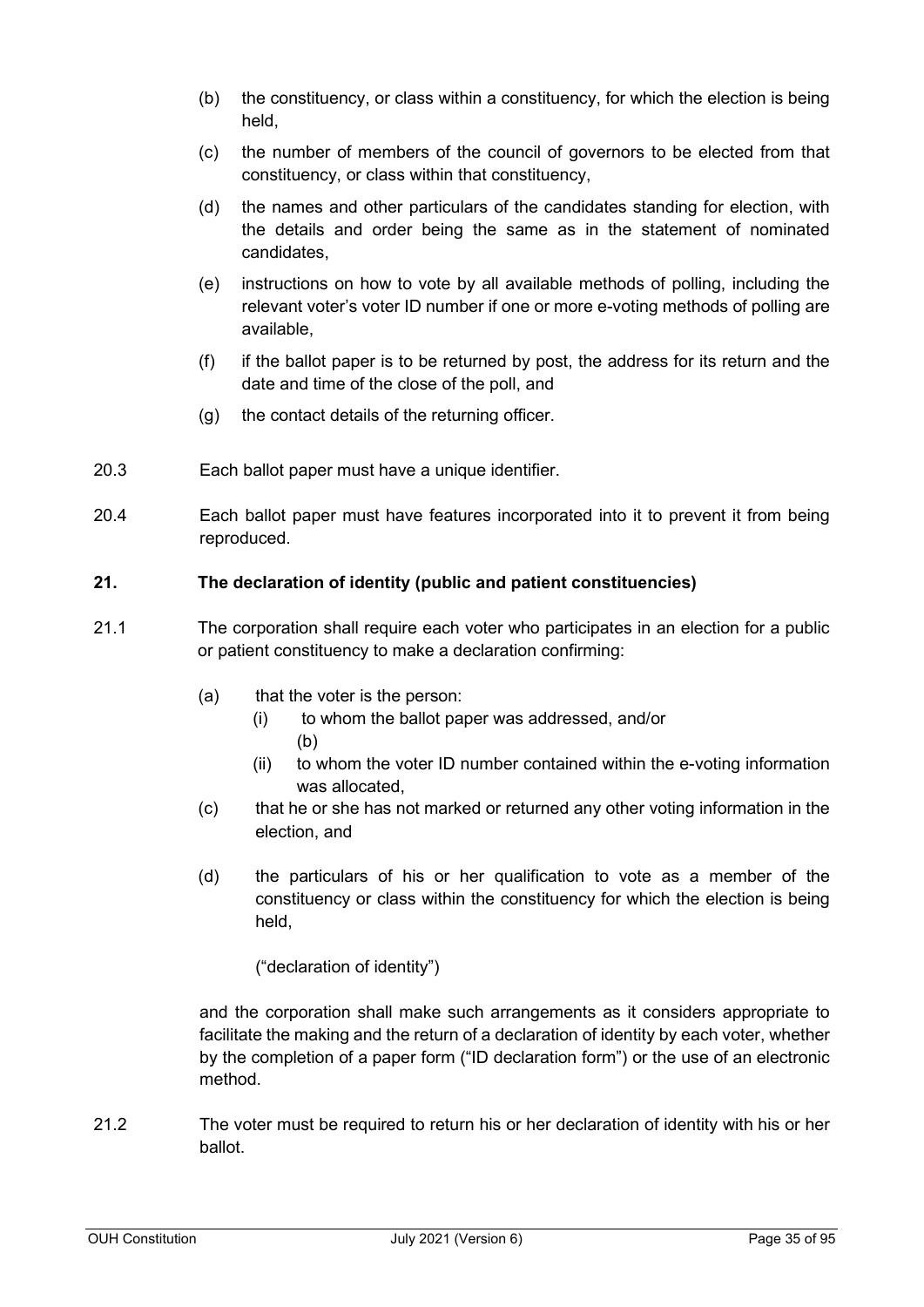21.3 The voting information shall caution the voter that if the declaration of identity is not duly returned or is returned without having been made correctly, any vote cast by the voter may be declared invalid.

*Action to be taken before the poll*

### **22. List of eligible voters**

- 22.1 The corporation is to provide the returning officer with a list of the members of the constituency or class within a constituency for which the election is being held who are eligible to vote by virtue of rule 27 as soon as is reasonably practicable after the final date for the delivery of notices of withdrawals by candidates from an election.
- 22.2 The list is to include, for each member:
	- (a) a postal address; and,
	- (b) the member's e-mail address, if this has been provided
	- to which his or her voting information may, subject to rule 22.3, be sent.
- 22.3 The corporation may decide that the e-voting information is to be sent only by e-mail to those members in the list of eligible voters for whom an e-mail address is included in that list.

### **23. Notice of poll**

- 23.1 The returning officer is to publish a notice of the poll stating:
	- (a) the name of the corporation,
	- (b) the constituency, or class within a constituency, for which the election is being held,
	- (c) the number of members of the council of governors to be elected from that constituency, or class with that constituency,
	- (d) the names, contact addresses, and other particulars of the candidates standing for election, with the details and order being the same as in the statement of nominated candidates,
	- (e) that the ballot papers for the election are to be issued and returned, if appropriate, by post,
	- (f) the methods of polling by which votes may be cast at the election by voters in a constituency or class within a constituency, as determined by the corporation in accordance with rule 19.3,
	- (g) the address for return of the ballot papers,
	- (h) the uniform resource locator (url) where, if internet voting is a method of polling, the polling website is located;
	- (i) the telephone number where, if telephone voting is a method of polling, the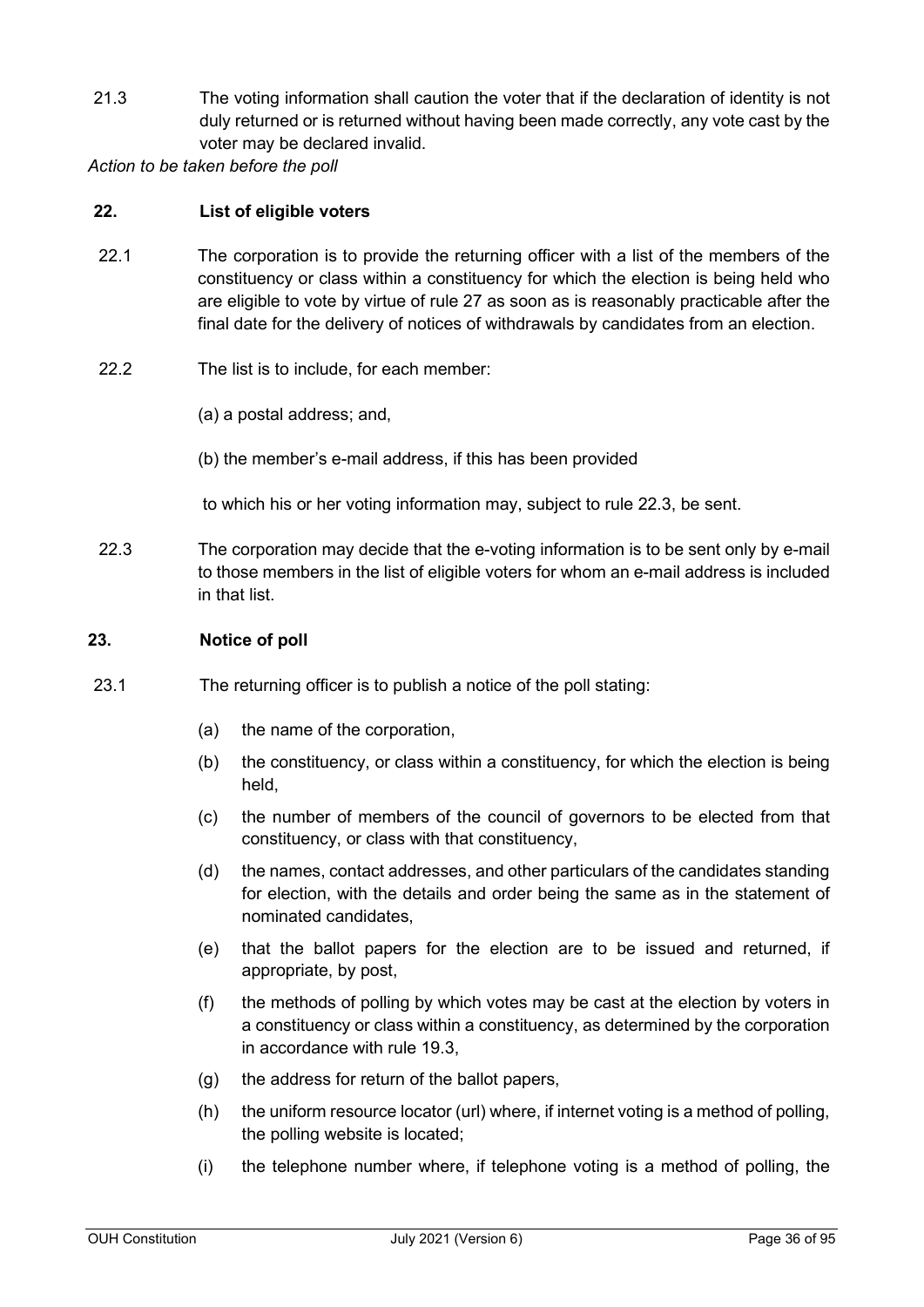telephone voting facility is located,

- (j) the telephone number or telephone short code where, if text message voting is a method of polling, the text message voting facility is located,
- (k) the date and time of the close of the poll,
- (l) the address and final dates for applications for replacement voting information, and
- (m) the contact details of the returning officer.

## **24. Issue of voting information by returning officer**

- 24.1 Subject to rule 24.3, as soon as is reasonably practicable on or after the publication of the notice of the poll, the returning officer is to send the following information by post to each member of the corporation named in the list of eligible voters:
	- (a) a ballot paper and ballot paper envelope,
	- (b) the ID declaration form (if required),
	- (c) information about each candidate standing for election, pursuant to rule 61 of these rules, and
	- (d) a covering envelope;

("postal voting information").

- 24.2 Subject to rules 24.3 and 24.4, as soon as is reasonably practicable on or after the publication of the notice of the poll, the returning officer is to send the following information by e-mail and/ or by post to each member of the corporation named in the list of eligible voters whom the corporation determines in accordance with rule 19.3 and/ or rule 19.4 may cast his or her vote by an e-voting method of polling:
	- (a) instructions on how to vote and how to make a declaration of identity (if required),
	- (b) the voter's voter ID number,
	- (c) information about each candidate standing for election, pursuant to rule 64 of these rules, or details of where this information is readily available on the internet or available in such other formats as the Returning Officer thinks appropriate, (d) contact details of the returning officer,

("e-voting information").

- 24.3 The corporation may determine that any member of the corporation shall:
	- (a) only be sent postal voting information; or
	- (b) only be sent e-voting information; or
	- (c) be sent both postal voting information and e-voting information;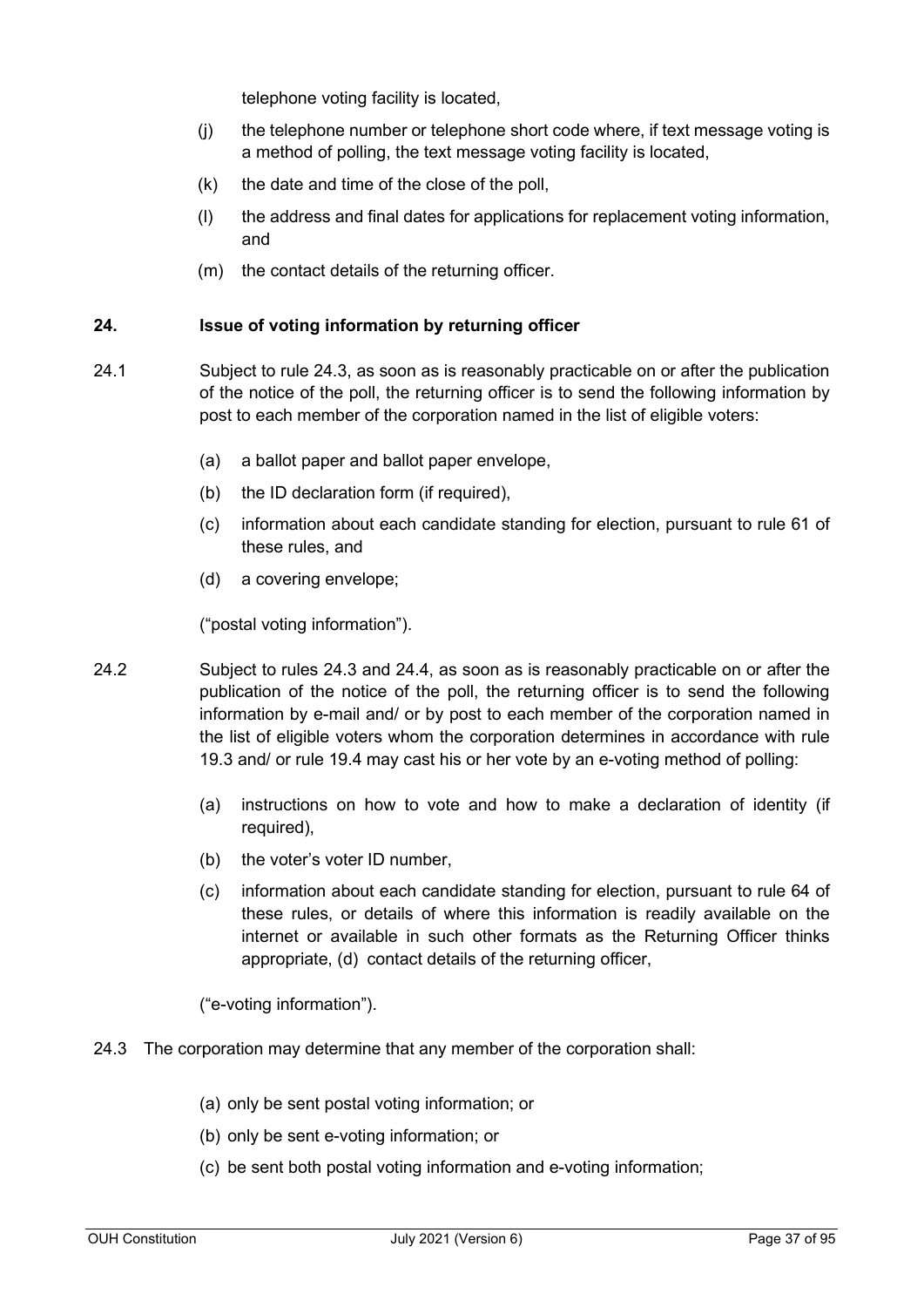for the purposes of the poll.

- 24.4 If the corporation determines, in accordance with rule 22.3, that the e-voting information is to be sent only by e-mail to those members in the list of eligible voters for whom an e-mail address is included in that list, then the returning officer shall only send that information by e-mail.
- 24.5 The voting information is to be sent to the postal address and/ or e-mail address for each member, as specified in the list of eligible voters.

## **25. Ballot paper envelope and covering envelope**

- 25.1 The ballot paper envelope must have clear instructions to the voter printed on it, instructing the voter to seal the ballot paper inside the envelope once the ballot paper has been marked.
- 25.2 The covering envelope is to have:
	- (a) the address for return of the ballot paper printed on it, and
	- (b) pre-paid postage for return to that address.
- 25.3 There should be clear instructions, either printed on the covering envelope or elsewhere, instructing the voter to seal the following documents inside the covering envelope and return it to the returning officer –
	- (a) the completed ID declaration form if required, and
	- (b) the ballot paper envelope, with the ballot paper sealed inside it.

## **26. E-voting systems**

- 26.1 If internet voting is a method of polling for the relevant election then the returning officer must provide a website for the purpose of voting over the internet (in these rules referred to as "the polling website").
- 26.2 If telephone voting is a method of polling for the relevant election then the returning officer must provide an automated telephone system for the purpose of voting by the use of a touch-tone telephone (in these rules referred to as "the telephone voting facility").
- 26.3 If text message voting is a method of polling for the relevant election then the returning officer must provide an automated text messaging system for the purpose of voting by text message (in these rules referred to as "the text message voting facility").
- 26.4 The returning officer shall ensure that the polling website and internet voting system provided will: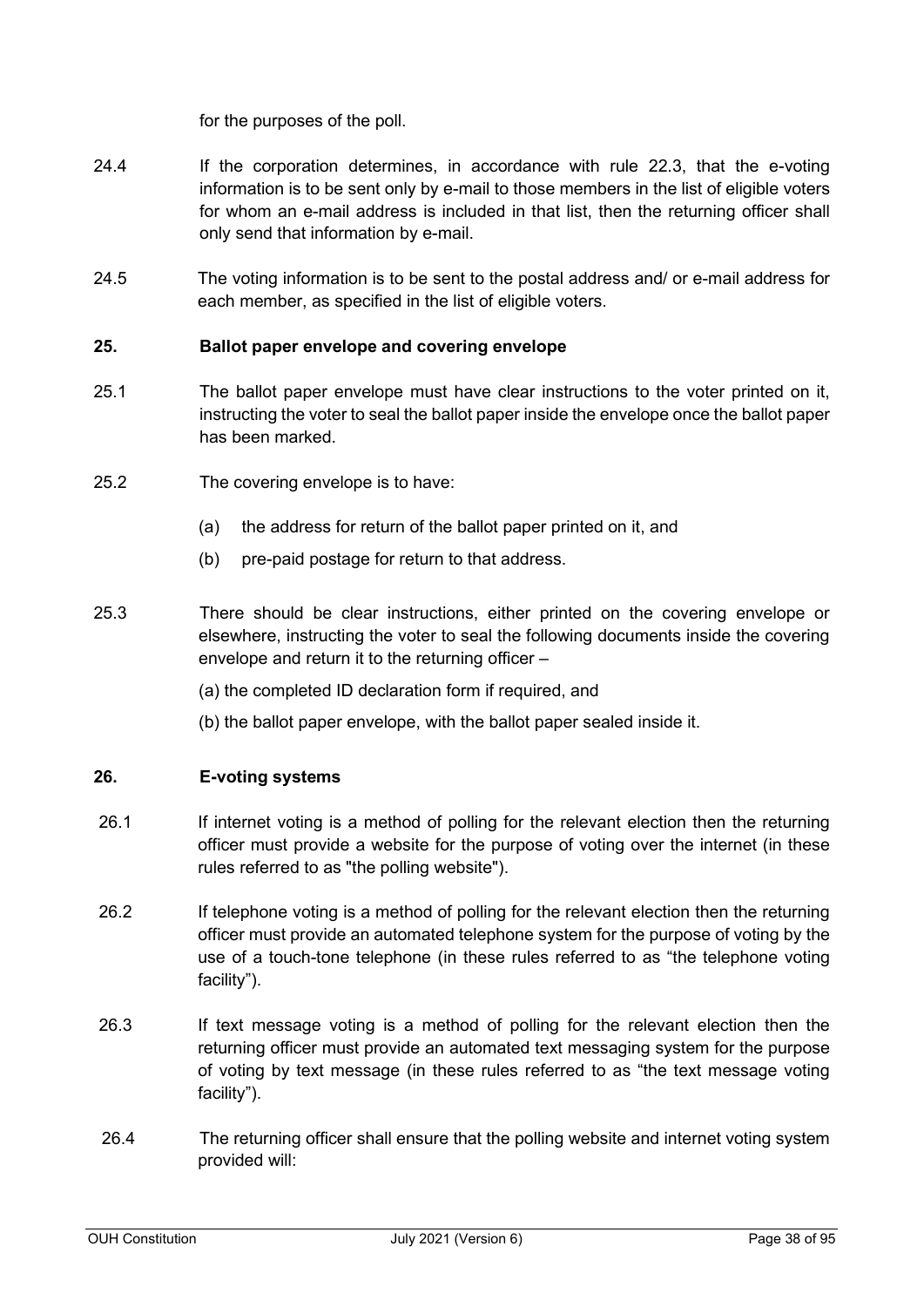- (a) require a voter to:
	- (i) enter his or her voter ID number; and
	- (ii) where the election is for a public or patient constituency, make a declaration of identity;

in order to be able to cast his or her vote;

- (b) specify:
	- (i) the name of the corporation,
	- (ii) the constituency, or class within a constituency, for which the election is being held,
	- (iii) the number of members of the council of governors to be elected from that constituency, or class within that constituency,
	- (iv) the names and other particulars of the candidates standing for election, with the details and order being the same as in the statement of nominated candidates,
	- $(v)$  instructions on how to vote and how to make a declaration of identity,
	- (vi) the date and time of the close of the poll, and
	- (vii) the contact details of the returning officer;
- (e) (c) prevent a voter from voting for more candidates than he or she is entitled to at the election;
- (d) create a record ("internet voting record") that is stored in the internet voting system in respect of each vote cast by a voter using the internet that comprises of-
	- (i) the voter's voter ID number;
	- (ii) the voter's declaration of identity (where required);
	- (iii) the candidate or candidates for whom the voter has voted; and
	- (iv) the date and time of the voter's vote,
- (e) if the voter's vote has been duly cast and recorded, provide the voter with confirmation of this; and
- (f) prevent any voter from voting after the close of poll.
- 26.5 The returning officer shall ensure that the telephone voting facility and telephone voting system provided will:
	- (a) require a voter to
		- (i) enter his or her voter ID number in order to be able to cast his or her vote; and
		- (ii) where the election is for a public or patient constituency, make a declaration of identity;
	- (b) specify:
		- (i) the name of the corporation,
		- (ii) the constituency, or class within a constituency, for which the election is being held,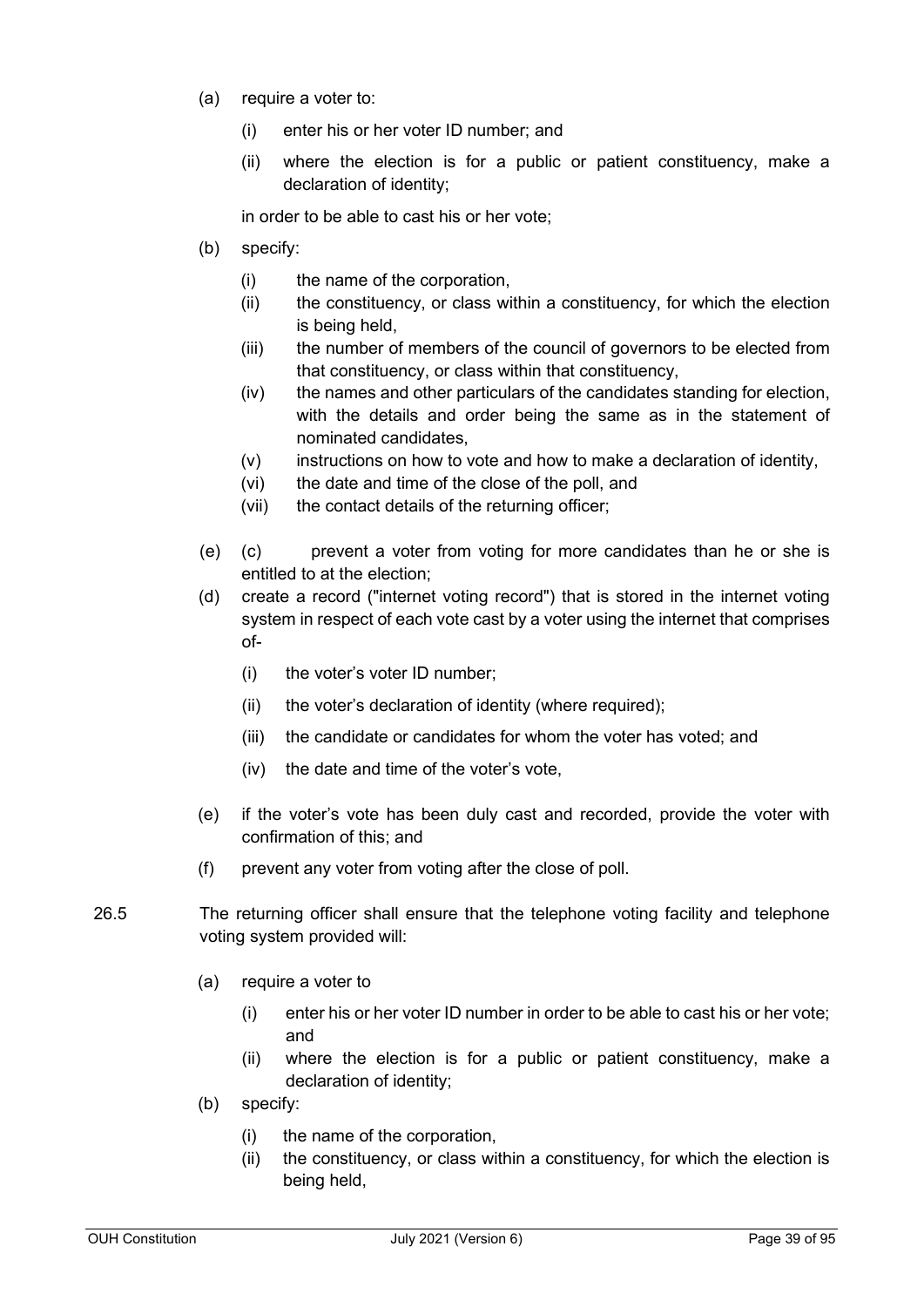- (iii) the number of members of the council of governors to be elected from that constituency, or class within that constituency,
- (iv) instructions on how to vote and how to make a declaration of identity,
- (v) the date and time of the close of the poll, and
- (vi) the contact details of the returning officer;
- (c) prevent a voter from voting for more candidates than he or she is entitled to at the election;
- (d) create a record ("telephone voting record") that is stored in the telephone voting system in respect of each vote cast by a voter using the telephone that comprises of:
	- (i) the voter's voter ID number;
	- (ii) the voter's declaration of identity (where required);
	- (iii) the candidate or candidates for whom the voter has voted; and
	- (iv) the date and time of the voter's vote
- (e) if the voter's vote has been duly cast and recorded, provide the voter with confirmation of this;
- (f) prevent any voter from voting after the close of poll.
- 26.6 The returning officer shall ensure that the text message voting facility and text messaging voting system provided will:
	- (a) require a voter to:
		- (i) provide his or her voter ID number; and
		- (ii) where the election is for a public or patient constituency, make a declaration of identity;

in order to be able to cast his or her vote;

- (b) prevent a voter from voting for more candidates than he or she is entitled to at the election;
- (d) create a record ("text voting record") that is stored in the text messaging voting system in respect of each vote cast by a voter by text message that comprises of:
	- (i) the voter's voter ID number;
	- (ii) the voter's declaration of identity (where required);
	- (ii) the candidate or candidates for whom the voter has voted; and
	- (iii) the date and time of the voter's vote
- (e) if the voter's vote has been duly cast and recorded, provide the voter with confirmation of this;
- (f) prevent any voter from voting after the close of poll.

*The poll*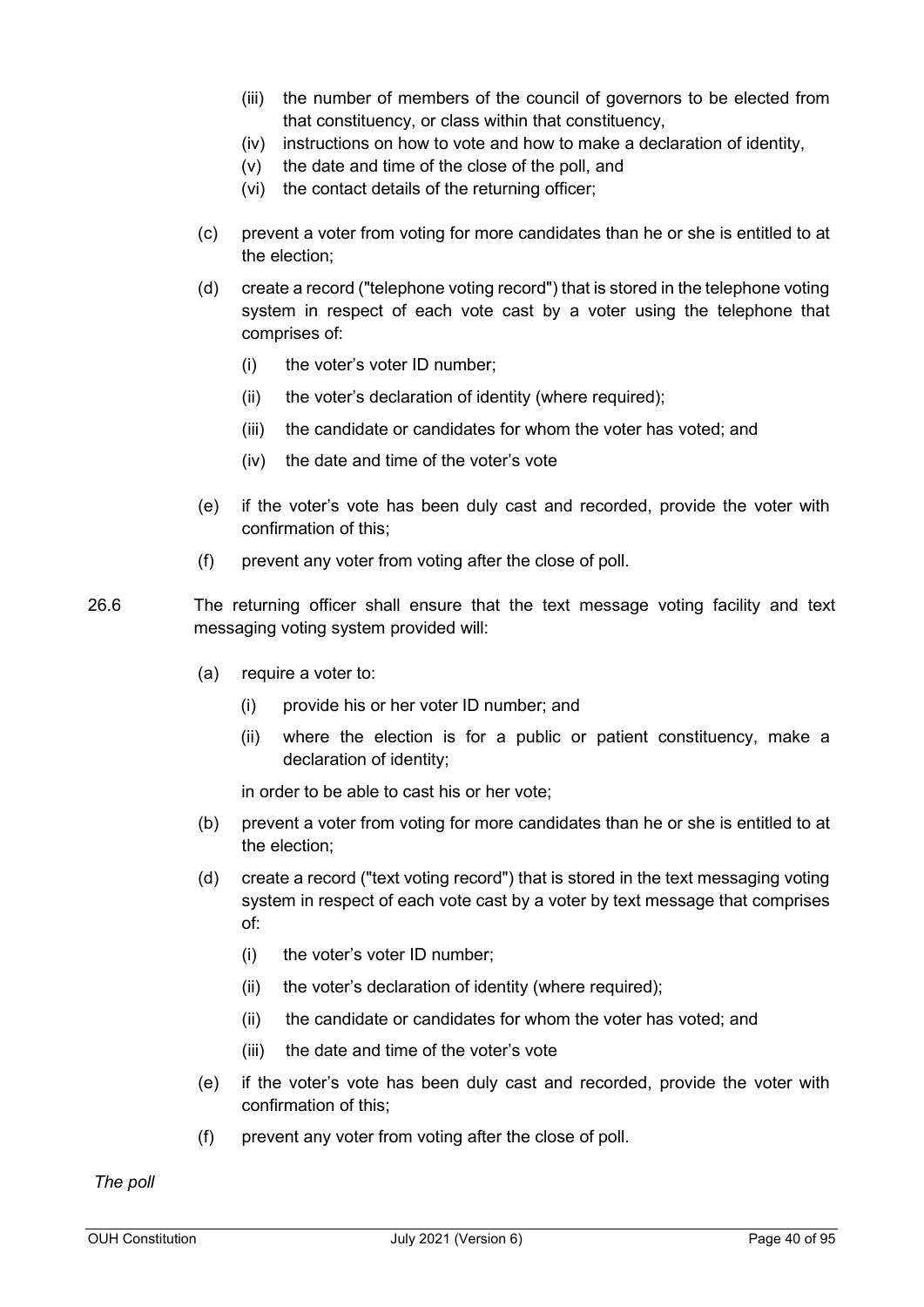# **27. Eligibility to vote**

27.1 An individual who becomes a member of the corporation on or before the closing date for the receipt of nominations by candidates for the election, is eligible to vote in that election.

## **28. Voting by persons who require assistance**

- 28.1 The returning officer is to put in place arrangements to enable requests for assistance to vote to be made.
- 28.2 Where the returning officer receives a request from a voter who requires assistance to vote, the returning officer is to make such arrangements as he or she considers necessary to enable that voter to vote.

# **29. Spoilt ballot papers and spoilt text message votes**

- 29.1 If a voter has dealt with his or her ballot paper in such a manner that it cannot be accepted as a ballot paper (referred to as a "spoilt ballot paper"), that voter may apply to the returning officer for a replacement ballot paper.
- 29.2 On receiving an application, the returning officer is to obtain the details of the unique identifier on the spoilt ballot paper, if he or she can obtain it.
- 29.3 The returning officer may not issue a replacement ballot paper for a spoilt ballot paper unless he or she:
	- (a) is satisfied as to the voter's identity; and
	- (b) has ensured that the completed ID declaration form, if required, has not been returned.
- 29.4 After issuing a replacement ballot paper for a spoilt ballot paper, the returning officer shall enter in a list ("the list of spoilt ballot papers"):
	- (a) the name of the voter, and
	- (b) the details of the unique identifier of the spoilt ballot paper (if that officer was able to obtain it), and
	- (c) the details of the unique identifier of the replacement ballot paper.
- 29.5 If a voter has dealt with his or her text message vote in such a manner that it cannot be accepted as a vote (referred to as a "spoilt text message vote"), that voter may apply to the returning officer for a replacement voter ID number.
- 29.6 On receiving an application, the returning officer is to obtain the details of the voter ID number on the spoilt text message vote, if he or she can obtain it.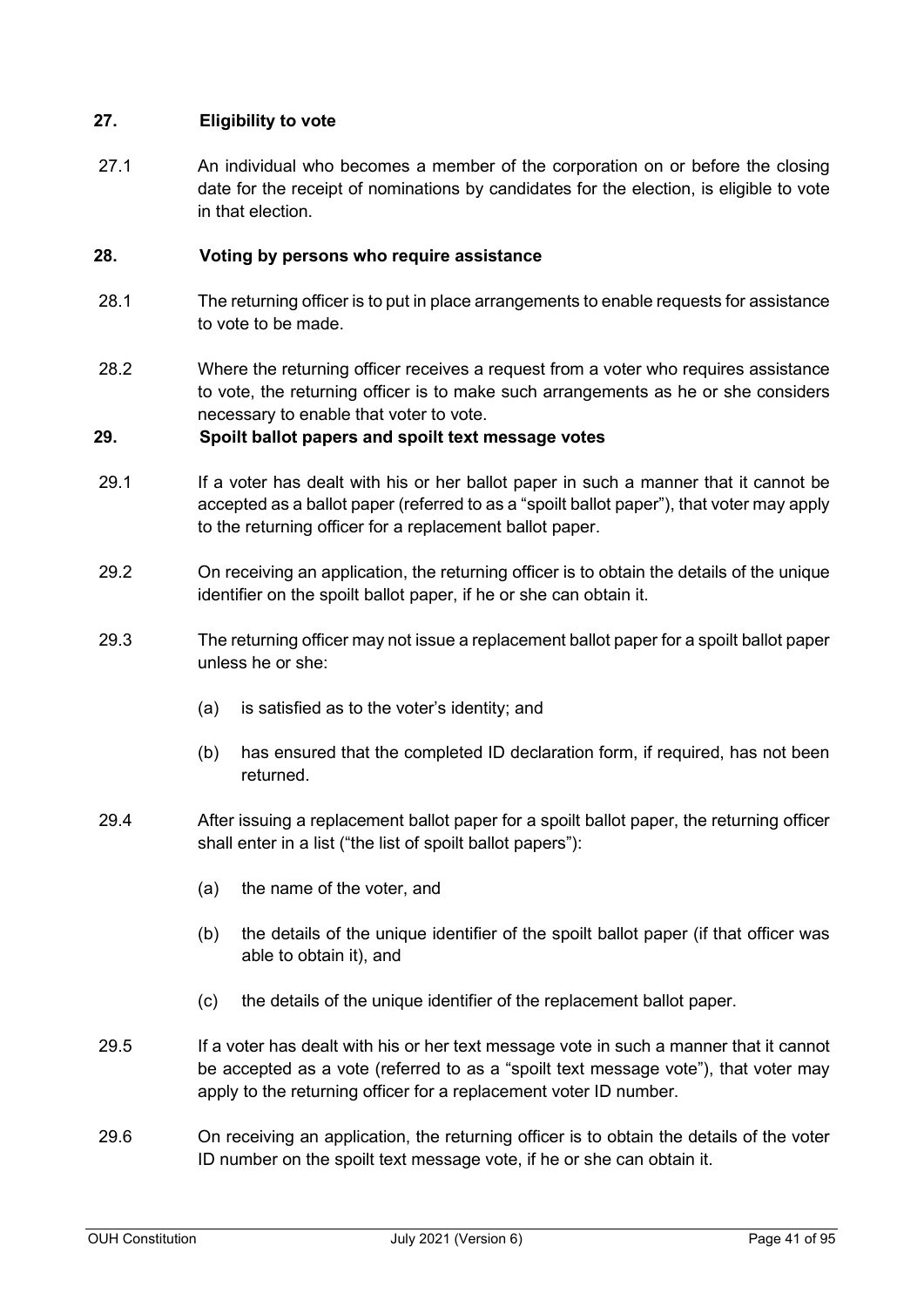- 29.7 The returning officer may not issue a replacement voter ID number in respect of a spoilt text message vote unless he or she is satisfied as to the voter's identity.
- 29.8 After issuing a replacement voter ID number in respect of a spoilt text message vote, the returning officer shall enter in a list ("the list of spoilt text message votes"):
	- (a) the name of the voter, and
	- (b) the details of the voter ID number on the spoilt text message vote (if that officer was able to obtain it), and
	- (c) the details of the replacement voter ID number issued to the voter.

# **30. Lost voting information**

- 30.1 Where a voter has not received his or her voting information by the tenth day before the close of the poll, that voter may apply to the returning officer for replacement voting information.
- 30.2 The returning officer may not issue replacement voting information in respect of lost voting information unless he or she:
	- (a) is satisfied as to the voter's identity,
	- (b) has no reason to doubt that the voter did not receive the original voting information,
	- (c) has ensured that no declaration of identity, if required, has been returned.
- 30.3 After issuing replacement voting information in respect of lost voting information, the returning officer shall enter in a list ("the list of lost ballot documents"):
	- (a) the name of the voter
	- (f) (b) the details of the unique identifier of the replacement ballot paper, if applicable, and
	- (c) the voter ID number of the voter.

# **31. Issue of replacement voting information**

- 31.1 If a person applies for replacement voting information under rule 29 or 30 and a declaration of identity has already been received by the returning officer in the name of that voter, the returning officer may not issue replacement voting information unless, in addition to the requirements imposed by rule 29.3 or 30.2, he or she is also satisfied that that person has not already voted in the election, notwithstanding the fact that a declaration of identity if required has already been received by the returning officer in the name of that voter.
- 31.2 After issuing replacement voting information under this rule, the returning officer shall enter in a list ("the list of tendered voting information"):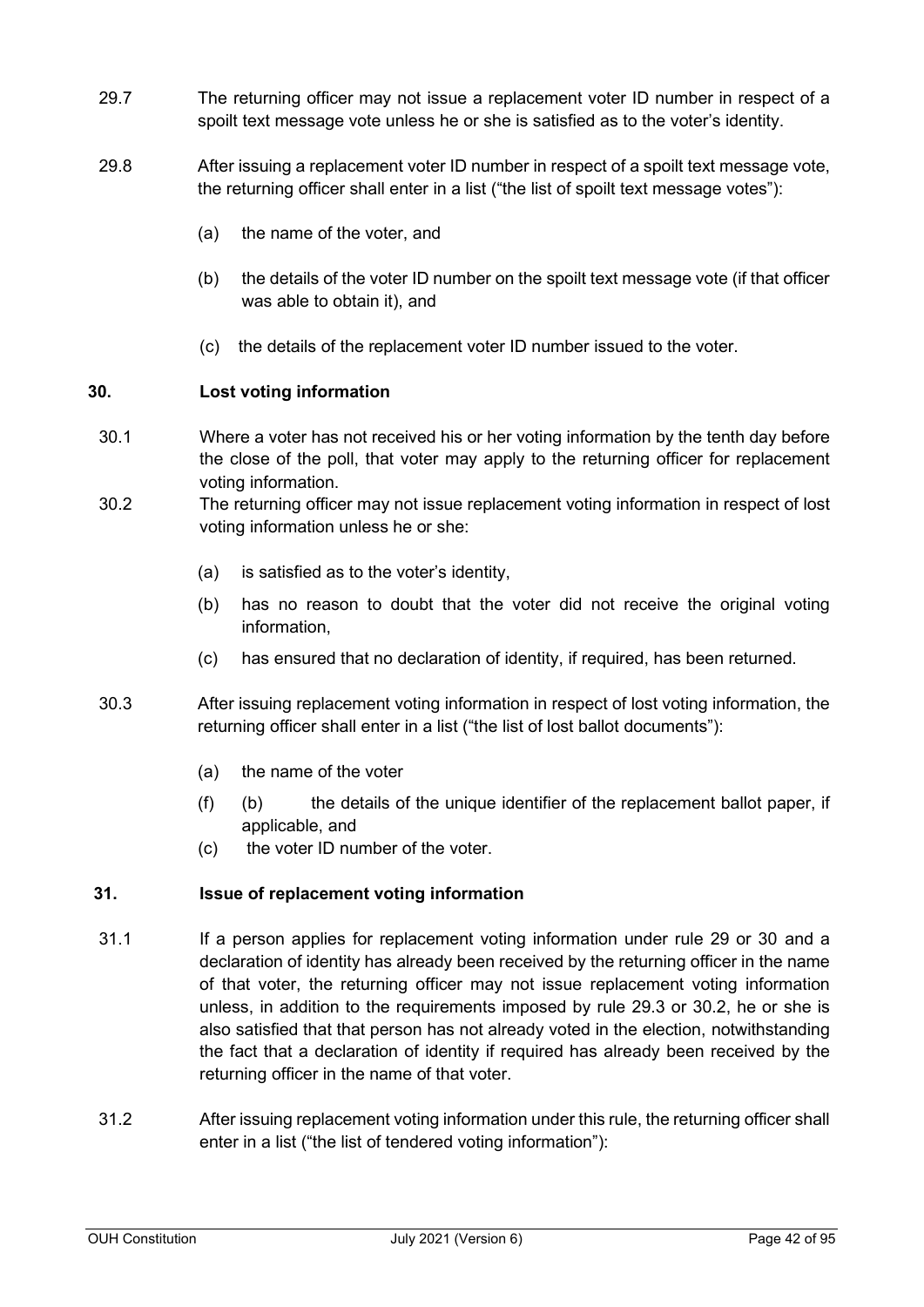- (a) the name of the voter,
- (b) the unique identifier of any replacement ballot paper issued under this rule;
- (c) the voter ID number of the voter.

# **32. ID declaration form for replacement ballot papers (public and patient constituencies)**

32.1 In respect of an election for a public or patient constituency an ID declaration form must be issued with each replacement ballot paper requiring the voter to make a declaration of identity.

*Polling by internet, telephone or text*

### **33. Procedure for remote voting by internet**

- 33.1 To cast his or her vote using the internet, a voter will need to gain access to the polling website by keying in the url of the polling website provided in the voting information.
- 33.2 When prompted to do so, the voter will need to enter his or her voter ID number.
- 33.3 If the internet voting system authenticates the voter ID number, the system will give the voter access to the polling website for the election in which the voter is eligible to vote.
- 33.4 To cast his or her vote, the voter will need to key in a mark on the screen opposite the particulars of the candidate or candidates for whom he or she wishes to cast his or her vote.
- 33.5 The voter will not be able to access the internet voting system for an election once his or her vote at that election has been cast.

## **34. Voting procedure for remote voting by telephone**

- 34.1 To cast his or her vote by telephone, the voter will need to gain access to the telephone voting facility by calling the designated telephone number provided in the voter information using a telephone with a touch-tone keypad.
- 34.2 When prompted to do so, the voter will need to enter his or her voter ID number using the keypad.
- 34.3 If the telephone voting facility authenticates the voter ID number, the voter will be prompted to vote in the election.
- 34.4 When prompted to do so the voter may then cast his or her vote by keying in the numerical voting code of the candidate or candidates, for whom he or she wishes to vote.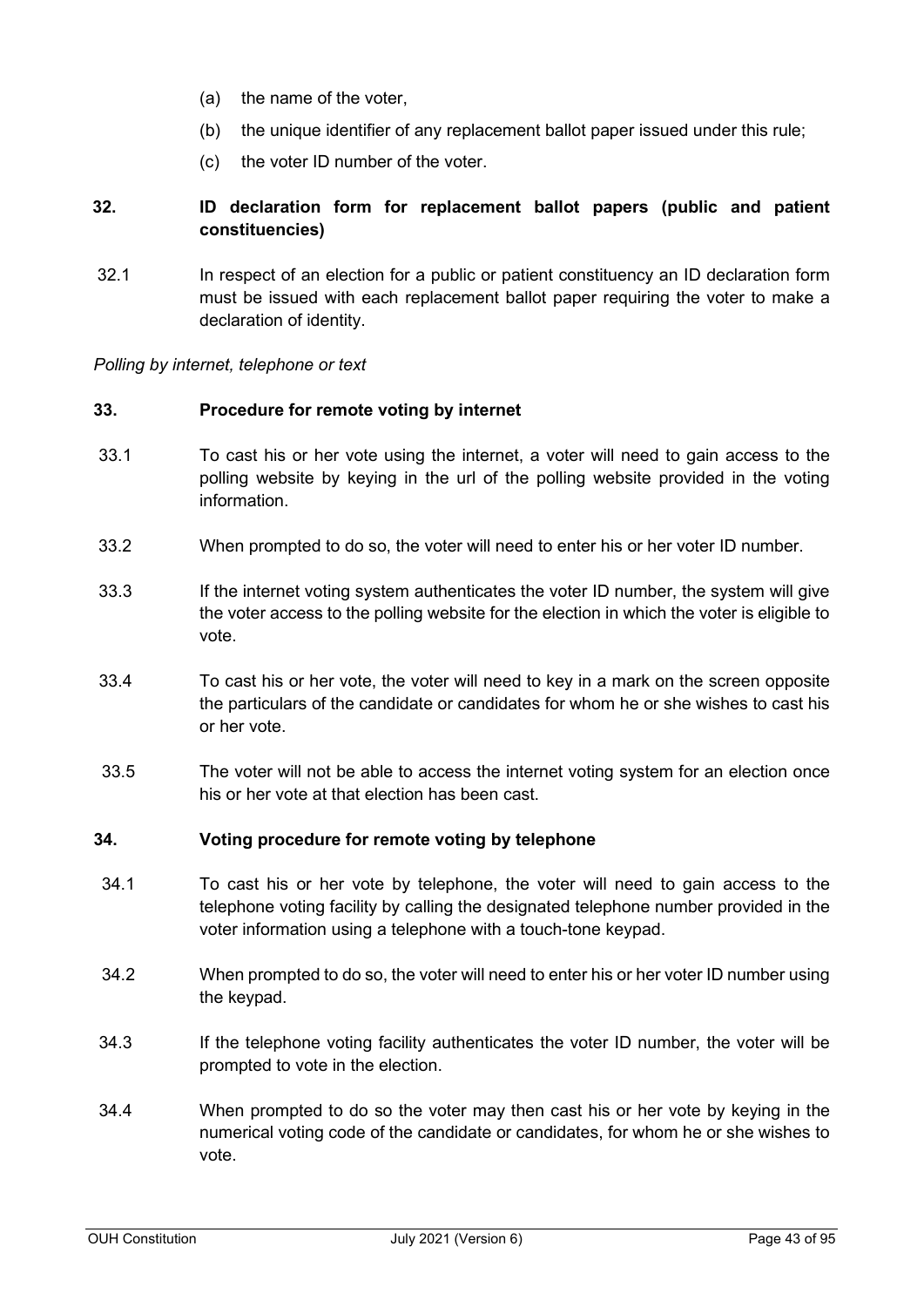34.5 The voter will not be able to access the telephone voting facility for an election once his or her vote at that election has been cast.

# **35. Voting procedure for remote voting by text message**

- 35.1 To cast his or her vote by text message the voter will need to gain access to the text message voting facility by sending a text message to the designated telephone number or telephone short code provided in the voter information.
- 35.2 The text message sent by the voter must contain his or her voter ID number and the numerical voting code for the candidate or candidates, for whom he or she wishes to vote.
- 35.3 The text message sent by the voter will need to be structured in accordance with the instructions on how to vote contained in the voter information, otherwise the vote will not be cast.

*Procedure for receipt of envelopes, internet votes, telephone votes and text message votes*

# **36. Receipt of voting documents**

- 36.1 Where the returning officer receives:
	- (a) a covering envelope, or
	- (b) any other envelope containing an ID declaration form if required, a ballot paper envelope, or a ballot paper,

before the close of the poll, that officer is to open it as soon as is practicable; and rules 37 and 38 are to apply.

- 36.2 The returning officer may open any covering envelope or any ballot paper envelope for the purposes of rules 37 and 38, but must make arrangements to ensure that no person obtains or communicates information as to:
	- (a) the candidate for whom a voter has voted, or
	- (b) the unique identifier on a ballot paper.
- 36.3 The returning officer must make arrangements to ensure the safety and security of the ballot papers and other documents.

## **37. Validity of votes**

- 37.1 A ballot paper shall not be taken to be duly returned unless the returning officer is satisfied that it has been received by the returning officer before the close of the poll, with an ID declaration form if required that has been correctly completed, signed and dated.
- 37.2 Where the returning officer is satisfied that rule 37.1 has been fulfilled, he or she is to: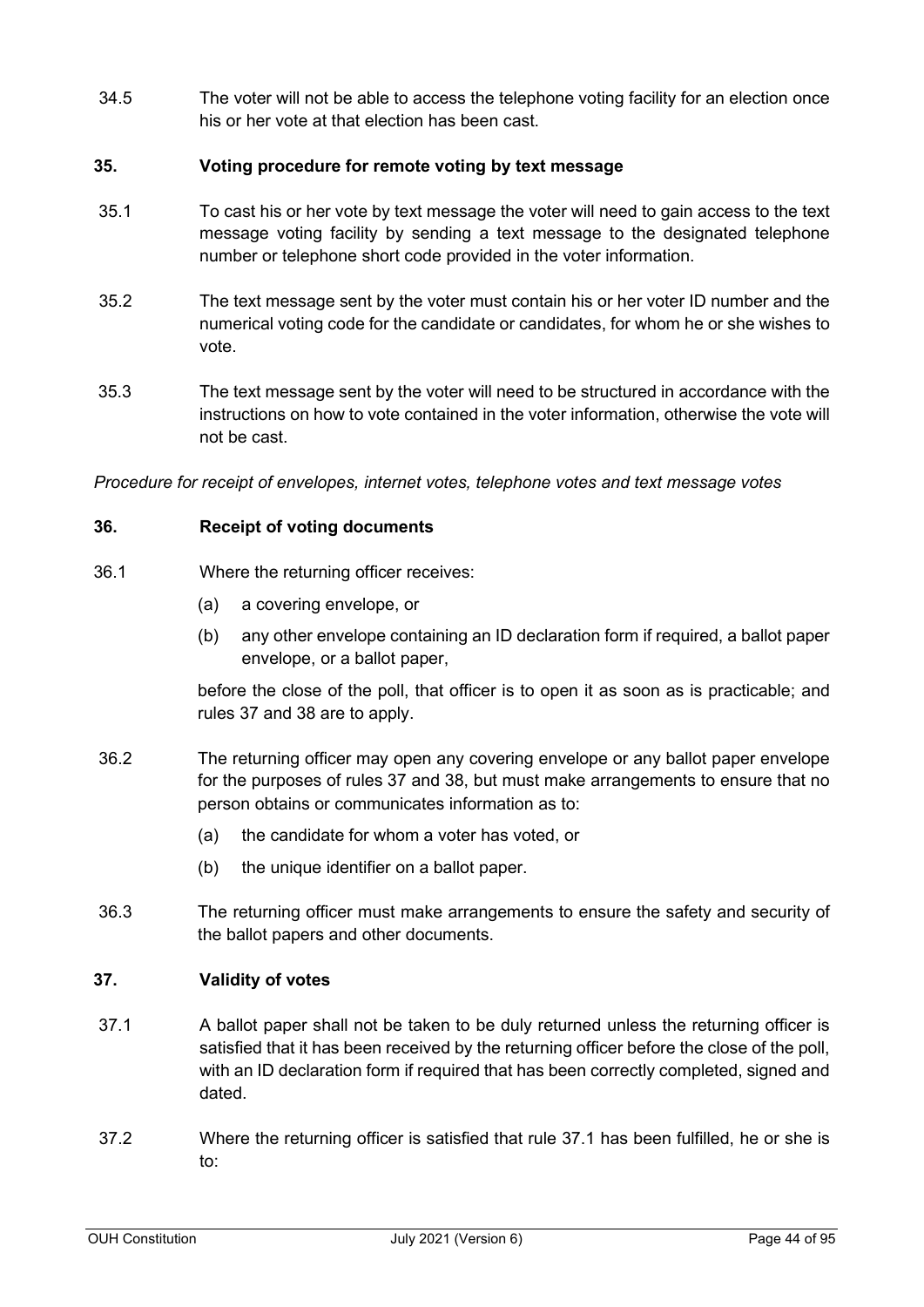- (a) put the ID declaration form if required in a separate packet, and
- (b) put the ballot paper aside for counting after the close of the poll.
- 37.3 Where the returning officer is not satisfied that rule 37.1 has been fulfilled, he or she is to:
	- (a) mark the ballot paper "disqualified",
	- (b) if there is an ID declaration form accompanying the ballot paper, mark it "disqualified" and attach it to the ballot paper,
	- (c) record the unique identifier on the ballot paper in a list of disqualified documents (the "list of disqualified documents"); and
	- (d) place the document or documents in a separate packet.
- 37.4 An internet, telephone or text message vote shall not be taken to be duly returned unless the returning officer is satisfied that the internet voting record, telephone voting record or text voting record (as applicable) has been received by the returning officer before the close of the poll, with a declaration of identity if required that has been correctly made.
- 37.5 Where the returning officer is satisfied that rule 37.4 has been fulfilled, he or she is to put the internet voting record, telephone voting record or text voting record (as applicable) aside for counting after the close of the poll.
- 37.6 Where the returning officer is not satisfied that rule 37.4 has been fulfilled, he or she is to:
	- (a) mark the internet voting record, telephone voting record or text voting record (as applicable) "disqualified",
	- (b) record the voter ID number on the internet voting record, telephone voting record or text voting record (as applicable) in the list of disqualified documents; and
	- (c) place the document or documents in a separate packet.

## **38. Declaration of identity but no ballot paper (public and patient constituency)[1](#page-44-0)**

- 38.1 Where the returning officer receives an ID declaration form if required but no ballot paper, the returning officer is to:
	- (a) mark the ID declaration form "disqualified",
	- (b) record the name of the voter in the list of disqualified documents, indicating that a declaration of identity was received from the voter without a ballot paper, and
	- (c) place the ID declaration form in a separate packet.

<span id="page-44-0"></span><sup>1</sup> It should not be possible, technically, to make a declaration of identity electronically without also submitting a vote.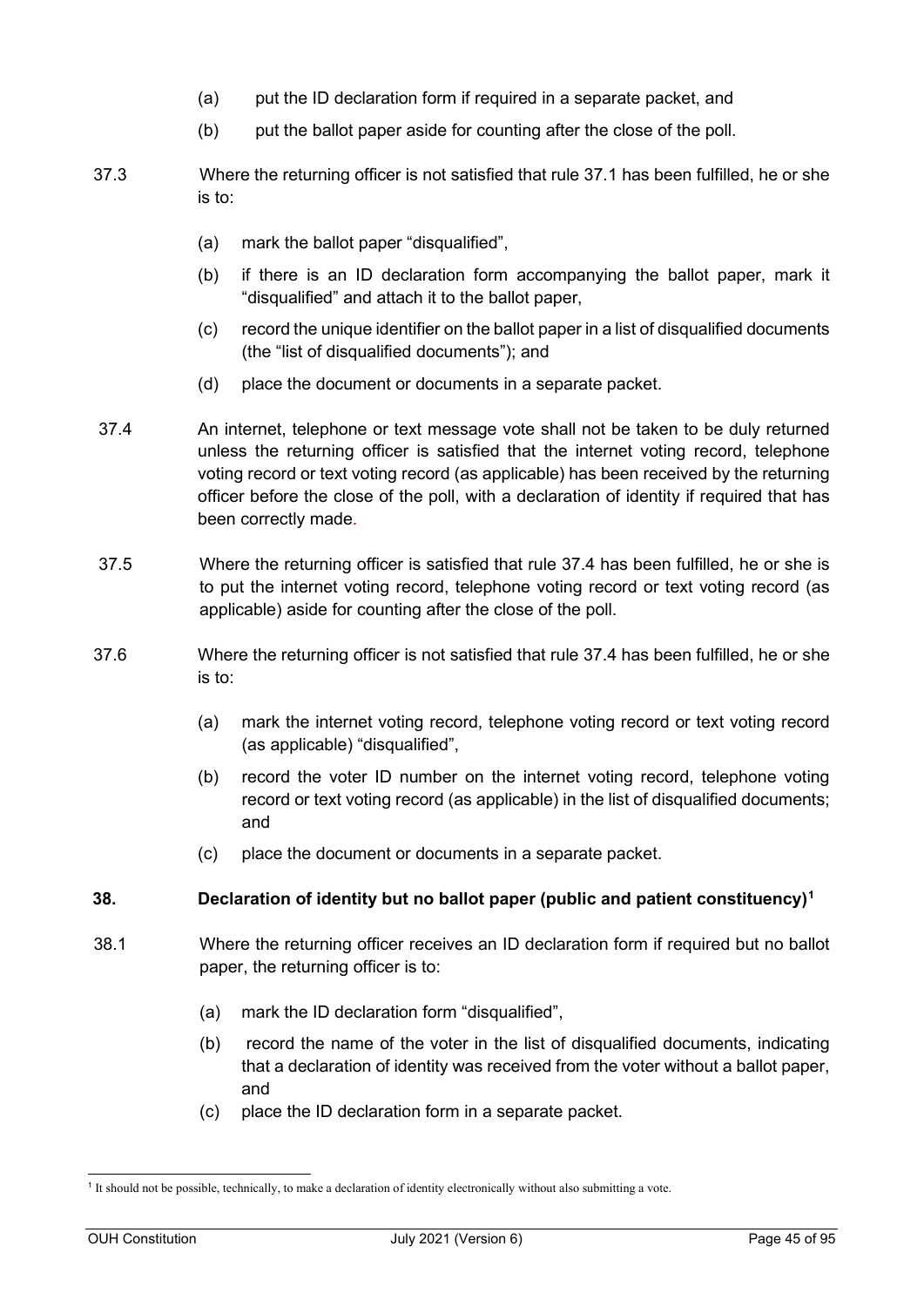# **39. De-duplication of votes**

- 39.1 Where different methods of polling are being used in an election, the returning officer shall examine all votes cast to ascertain if a voter ID number has been used more than once to cast a vote in the election.
- 39.2 If the returning officer ascertains that a voter ID number has been used more than once to cast a vote in the election he or she shall:
	- (a) only accept as duly returned the first vote received that was cast using the relevant voter ID number; and
	- (b) mark as "disqualified" all other votes that were cast using the relevant voter ID number
- 39.3 Where a ballot paper is disqualified under this rule the returning officer shall:
	- (a) mark the ballot paper "disqualified",
	- (b) if there is an ID declaration form accompanying the ballot paper, mark it "disqualified" and attach it to the ballot paper,
	- (c) record the unique identifier and the voter ID number on the ballot paper in the list of disqualified documents;
	- (d) place the document or documents in a separate packet; and
	- (e) disregard the ballot paper when counting the votes in accordance with these rules.
- 39.4 Where an internet voting record, telephone voting record or text voting record is disqualified under this rule the returning officer shall:
	- (a) mark the internet voting record, telephone voting record or text voting record (as applicable) "disqualified",
	- (b) record the voter ID number on the internet voting record, telephone voting record or text voting record (as applicable) in the list of disqualified documents;
	- (c) place the internet voting record, telephone voting record or text voting record (as applicable) in a separate packet, and
	- (d) disregard the internet voting record, telephone voting record or text voting record (as applicable) when counting the votes in accordance with these rules.

## **40. Sealing of packets**

- 40.1 As soon as is possible after the close of the poll and after the completion of the procedure under rules 37 and 38, the returning officer is to seal the packets containing:
	- (a) the disqualified documents, together with the list of disqualified documents inside it,
	- (b) the ID declaration forms, if required,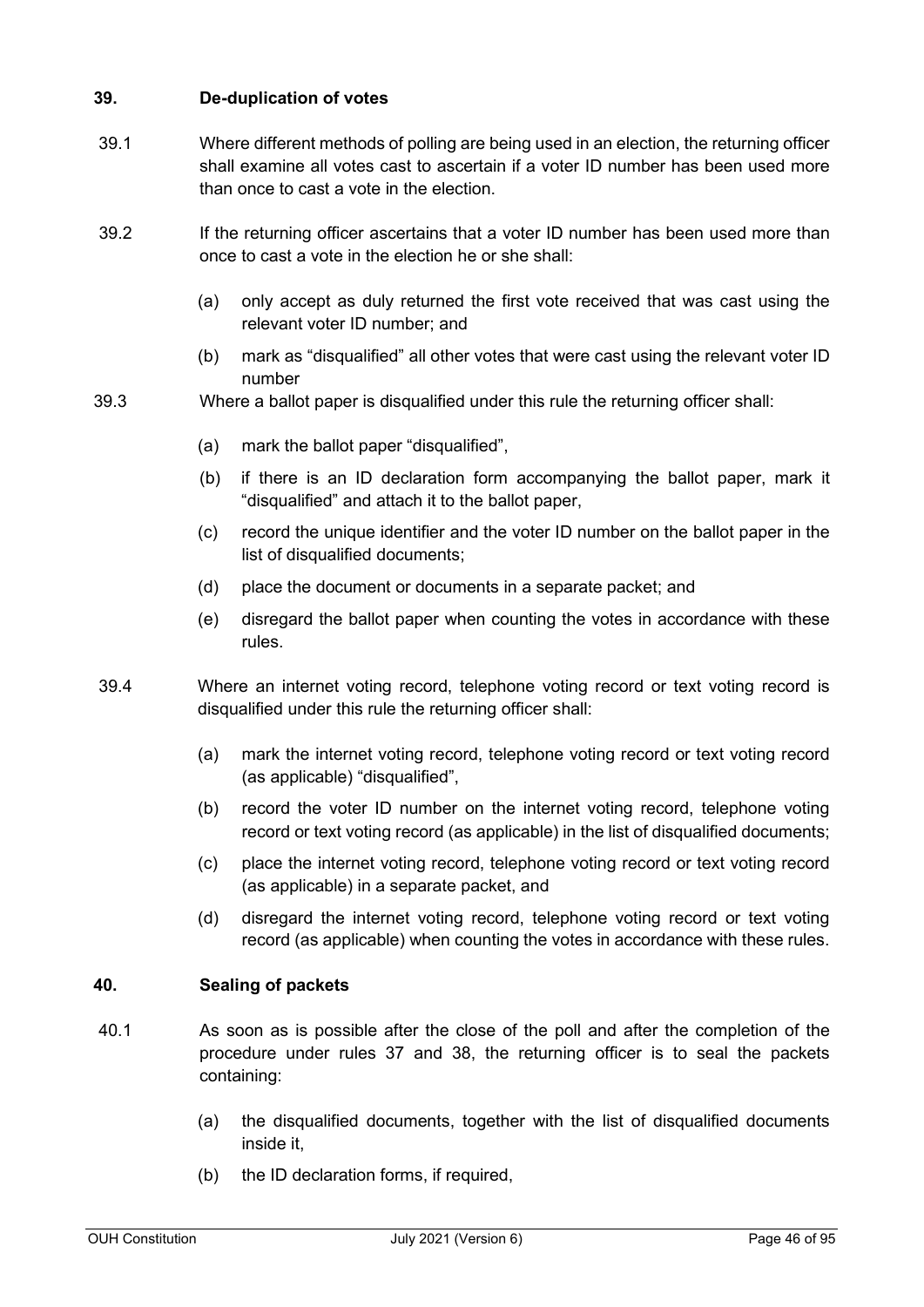- (c) the list of spoilt ballot papers and the list of spoilt text message votes,
- (d) the list of lost ballot documents,
- (e) the list of eligible voters, and
- (f) the list of tendered voting information

and ensure that complete electronic copies of the internet voting records, telephone voting records and text voting records created in accordance with rule 26 are held in a device suitable for the purpose of storage.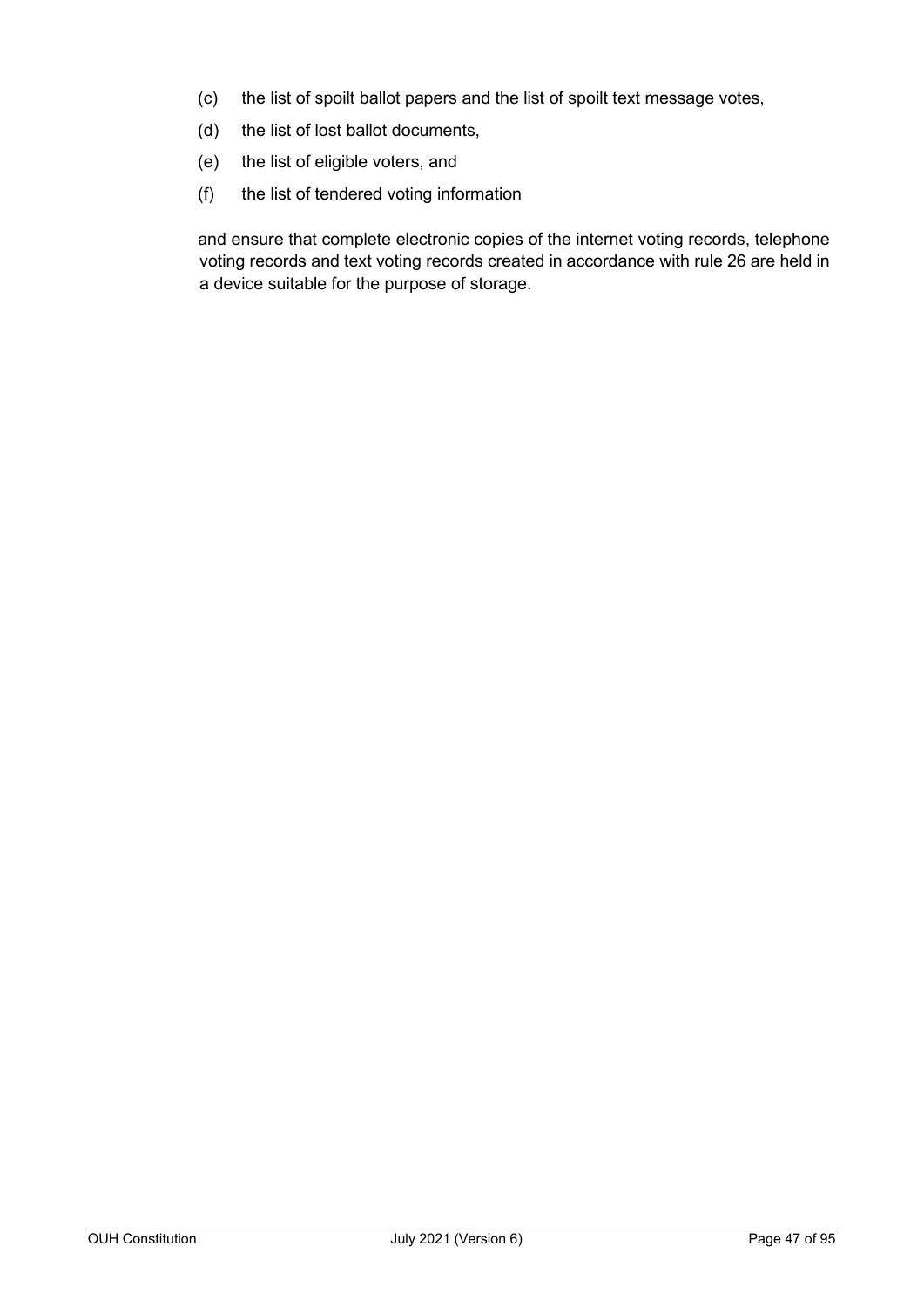### **STV41. Interpretation of Part 6**

STV41.1 In Part 6 of these rules:

"*ballot document*" means a ballot paper, internet voting record, telephone voting record or text voting record.

"*continuing candidate*" means any candidate not deemed to be elected, and not excluded,

"*count*" means all the operations involved in counting of the first preferences recorded for candidates, the transfer of the surpluses of elected candidates, and the transfer of the votes of the excluded candidates,

"*deemed to be elected*" means deemed to be elected for the purposes of counting of votes but without prejudice to the declaration of the result of the poll,

"*mark*" means a figure, an identifiable written word, or a mark such as "X",

"*non-transferable vote*" means a ballot document:

- (a) on which no second or subsequent preference is recorded for a continuing candidate,
- or
- (b) which is excluded by the returning officer under rule STV49,

"*preference*" as used in the following contexts has the meaning assigned below:

- (a) "first preference" means the figure "1" or any mark or word which clearly indicates a first (or only) preference,
- (b) "next available preference" means a preference which is the second, or as the case may be, subsequent preference recorded in consecutive order for a continuing candidate (any candidate who is deemed to be elected or is excluded thereby being ignored); and
- (c) in this context, a "second preference" is shown by the figure "2" or any mark or word which clearly indicates a second preference, and a third preference by the figure "3" or any mark or word which clearly indicates a third preference, and so on,

(g)

"*quota*" means the number calculated in accordance with rule STV46,

"*surplus*" means the number of votes by which the total number of votes for any candidate (whether first preference or transferred votes, or a combination of both)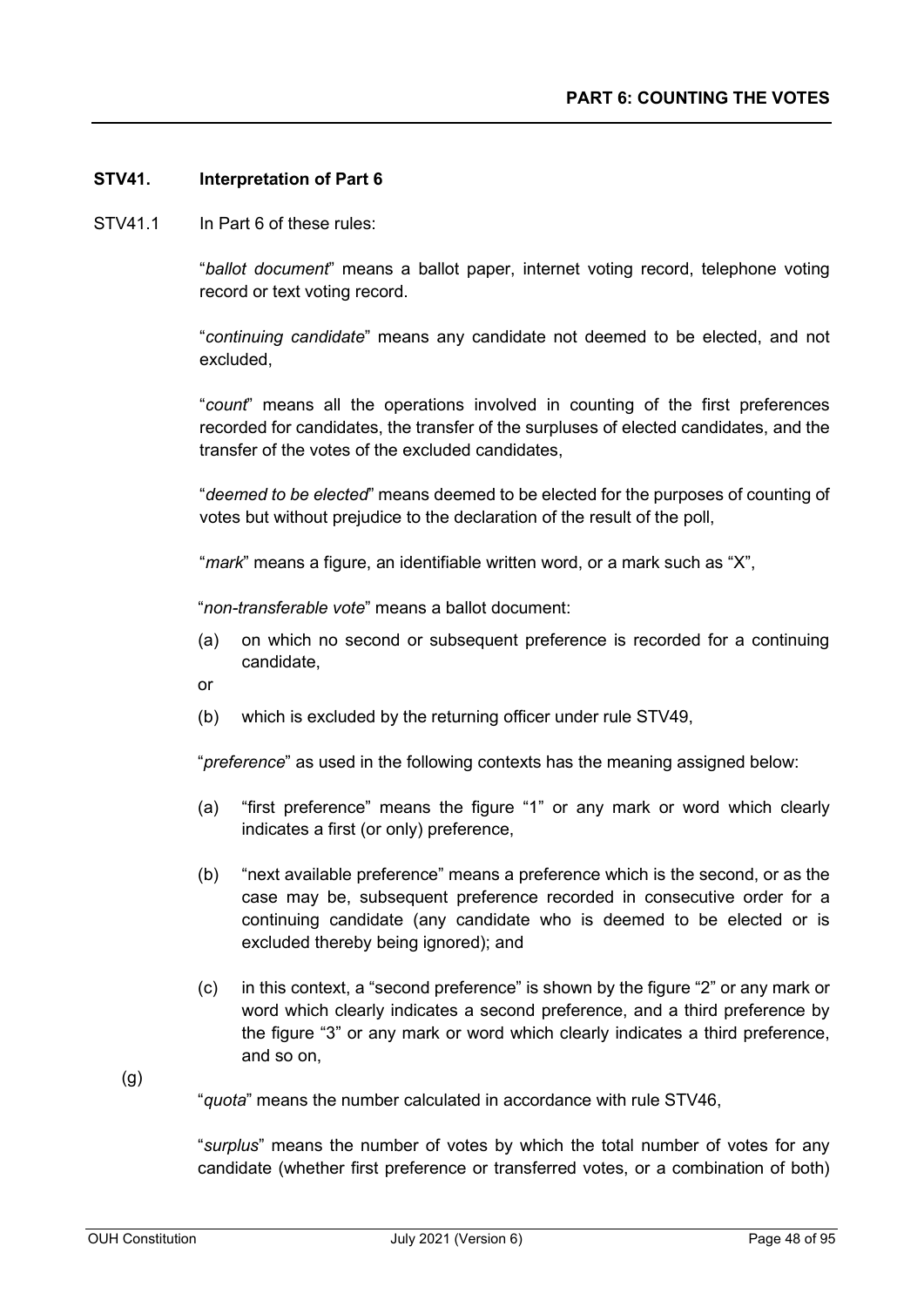exceeds the quota; but references in these rules to the transfer of the surplus means the transfer (at a transfer value) of all transferable ballot documents from the candidate who has the surplus,

"*stage of the count*" means:

- (a) the determination of the first preference vote of each candidate,
- (b) the transfer of a surplus of a candidate deemed to be elected, or
- (c) the exclusion of one or more candidates at any given time,

"*transferable vote*" means a ballot document on which, following a first preference, a second or subsequent preference is recorded in consecutive numerical order for a continuing candidate,

"*transferred vote*" means a vote derived from a ballot document on which a second or subsequent preference is recorded for the candidate to whom that ballot document has been transferred, and

"*transfer value*" means the value of a transferred vote calculated in accordance with rules STV47.4 or STV47.7.

### **42. Arrangements for counting of the votes**

- 42.1 The returning officer is to make arrangements for counting the votes as soon as is practicable after the close of the poll.
- 42.2 The returning officer may make arrangements for any votes to be counted using vote counting software where:
	- (a) the board of directors and the council of governors of the corporation have approved:
		- (i) the use of such software for the purpose of counting votes in the relevant election, and
		- (ii) a policy governing the use of such software, and
	- (b) the corporation and the returning officer are satisfied that the use of such software will produce an accurate result.

## **43. The count**

- 43.1 The returning officer is to:
	- (a) count and record the number of:
		- (iii) ballot papers that have been returned; and
		- (iv) the number of internet voting records, telephone voting records and/or text voting records that have been created, and
	- (b) count the votes according to the provisions in this Part of the rules and/or the provisions of any policy approved pursuant to rule 42.2(ii) where vote counting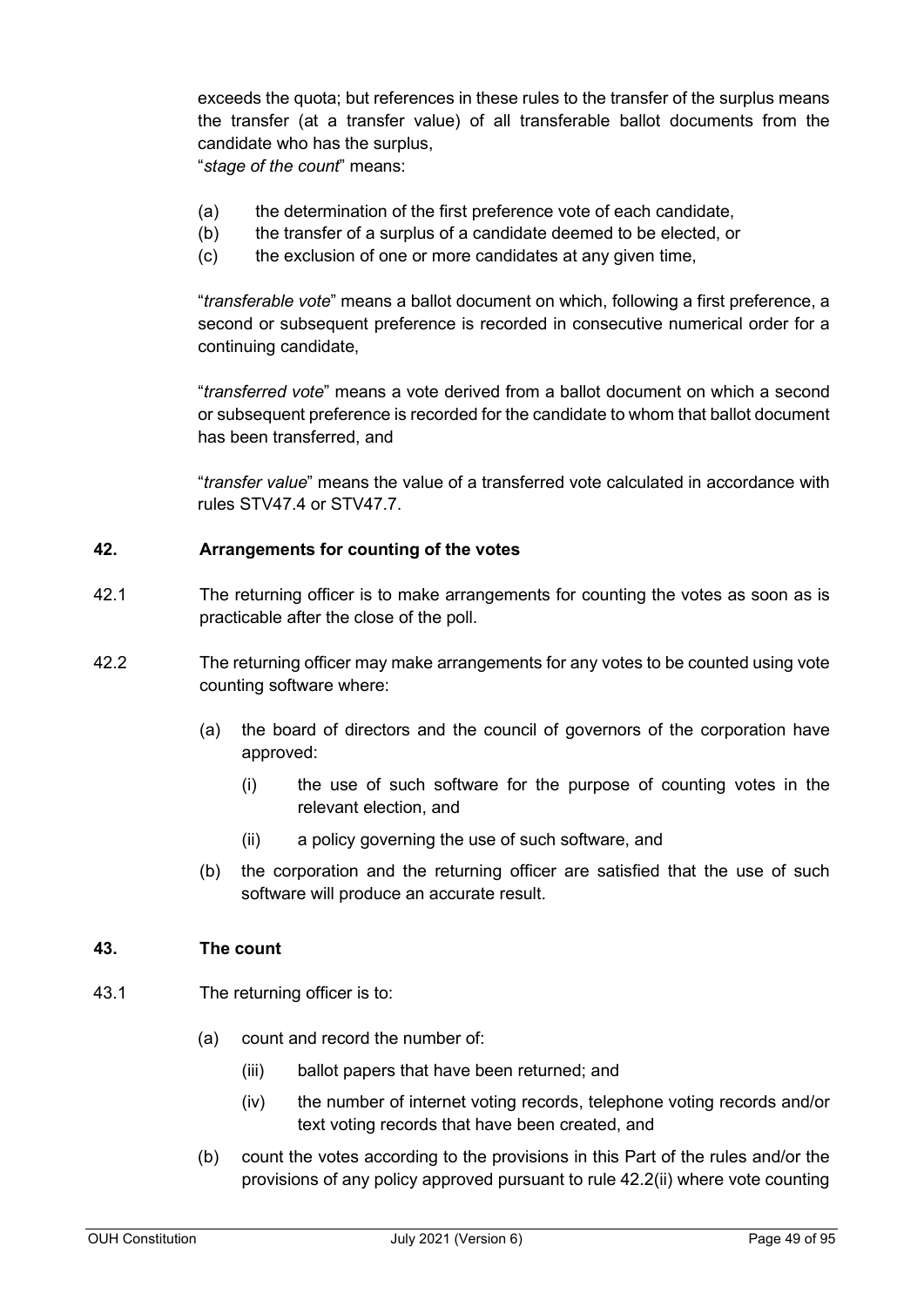software is being used.

- 43.2 The returning officer, while counting and recording the number of ballot papers, internet voting records, telephone voting records and/or text voting records and counting the votes, must make arrangements to ensure that no person obtains or communicates information as to the unique identifier on a ballot paper or the voter ID number on an internet voting record, telephone voting record or text voting record.
- 43.3 The returning officer is to proceed continuously with counting the votes as far as is practicable.

# **STV44. Rejected ballot papers and rejected text voting records**

- STV44.1 Any ballot paper:
	- (a) which does not bear the features that have been incorporated into the other ballot papers to prevent them from being reproduced,
	- (b) on which the figure "1" standing alone is not placed so as to indicate a first preference for any candidate,
	- (c) on which anything is written or marked by which the voter can be identified except the unique identifier, or
	- (d) which is unmarked or rejected because of uncertainty,

shall be rejected and not counted, but the ballot paper shall not be rejected by reason only of carrying the words "one", "two", "three" and so on, or any other mark instead of a figure if, in the opinion of the returning officer, the word or mark clearly indicates a preference or preferences.

- STV44.2 The returning officer is to endorse the word "rejected" on any ballot paper which under this rule is not to be counted.
- STV44.3 Any text voting record:
	- (a) on which the figure "1" standing alone is not placed so as to indicate a first preference for any candidate,
	- (b) on which anything is written or marked by which the voter can be identified except the unique identifier, or
	- (c) which is unmarked or rejected because of uncertainty,

shall be rejected and not counted, but the text voting record shall not be rejected by reason only of carrying the words "one", "two", "three" and so on, or any other mark instead of a figure if, in the opinion of the returning officer, the word or mark clearly indicates a preference or preferences.

STV44.4 The returning officer is to endorse the word "rejected" on any text voting record which under this rule is not to be counted.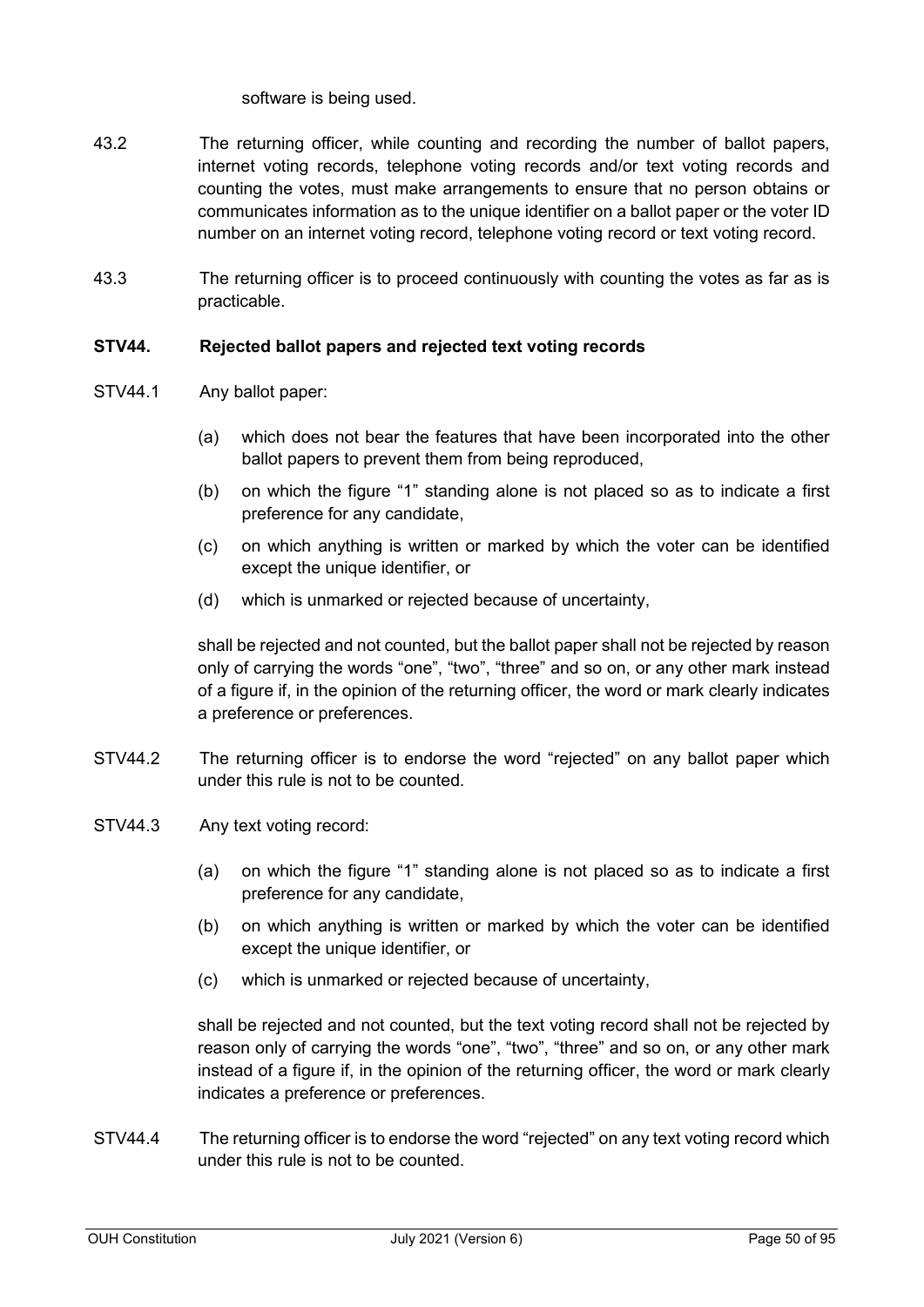STV44.5 The returning officer is to draw up a statement showing the number of ballot papers rejected by him or her under each of the subparagraphs (a) to (d) of rule STV44.1 and the number of text voting records rejected by him or her under each of the subparagraphs (a) to (c) of rule STV44.3.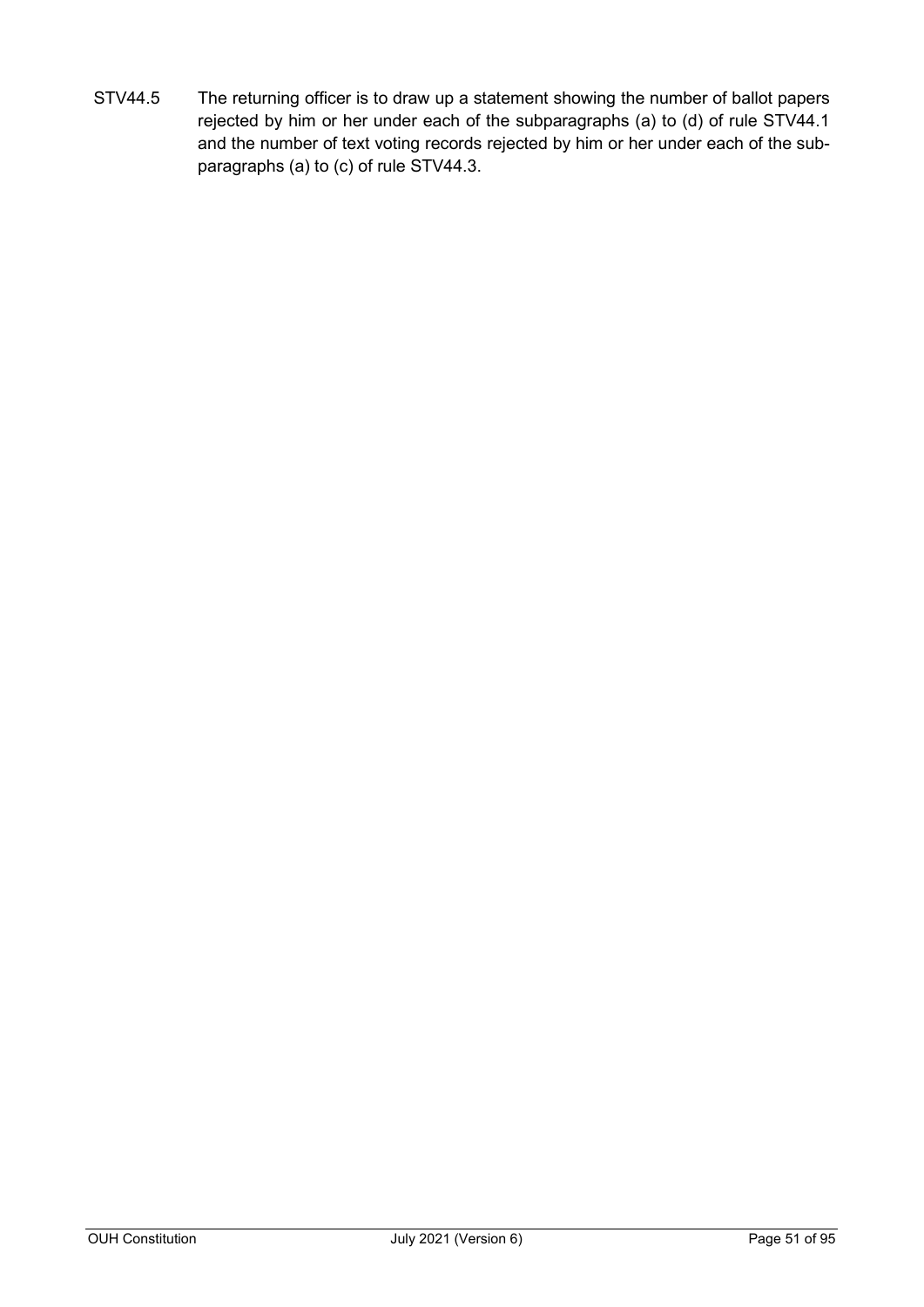# **FPP44. Rejected ballot papers and rejected text voting records**

- FPP44.1 Any ballot paper:
	- (a) which does not bear the features that have been incorporated into the other ballot papers to prevent them from being reproduced,
	- (b) on which votes are given for more candidates than the voter is entitled to vote,
	- (c) on which anything is written or marked by which the voter can be identified except the unique identifier, or
	- (d) which is unmarked or rejected because of uncertainty,

shall, subject to rules FPP44.2 and FPP44.3, be rejected and not counted.

- FPP44.2 Where the voter is entitled to vote for more than one candidate, a ballot paper is not to be rejected because of uncertainty in respect of any vote where no uncertainty arises, and that vote is to be counted.
- FPP44.3 A ballot paper on which a vote is marked:
	- (a) elsewhere than in the proper place,
	- (b) otherwise than by means of a clear mark,
	- (c) by more than one mark,

is not to be rejected for such reason (either wholly or in respect of that vote) if an intention that the vote shall be for one or other of the candidates clearly appears, and the way the paper is marked does not itself identify the voter and it is not shown that he or she can be identified by it.

- FPP44.4 The returning officer is to:
	- (a) endorse the word "rejected" on any ballot paper which under this rule is not to be counted, and
	- (b) in the case of a ballot paper on which any vote is counted under rules FPP44.2 and FPP 44.3, endorse the words "rejected in part" on the ballot paper and indicate which vote or votes have been counted.
- FPP44.5 The returning officer is to draw up a statement showing the number of rejected ballot papers under the following headings:
	- (a) does not bear proper features that have been incorporated into the ballot paper,
	- (b) voting for more candidates than the voter is entitled to,
	- (c) writing or mark by which voter could be identified, and
	- (d) unmarked or rejected because of uncertainty,

and, where applicable, each heading must record the number of ballot papers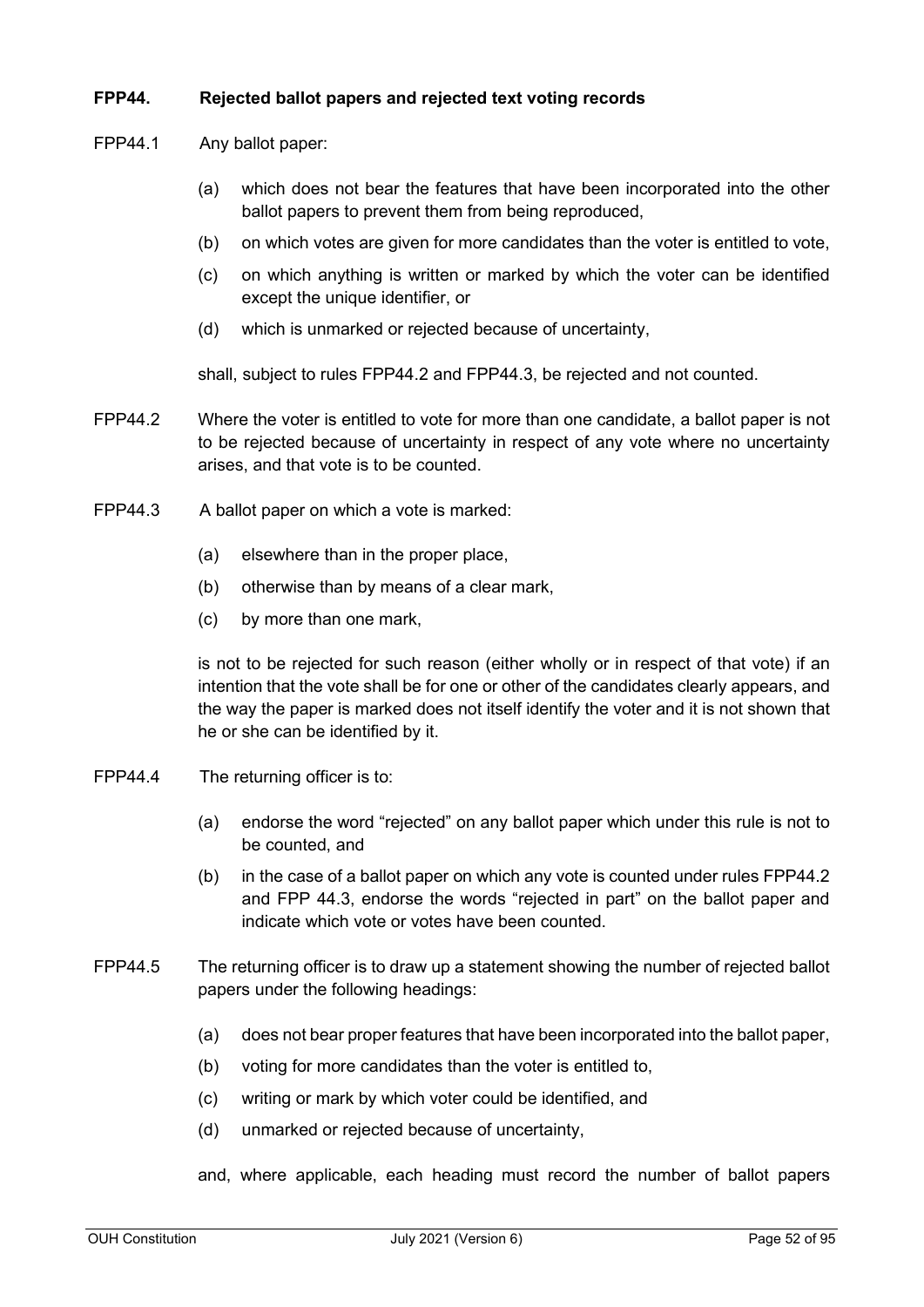rejected in part.

- FPP44.6 Any text voting record:
	- (a) on which votes are given for more candidates than the voter is entitled to vote,
	- (b) on which anything is written or marked by which the voter can be identified except the voter ID number, or
	- (c) which is unmarked or rejected because of uncertainty,

shall, subject to rules FPP44.7 and FPP44.8, be rejected and not counted.

- FPP44.7 Where the voter is entitled to vote for more than one candidate, a text voting record is not to be rejected because of uncertainty in respect of any vote where no uncertainty arises, and that vote is to be counted.
- FPP448 A text voting record on which a vote is marked:
	- (a) otherwise than by means of a clear mark,
	- (b) by more than one mark,

is not to be rejected for such reason (either wholly or in respect of that vote) if an intention that the vote shall be for one or other of the candidates clearly appears, and the way the text voting record is marked does not itself identify the voter and it is not shown that he or she can be identified by it.

- FPP44.9 The returning officer is to:
	- (a) endorse the word "rejected" on any text voting record which under this rule is not to be counted, and
	- (b) in the case of a text voting record on which any vote is counted under rules FPP44.7 and FPP 44.8, endorse the words "rejected in part" on the text voting record and indicate which vote or votes have been counted.
- FPP44.10 The returning officer is to draw up a statement showing the number of rejected text voting records under the following headings:
	- (a) voting for more candidates than the voter is entitled to,
	- (b) writing or mark by which voter could be identified, and
	- (c) unmarked or rejected because of uncertainty,

and, where applicable, each heading must record the number of text voting records rejected in part.

### **STV45. First stage**

STV45.1 The returning officer is to sort the ballot documents into parcels according to the candidates for whom the first preference votes are given.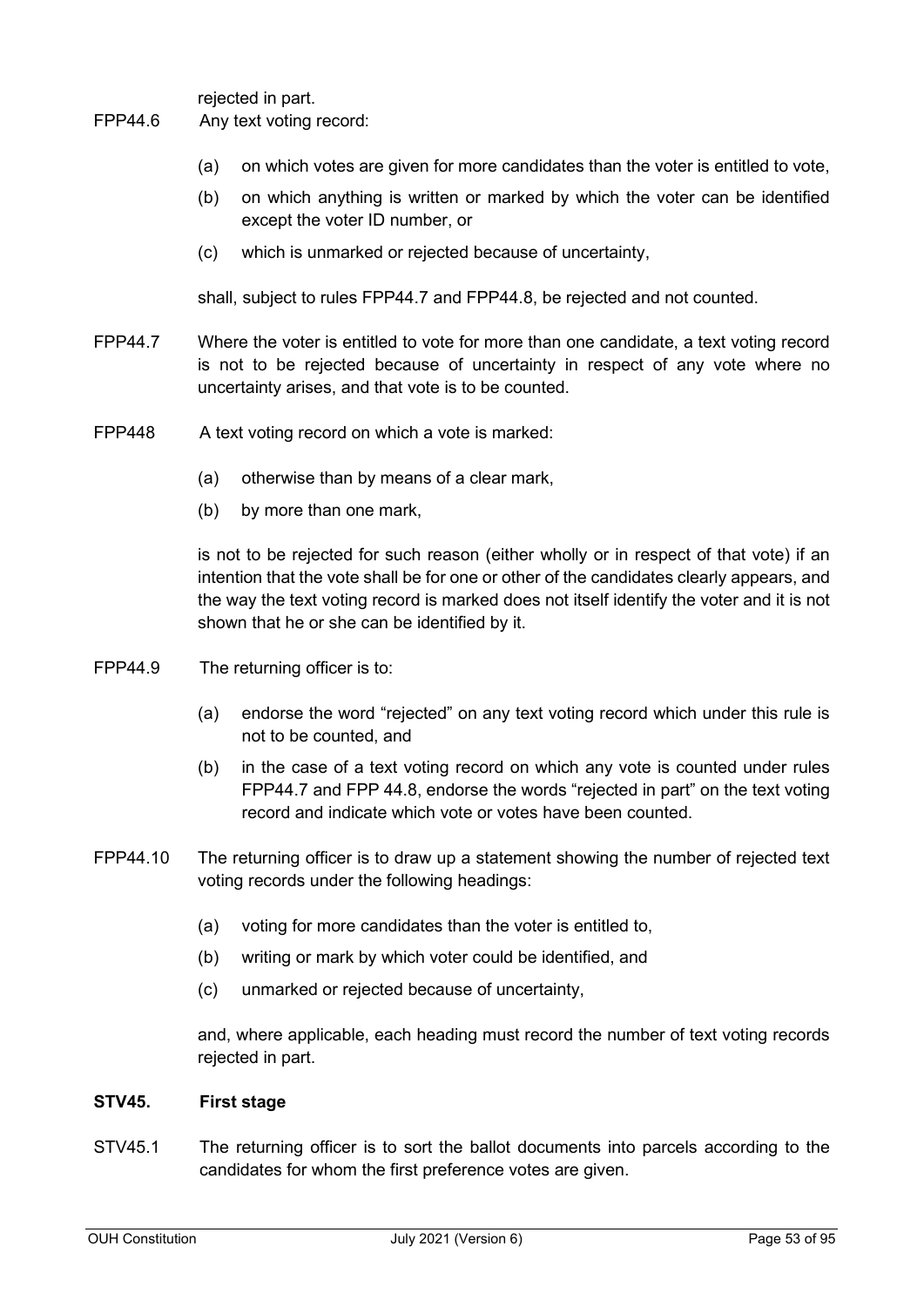- STV45.2 The returning officer is to then count the number of first preference votes given on ballot documents for each candidate, and is to record those numbers.
- STV45.3 The returning officer is to also ascertain and record the number of valid ballot documents.

## **STV46. The quota**

- STV46.1 The returning officer is to divide the number of valid ballot documents by a number exceeding by one the number of members to be elected.
- STV46.2 The result, increased by one, of the division under rule STV46.1 (any fraction being disregarded) shall be the number of votes sufficient to secure the election of a candidate (in these rules referred to as "the quota").
- STV46.3 At any stage of the count a candidate whose total votes equals or exceeds the quota shall be deemed to be elected, except that any election where there is only one vacancy a candidate shall not be deemed to be elected until the procedure set out in rules STV47.1 to STV47.3 has been complied with.

### **STV47. Transfer of votes**

- STV47.1 Where the number of first preference votes for any candidate exceeds the quota, the returning officer is to sort all the ballot documents on which first preference votes are given for that candidate into sub- parcels so that they are grouped:
	- (a) according to next available preference given on those ballot documents for any continuing candidate, or
	- (b) where no such preference is given, as the sub-parcel of non-transferable votes.
- STV47.2 The returning officer is to count the number of ballot documents in each parcel referred to in rule STV47.1.
- STV47.3 The returning officer is, in accordance with this rule and rule STV48, to transfer each sub-parcel of ballot documents referred to in rule STV47.1(a) to the candidate for whom the next available preference is given on those ballot documents.
- STV47.4 The vote on each ballot document transferred under rule STV47.3 shall be at a value ("the transfer value") which:
	- (a) reduces the value of each vote transferred so that the total value of all such votes does not exceed the surplus, and
	- (b) is calculated by dividing the surplus of the candidate from whom the votes are being transferred by the total number of the ballot documents on which those votes are given, the calculation being made to two decimal places (ignoring the remainder if any).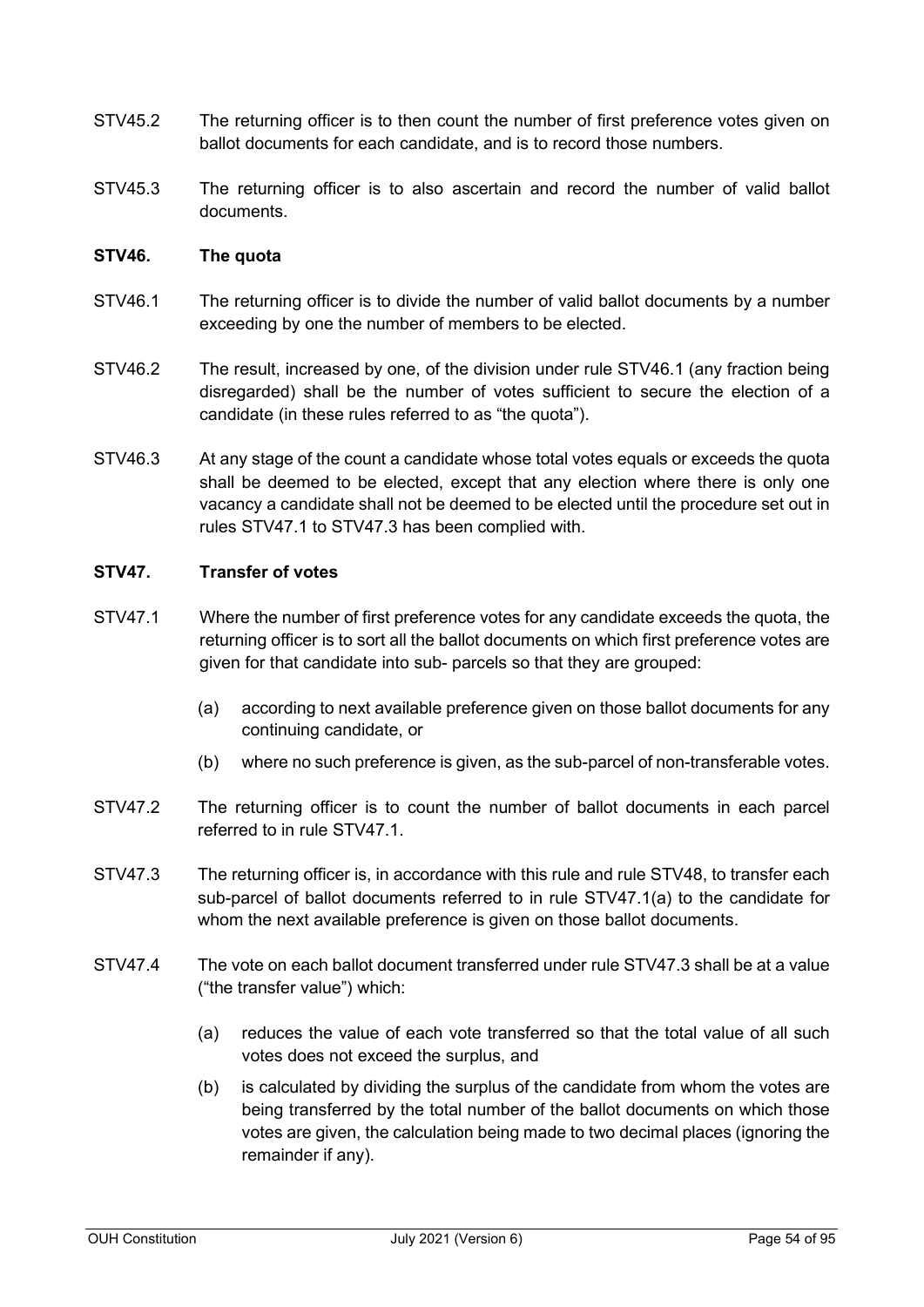- STV47.5 Where at the end of any stage of the count involving the transfer of ballot documents, the number of votes for any candidate exceeds the quota, the returning officer is to sort the ballot documents in the sub-parcel of transferred votes which was last received by that candidate into separate sub-parcels so that they are grouped:
	- (a) according to the next available preference given on those ballot documents for any continuing candidate, or
	- (b) where no such preference is given, as the sub-parcel of non-transferable votes.
- STV47.6 The returning officer is, in accordance with this rule and rule STV48, to transfer each sub-parcel of ballot documents referred to in rule STV47.5(a) to the candidate for whom the next available preference is given on those ballot documents.
- STV47.7 The vote on each ballot document transferred under rule STV47.6 shall be at:
	- (a) a transfer value calculated as set out in rule STV47.4(b), or
	- (b) at the value at which that vote was received by the candidate from whom it is now being transferred,

whichever is the less.

- STV47.8 Each transfer of a surplus constitutes a stage in the count.
- STV47.9 Subject to rule STV47.10, the returning officer shall proceed to transfer transferable ballot documents until no candidate who is deemed to be elected has a surplus or all the vacancies have been filled.
- STV47.10 Transferable ballot documents shall not be liable to be transferred where any surplus or surpluses which, at a particular stage of the count, have not already been transferred, are:
	- (a) less than the difference between the total vote then credited to the continuing candidate with the lowest recorded vote and the vote of the candidate with the next lowest recorded vote, or
	- (b) less than the difference between the total votes of the two or more continuing candidates, credited at that stage of the count with the lowest recorded total numbers of votes and the candidate next above such candidates.
- STV47.11 This rule does not apply at an election where there is only one vacancy.

## **STV48. Supplementary provisions on transfer**

- STV48.1 If, at any stage of the count, two or more candidates have surpluses, the transferable ballot documents of the candidate with the highest surplus shall be transferred first, and if:
	- (a) The surpluses determined in respect of two or more candidates are equal, the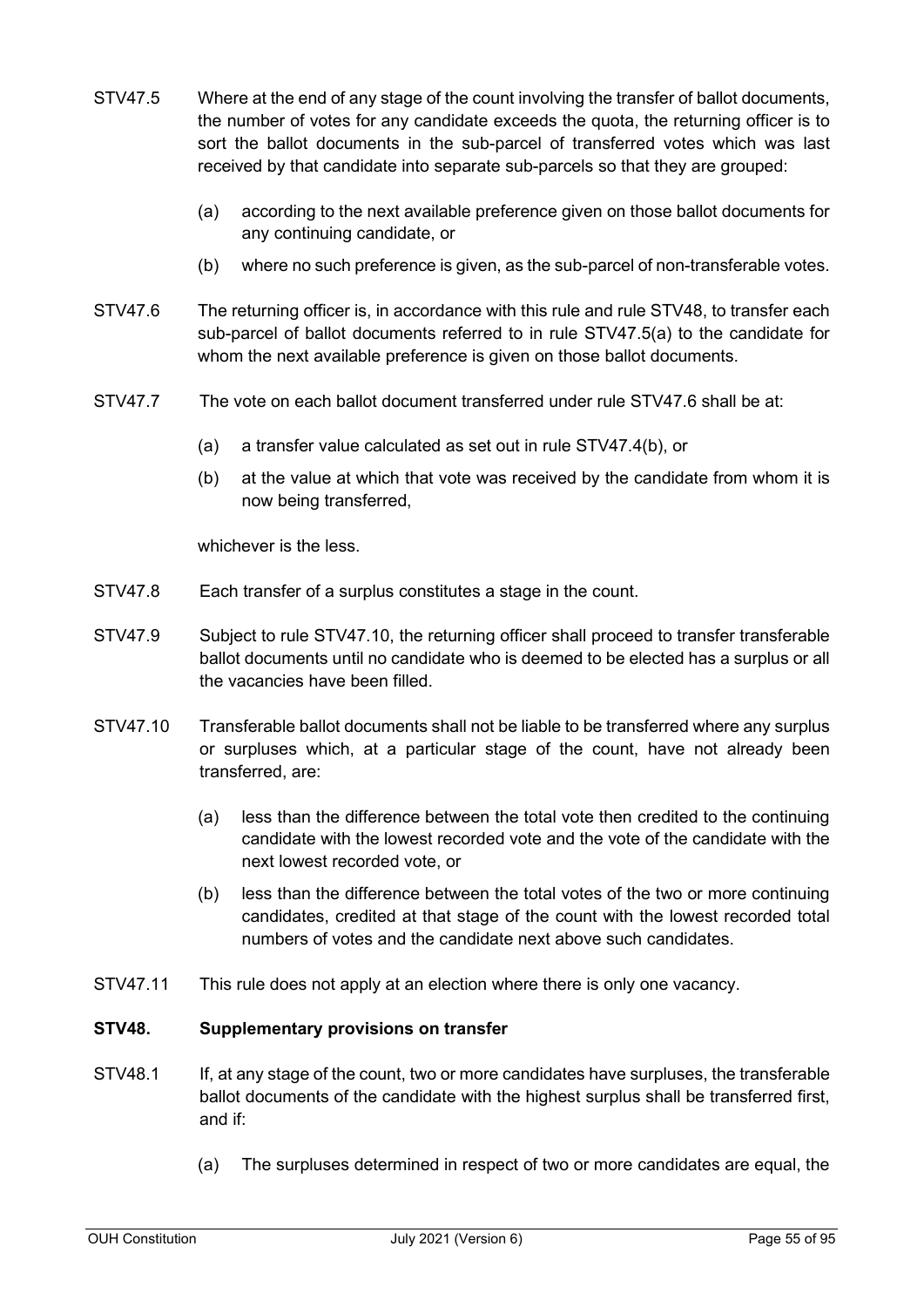transferable ballot documents of the candidate who had the highest recorded vote at the earliest preceding stage at which they had unequal votes shall be transferred first, and

- (b) the votes credited to two or more candidates were equal at all stages of the count, the returning officer shall decide between those candidates by lot, and the transferable ballot documents of the candidate on whom the lot falls shall be transferred first.
- STV48.2 The returning officer shall, on each transfer of transferable ballot documents under rule STV47:
	- (a) record the total value of the votes transferred to each candidate,
	- (b) add that value to the previous total of votes recorded for each candidate and record the new total,
	- (c) record as non-transferable votes the difference between the surplus and the total transfer value of the transferred votes and add that difference to the previously recorded total of non-transferable votes, and
	- (d) compare:
		- (i) the total number of votes then recorded for all of the candidates, together with the total number of non-transferable votes, with
		- (ii) the recorded total of valid first preference votes.
- STV48.3 All ballot documents transferred under rule STV47 or STV49 shall be clearly marked, either individually or as a sub-parcel, so as to indicate the transfer value recorded at that time to each vote on that ballot document or, as the case may be, all the ballot documents in that sub-parcel.
- STV48.4 Where a ballot document is so marked that it is unclear to the returning officer at any stage of the count under rule STV47 or STV49 for which candidate the next preference is recorded, the returning officer shall treat any vote on that ballot document as a non-transferable vote; and votes on a ballot document shall be so treated where, for example, the names of two or more candidates (whether continuing candidates or not) are so marked that, in the opinion of the returning officer, the same order of preference is indicated or the numerical sequence is broken.

# **STV49. Exclusion of candidates**

- STV49.1 If:
	- (a) all transferable ballot documents which under the provisions of rule STV47 (including that rule as applied by rule STV49.11) and this rule are required to be transferred, have been transferred, and
	- (b) subject to rule STV50, one or more vacancies remain to be filled,

the returning officer shall exclude from the election at that stage the candidate with the then lowest vote (or, where rule STV49.12 applies, the candidates with the then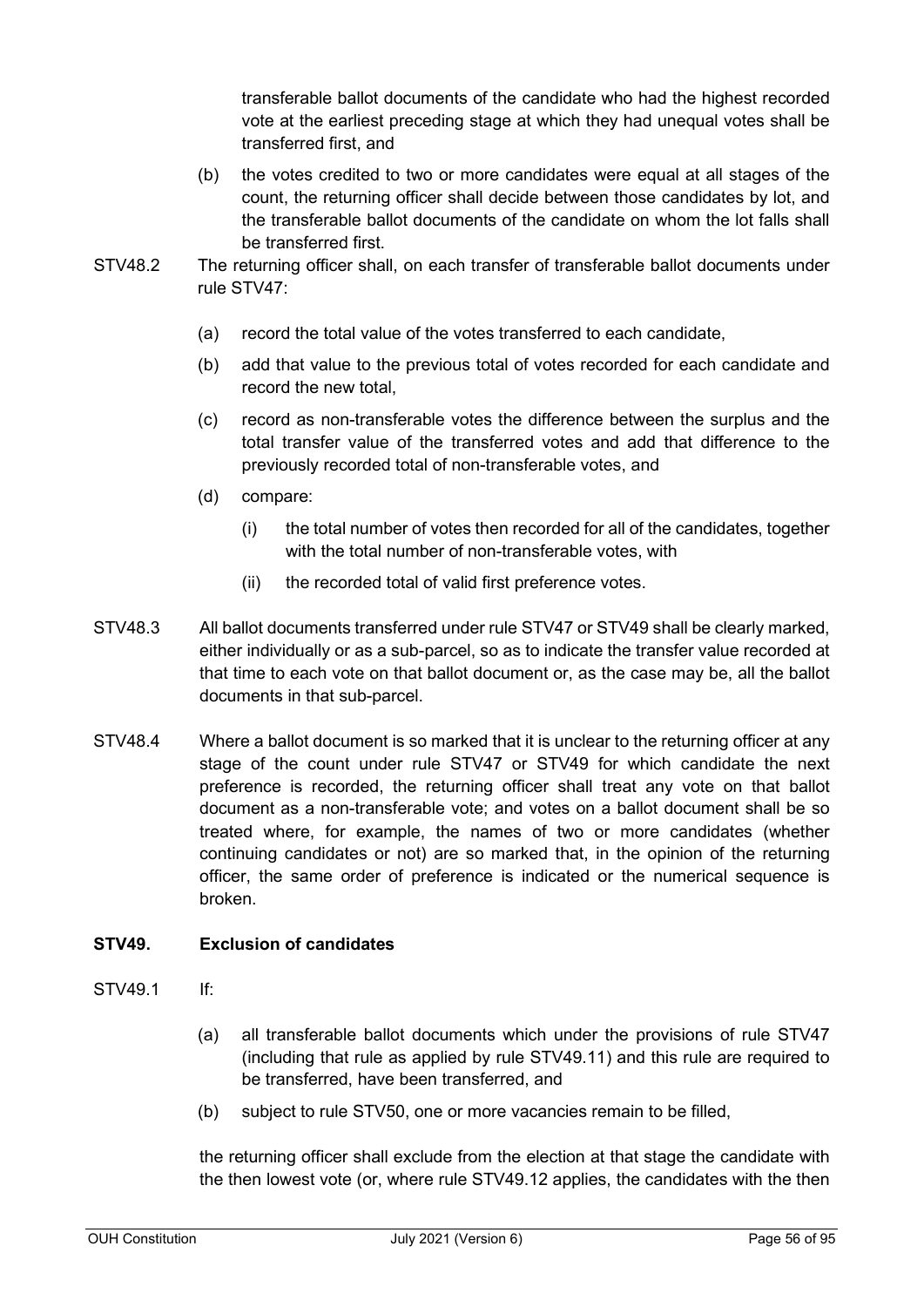lowest votes).

- STV9.2 The returning officer shall sort all the ballot documents on which first preference votes are given for the candidate or candidates excluded under rule STV49.1 into two subparcels so that they are grouped as:
	- (a) ballot documents on which a next available preference is given, and
	- (b) ballot documents on which no such preference is given (thereby including ballot documents on which preferences are given only for candidates who are deemed to be elected or are excluded).
- STV49.3 The returning officer shall, in accordance with this rule and rule STV48, transfer each sub-parcel of ballot documents referred to in rule STV49.2 to the candidate for whom the next available preference is given on those ballot documents.
- STV49.4 The exclusion of a candidate, or of two or more candidates together, constitutes a further stage of the count.
- STV49.5 If, subject to rule STV50, one or more vacancies still remain to be filled, the returning officer shall then sort the transferable ballot documents, if any, which had been transferred to any candidate excluded under rule STV49.1 into sub- parcels according to their transfer value.
- STV49.6 The returning officer shall transfer those ballot documents in the sub-parcel of transferable ballot documents with the highest transfer value to the continuing candidates in accordance with the next available preferences given on those ballot documents (thereby passing over candidates who are deemed to be elected or are excluded).
- STV49.7 The vote on each transferable ballot document transferred under rule STV49.6 shall be at the value at which that vote was received by the candidate excluded under rule STV49.1.
- STV9.8 Any ballot documents on which no next available preferences have been expressed shall be set aside as non-transferable votes.
- STV49.9 After the returning officer has completed the transfer of the ballot documents in the sub-parcel of ballot documents with the highest transfer value he or she shall proceed to transfer in the same way the sub-parcel of ballot documents with the next highest value and so on until he has dealt with each sub-parcel of a candidate excluded under rule STV49.1.
- STV49.10 The returning officer shall after each stage of the count completed under this rule:
	- (a) record:
		- (i) the total value of votes, or
		- (ii) the total transfer value of votes transferred to each candidate,
	- (b) add that total to the previous total of votes recorded for each candidate and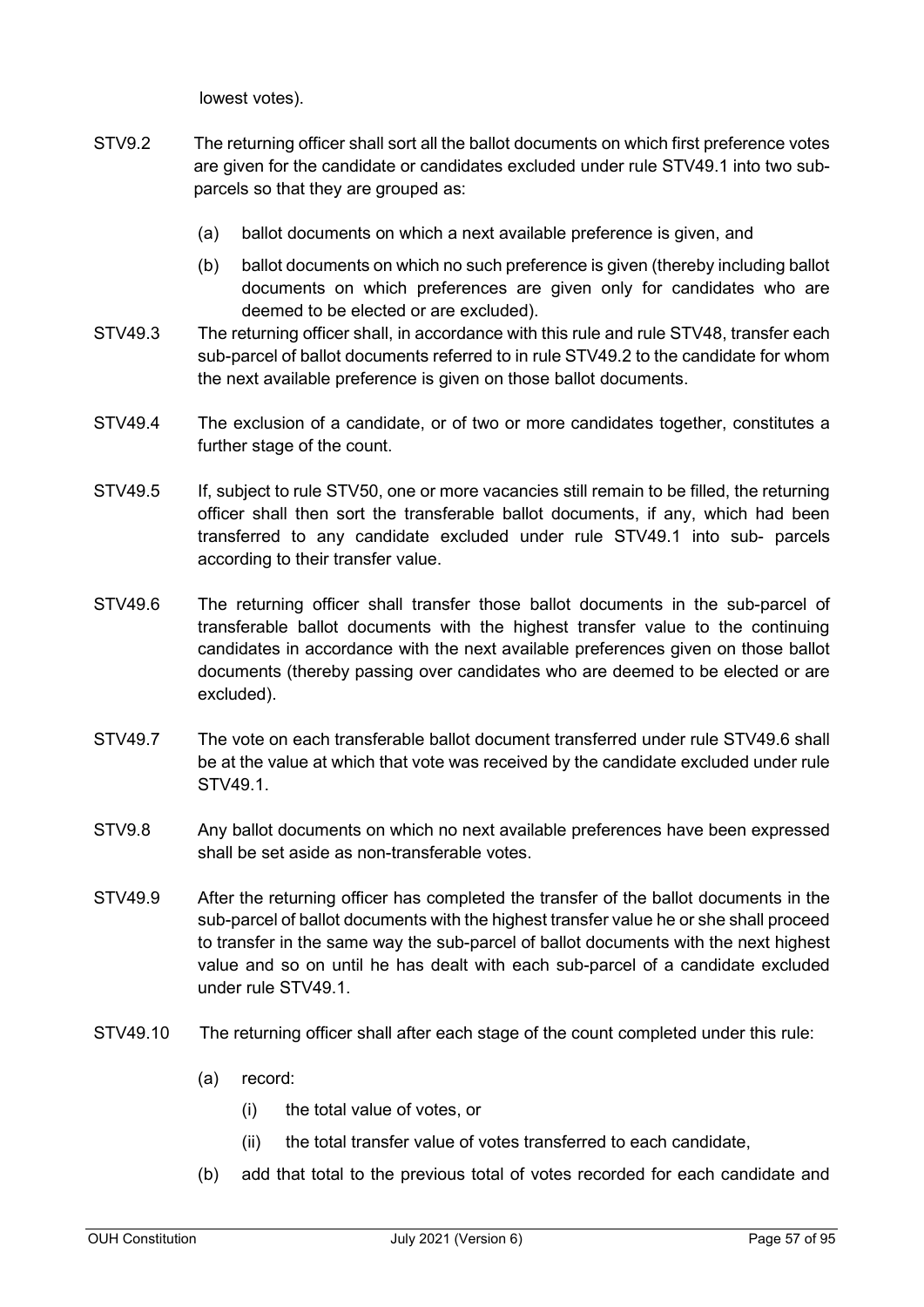record the new total,

- (c) record the value of non-transferable votes and add that value to the previous non-transferable votes total, and
- (d) compare:
	- (i) the total number of votes then recorded for each candidate together with the total number of non-transferable votes, with
	- (ii) the recorded total of valid first preference votes.
- STV49.11 If after a transfer of votes under any provision of this rule, a candidate has a surplus, that surplus shall be dealt with in accordance with rules STV47.5 to STV47.10 and rule STV48.
- STV49.12 Where the total of the votes of the two or more lowest candidates, together with any surpluses not transferred, is less than the number of votes credited to the next lowest candidate, the returning officer shall in one operation exclude such two or more candidates.
- STV49.13 If when a candidate has to be excluded under this rule, two or more candidates each have the same number of votes and are lowest:
	- (a) regard shall be had to the total number of votes credited to those candidates at the earliest stage of the count at which they had an unequal number of votes and the candidate with the lowest number of votes at that stage shall be excluded, and
	- (b) where the number of votes credited to those candidates was equal at all stages, the returning officer shall decide between the candidates by lot and the candidate on whom the lot falls shall be excluded.

## **STV50. Filling of last vacancies**

- STV50.1 Where the number of continuing candidates is equal to the number of vacancies remaining unfilled the continuing candidates shall thereupon be deemed to be elected.
- STV50.2 Where only one vacancy remains unfilled and the votes of any one continuing candidate are equal to or greater than the total of votes credited to other continuing candidates together with any surplus not transferred, the candidate shall thereupon be deemed to be elected.
- STV50.3 Where the last vacancies can be filled under this rule, no further transfer of votes shall be made.

## **STV51. Order of election of candidates**

STV51.1 The order in which candidates whose votes equal or exceed the quota are deemed to be elected shall be the order in which their respective surpluses were transferred, or would have been transferred but for rule STV47.10.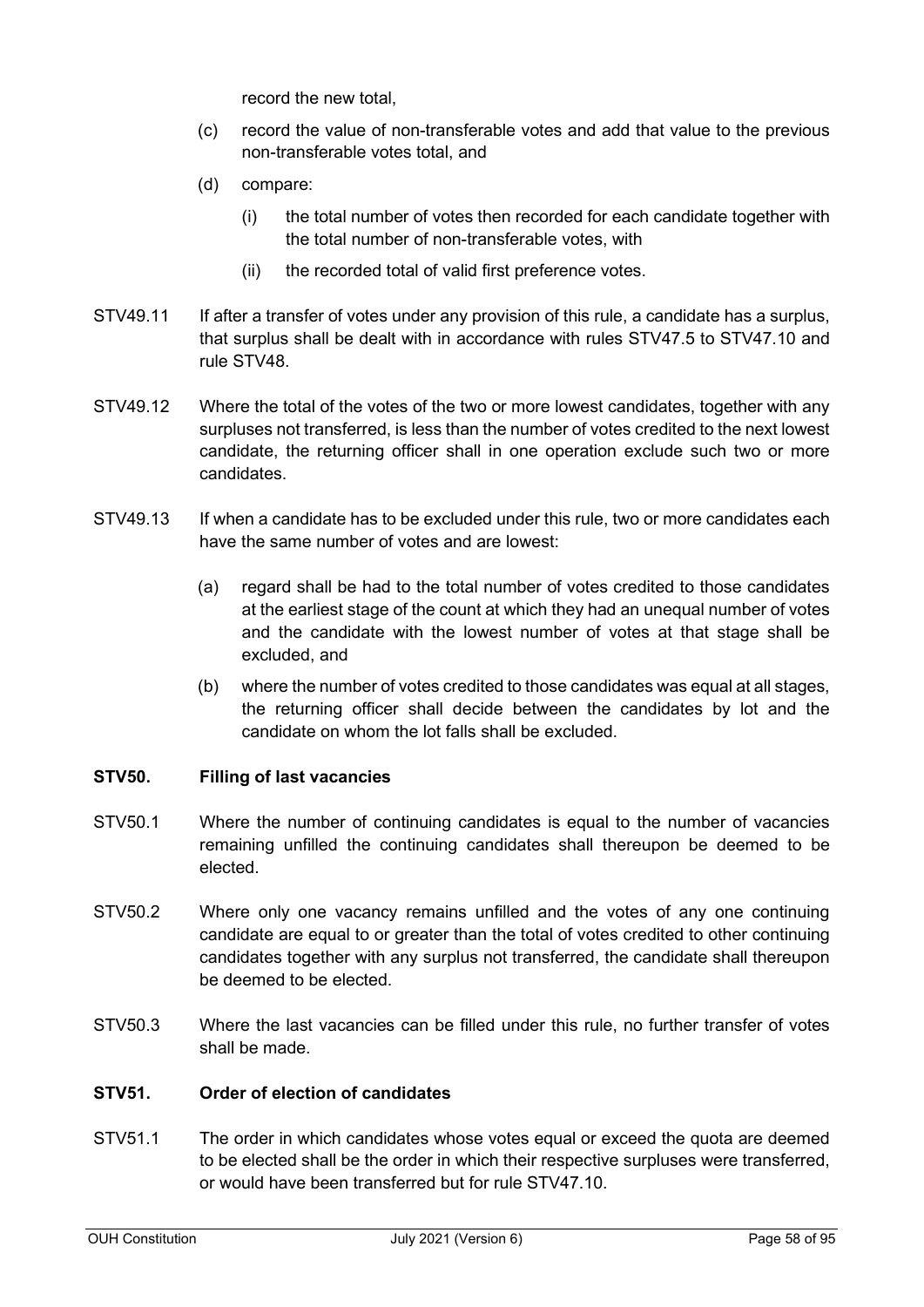- STV51.2 A candidate credited with a number of votes equal to, and not greater than, the quota shall, for the purposes of this rule, be regarded as having had the smallest surplus at the stage of the count at which he obtained the quota.
- STV51.3 Where the surpluses of two or more candidates are equal and are not required to be transferred, regard shall be had to the total number of votes credited to such candidates at the earliest stage of the count at which they had an unequal number of votes and the surplus of the candidate who had the greatest number of votes at that stage shall be deemed to be the largest.
- STV51.4 Where the number of votes credited to two or more candidates were equal at all stages of the count, the returning officer shall decide between them by lot and the candidate on whom the lot falls shall be deemed to have been elected first.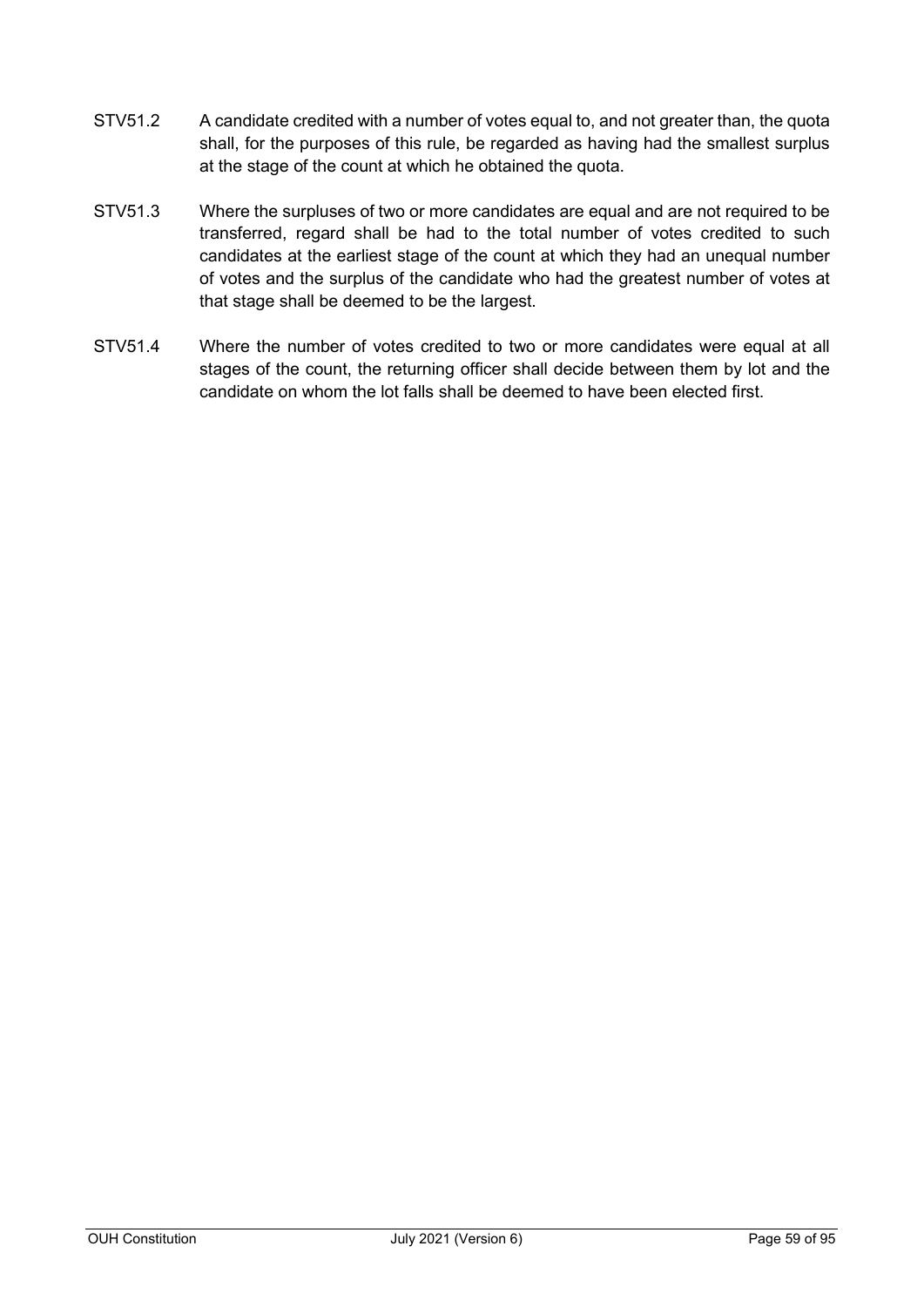# **FPP51. Equality of votes**

FPP51.1 Where, after the counting of votes is completed, an equality of votes is found to exist between any candidates and the addition of a vote would entitle any of those candidates to be declared elected, the returning officer is to decide between those candidates by a lot, and proceed as if the candidate on whom the lot falls had received an additional vote.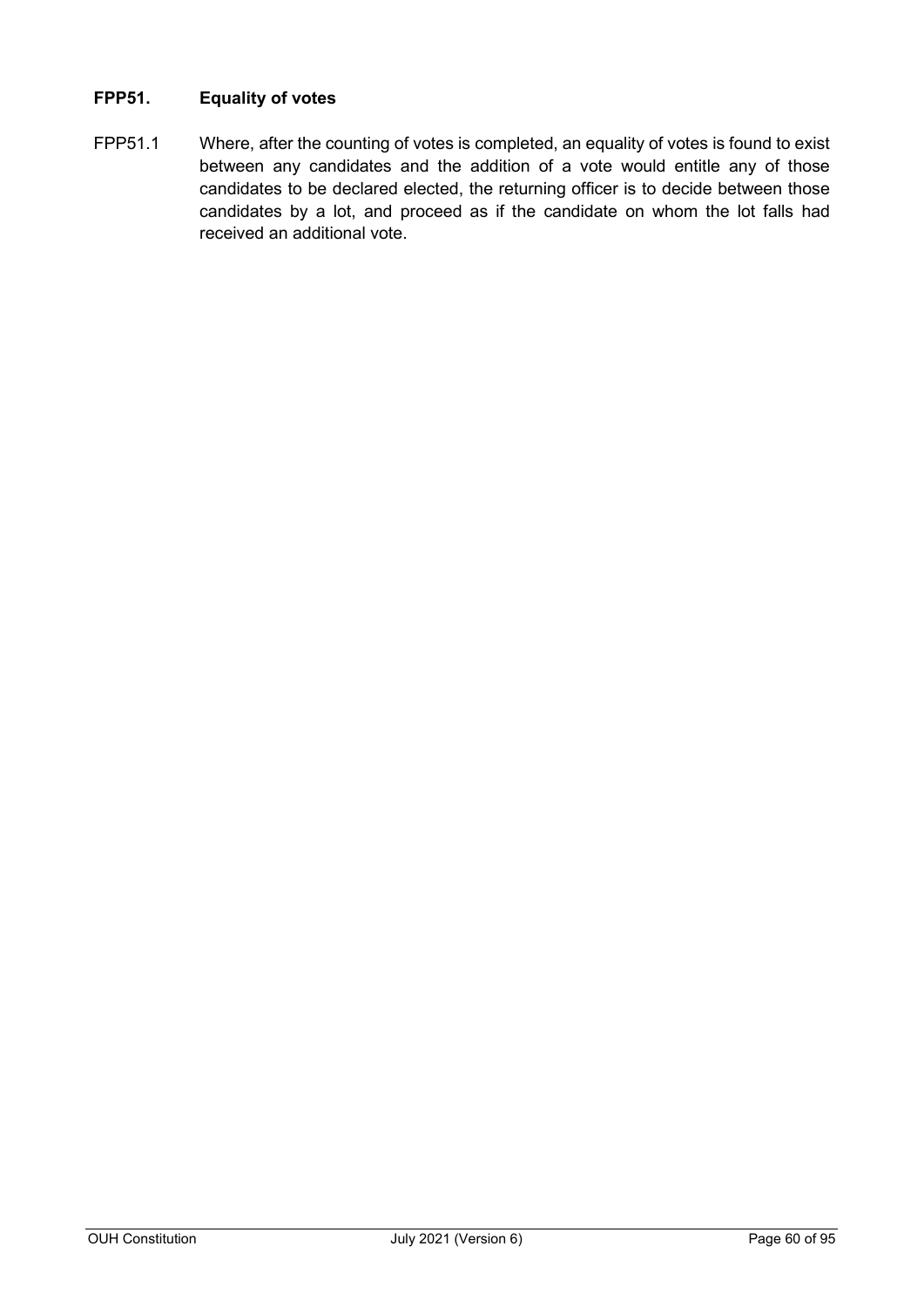### **FPP52. Declaration of result for contested elections**

- FPP52.1 In a contested election, when the result of the poll has been ascertained, the returning officer is to:
	- (a) declare the candidate or candidates whom more votes have been given than for the other candidates, up to the number of vacancies to be filled on the council of governors from the constituency, or class within a constituency, for which the election is being held to be elected,
	- (b) give notice of the name of each candidate who he or she has declared elected:
		- (i) where the election is held under a proposed constitution pursuant to powers conferred on the [insert name] NHS Trust by section 33(4) of the 2006 Act, to the chair of the NHS Trust, or
		- (ii) in any other case, to the chair of the corporation; and
	- (c) give public notice of the name of each candidate whom he or she has declared elected.
- FPP52.2 The returning officer is to make:
	- (a) the total number of votes given for each candidate (whether elected or not), and
	- (b) the number of rejected ballot papers under each of the headings in rule FPP44.5,
	- (c) the number of rejected text voting records under each of the headings in rule FPP44.10,

available on request.

–

### **STV52. Declaration of result for contested elections**

- STV52.1 In a contested election, when the result of the poll has been ascertained, the returning officer is to:
	- (a) declare the candidates who are deemed to be elected under Part 6 of these rules as elected,
	- (b) give notice of the name of each candidate who he or she has declared elected
		- (i) where the election is held under a proposed constitution pursuant to powers conferred on the [insert name] NHS Trust by section 33(4) of the 2006 Act, to the chair of the NHS Trust, or
		- (ii) in any other case, to the chair of the corporation, and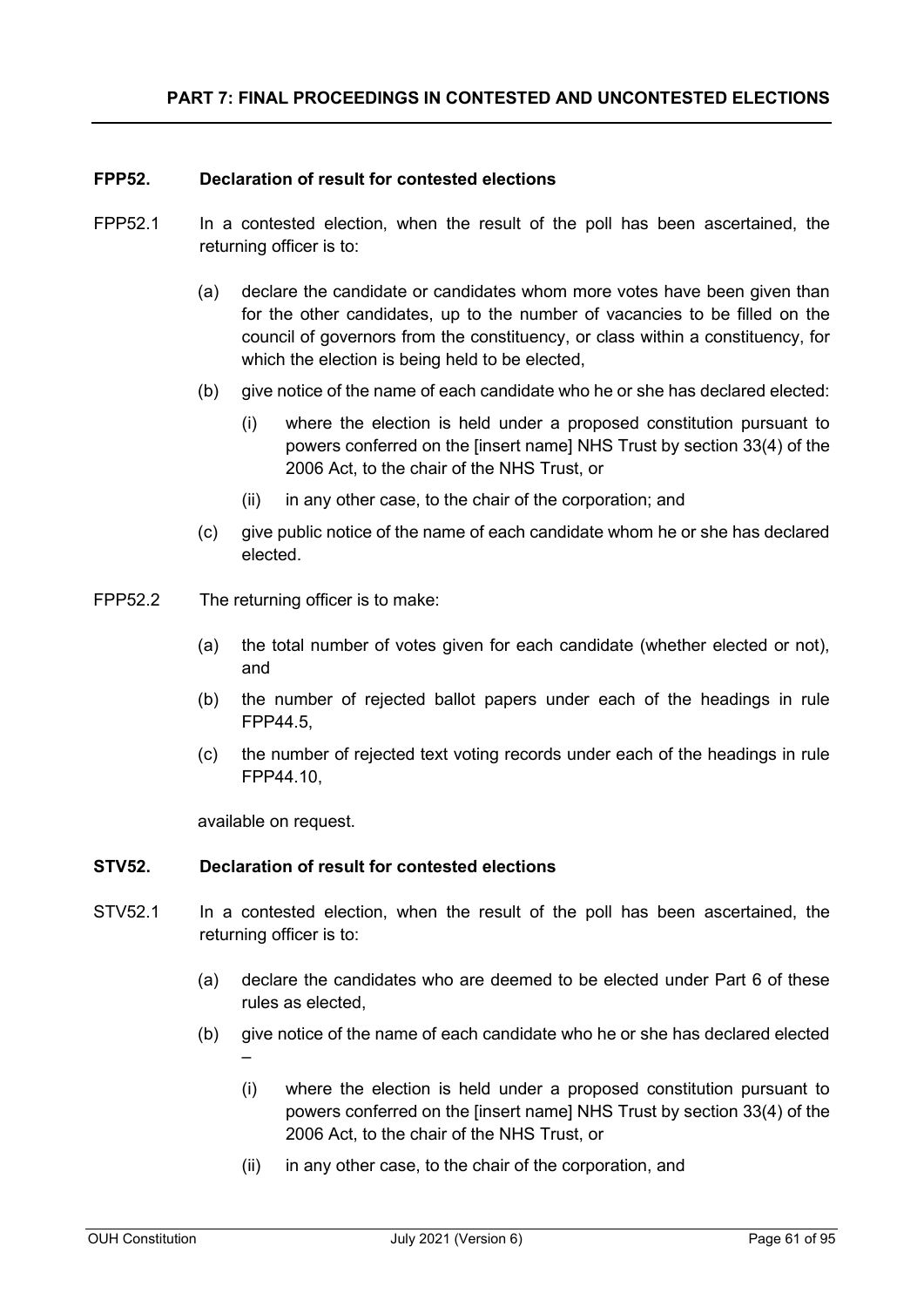- (c) give public notice of the name of each candidate who he or she has declared elected.
- STV52.2 The returning officer is to make:
	- (a) the number of first preference votes for each candidate whether elected or not,
	- (b) any transfer of votes,
	- (c) the total number of votes for each candidate at each stage of the count at which such transfer took place,
	- (d) the order in which the successful candidates were elected, and
	- (e) the number of rejected ballot papers under each of the headings in rule STV44.1,
	- (f) the number of rejected text voting records under each of the headings in rule STV44.3,

available on request.

### **53. Declaration of result for uncontested elections**

- 53.1 In an uncontested election, the returning officer is to as soon as is practicable after final day for the delivery of notices of withdrawals by candidates from the election:
	- (a) declare the candidate or candidates remaining validly nominated to be elected,
	- (b) give notice of the name of each candidate who he or she has declared elected to the chair of the corporation, and
	- (c) give public notice of the name of each candidate who he or she has declared elected.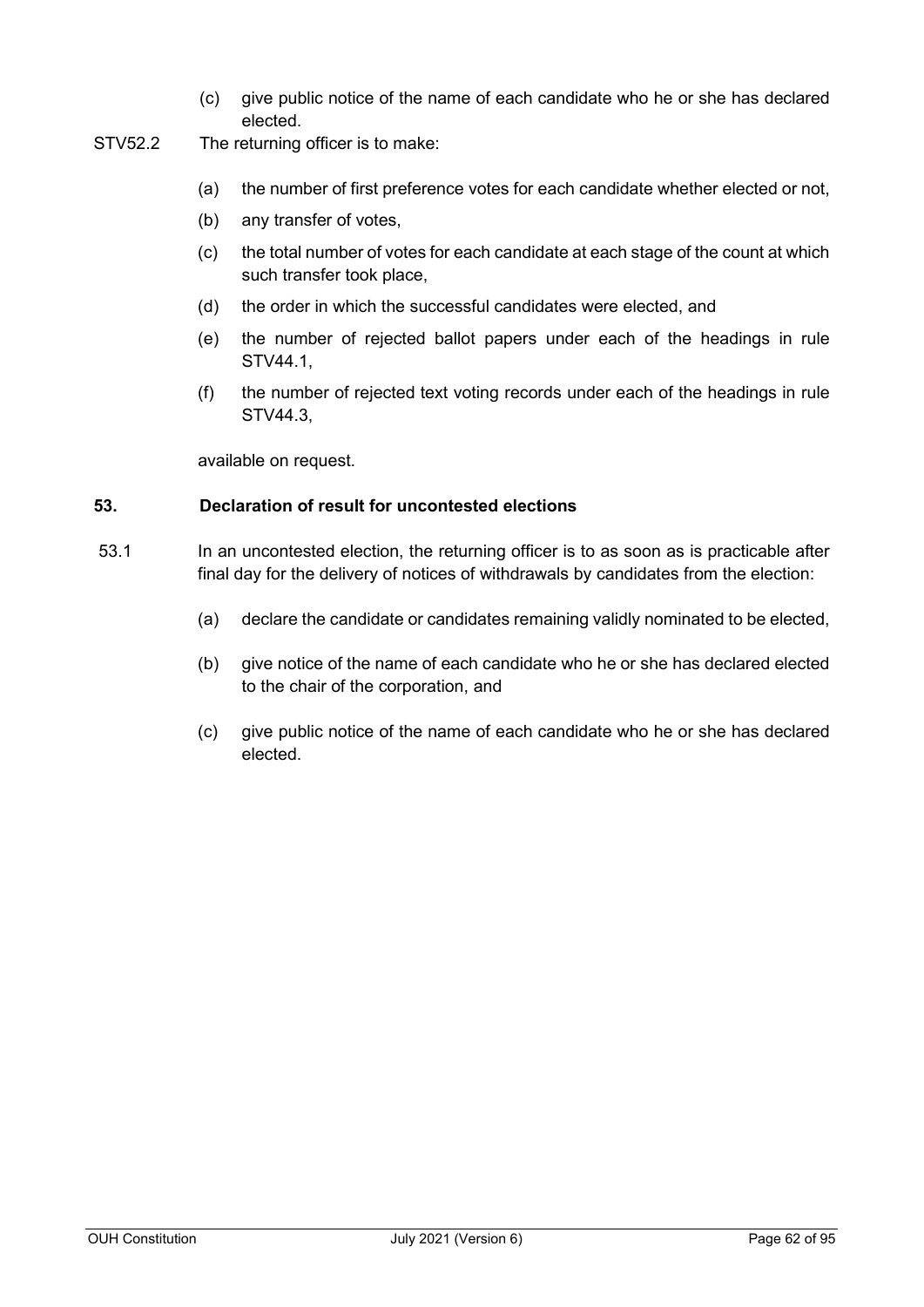### **54. Sealing up of documents relating to the poll**

- 54.1 On completion of the counting at a contested election, the returning officer is to seal up the following documents in separate packets:
	- (a) the counted ballot papers, internet voting records, telephone voting records and text voting records,
	- (b) the ballot papers and text voting records endorsed with "rejected in part",
	- (c) the rejected ballot papers and text voting records, and
	- (d) the statement of rejected ballot papers and the statement of rejected text voting records,

and ensure that complete electronic copies of the internet voting records, telephone voting records and text voting records created in accordance with rule 26 are held in a device suitable for the purpose of storage.

- 54.2 The returning officer must not open the sealed packets of:
	- (a) the disqualified documents, with the list of disqualified documents inside it,
	- (b) the list of spoilt ballot papers and the list of spoilt text message votes,
	- (c) the list of lost ballot documents, and
	- (d) the list of eligible voters,

or access the complete electronic copies of the internet voting records, telephone voting records and text voting records created in accordance with rule 26 and held in a device suitable for the purpose of storage.

- 54.3 The returning officer must endorse on each packet a description of:
	- (a) its contents,
	- (b) the date of the publication of notice of the election,
	- (c) the name of the corporation to which the election relates, and
	- (d) the constituency, or class within a constituency, to which the election relates.

# **55. Delivery of documents**

55.1 Once the documents relating to the poll have been sealed up and endorsed pursuant to rule 56, the returning officer is to forward them to the chair of the corporation.

#### **56. Forwarding of documents received after close of the poll**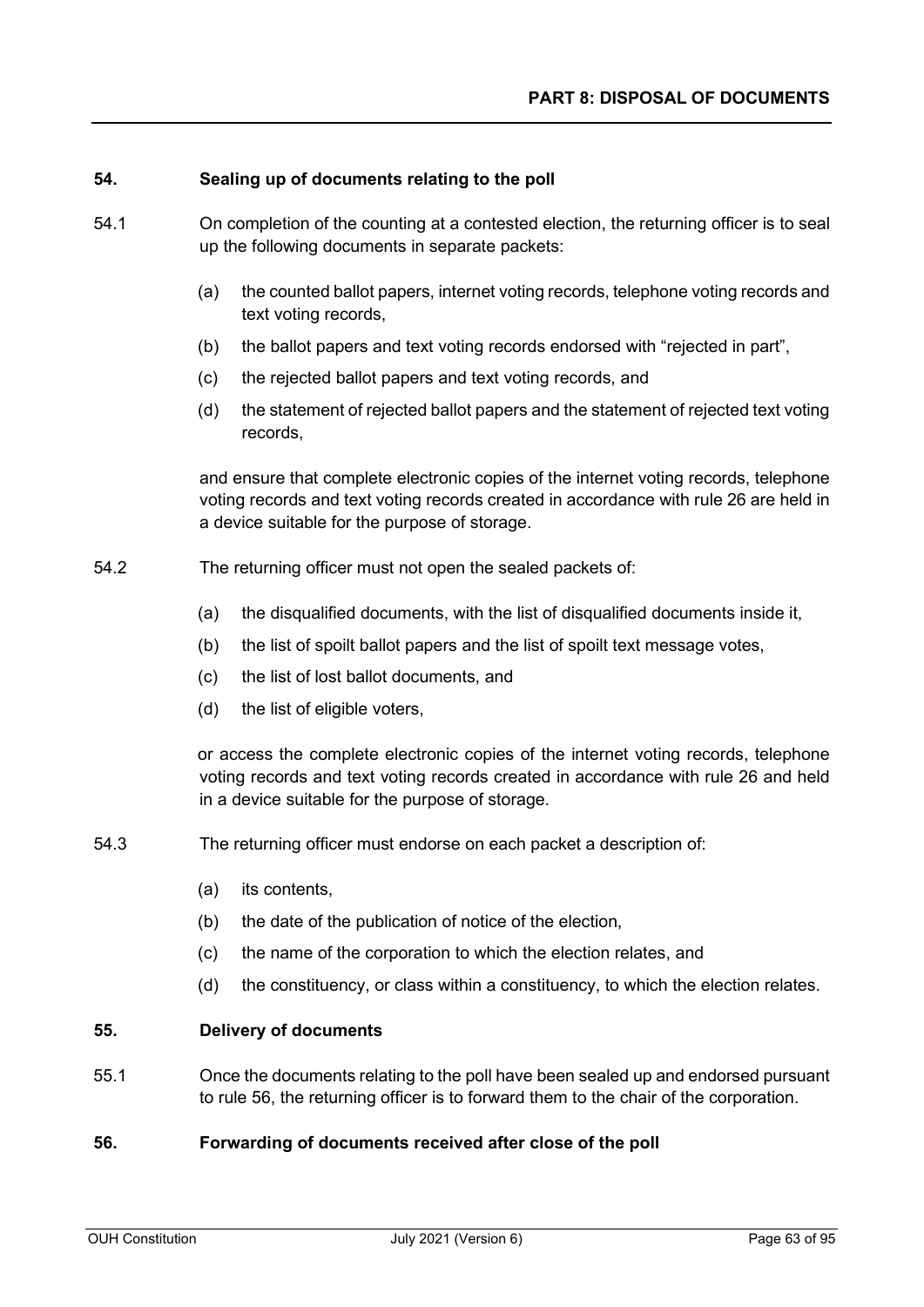## 56.1 Where:

- (a) any voting documents are received by the returning officer after the close of the poll, or
- (b) any envelopes addressed to eligible voters are returned as undelivered too late to be resent, or
- (c) any applications for replacement voting information are made too late to enable new voting information to be issued,

the returning officer is to put them in a separate packet, seal it up, and endorse and forward it to the chair of the corporation.

# **57. Retention and public inspection of documents**

- 57.1 The corporation is to retain the documents relating to an election that are forwarded to the chair by the returning officer under these rules for one year, and then, unless otherwise directed by the board of directors of the corporation, cause them to be destroyed.
- 57.2 With the exception of the documents listed in rule 58.1, the documents relating to an election that are held by the corporation shall be available for inspection by members of the public at all reasonable times.
- 57.3 A person may request a copy or extract from the documents relating to an election that are held by the corporation, and the corporation is to provide it, and may impose a reasonable charge for doing so.

# **58. Application for inspection of certain documents relating to an election**

- 58.1 The corporation may not allow:
	- (a) the inspection of, or the opening of any sealed packet containing
		- (i) any rejected ballot papers, including ballot papers rejected in part,
		- (ii) any rejected text voting records, including text voting records rejected in part,
		- (iii) any disqualified documents, or the list of disqualified documents,
		- (iv) any counted ballot papers, internet voting records, telephone voting records or text voting records, or
		- (v) the list of eligible voters, or
	- (h) (b) access to or the inspection of the complete electronic copies of the internet voting records, telephone voting records and text voting records created in accordance with rule 26 and held in a device suitable for the purpose of storage,

by any person without the consent of the board of directors of the corporation.

58.2 A person may apply to the board of directors of the corporation to inspect any of the documents listed in rule 58.1, and the board of directors of the corporation may only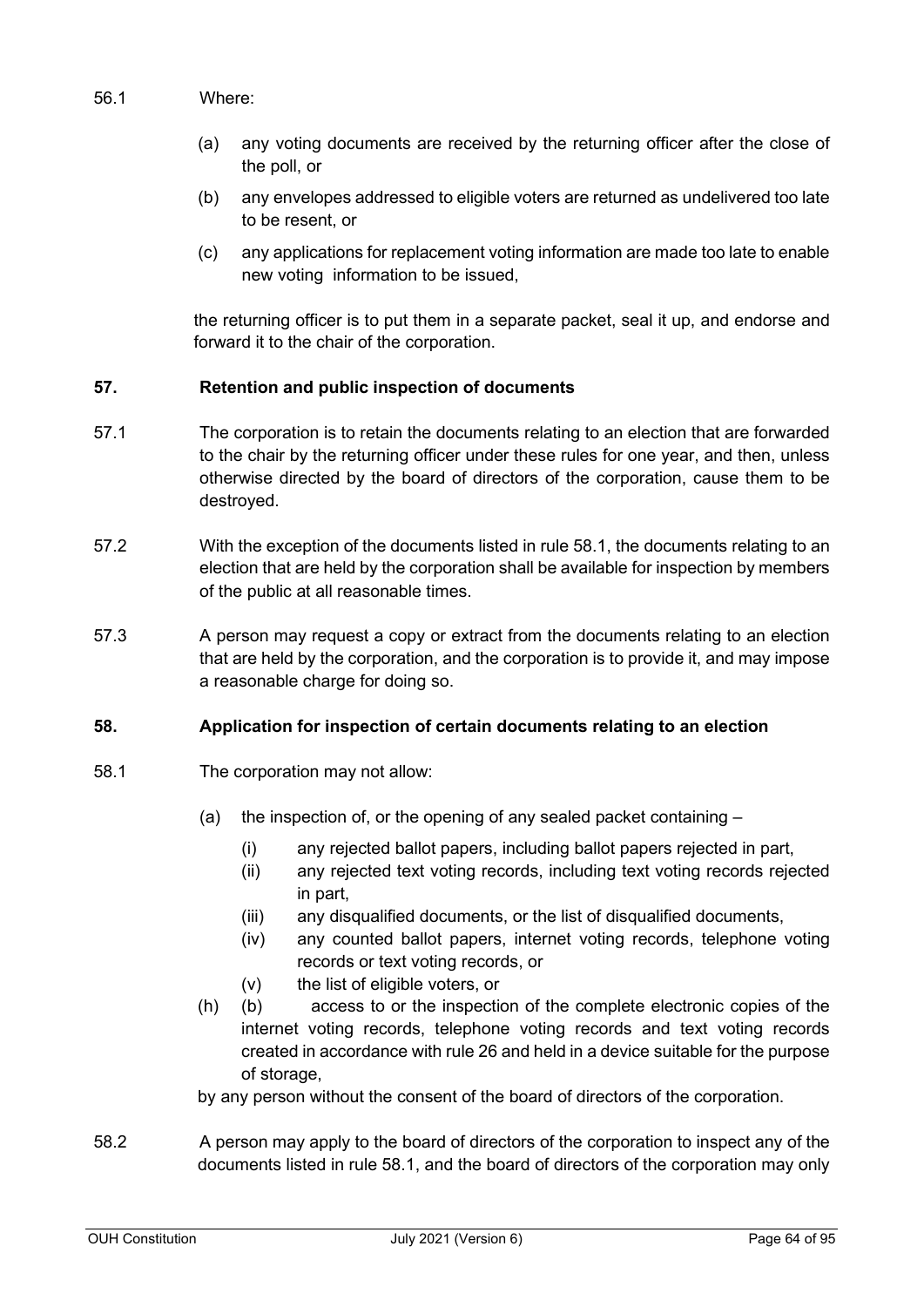consent to such inspection if it is satisfied that it is necessary for the purpose of questioning an election pursuant to Part 11.

- 58.3 The board of directors of the corporation's consent may be on any terms or conditions that it thinks necessary, including conditions as to –
	- (a) persons,
	- (b) time,
	- (c) place and mode of inspection,
	- (d) production or opening,

and the corporation must only make the documents available for inspection in accordance with those terms and conditions.

- 58.4 On an application to inspect any of the documents listed in rule 58.1 the board of directors of the corporation must:
	- (a) in giving its consent, and
	- (b) in making the documents available for inspection

ensure that the way in which the vote of any particular member has been given shall not be disclosed, until it has been established –

- (i) that his or her vote was given, and
- (ii) that Monitor has declared that the vote was invalid.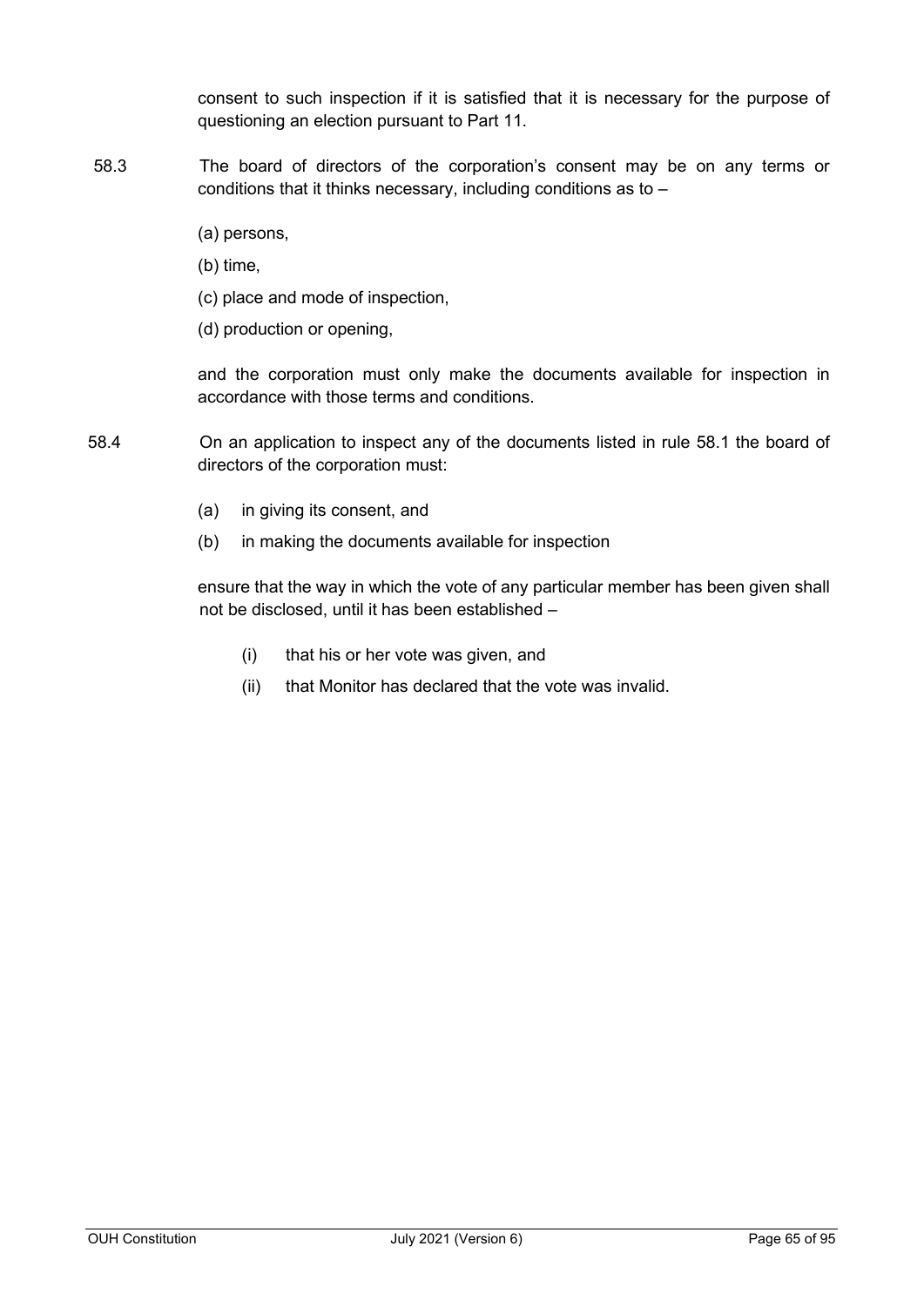## **FPP59. Countermand or abandonment of poll on death of candidate**

- FPP59.1 If at a contested election, proof is given to the returning officer's satisfaction before the result of the election is declared that one of the persons named or to be named as a candidate has died, then the returning officer is to:
	- (a) countermand notice of the poll, or, if voting information has been issued, direct that the poll be abandoned within that constituency or class, and
	- (b) order a new election, on a date to be appointed by him or her in consultation with the corporation, within the period of 40 days, computed in accordance with rule 3 of these rules, beginning with the day that the poll was countermanded or abandoned.
- FPP59.2 Where a new election is ordered under rule FPP59.1, no fresh nomination is necessary for any candidate who was validly nominated for the election where the poll was countermanded or abandoned but further candidates shall be invited for that constituency or class.
- FPP59.3 Where a poll is abandoned under rule FPP59.1(a), rules FPP59.4 to FPP59.7 are to apply.
- FPP59.4 The returning officer shall not take any step or further step to open envelopes or deal with their contents in accordance with rules 38 and 39, and is to make up separate sealed packets in accordance with rule 40.
- FPP59.5 The returning officer is to:
	- (a) count and record the number of ballot papers, internet voting records, telephone voting records and text voting records that have been received,
	- (b) seal up the ballot papers, internet voting records, telephone voting records and text voting records into packets, along with the records of the number of ballot papers, internet voting records, telephone voting records and text voting records and

ensure that complete electronic copies of the internet voting records telephone voting records and text voting records created in accordance with rule 26 are held in a device suitable for the purpose of storage.

- FPP59.6 The returning officer is to endorse on each packet a description of:
	- (a) its contents,
	- (b) the date of the publication of notice of the election,
	- (c) the name of the corporation to which the election relates, and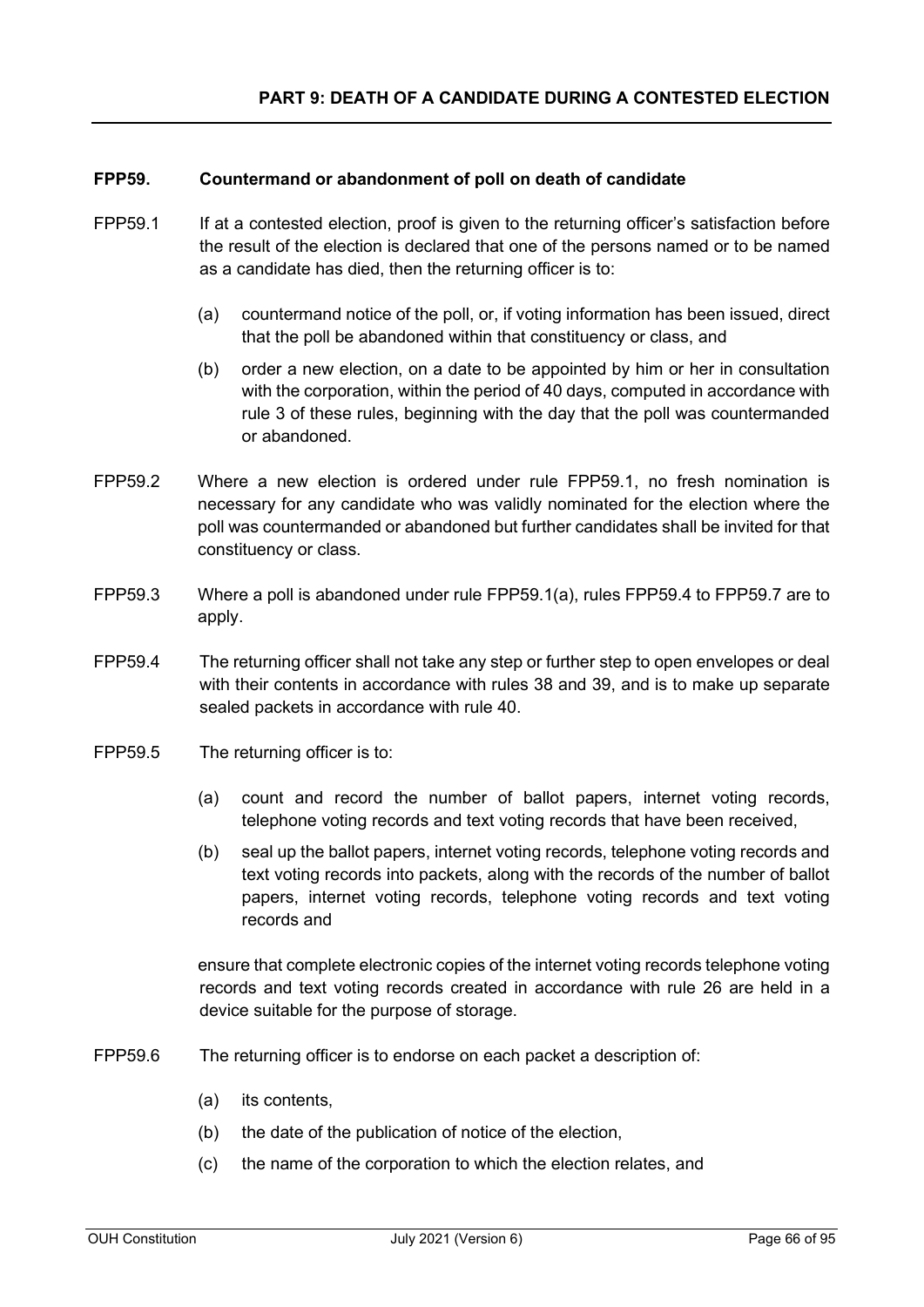- (d) the constituency, or class within a constituency, to which the election relates.
- FPP59.7 Once the documents relating to the poll have been sealed up and endorsed pursuant to rules FPP59.4 to FPP59.6, the returning officer is to deliver them to the chair of the corporation, and rules 57 and 58 are to apply.

## **STV59. Countermand or abandonment of poll on death of candidate**

- STV59.1 If, at a contested election, proof is given to the returning officer's satisfaction before the result of the election is declared that one of the persons named or to be named as a candidate has died, then the returning officer is to:
	- (a) publish a notice stating that the candidate has died, and
	- (b) proceed with the counting of the votes as if that candidate had been excluded from the count so that –
		- (i) ballot documents which only have a first preference recorded for the candidate that has died, and no preferences for any other candidates, are not to be counted, and
		- (ii) ballot documents which have preferences recorded for other candidates are to be counted according to the consecutive order of those preferences, passing over preferences marked for the candidate who has died.
- STV59.2 The ballot documents which have preferences recorded for the candidate who has died are to be sealed with the other counted ballot documents pursuant to rule 54.1(a).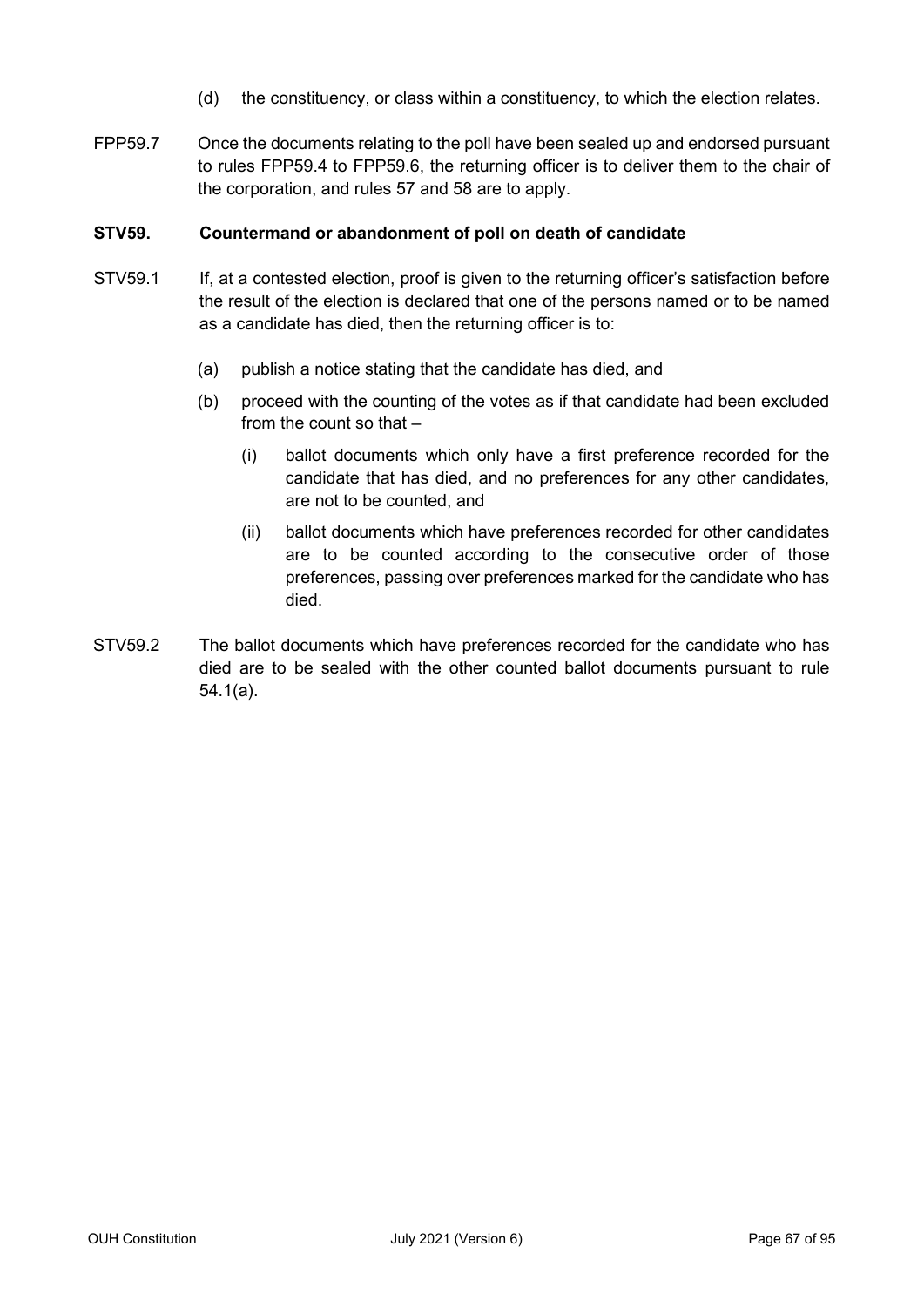### *Election expenses*

### **60. Election expenses**

60.1 Any expenses incurred, or payments made, for the purposes of an election which contravene this Part are an electoral irregularity, which may only be questioned in an application made to Monitor under Part 11 of these rules.

### **61. Expenses and payments by candidates**

- 61.1 A candidate may not incur any expenses or make a payment (of whatever nature) for the purposes of an election, other than expenses or payments that relate to:
	- (a) personal expenses,
	- (b) travelling expenses, and expenses incurred while living away from home, and
	- (c) expenses for stationery, postage, telephone, internet(or any similar means of communication) and other petty expenses, to a limit of £100.

## **62. Election expenses incurred by other persons**

- 62.1 No person may:
	- (a) incur any expenses or make a payment (of whatever nature) for the purposes of a candidate's election, whether on that candidate's behalf or otherwise, or
	- (b) give a candidate or his or her family any money or property (whether as a gift, donation, loan, or otherwise) to meet or contribute to expenses incurred by or on behalf of the candidate for the purposes of an election.
- 62.2 Nothing in this rule is to prevent the corporation from incurring such expenses, and making such payments, as it considers necessary pursuant to rules 63 and 64.

*Publicity*

### **63. Publicity about election by the corporation**

- 63.1 The corporation may:
	- (a) compile and distribute such information about the candidates, and
	- (b) organise and hold such meetings to enable the candidates to speak and respond to questions,

as it considers necessary.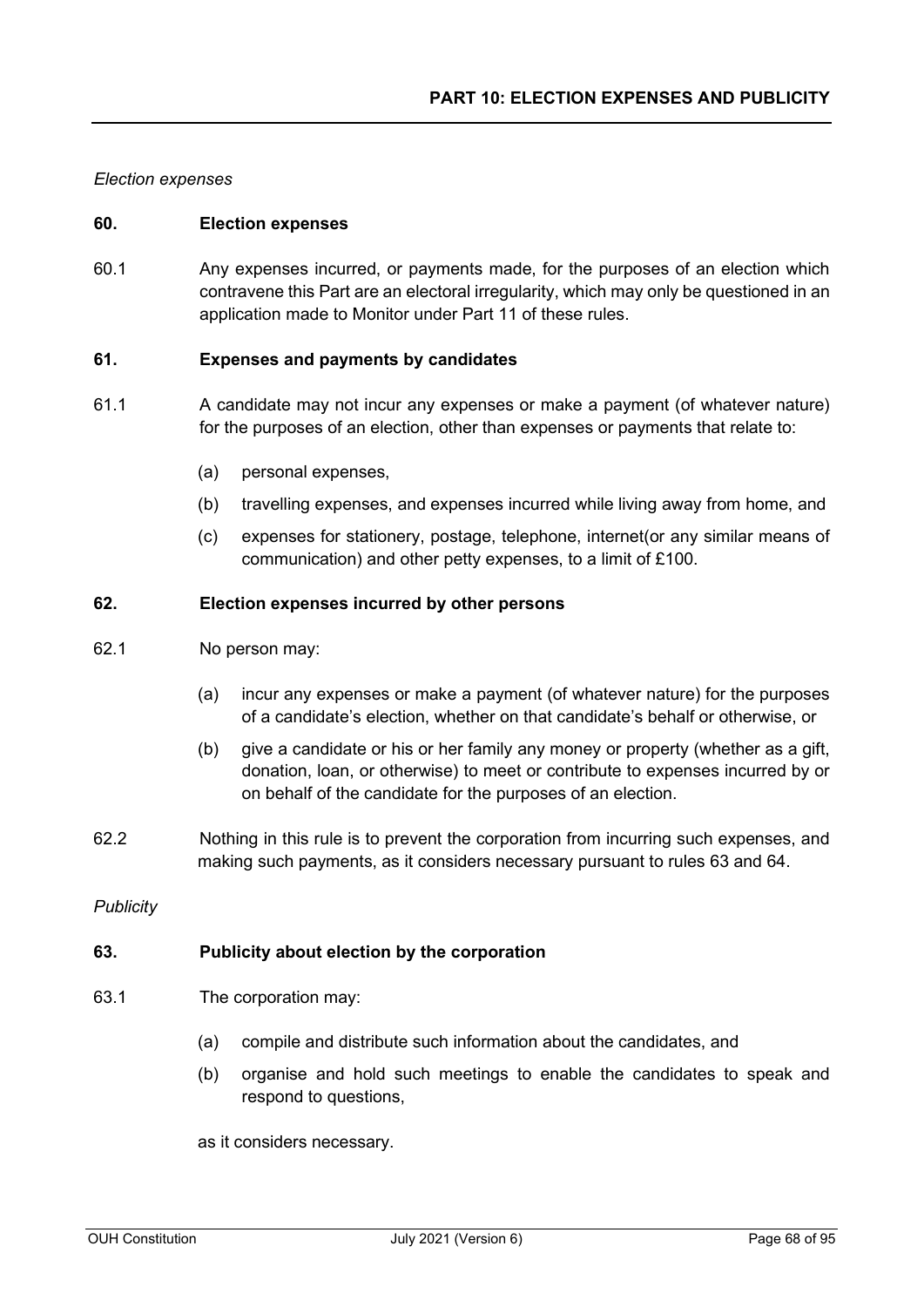- 63.2 Any information provided by the corporation about the candidates, including information compiled by the corporation under rule 64, must be:
	- (a) objective, balanced and fair,
	- (b) equivalent in size and content for all candidates,
	- (c) compiled and distributed in consultation with all of the candidates standing for election, and
	- (d) must not seek to promote or procure the election of a specific candidate or candidates, at the expense of the electoral prospects of one or more other candidates.
- 63.3 Where the corporation proposes to hold a meeting to enable the candidates to speak, the corporation must ensure that all of the candidates are invited to attend, and in organising and holding such a meeting, the corporation must not seek to promote or procure the election of a specific candidate or candidates at the expense of the electoral prospects of one or more other candidates.

## **64. Information about candidates for inclusion with voting information**

- 64.1 The corporation must compile information about the candidates standing for election, to be distributed by the returning officer pursuant to rule 24 of these rules.
- 64.2 The information must consist of:
	- (a) a statement submitted by the candidate of no more than 250 words,
	- (b) if voting by telephone or text message is a method of polling for the election, the numerical voting code allocated by the returning officer to each candidate, for the purpose of recording votes using the telephone voting facility or the text message voting facility ("numerical voting code"), and
	- (c) a photograph of the candidate.

# **65. Meaning of "for the purposes of an election"**

- 65.1 In this Part, the phrase "for the purposes of an election" means with a view to, or otherwise in connection with, promoting or procuring a candidate's election, including the prejudicing of another candidate's electoral prospects; and the phrase "for the purposes of a candidate's election" is to be construed accordingly.
- 65.2 The provision by any individual of his or her own services voluntarily, on his or her own time, and free of charge is not to be considered an expense for the purposes of this Part.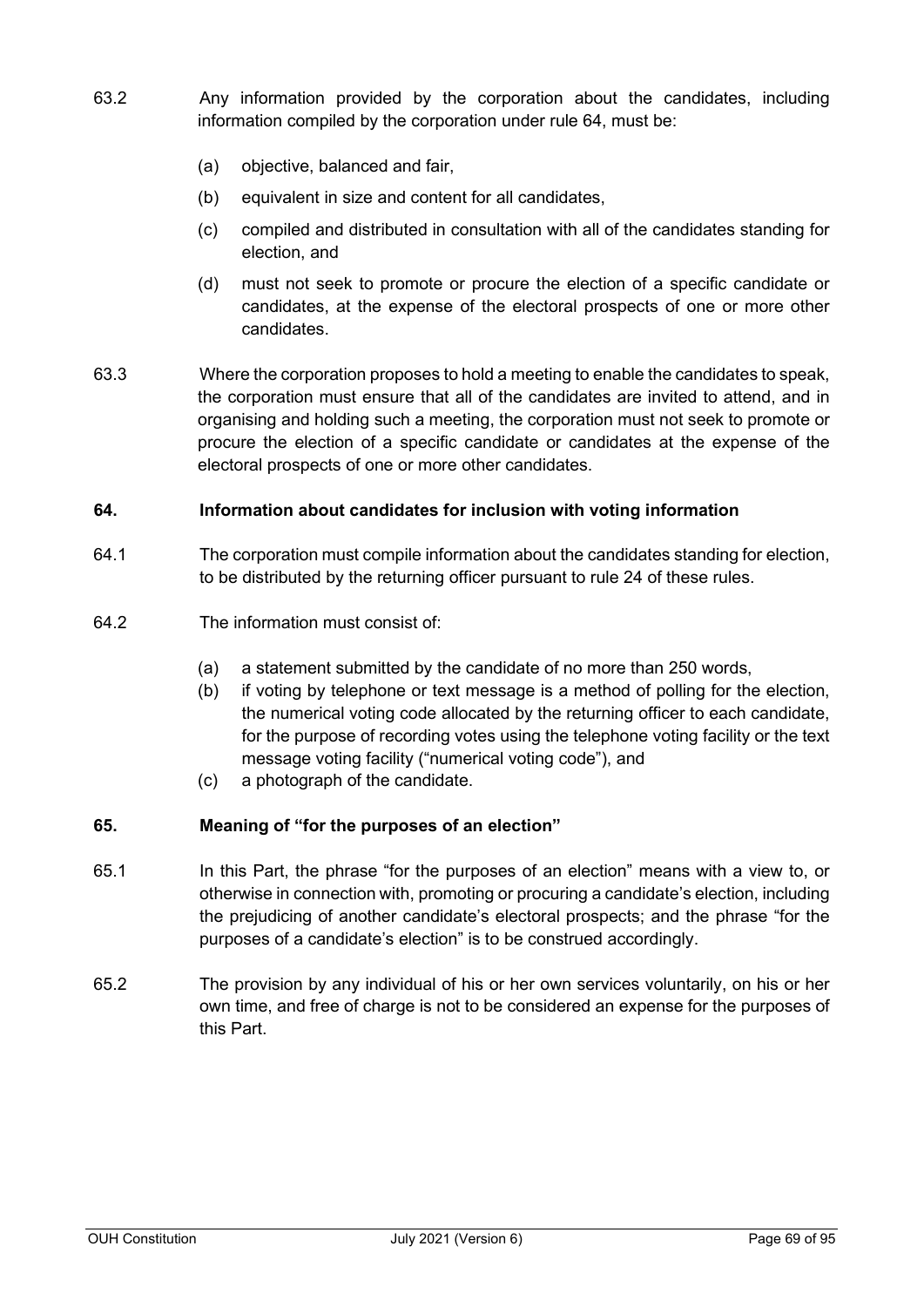### **66. Application to question an election**

- 66.1 An application alleging a breach of these rules, including an electoral irregularity under Part 10, may be made to Monitor for the purpose of seeking a referral to the independent election arbitration panel ( IEAP).
- 66.2 An application may only be made once the outcome of the election has been declared by the returning officer.
- 66.3 An application may only be made to Monitor by:
	- (a) a person who voted at the election or who claimed to have had the right to vote, or
	- (b) a candidate, or a person claiming to have had a right to be elected at the election.
- 66.4 The application must:
	- (a) describe the alleged breach of the rules or electoral irregularity, and
	- (b) be in such a form as the independent panel may require.
- 66.5 The application must be presented in writing within 21 days of the declaration of the result of the election. Monitor will refer the application to the independent election arbitration panel appointed by Monitor.
- 66.6 If the independent election arbitration panel requests further information from the applicant, then that person must provide it as soon as is reasonably practicable.
- 66.7 Monitor shall delegate the determination of an application to a person or panel of persons to be nominated for the purpose.
- 66.8 The determination by the IEAP shall be binding on and shall be given effect by the corporation, the applicant and the members of the constituency (or class within a constituency) including all the candidates for the election to which the application relates.
- 66.9 The IEAP may prescribe rules of procedure for the determination of an application including costs.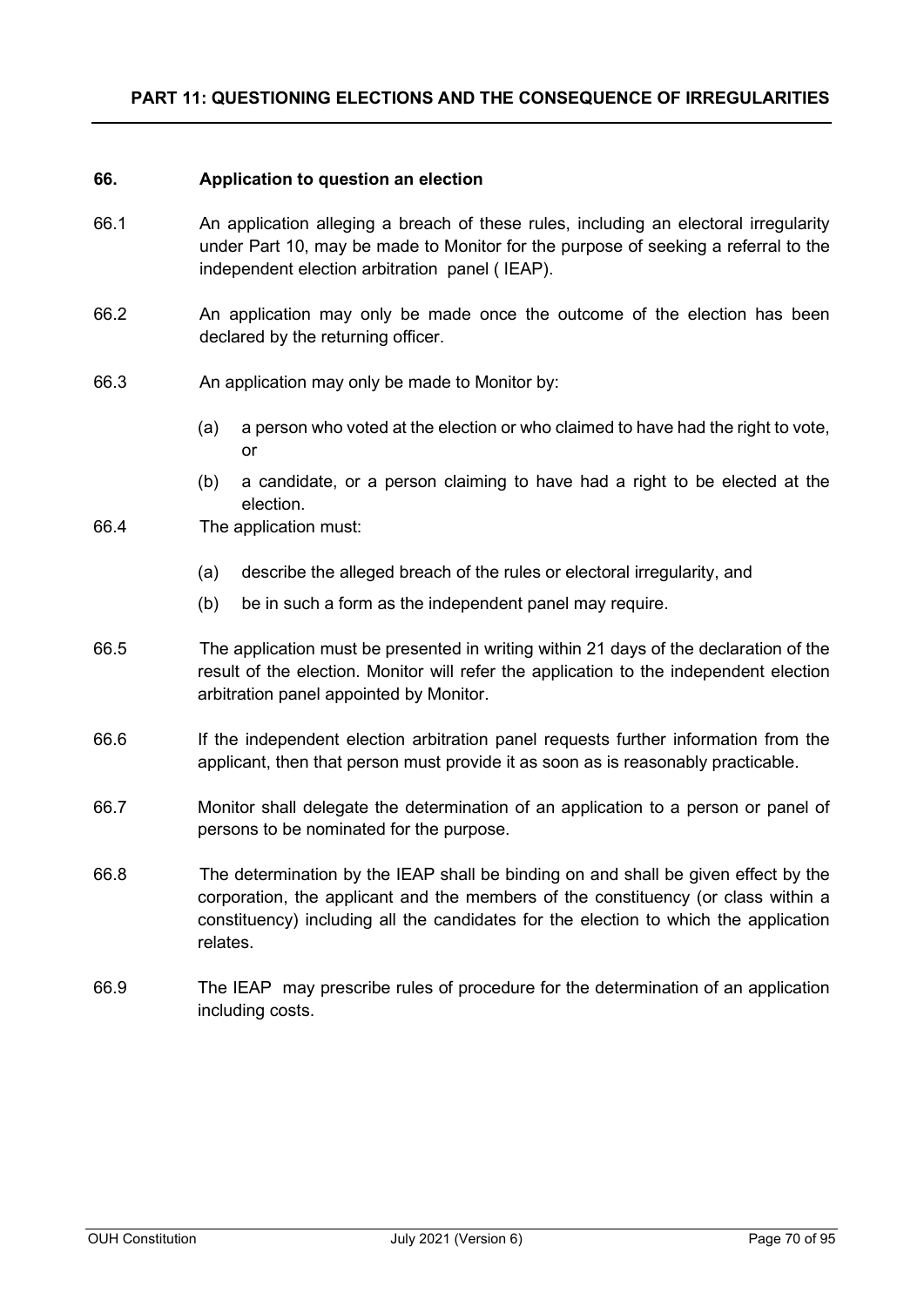# **67. Secrecy**

- 67.1 The following persons:
	- (a) the returning officer,
	- (b) the returning officer's staff,

must maintain and aid in maintaining the secrecy of the voting and the counting of the votes, and must not, except for some purpose authorised by law, communicate to any person any information as to:

- (i) the name of any member of the corporation who has or has not been given voting information or who has or has not voted,
- (ii) the unique identifier on any ballot paper,
- (iii) the voter ID number allocated to any voter,
- (iv) the candidate(s) for whom any member has voted.
- 67.2 No person may obtain or attempt to obtain information as to the candidate(s) for whom a voter is about to vote or has voted, or communicate such information to any person at any time, including the unique identifier on a ballot paper given to a voter or the voter ID number allocated to a voter.
- 67.3 The returning officer is to make such arrangements as he or she thinks fit to ensure that the individuals who are affected by this provision are aware of the duties it imposes.

### **68. Prohibition of disclosure of vote**

68.1 No person who has voted at an election shall, in any legal or other proceedings to question the election, be required to state for whom he or she has voted.

### **69. Disqualification**

- 69.1 A person may not be appointed as a returning officer, or as staff of the returning officer pursuant to these rules, if that person is:
	- (a) a member of the corporation,
	- (b) an employee of the corporation,
	- (c) a director of the corporation, or
	- (d) employed by or on behalf of a person who has been nominated for election.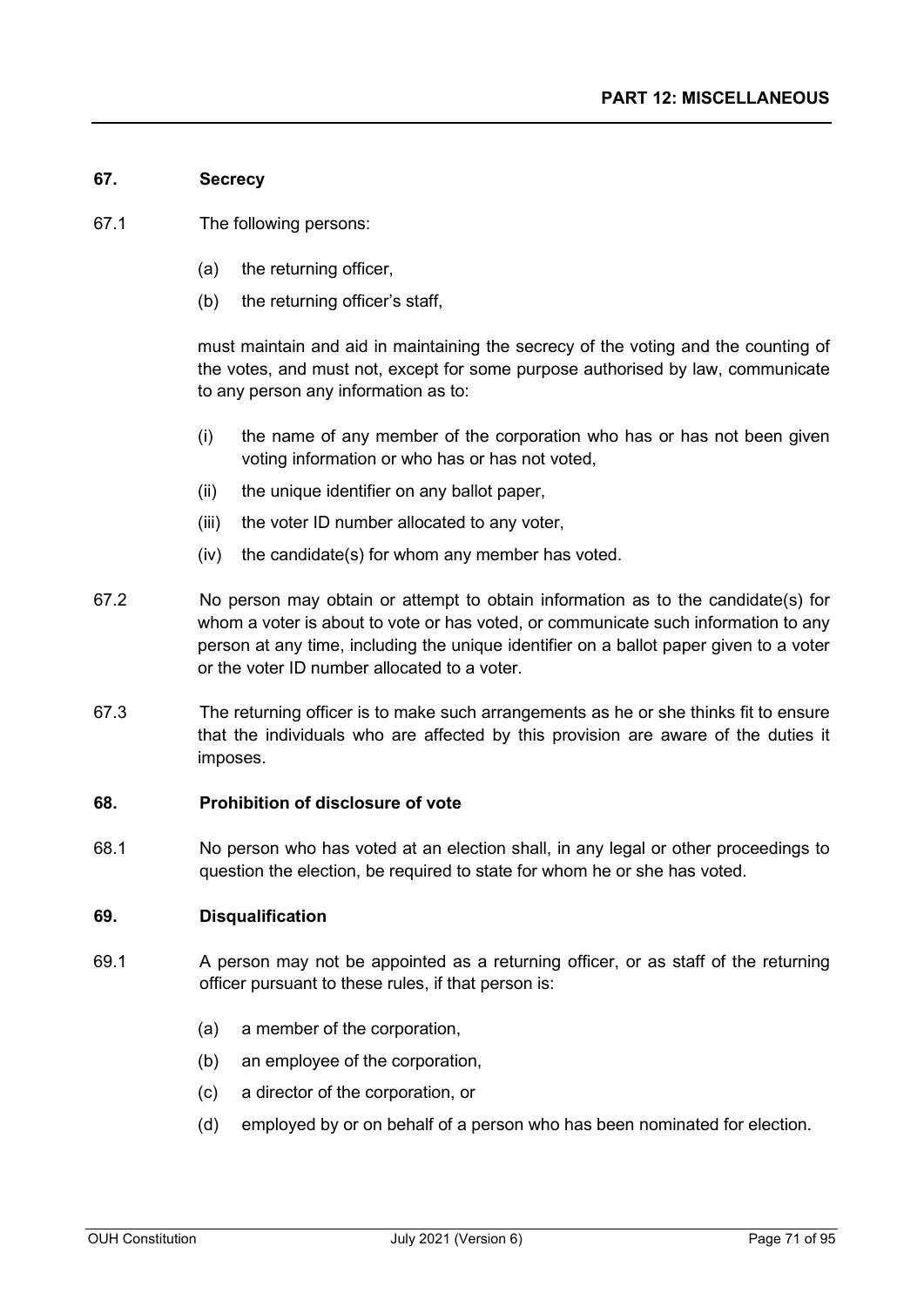# **70. Delay in postal service through industrial action or unforeseen event**

- 70.1 If industrial action, or some other unforeseen event, results in a delay in:
	- (a) the delivery of the documents in rule 24, or
	- (b) the return of the ballot papers,

the returning officer may extend the time between the publication of the notice of the poll and the close of the poll by such period as he or she considers appropriate.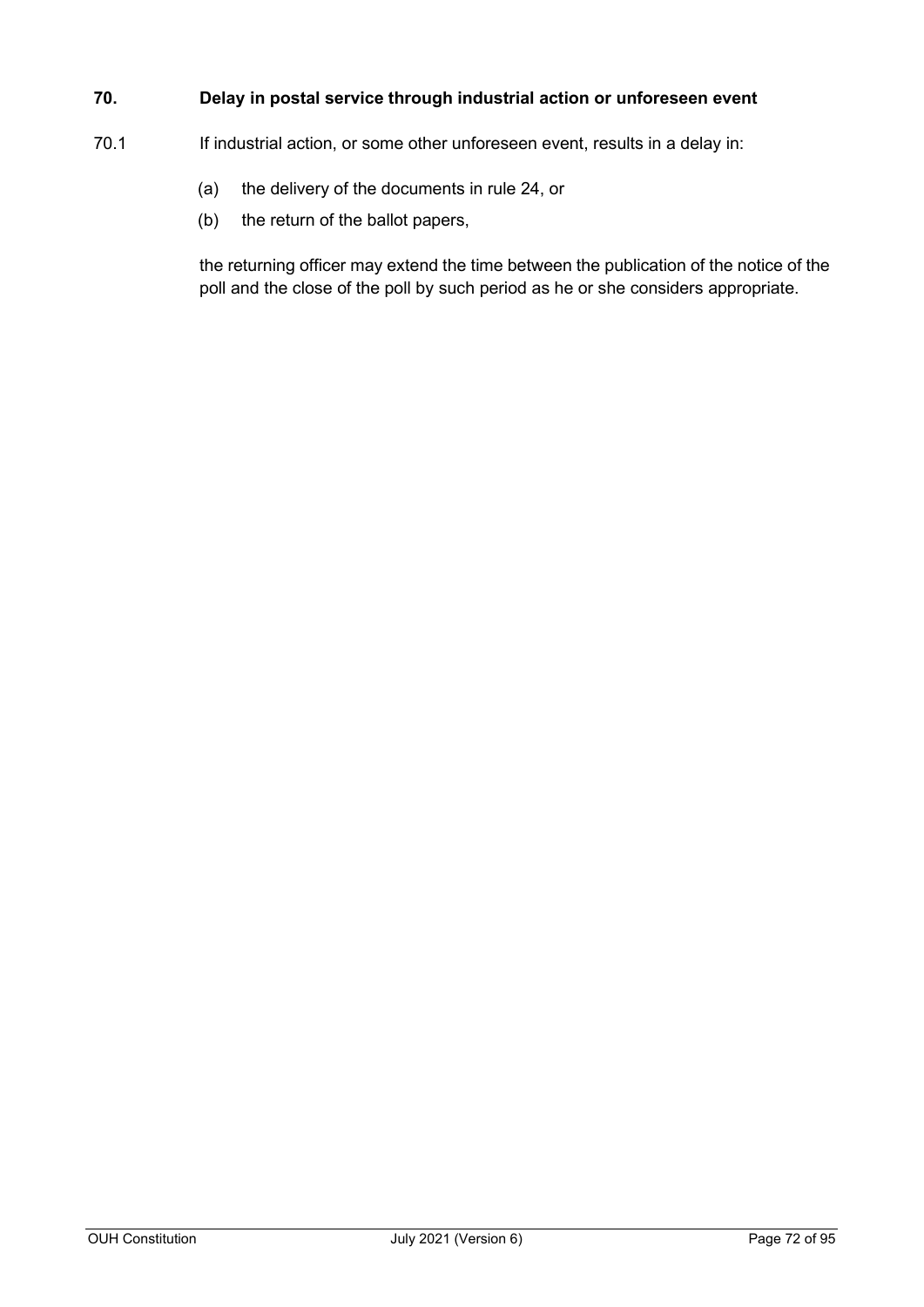# **Annex 5: Additional Provisions – Council of Governors**

## **1. Eligibility to be a governor**

- 1.1. Governors must be at least sixteen years of age at the date they are nominated for election or appointment.
- 1.2. A person may not become or continue as a governor of the Trust if:
	- 1.2.1. in the case of an individual who is a member of the Public Constituency, they cease to live in the area of the Public Constituency of which they are a member;
	- 1.2.2. in the case a member of a staff class of the Staff Constituency, they no longer meet the eligibility requirements of paragraph 8 of the Constitution and of Annex 2;
	- 1.2.3. in the case of an appointed g overnor, the local authority, university or other organisation withdraws their sponsorship of them;
	- 1.2.4. they have within the preceding two years been dismissed, otherwise than by reason of redundancy or ill health, from any paid employment with a Health Service Body;
		- 1.2.5. they are a person whose tenure of office as the chair or as a member or director of a Health Service Body has been terminated on the grounds that their appointment is not in the interest of the health service;
		- 1.2.6. they are a person who has previously been removed as a governor of the Trust or any other foundation trust;
		- 1.2.7. they are a member of the Board of Directors;
	- 1.2.8. they are an executive director, non-executive director, chair, or chief executive officer of another Health Service Body, or a body corporate whose business involves the provision of health care services, unless they are appointed to represent that body as one of the Trust's partner organisations; in such instances regard shall be given to any circumstances which may give rise to potential conflicts of interest to such a degree as to interfere with the person's proper exercise of their duties as a governor of this Trust. Any doubt or question as to what constitutes a material conflict of interest for the purposes of this paragraph should be referred to the Chair of the Trust whose decision on the matter will be final. In coming to their decision on the matter, it is expected that the Chair will confer with governors as appropriate;
	- 1.2.9. they are an elected governor of another Health Service Body;
	- 1.2.10. they are an appointed governor of another Health Service Body unless
		- 1.2.10.1. that other Health Service Body is one of the Trust's partner organisations, they are appointed to represent that partner organisation and, having regard to any circumstances which may give rise to potential conflicts of interest to such a degree as to interfere with the person's proper exercise of their duties as a governor of this Trust, there is not found to be a material conflict of interest. Any doubt or question as to what constitutes a material conflict of interest for the purposes of this paragraph should be referred to the Chair of the Trust whose decision on the matter will be final. In coming to their decision on the matter, it is expected that the Chair will confer with governors as appropriate; or
		- 1.2.10.2. they wish to stand for election as a governor of the Trust by a public constituency and, having regard to any circumstances which may give rise to potential conflicts of interest to such a degree as to interfere with the person's proper exercise of their duties as a governor of this trust, there is not found to be a material conflict of interest. Any doubt or question as to what constitutes a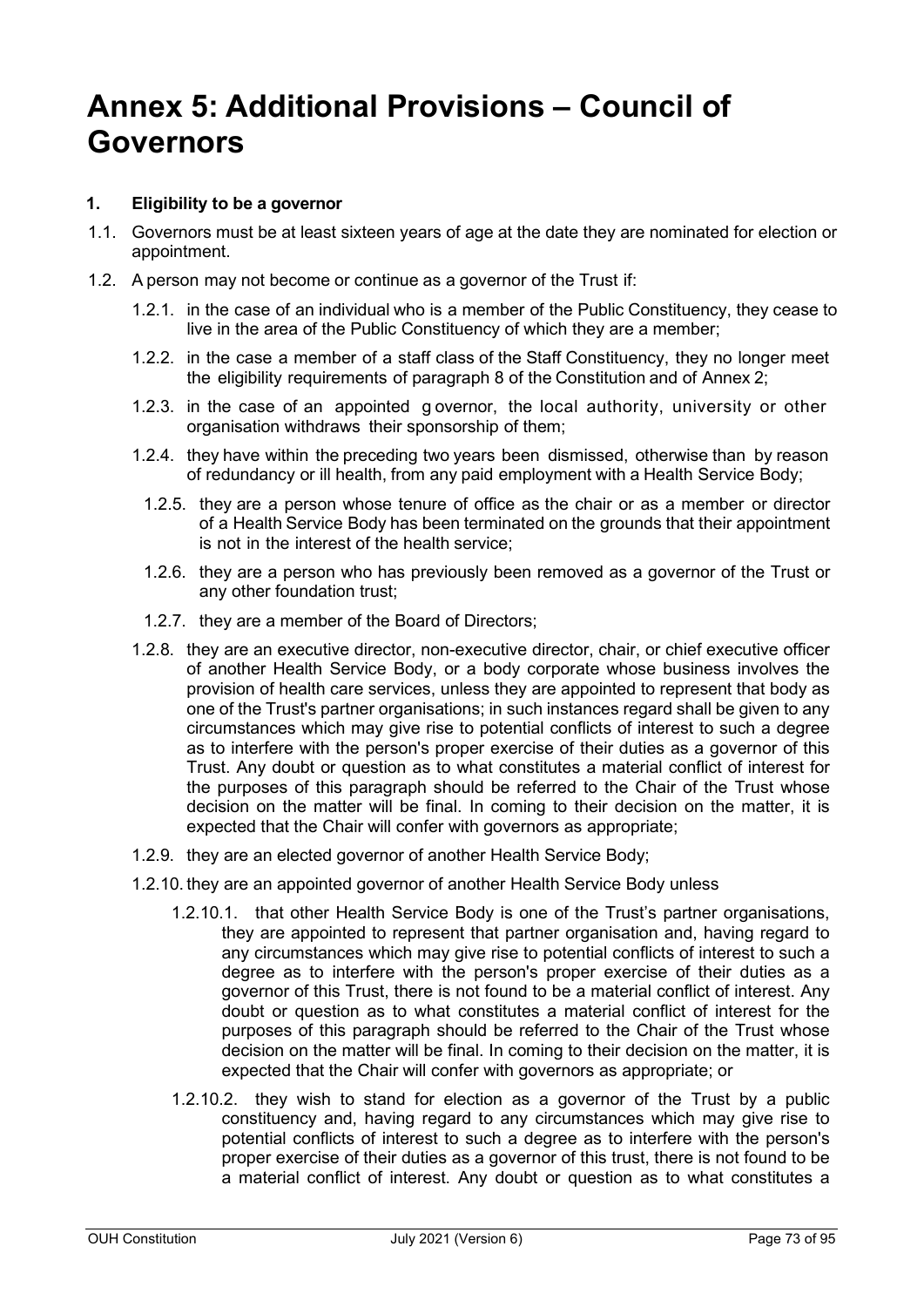material conflict of interest for the purposes of this paragraph should be referred to the Chair of the Trust whose decision on the matter will be final. In coming to their decision on the matter, it is expected that the Chair will confer with governors as appropriate;

- 1.2.11. they have had their name removed from a list maintained under regulations pursuant to sections 91, 106, 123, or 146 of the 2006 Act, or the equivalent lists maintained by Local Health Boards in Wales under the National Health Service (Wales) Act 2006, and they have not subsequently had their name included in such a list;
- 1.2.12. they are incapable by reason of mental disorder, illness or injury of managing and administering their property and affairs;
- 1.2.13. they have refused without reasonable cause to undertake any training which the Trust and/ or Council of Governors requires all governors to undertake;
- 1.2.14. they are a member of a local authority Health Overview and Scrutiny Committee;
- 1.2.15. they are the subject of a Sex Offenders Order and/or their name is included in the Sex Offenders Register:
- 1.2.16. they are an occupant of the same household and/or they are an immediate family member of a governor or of a member of the Board of Directors:
- 1.2.17. they have failed to repay (without good cause) any amount of monies properly owed to the Trust; or
- 1.2.18. they have failed to sign and deliver to the Head of Corporate Governance a statement in the form required by the Trust confirming acceptance of the Council of Governors' Code of Conduct.
- 1.3. Where a person has been elected or appointed to be a governor and they become disqualified from office under paragraph 14 of the Constitution or paragraph 1.2 of this Annex, they shall notify the Secretary in writing of such disqualification. If it comes to the notice of the Head of Corporate Governance at the time of his taking office or later that the governor is so disqualified, the Head of Corporate Governance shall immediately declare that the person in question is disqualified and notify them in writing to that effect. Upon dispatch of any such notification, that person's tenure of office, if any, shall be terminated and they shall cease to act as a governor.

## 2. **Roles and Responsibilities of Council of Governors**

- 2.1 The Council of Governors shall:
	- 2.1.1 hold the non-executive directors individually and collectively to account for the performance of the Board of Directors; and
	- 2.1.2 represent the interests of the members of the Trust as a whole and the interests of the public.
- 2.2 The roles and responsibilities of Council of Governors are:
	- 2.2.1 subject to paragraph 25 of this Constitution, to appoint or remove the Chair and the other non-executive directors. The removal of a non-executive director requires the approval of three-quarters of the members of the Council of Governors;
	- 2.2.2 to decide the remuneration and allowances, and the other terms and conditions of office, of the non-executive directors;
	- 2.2.3 to appoint or remove the auditor;
	- 2.2.4 to consider resolutions to remove a member of the Trust pursuant to paragraph 3 of Annex 8, Appendix 1;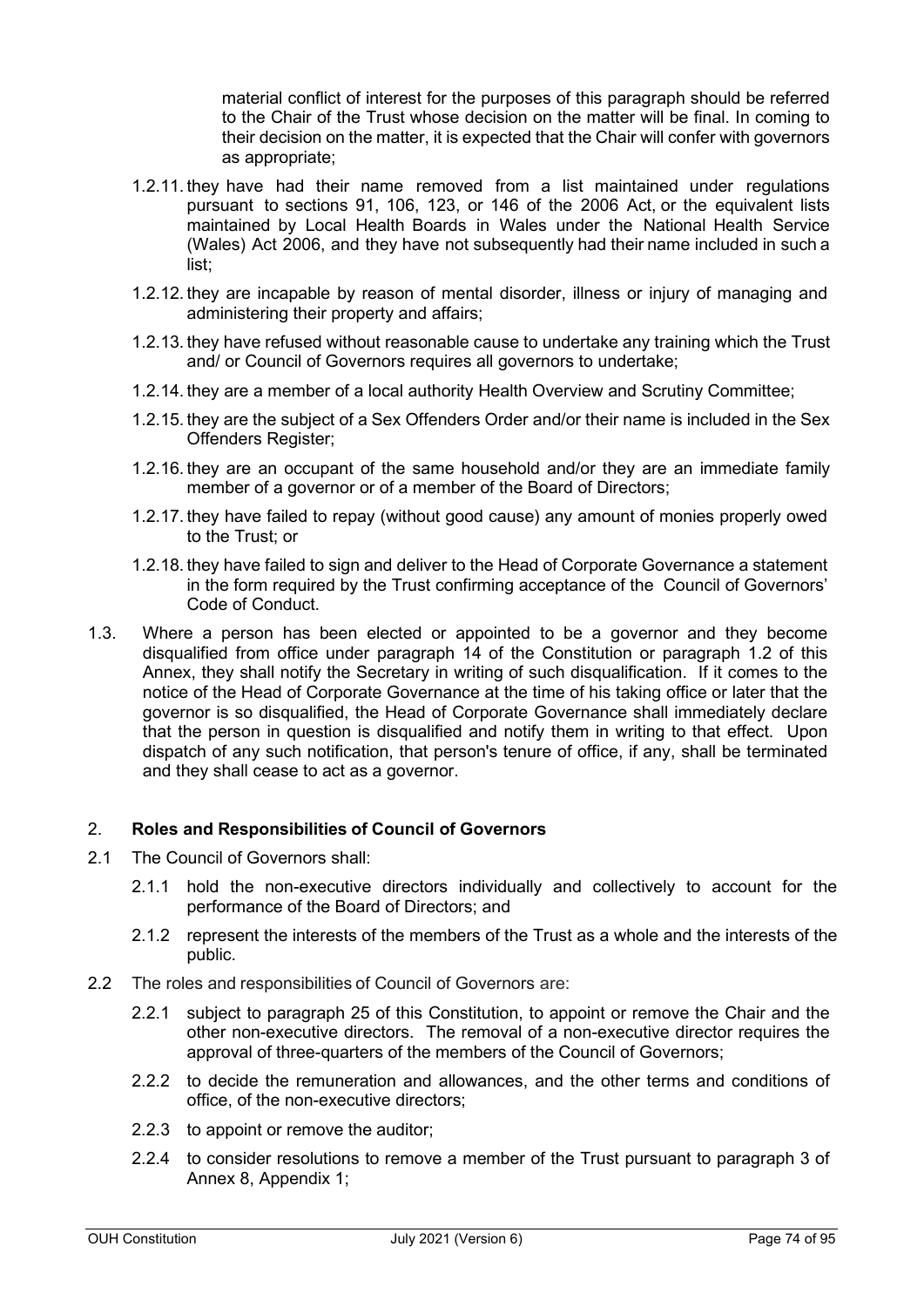- 2.2.5 to consider resolutions to remove a governor pursuant to paragraph 5 of Annex 5;
- 2.2.6 to approve (by a majority of the Council of Governors voting) an appointment (by the non-executive directors) of the Chief Executive (and Accounting Officer);
- 2.2.7 to consider the annual accounts, any report of the Auditor on them and the annual report;
- 2.2.8 to require one or more directors to attend a meeting of the Council of Governors for the purpose of obtaining information about the trust's performance of its functions or the directors' performance of their duties (and deciding whether to propose a vote on the Trust's or directors' performance);
- 2.2.9 to approve any merger, acquisition, separation or dissolution application in respect of the trust before the application is made to Monitor and the entering into of any significant transactions:
- 2.2.10 to respond as appropriate when consulted by the directors;
- 2.2.11 to approve amendments to the constitution pursuant to paragraph 42 of the Constitution;
- 2.2.12 to appoint the deputy Chair; and
- 2.2.13 to determine issues in the forward plans regarding the proportion of the Trust's activities and income relating to non-NHS income and implementation of the same pursuant to paragraph 39 of the Constitution.
- 2.3 The Council of Governors also has the specific role and function of:
	- 2.3.1 providing views to the Board of Directors on the strategic direction and annual plan of the Trust;
	- 2.3.2 developing the Trust's membership;
	- 2.3.3 representing the interests of the members;
	- 2.3.4 regularly feeding back information about the Trust, its vision and its performance to the constituencies and the stakeholder organisations that either elected or appointed them;
	- 2.3.5 complying with the NHS Foundation Trust Code of Governance and the Council of Governors' Code of Conduct; and
	- 2.3.6 exercising other functions at the request of the Board of Directors.

## 3. **Council of Governors: Remuneration**

Governors of the Trust are not, by law, allowed to be paid for their work. The Trust will, however, meet travel, subsistence and out of pocket expenses incurred in carrying out duties as a member of the Council of Governors.

## 4. **Council of Governors: Vacancies**

Where a vacancy arises on the Council of Governors for any reason other than expiry of term of office, the following provisions will apply. Where the vacancy arises amongst the elected Governors, the Council of Governors shall decide either to:

- (a) call an election within three months to fill the seat for the remainder of that term of office;
- (b) invite the next highest polling (runner-up) candidate for that seat at the most recent election, who is willing to take office, to fill the seat until the next election, for the unexpired period of the term of office; or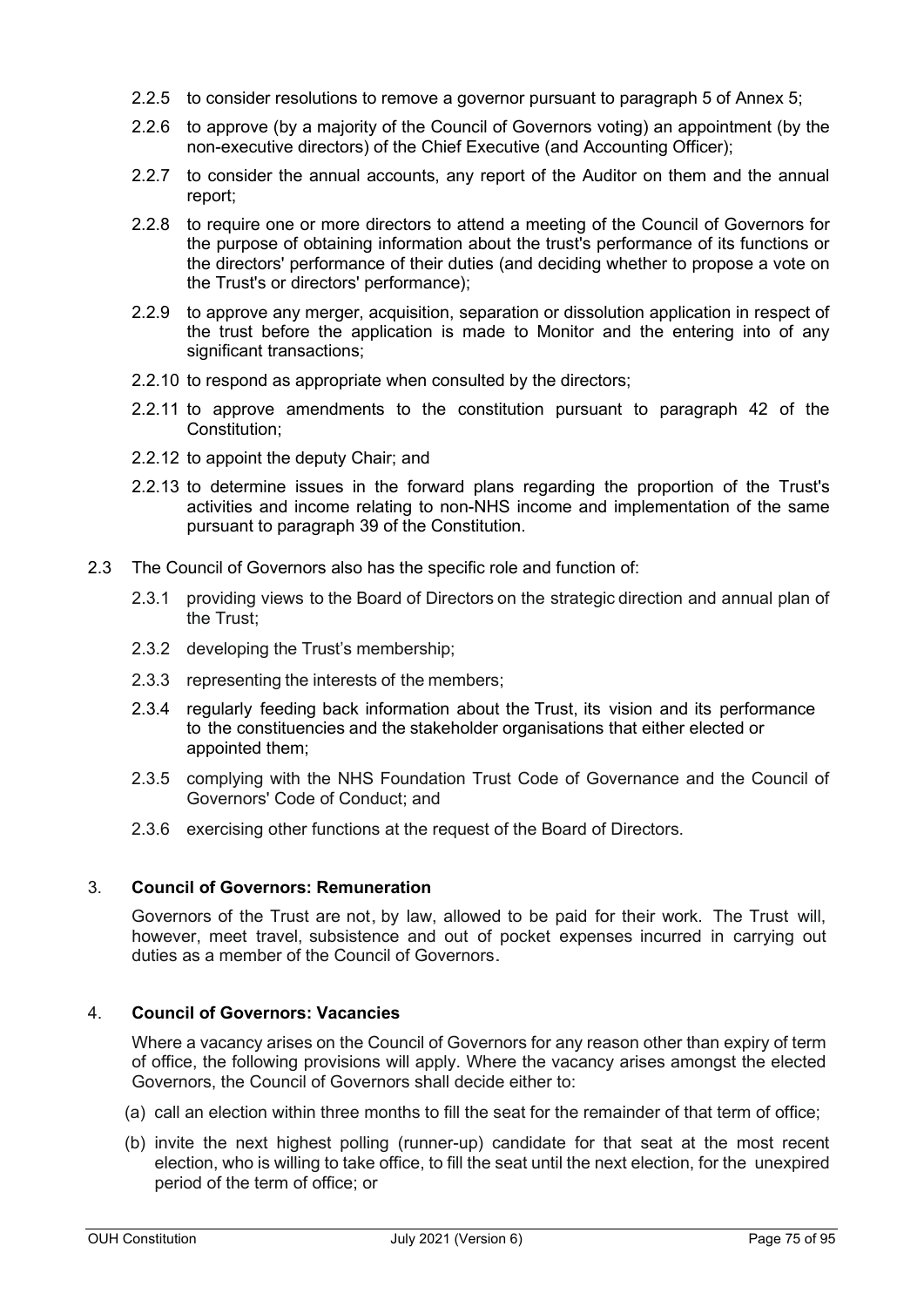(c) leave the seat vacant until the next scheduled elections are held if the un-expired period of office is less than twelve months.

## 5. **Termination of Office of a governor**

- 5.1 A governor may resign from office by giving notice in writing to the Head of Corporate Governance.
- 5.2 If a governor fails to attend two successive meetings of the Council of Governors, or alternatively fails to attend three meetings of the Council of Governors in any single financial year, the Chair should recommend to the Council of Governors that their tenure of office is terminated unless in consultation with the Head of Corporate Governance the Chair determines that:
	- (a) the absences were due to reasonable cause; and

(b) the governor will be able to attend meetings of the Council of Governors within such a period as the Chair considers reasonable.

And upon such recommendation the Council of Governors may terminate that governor's tenure with immediate effect.

- 5.3 The Council of Governors may by a resolution approved by a majority of governors present and entitled to vote at a properly constituted meeting of the Council of Governors terminate a governor's tenure of office if for a reasonable cause it considers:
	- (a) they have failed to undertake any training which the Council of Governors requires all Governors to undertake;
	- (b) they have committed a serious breach of the Council of Governors' Code of Conduct or of the Trust's Code of Conduct, or
	- (c) they have acted in a manner detrimental to the interests of the Trust.

#### 7. *Induction Programme*

7.1 A comprehensive induction programme will be available for all governors following their election or appointment.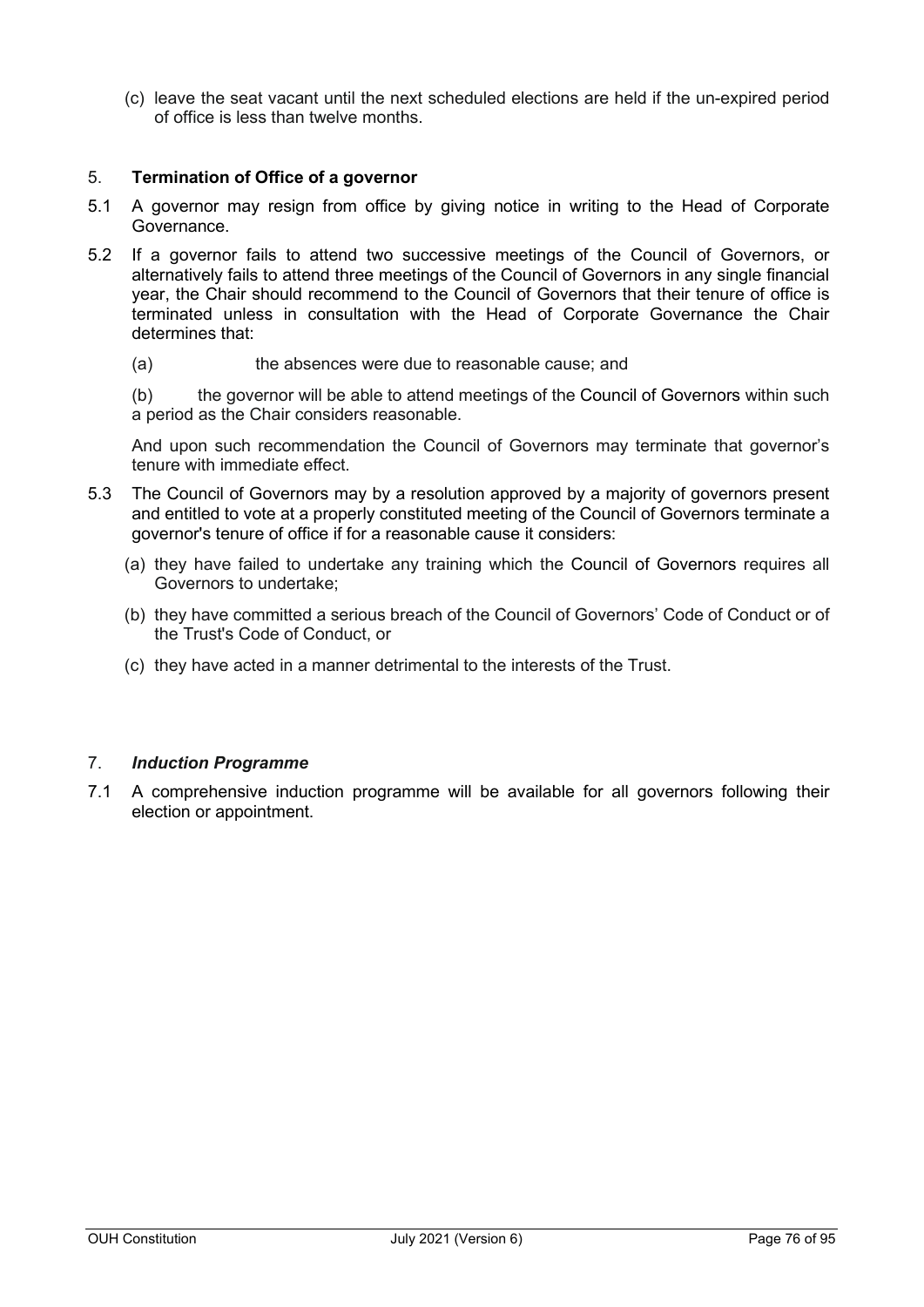# **Annex 6: Standing Orders for the Practice and Procedure of the Council of Governors**

## **1. Introduction**

1.1. These Standing Orders for the practice and procedures of the Council of Governors are the standing orders referred to in paragraph 17 of the Constitution.

## **2. Interpretation**

2.1. The definition and interpretation of words and expressions contained in these Standing Orders are as set out in the Constitution.

## **3. The Council of Governors**

3.1. The Council of Governors may only exercise its powers and take decisions at a properly constituted meeting carried out in accordance with the Standing Orders.

## **4. Meetings of the Council of Governors**

## **4.1.** *Admission of the Public and the Press*

- 4.1.1.The public and representatives of the press shall be afforded facilities to attend all formal meetings of the Council of Governors subject to Standing Orders 4.1.2 and 4.1.3 below.
- 4.1.2.The Council of Governors may resolve to exclude members of the public and representatives of the press from any meeting or part of a meeting on the grounds that:
	- 4.1.2.1. publicity would be prejudicial to the public interest having regard to the confidential nature of the business to be transacted; or
	- 4.1.2.2. there are special reasons stated in the resolution and arising from the nature of the business of the proceedings.
- 4.1.3.In the interests of public order the meeting may be adjourned for a period to be specified in such resolution to enable the Council of Governors to complete business without the presence of the public.
- 4.1.4.Nothing in these Standing Orders shall require the Council of Governors to allow members of the public and representatives of the press to record proceedings in any manner whatsoever, other than writing, or to make any oral report of proceedings as they take place, without the prior agreement of the Council of Governors.

## **4.2.** *Calling Meetings*

- 4.2.1.Meetings of the Council of Governors shall be held at such times and places as the Council of Governors may determine and there shall be no fewer than four meetings in any year, and this condition will be fulfilled provided that at least four meetings have been held in a calendar year or a financial year.
- 4.2.2.The Chair, or in their absence the deputy Chair, may call a meeting of the Council of Governors at any time. If the Chair refuses to call a meeting after a requisition for that purpose, signed by at least one third of the whole number of the Governors and specifying the business to be transacted at the meeting, has been presented to them, or if, without so refusing, the Chair does not call a meeting within seven clear days after such requisition has been presented to them at the Trust's Headquarters, such one third or more of the Governors may forthwith call a meeting for the purpose of conducting that business.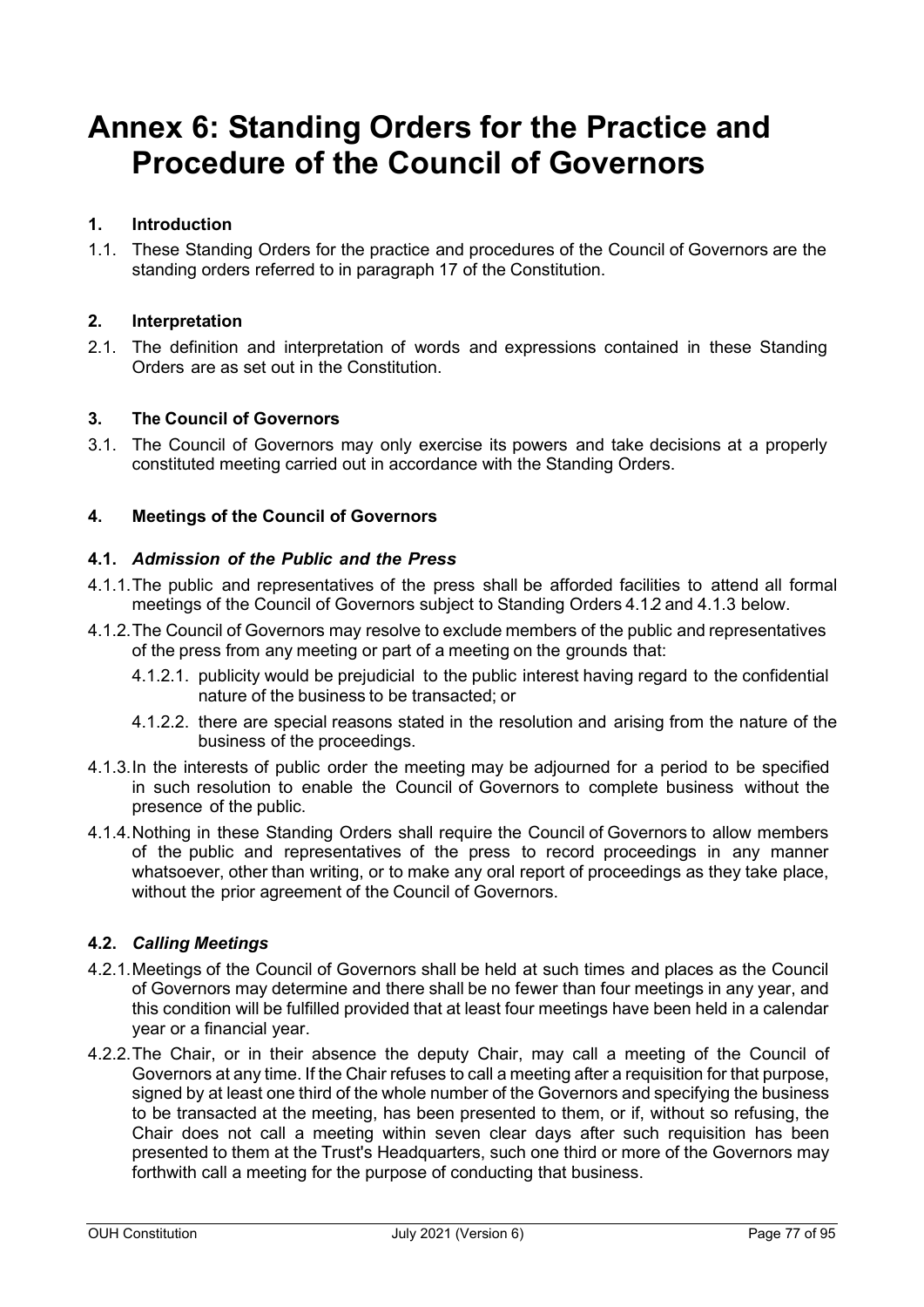## **4.3.** *Notice of Meetings*

- 4.3.1.Before each meeting of the Council of Governors, a notice of the meeting, specifying the business proposed to be transacted at it, and indicating that it has been approved by the Chair or by an officer of the Trust authorised by the Chair, shall be published on the Trust's website and delivered electronically to every governor, so as to be available to them at least five clear days before the meeting save in the case of emergencies. Subject to Standing Order [4.3.4 below,](#page-77-0) lack of service of the notice on any governor shall not affect the validity of a meeting.
- <span id="page-77-1"></span>4.3.2.Notwithstanding the above requirement for notice, the Chair may waive notice in writing on written receipt of agreement of at least 50% of governors.
- <span id="page-77-2"></span>4.3.3.In the case of a meeting called by governors in default of the Chair, the notice shall be signed by those governors and no business shall be transacted at the meeting other than that specified in the requisition.
- <span id="page-77-0"></span>4.3.4.Subject to Standing Order [4.3.2 above,](#page-77-1) failure to serve notice of a meeting on any one governor shall not affect the validity of a meeting but failure to serve notice on more than three quarters of governors will invalidate any meeting. A notice will be presumed to have been served upon publication on the trust website and its electronic transmission.
- 4.3.5.Save in an emergency, an agenda shall be sent electronically to the email address notified to the Trust by the relevant governor so as to arrive no later than five days in advance of each meeting and supporting papers, whenever possible, shall accompany the agenda. Minutes of the previous m eeting will be circulated with the papers for approval and this will be a specific agenda item.
- 4.3.6.Papers for meetings to be held in public agenda, minutes and supporting papers shall be made available via the Trust's website no later than four days in advance of the meeting.
- 4.3.7.Before any meeting of the Council of Governors which is to be held in public, a public notice of the time and place of the meeting, and the public part of the agenda, shall be displayed at the Trust's office at least three clear days before the meeting.

## **4.4.** *Setting the Agenda*

- 4.4.1.The Council of Governors may determine that certain matters shall appear on every agenda for a meeting and shall be addressed prior to any other business being conducted ("Standing Agenda Items").
- 4.4.2.A governor desiring a matter other than a Standing Agenda Item to be included on an agenda shall make his request in writing to the Chair at least ten clear days before the meeting. The request should state whether the item of business is proposed to be transacted in the presence of the public and should include appropriate supporting information. Requests made less than ten clear days before a meeting may be included on the agenda at the discretion of the Chair.

## **4.5.** *Petition*

4.5.1.Where a petition has been received by the Trust the Chair shall include the petition as an item for the agenda of the next meeting of the Council of Governors.

## **4.6.** *Chair of Meeting*

4.6.1.At any meeting of the Council of Governors, the Chair, if present, shall preside.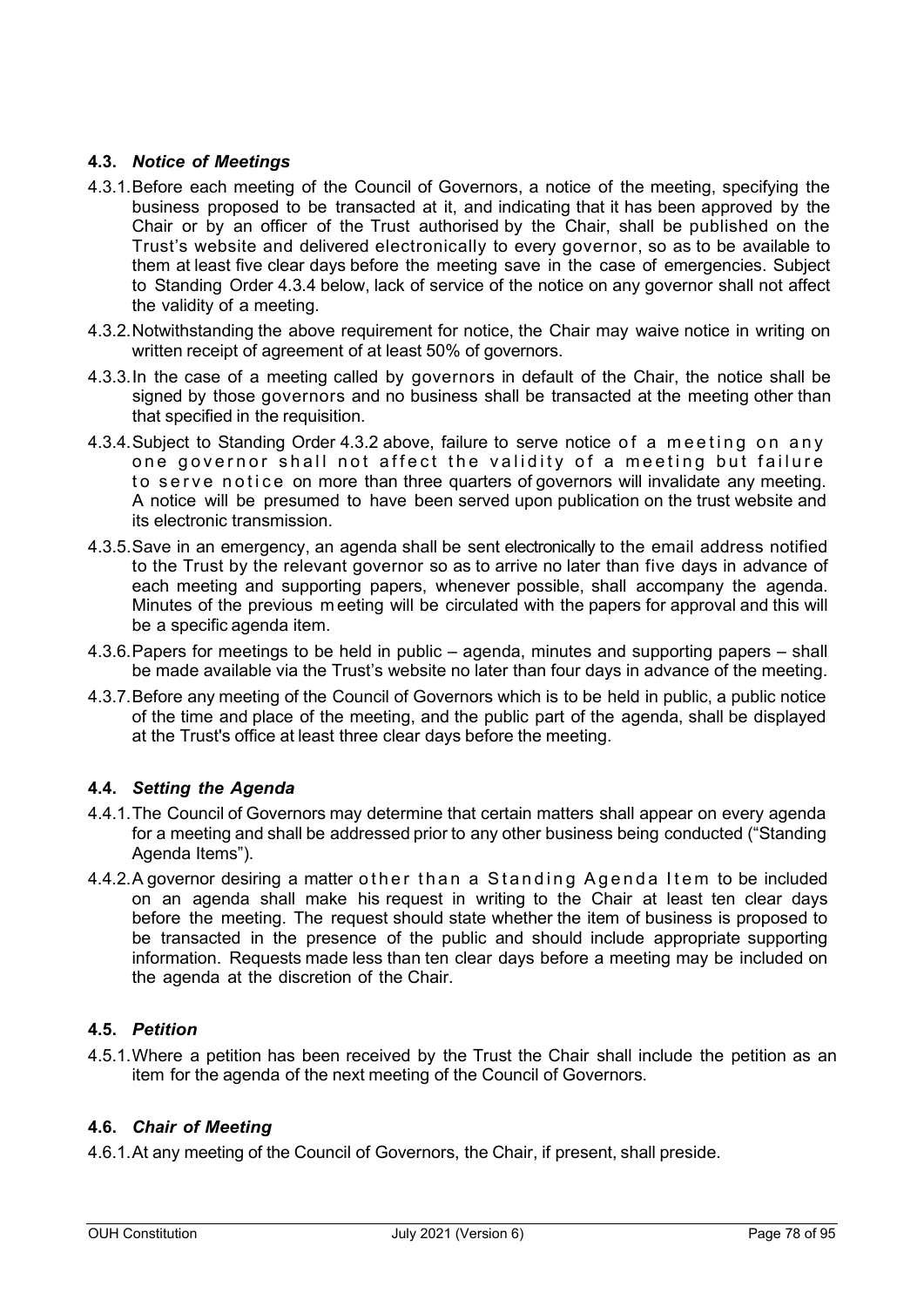- 4.6.2.If the Chair is absent from the meeting or is absent temporarily on the grounds of a declared conflict of interest the deputy Chair or senior independent director shall preside.
- 4.6.3.If the deputy Chair or senior independent director is absent from the meeting or is absent temporarily on the grounds of a declared conflict of interest, such governor as the governors that are present shall appoint, shall preside.

## **4.7.** *Motions*

- 4.7.1.A governor wishing to move or amend a motion shall send written notice of it to the Chair at least ten clear days before the meeting. Requests made less than ten days before a meeting may be included on the agenda at the discretion of the Chair. This paragraph shall not prevent any motion being moved during the meeting, without notice, on any business mentioned on the agenda subject to Standing Order [4.3.3 above.](#page-77-2)
- 4.7.2.A motion or amendment once moved and seconded, may be withdrawn by the proposer with the concurrence of the seconder and the consent of the Chair.
- 4.7.3.Notice of a motion to amend or rescind any resolution (or the general substance of any resolution) which has been passed within the preceding six calendar months, shall bear the signature of the governors who gave it and also the signature of four other governors. When the Council of Governors has disposed of any such motion it shall not be competent for any governor, other than the Chair, to propose a motion to the same effect within six months; however the Chair may do so if he considers it appropriate.
- 4.7.4.The mover of a motion shall have the right of reply at the close of any discussion on the motion or any amendment thereto.
- 4.7.5.When a motion is under discussion or immediately prior to discussion it shall be open to a governor to move:
	- 4.7.5.1. An amendment to the motion;
	- 4.7.5.2. The adjournment of the discussion or the meeting;
	- 4.7.5.3. That the meeting proceeds to the next item of business;
	- 4.7.5.4. The appointment of an *ad hoc* committee to make recommendations regarding a specific item of business;
	- 4.7.5.5. That the motion be now put.
- 4.7.6.No amendment to the motion shall be admitted if, in the opinion of the Chair of the meeting, the amendment negates the substance of the motion.
- 4.7.7.Subject to the agreement of the Chair and this Standing Order 4.7, a governor may give written notice of an emergency motion after the issue of the notice of meeting and agenda up to one hour before the time fixed for the meeting. The notice shall state the grounds of urgency. At the Chair's discretion, the emergency motion shall be declared to the Council of Governors at the commencement of the business of the meeting as an additional item included on the agenda. The Chair's decision to include the item shall be final.

## **4.8.** *Chair's Ruling*

4.8.1.Statements of Governors made at meetings of the Council of Governors shall be relevant to the matter under discussion at the material time and the decision of the Chair of the meeting on questions of order, relevancy, regularity and any other matters shall be final. This applies to all forms of speech and debate in relation to motions or questions under discussion at a meeting.

## **4.9.** *Voting*

4.9.1.Save as otherwise provided in the constitution and/or the 2006 Act, if the Chair so determines or if a governor requests, a question at a meeting shall be determined by a majority of the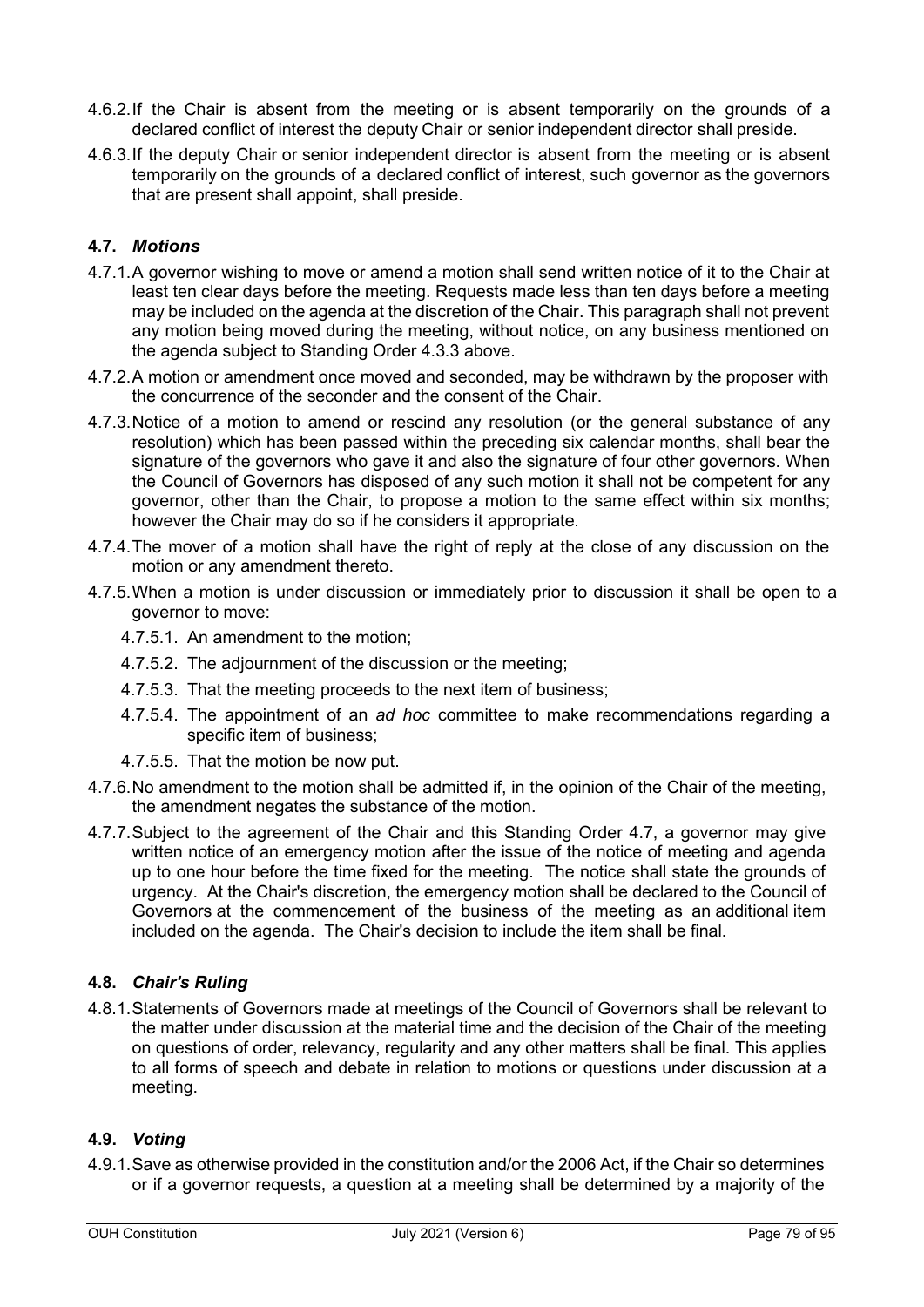votes of the governors present and voting on the question and, in the case of any equality of votes, the Chair shall have a casting vote.

- 4.9.2.All questions put to the vote shall, at the discretion of the Chair, be decided by a show of hands. A paper ballot may be used if a majority of the governors so request.
- 4.9.3.In no circumstances may an absent governor vote by proxy. Absence is defined as being absent at the time of the vote.

## **4.10.** *Minutes*

- 4.10.1. The Minutes of the proceedings of a meeting shall be drawn up by the Head of Corporate Governance and submitted for agreement at the next ensuing meeting where the Chair presiding at it will sign them.
- 4.10.2. No discussion shall take place upon the minutes except upon their accuracy or where the Chair considers discussion appropriate. Any amendment to the minutes shall be agreed and recorded at the next meeting.

## **4.11.** *Attendance*

4.11.1. Governors unable to attend a meeting shall notify the Head of Corporate Governance in advance of the Meeting so that their apologies may be submitted.

#### **4.12.** *Suspension of Standing Orders*

- 4.12.1.Except where this would contravene any statutory provision or provision of this Constitution, any one or more of the Standing Orders may be suspended at any meeting, provided that at least two-thirds of the Governors are present, there is a majority of governors who are members of the Public Constituency of the Trust, and that a majority of those present vote in favour of suspension.
- 4.12.2.A decision to suspend the Standing Orders shall be recorded in the minutes of the meeting.
- 4.12.3.A separate record of matters discussed during the suspension of Standing Orders shall be made and shall be available to the Chair and Governors.
- 4.12.4. No formal business may be transacted while Standing Orders are suspended.

#### **4.13.** *Variation and Amendment of Standing Orders*

These Standing Orders shall be amended in accordance with paragraph 42 of the Constitution.

#### **4.14.** *Record of Attendance*

The names of the Chair and governors present at the meeting shall be recorded in the minutes.

#### **4.15.** *Quorum*

4.15.1. No business shall be transacted at a meeting unless at least one third of the total number of governors entitled to vote are present at the meeting with the majority of Governors from the Public Constituency and those 'present' will include anyone attending by electronic means as long as they have the ability to communicate interactively and simultaneously with all other parties attending the meeting including all persons attending by way of electronic communication.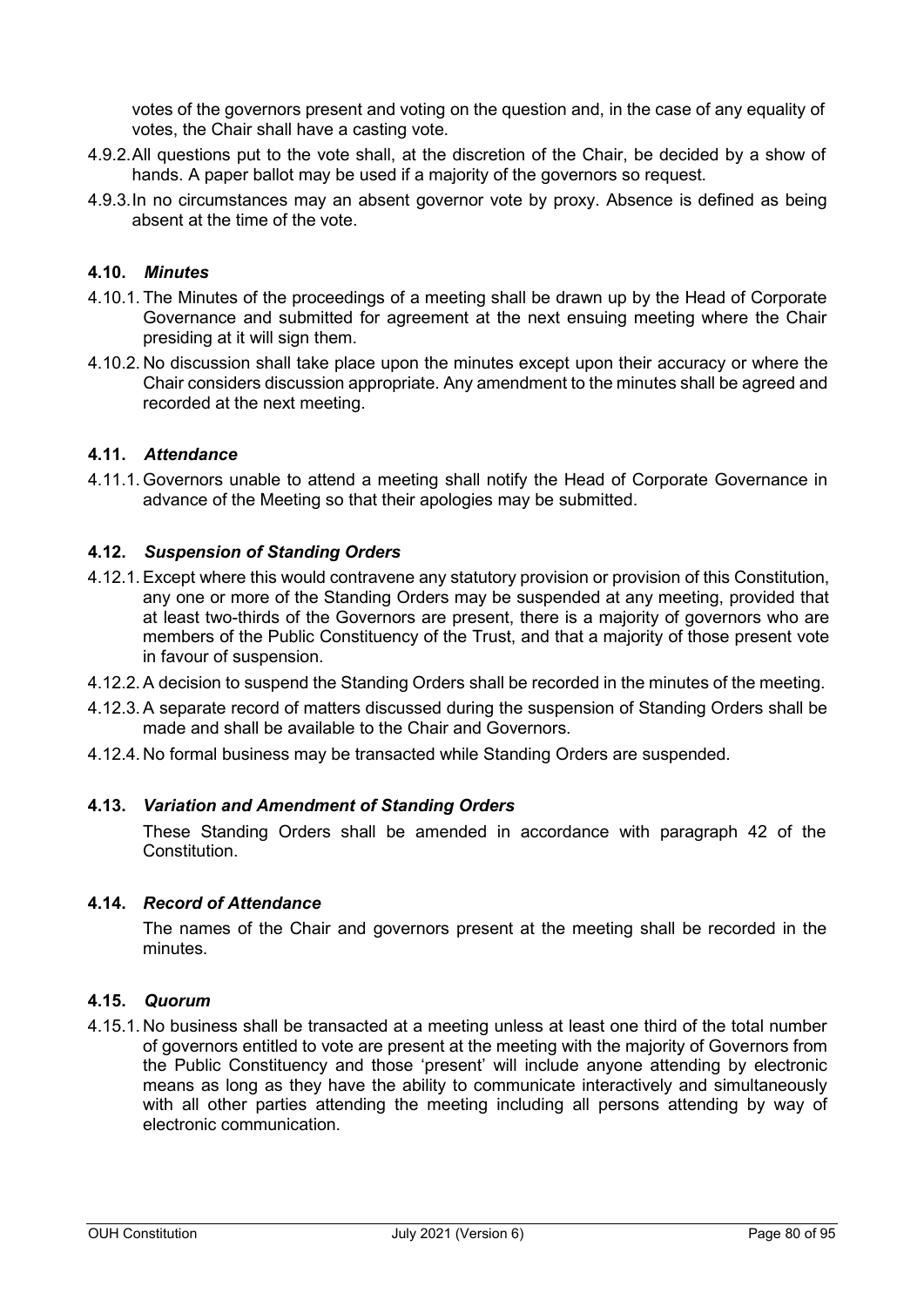- 4.15.2. If at any meeting there is no quorum present within 30 minutes of the time fixed for the start of the meeting, the meeting shall stand adjourned for five clear days and upon reconvening, those present shall constitute a quorum.
- 4.15.3. If a governor has been disqualified from participating in the discussion on any matter and/or from other voting on any resolution by reason of the declaration of a conflict of interest then he shall no longer count towards the quorum. If a quorum is then not available for the discussion and/or the passing of a resolution on any matter, that matter may not be discussed further or voted upon at that meeting. Such a position shall be recorded in the minutes of the meeting. The meeting must then proceed to the next item of business.

## **5. Committees**

- <span id="page-80-0"></span>5.1. The Council of Governors may appoint committees of the Council of Governors from time to time to assist it in the proper performance of its functions under the constitution and the 2006 Act (the 'Regulatory Framework'), consisting wholly or partly of governors.
- 5.2. A committee appointed under Standing Order [5.1](#page-80-0) may, subject to such directions as may be given by the Council of Governors, appoint sub-committees consisting wholly or partly of members of the committee. Where a committee appoints a sub-committee, it may not delegate its powers to the sub-committee unless expressly authorised to do so by the Council of Governors.
- 5.3. These Standing Orders, as far as they are applicable, shall apply with appropriate alteration to meetings of any committees established by the Council of Governors with the term "Chair" to be read as a reference to the chair of the committee and the term "Member" to be read as a reference to a member of the committee as the context permits.
- 5.4. Each such committee shall have such terms of reference and be subject to such conditions as the Council of Governors shall decide and shall be in accordance with the Regulatory Framework and any guidance issued by Monitor but the Council of Governors shall not delegate to any committee any of the powers or responsibilities which are to be exercised by the Council of Governors.
- 5.5. Where the Council of Governors determines that persons who are neither Governors, nor members of the Board of Directors nor officers of the Trust, shall be appointed to a committee, the terms of such appointment shall be determined by the Council of Governors subject to the payment of travelling expenses and other allowances being in accordance with such as may be determined by the Board of Directors.

## **6. Declarations of Interests and Register of Interests**

## **6.1.** *Declaration of Interests*

- 6.1.1.The Regulatory Framework requires each governor to disclose to the other governors:
	- 6.1.1.1. any actual or potential interest, direct or indirect, which is relevant and material to the business of the Trust, as described in Standing Order 6.2.1; and
	- 6.1.1.2. any actual or potential pecuniary interest, direct or indirect, in any contract, proposed contract or other matter concerning the Trust, as described in Standing Orders 6.2.2 and 6.2.3; and
	- 6.1.1.3. any actual or potential family interest, direct or indirect, of which the governor is aware, as described in Standing Order 6.2.5.
- 6.1.2.Such a declaration shall be made either at the time of the governor's election or appointment or as soon thereafter as the interest arises, and in such manner as the Head of Corporate Governance may prescribe from time to time.
- 6.1.3.In addition, if a governor is present at a meeting of the Council of Governors and has an interest of any sort in any matter which is the subject of consideration, they shall at the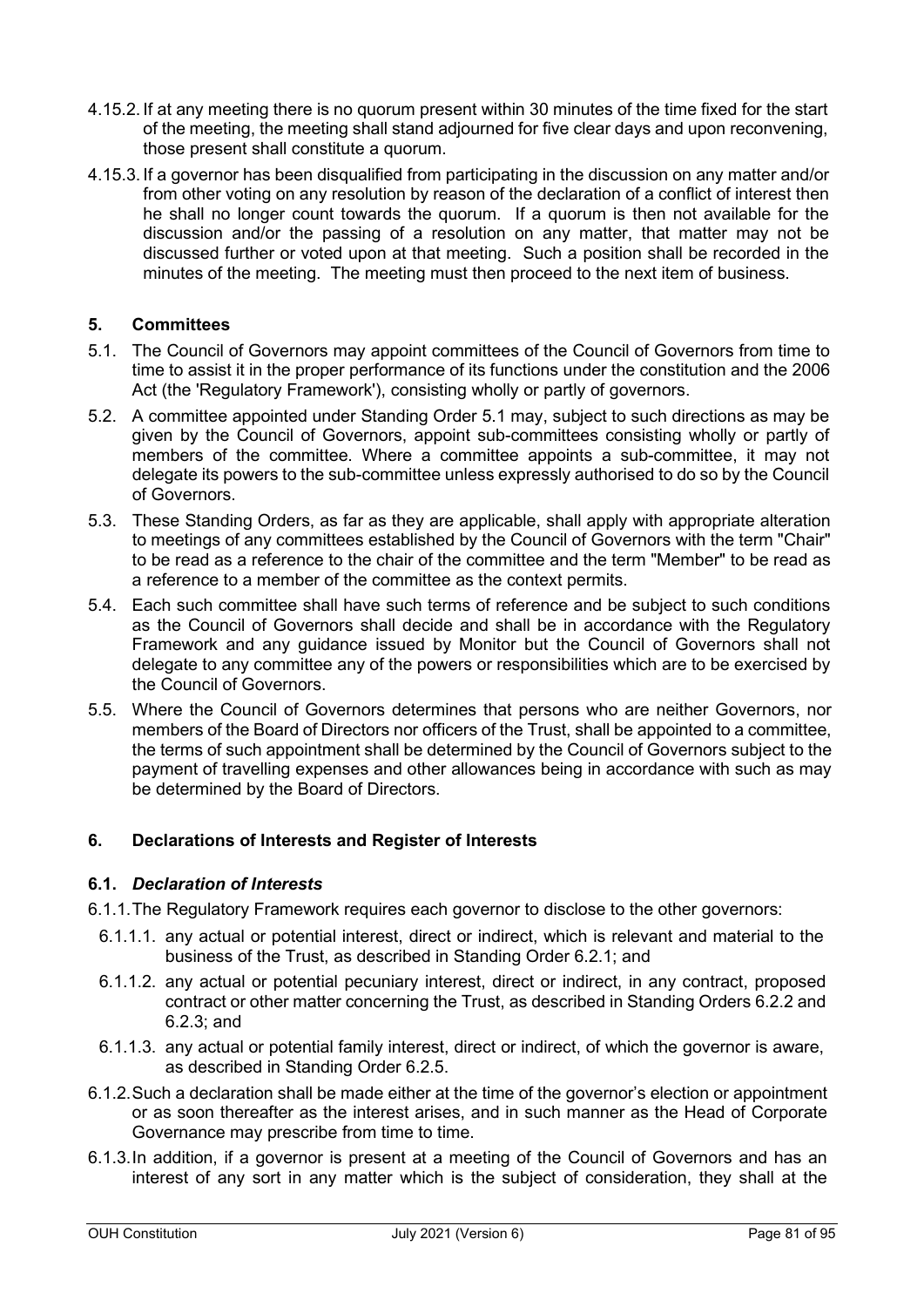meeting and as soon as practicable after its commencement disclose the fact and shall not vote on any question with respect to the matter. Where a non-pecuniary interest is declared the Chair shall determine whether the governor should take part in the consideration or discussion of the matter, seeking advice from the Head of Corporate Governance where required.

- 6.1.4.Subject to Standing Order 6.2.3, if a governor has declared a pecuniary interest, they shall not take part in the consideration or discussion of the matter. At the time the interests are declared, they should be recorded in the Council of Governors meeting minutes. Any changes in interests should be officially declared at the next relevant meeting following the change occurring.
- 6.1.5.This Standing Order 6 applies to any committee, sub-committee or joint committee of the Council of Governors and applies to any member of any such committee, sub-committee, or joint committee (whether or not they are also a governor).
- 6.1.6.The interests of governors in companies likely or possibly seeking to do business with the NHS should be published in the trust's Annual Report. The information should be kept up to date for inclusion in succeeding Annual Reports.

## **6.2.** *Nature of Interests*

- 6.2.1.Interests which should be regarded as "relevant and material" are as follows and are to be interpreted in accordance with guidance issued by Monitor:
	- 6.2.1.1. Directorships, including non-executive directorships held in private companies or public limited companies; or
	- 6.2.1.2. ownership, part-ownership or directorship of private companies, businesses or consultancies likely or possibly seeking to do business with the NHS; or
	- 6.2.1.3. majority or controlling shareholdings in organisations likely or possibly seeking to do business with the NHS; or
	- 6.2.1.4. a position of authority in a charity or voluntary organisation in the field of health and social care; or
	- 6.2.1.5. any connection with a voluntary or other organisation contracting for NHS services or commissioning NHS services; or
	- 6.2.1.6. any connection with an organisation, entity or company considering entering into or having entered into a financial agreement with the Trust, including but not limited to, lenders or banks.
- 6.2.2.A governor shall be treated as having indirectly a pecuniary interest in a contract, proposed contract or other matter if:
	- 6.2.2.1. they, or a nominee of theirs, is a director of a company or other body, not being a public body, with which the contract was made or is proposed to be made or which has a direct pecuniary interest in the other matter under consideration; or
	- 6.2.2.2. they are a partner of, or are in the employment of a person with whom the contract was made or is proposed to be made or who has a direct pecuniary interest in the other matter under consideration.
- <span id="page-81-1"></span><span id="page-81-0"></span>6.2.3.A governor shall not be treated as having a pecuniary interest in any contract, proposed contract or other matter by reason only:
	- 6.2.3.1. of their membership of a company or other body, if they have no beneficial interest in any securities of that company or other body; or
	- 6.2.3.2. of an interest in any company, body or person with which they are connected which is so remote or insignificant that it cannot reasonably be regarded as likely to influence a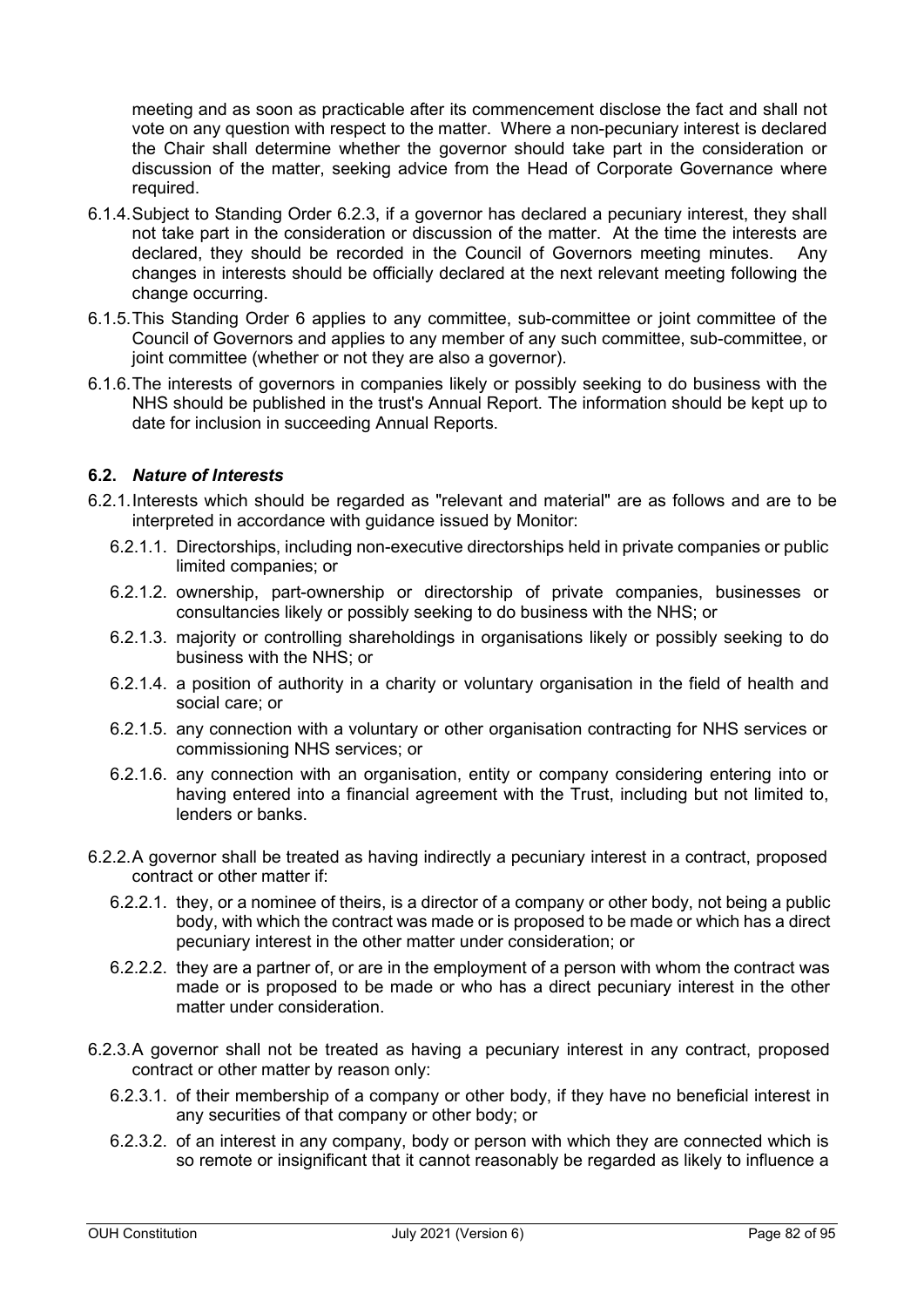governor in the consideration or discussion of or in voting on, any question with respect to that contract or matter; or

- 6.2.3.3. of any travelling or other expenses or allowances payable to a Governor in accordance with the constitution.
- 6.2.4.An interest in the securities of a company or other body shall for the purposes of paragraph [6.2.3.2 above](#page-81-0) be regarded as remote or insignificant if:
	- 6.2.4.1. the total nominal value of those securities does not exceed £5,000 or one-hundredth of the total nominal value of the issued share capital of the company or body, whichever is less, and
	- 6.2.4.2. if the share capital is of more than one class, the total nominal value of shares of any one class in which he has a beneficial interest does not exceed one-hundredth of the total issued share capital of that class.
- 6.2.5.A family interest is an interest of an immediate family member (including spouse, civil partner, child, step-child, adopted child, parent, sibling or member of the same household) of a governor which if it were the interest of that governor would be a personal interest or a pecuniary interest of the individual's.
- 6.2.6.If governors have any doubt about the relevance or materiality of an interest, this should be discussed with the Chair. Influence rather than the immediacy of the relationship is more important in assessing the relevance of an interest. The interests of an immediate family member in professional partnerships including General Practitioners should also be considered.

## **6.3.** *Exclusion from proceedings of the Council of Governors*

- 6.3.1.Subject to Standing Order [6.2.3 above,](#page-81-1) if a governor discloses a pecuniary interest pursuant to Standing Order 6 to the other governors, they shall not take part in the consideration or discussion of the matter or vote on any question with respect to it. Where a non-pecuniary interest is declared the Chair shall determine whether the governor should take part in the consideration or discussion of the matter, seeking advice from the Head of Corporate Governance where required. At the time any interest is declared, it should be recorded in the meeting minutes.
- 6.3.2.Any change in interests should be officially declared at the next relevant meeting following the change occurring.
- 6.3.3.If a conflict of interest is established during the course of a meeting, the governor concerned should withdraw from the meeting and play no part in the relevant discussion or decision.

## **6.4.** *Register of Interests*

- 6.4.1.The Head of Corporate Governance shall keep a Register of Interests of Governors, which shall contain the names of each governor, whether they have declared any interest, and if so, the interest declared.
- 6.4.2.These details will be kept up to date by means of an annual review of the Register of Interest in which any changes to interests declared during the preceding twelve months will be incorporated.
- 6.4.3.The Register of Interests will be available to the public in accordance with the constitution and the Chief Executive will take reasonable steps to bring the existence of the Register of Interests to the attention of the local population.
- 6.4.4.In establishing, maintaining and publicising the Register of Interests, the Trust shall comply with all guidance issued from time to time by Monitor.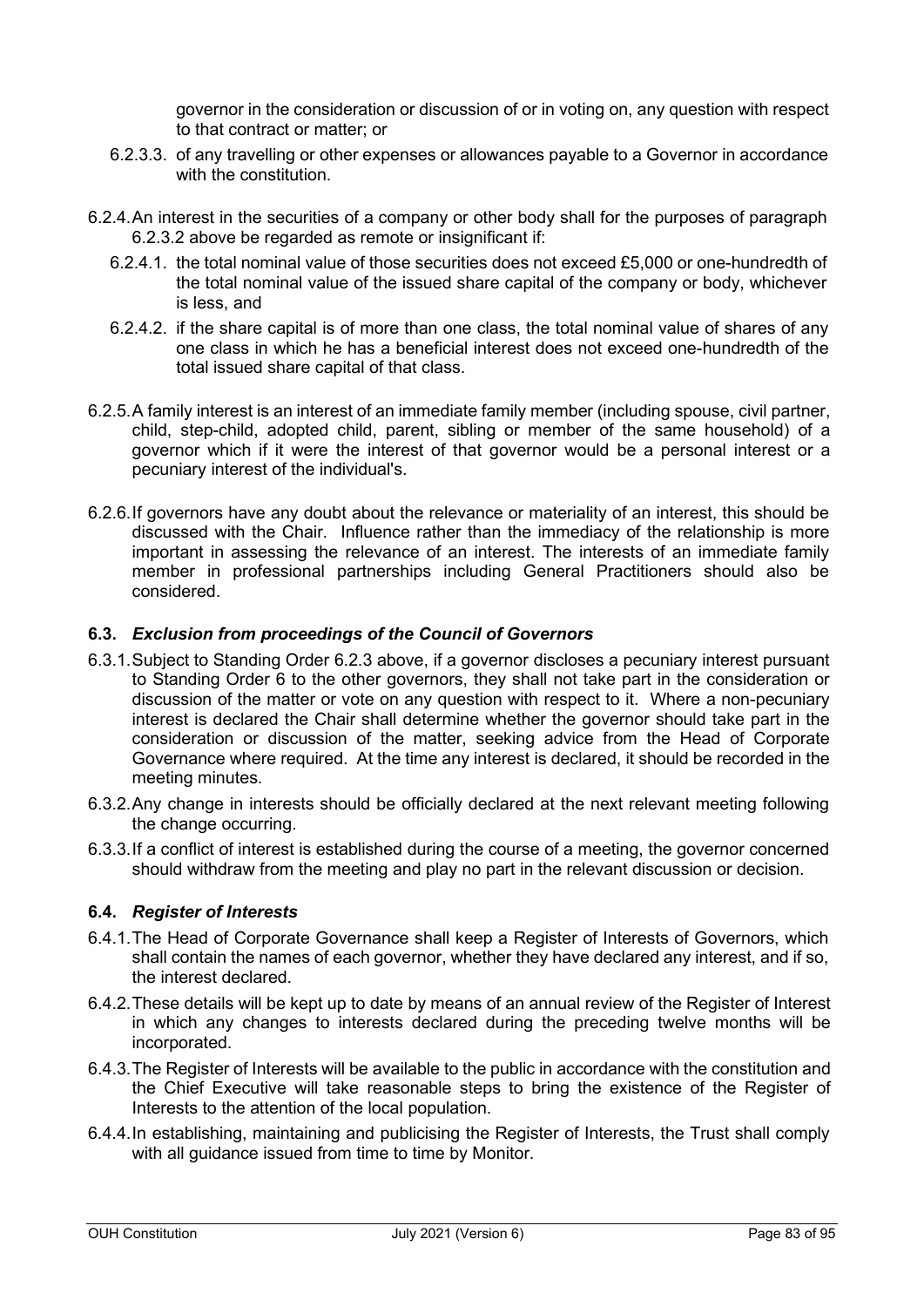## **7. Standards of Business Conduct**

Each governor shall comply with the Regulatory Framework, the Trust's Code of Conduct and any guidance and directions issued by Monitor, in particular the NHS Foundation Trust Code of Governance.

## **8. Appointments and Recommendations**

- 8.1. A governor shall not solicit for any person any appointment under the trust or recommend any person for such appointment but this paragraph of this Standing Order shall not preclude governors from giving written testimonial of a candidate's ability, experience or character for submission to the trust in relation to any appointment.
- 8.2. Informal discussions outside appointments panels or committees, whether solicited or unsolicited, should be declared to the panel or committee.
- 8.3. Candidates for any staff appointment under the Trust shall, when making such an application, disclose in writing to the trust whether they are related to any governors or the holder of any office within the trust. Failure to disclose such a relationship shall disqualify a candidate and, if appointed, render them liable to instant dismissal.
- 8.4. Every governor shall disclose to the Chief Executive or their delegated officer any relationship between themselves and a candidate of whose candidature that governor or officer is aware. It shall be the duty of the Chief Executive or their delegated officer to report to the Council of Governors any such disclosure made.
- 8.5. Upon appointment, each governor should disclose to the Council of Governors whether they are related to any other governor or holder of any office in the Trust.
- 8.6. Where a relationship to another governor is disclosed, Standing Order 6 shall apply.

## **9. Confidentiality**

- 9.1. All governors shall abide by the Trust's policies on confidentiality and the Council of Governors' Code of Conduct.
- 9.2. A governor or an attendee on a committee of the Council of Governors shall not disclose a matter dealt with by, or brought before, the Council of Governors and discussed by the committee in non-public session without the permission of the Council of Governors or until the committee shall have reported to the Council of Governors or shall otherwise have concluded on that matter.
- 9.3. A governor or other attendee at a committee shall not disclose any matter dealt with by the committee, notwithstanding that the matter has been reported or action has been concluded, if the Council of Governors or committee resolves that it is confidential.

## **10. Interface between the Council of Governors and the Board of Directors**

- 10.1. The Council of Governors will cooperate with the Board of Directors as far as possible in order to comply with the Regulatory Framework in all respects and in particular in relation to matters set out in the constitution.
- 10.2. In the event of a dispute, arrangements are set out in Annex 8, Appendix [2: Dispute](#page-96-0)  [resolution procedures.](#page-96-0)

## **11. Miscellaneous**

11.1. The Head of Corporate Governance shall provide a copy of these Standing Orders to each governor and endeavour to ensure that each governor understands his responsibilities within these Standing Orders.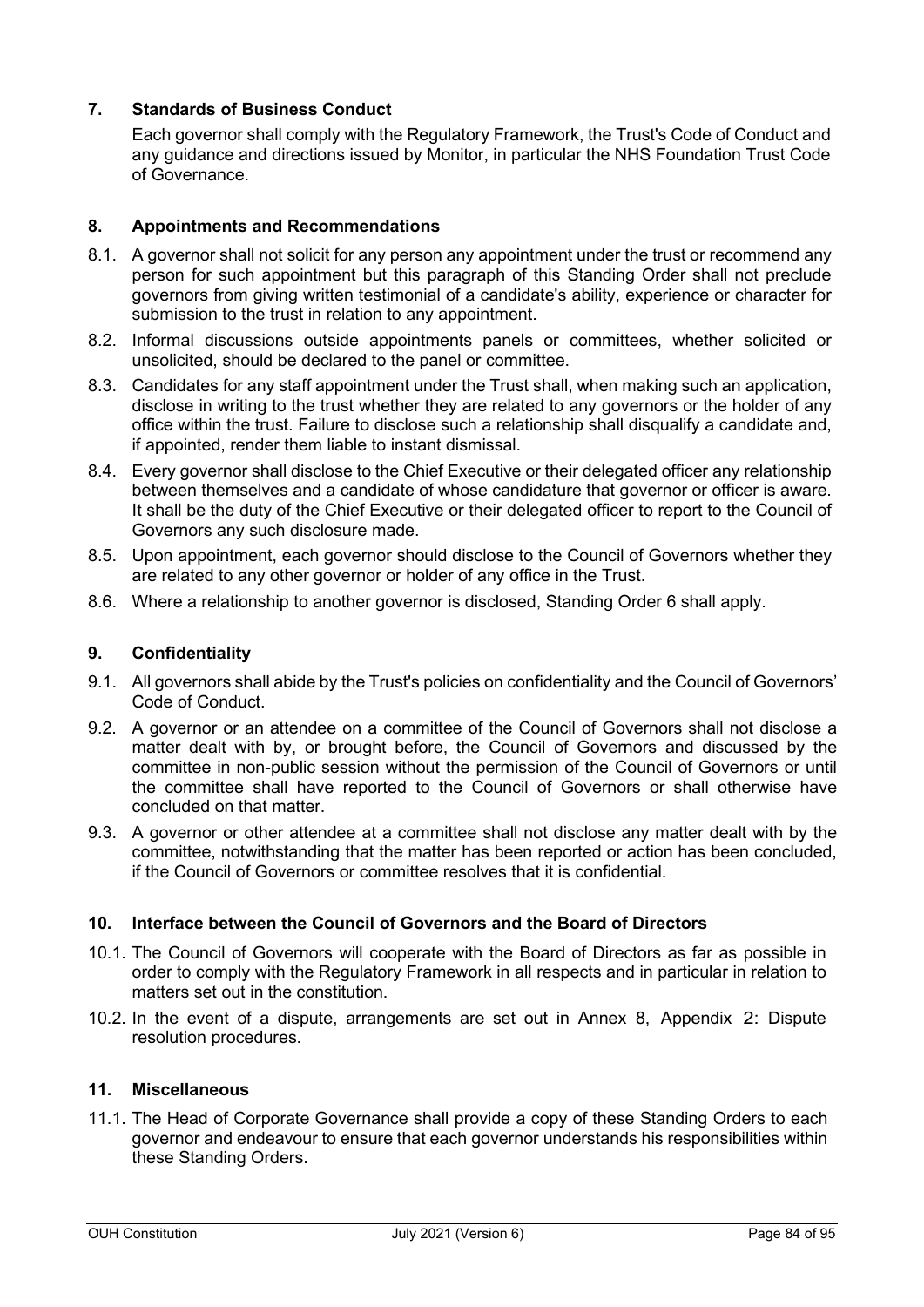- 11.2. If for any reason these Standing Orders are not complied with, full details of the noncompliance, any justification for non-compliance and the circumstances of it, shall be reported to the next formal meeting of the Council of Governors for action or ratification.
- 11.3. Each governor has a duty to disclose any non-compliance with these Standing Orders to the Chair as soon as possible.

## **12. Council of Governors: Declarations**

- 12.1. A member of a Public Constituency standing for election as governor must make a declaration for the purposes of Section 60(2) of the 2006 Act in the form specified below stating the particulars of his qualification to vote as a member and that he is not prevented from being a governor by virtue of paragraph 8 of Schedule 7 of the 2006 Act. It is an offence to knowingly or recklessly make a statement or declaration in respect of Section 60(2) of the 2006 Act which is false in material particular.
- 12.2. The specified form of declaration shall be set out on the nomination form referred to in [Annex](#page-22-0)  [4: Model Election Rules](#page-22-0) and shall state:

"I, the above named candidate, consent to my nomination and agree to stand for election to the Council of Governors in the constituency indicated in Section 1 of this form. I also declare that I am a member in that constituency and that I am eligible to act as a governor under the provisions of Annex 5 of the constitution.

I, the above named candidate, hereby declare that I am not:

- a person who has been adjudged bankrupt or whose estate has been sequestrated and (in either case) has not been discharged;
- a person who has made a composition or arrangement with, or granted a trust deed for, his creditors and has not been discharged in respect of it;
- a person who within the preceding 5 years has been convicted in the British Islands of any offence if a sentence of imprisonment (whether suspended or not) for a period of not less than 3 months (without the option of a fine) was imposed on him.
- a person in relation to whom a moratorium period under a debt relief order applies (under Part 7A of the Insolvency Act 1986).

I confirm that to the best of my knowledge, the information provided on (or in connection with) this form is accurate."

12.3. A member elected to the Council of Governors by a Public Constituency or the Staff Constituency may not for the purposes of Section 60(3) of the 2006 Act vote at a meeting of the Council of Governors unless within the period since his election, he has made a declaration in the form specified below stating which constituency he is a member of, and is not prevented from being a member of the Council of Governors by paragraph 8 of Schedule 7 to the 2006 Act:

"I declare that I am a member of the Public Constituency or Staff Constituency and am eligible to vote at a meeting of the Council of Governors, and that I am not debarred from voting by any of the provisions in paragraph 8 of Schedule 7 to the 2006 Act."

## **13. Nominated Lead Governor**

- 13.1. The Council of Governors shall nominate one of its governors as the nominated lead governor ('Nominated Lead Governor').
- 13.2. The Nominated Lead Governor shall provide their contact details to Monitor and continue to update Monitor and the Council of Governors with their contact details as and when they change.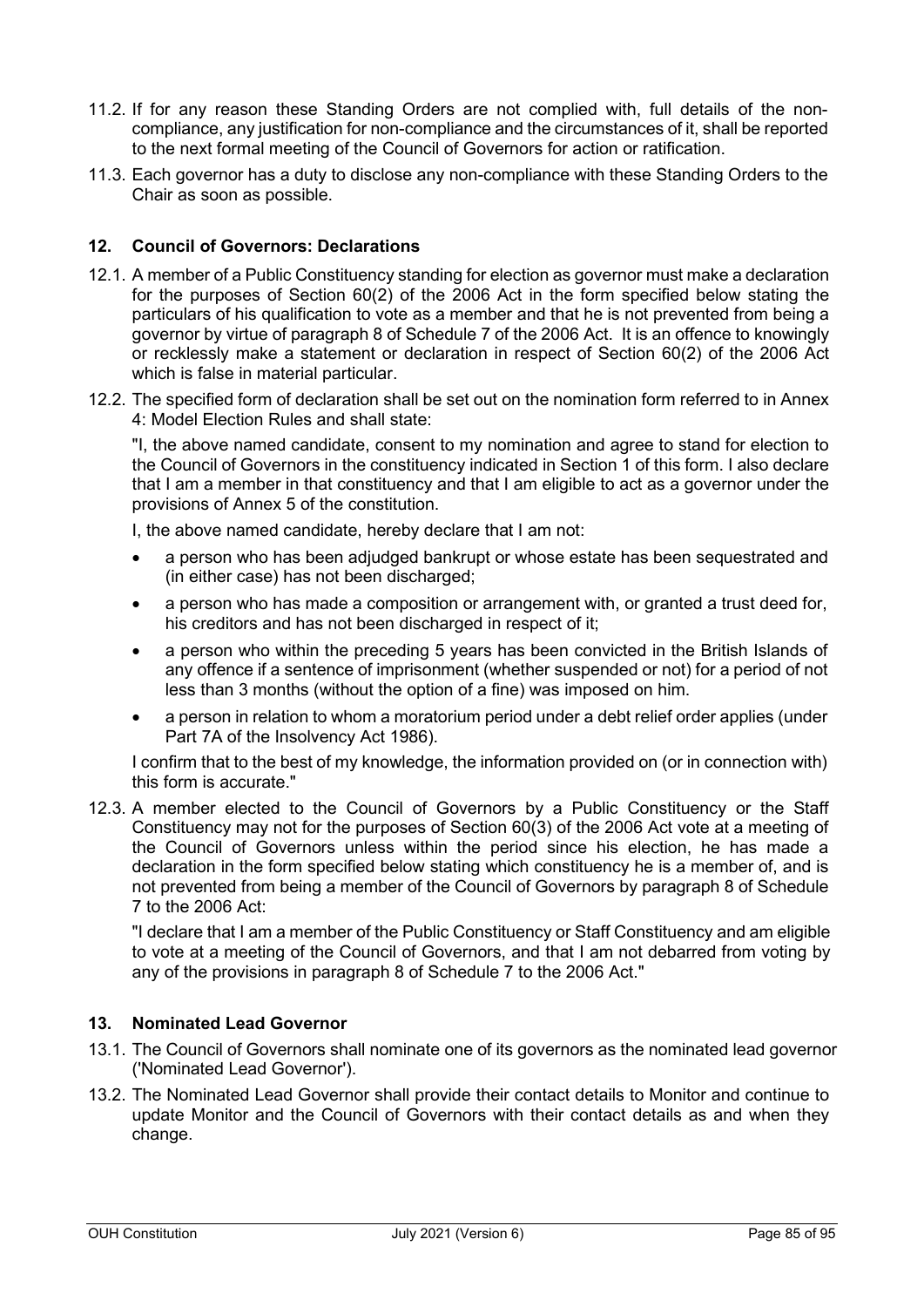- 13.3. The role of the Nominated Lead Governor is to facilitate direct communication between Monitor and the Council of Governors in the limited circumstances where it may not be appropriate to communicate through the normal channels.
- 13.4. The role of the Lead Governor may be expanded by agreement between the Council of Governors and the Board of Directors.
- 13.5. The Nominated Lead Governor shall take steps to understand Monitor's role, the available guidance and the basis on which Monitor may take regulatory action.
- 14. In the event that an individual governor wishes to make contact with Monitor, this contact will be through the Nominated Lead Governor.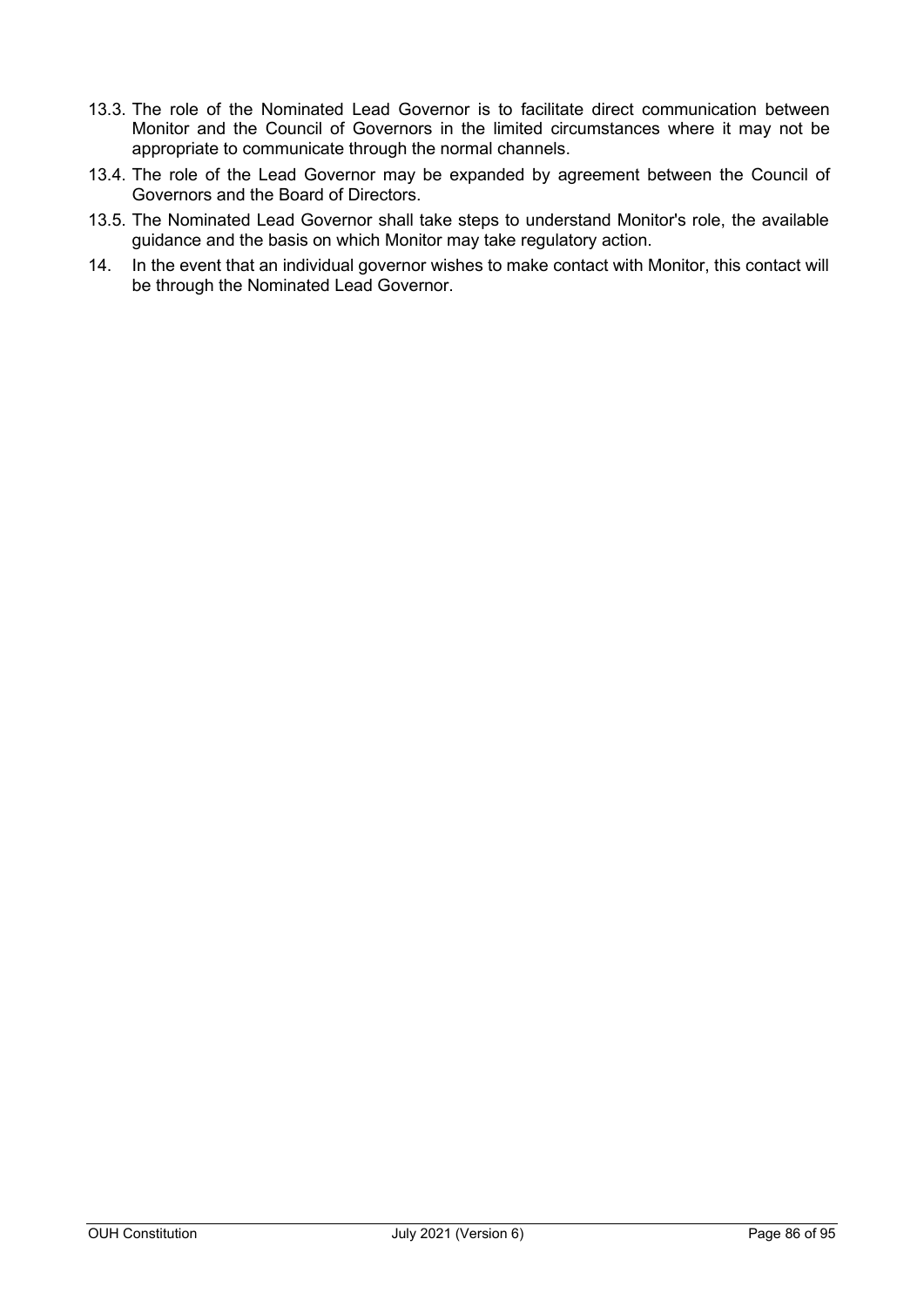# **Annex 7: Standing Orders for the Practice and Procedure of the Board of Directors**

## 1. **Interpretation**

The definition and interpretation of words and expressions contained in these Standing Orders are as set out in the constitution.

## 2. **Composition of Board of Directors**

The composition of the Board of Directors shall be in accordance with paragraph [22](#page-11-0) of the Constitution.

## 3. **Role of Members of the Board of Directors**

The Board of Directors will function as a corporate decision-making body. Executive and non-executive directors will be full and equal members of the Board of Directors. The general duty of the Board of Directors and of each director individually is to act with a view to promoting the success of the Trust so as to maximise the benefits for the members of the trust as a whole and for the public.

## 4. **Meetings**

## 4.1 *Calling of Meetings*

- 4.1.1 Ordinary meetings of the Board of Directors shall be held at regular intervals at such times and in such places as the Board of Directors may determine. Board meetings shall be held in public but the whole or any part of a meeting may be held in private if the Board of Directors so resolves for special reasons.
- 4.1.2 The Chair may call a meeting of the Board of Directors at any time.
- 4.1.3 One third or more directors of the Board of Directors may requisition a meeting in writing. If the Chair refuses, or fails, to call a meeting within seven clear days of a requisition being presented, the directors signing the requisition may forthwith call a meeting.

## 4.2 *Notice of Meetings*

- 4.2.1 Before each meeting of the Board of Directors, a notice of the meeting, specifying the business proposed to be transacted at it, and indicating that it has been approved by the Chair or by an officer of the Trust authorised by the Chair to approve it on their behalf, shall be sent electronically to every director, so as to be available to them at least five clear days before the meeting save in the case of emergencies.
- 4.2.2 In the case of a meeting called by directors in default of the Chair calling the meeting, the notice shall be signed by those directors.
- 4.2.3 Failure to serve notice on any one director shall not affect the validity of a meeting but failure to serve notice on more than three directors will invalidate any meeting. A notice will be deemed to have been served upon electronic transmission.
- 4.2.4 Before any meeting of the Board of Directors which is to be held in public, a public notice of the time and place of the meeting, and the public part of the agenda, shall be published on the Trust's website at least three clear days before the meeting.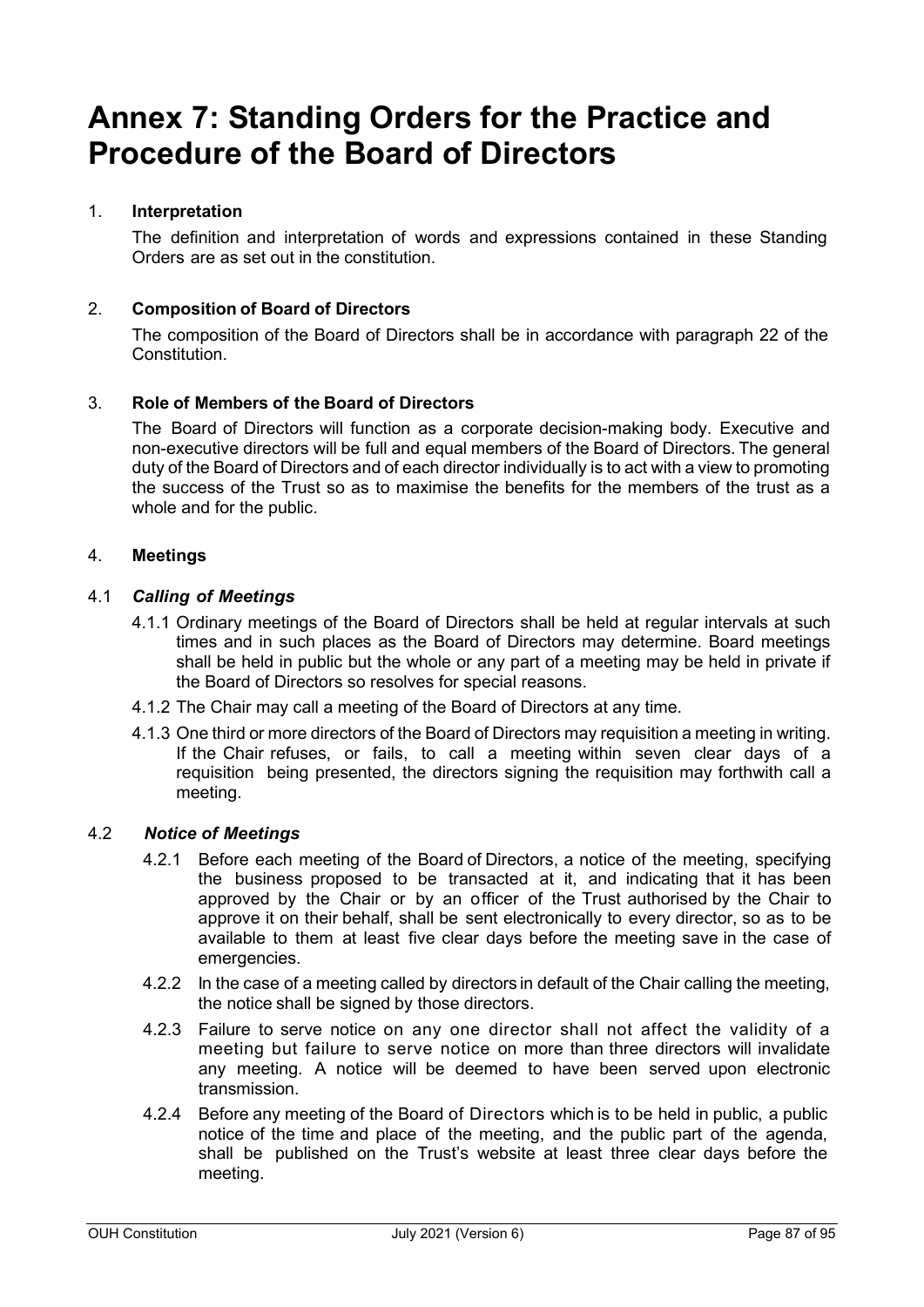4.2.5 Before holding a meeting, the Board of Directors will make available a copy of the agenda of the meeting to the Council of Governors through publication on the Trust's website and as soon as practicable after holding a meeting, it will make available to the Council of Governors a copy of the minutes of the meeting.

## 5. **Agendas and Supporting Papers**

- 5.1 Save in an emergency, an agenda shall be sent electronically to each director so as to arrive with each director no later than 5 days in advance of each meeting and supporting papers, whenever possible, shall accompany the agenda. Minutes of the previous meeting will be circulated with the papers for approval and this will be a specific agenda item.
- 5.2 Agendas and supporting papers for meetings held in public shall be published on the Trust's website prior to the meeting and printed copies may be made available on request.

## 6. **Petition**

Where a petition has been received by the Trust the Chair shall include the petition as an item for the agenda of the next meeting.

## 7. **Motions**

- 7.1 A member of the Board of Directors wishing to move or amend a motion shall send written notice of it to the Chair at least ten clear days before the meeting. Requests made less than ten days before a meeting may be included on the agenda at the discretion of the Chair. This paragraph shall not prevent any motion being moved during the meeting, without notice, on any business mentioned on the agenda subject to Standing Order 7.5 below.
- 7.2 A motion or amendment once moved and seconded, may be withdrawn by the proposer with the concurrence of the seconder and the consent of the Chair.
- 7.3 Notice of a motion to amend or rescind any resolution (or the general substance of any resolution) which has been passed within the preceding six calendar months, shall bear the signature of the director who gave it and also the signature of four other members of the Board of Directors. When the Board of Directors has disposed of any such motion it shall not be competent for any member of the Board of Directors, other than the Chair, to propose a motion to the same effect within six months; however the Chair may do so if he/she considers it appropriate.
- 7.4 The mover of a motion shall have the right of reply at the close of any discussion on the motion or any amendment thereto.
- 7.5 When a motion is under discussion or immediately prior to discussion it shall be open to a director to move:
	- (i) An amendment to the motion;
	- (ii) The adjournment of the discussion or the meeting;
	- (iii) That the meeting proceed to the next business;
	- (iv) The appointment of an *ad hoc* committee to deal with a specific item of business;
	- (v) That the motion be now put.

No amendment to the motion shall be admitted if, in the opinion of the Chair of the meeting, the amendment negates the substance of the motion.

## 7.6 *Emergency Motion*

Subject to the agreement of the Chair and this Standing Order 7, a director may give written notice of an emergency motion after the issue of the notice of meeting and agenda up to one hour before the time fixed for the meeting. The notice shall state the grounds of urgency. At the Chair's discretion, the emergency motion shall be declared to the Board of Directors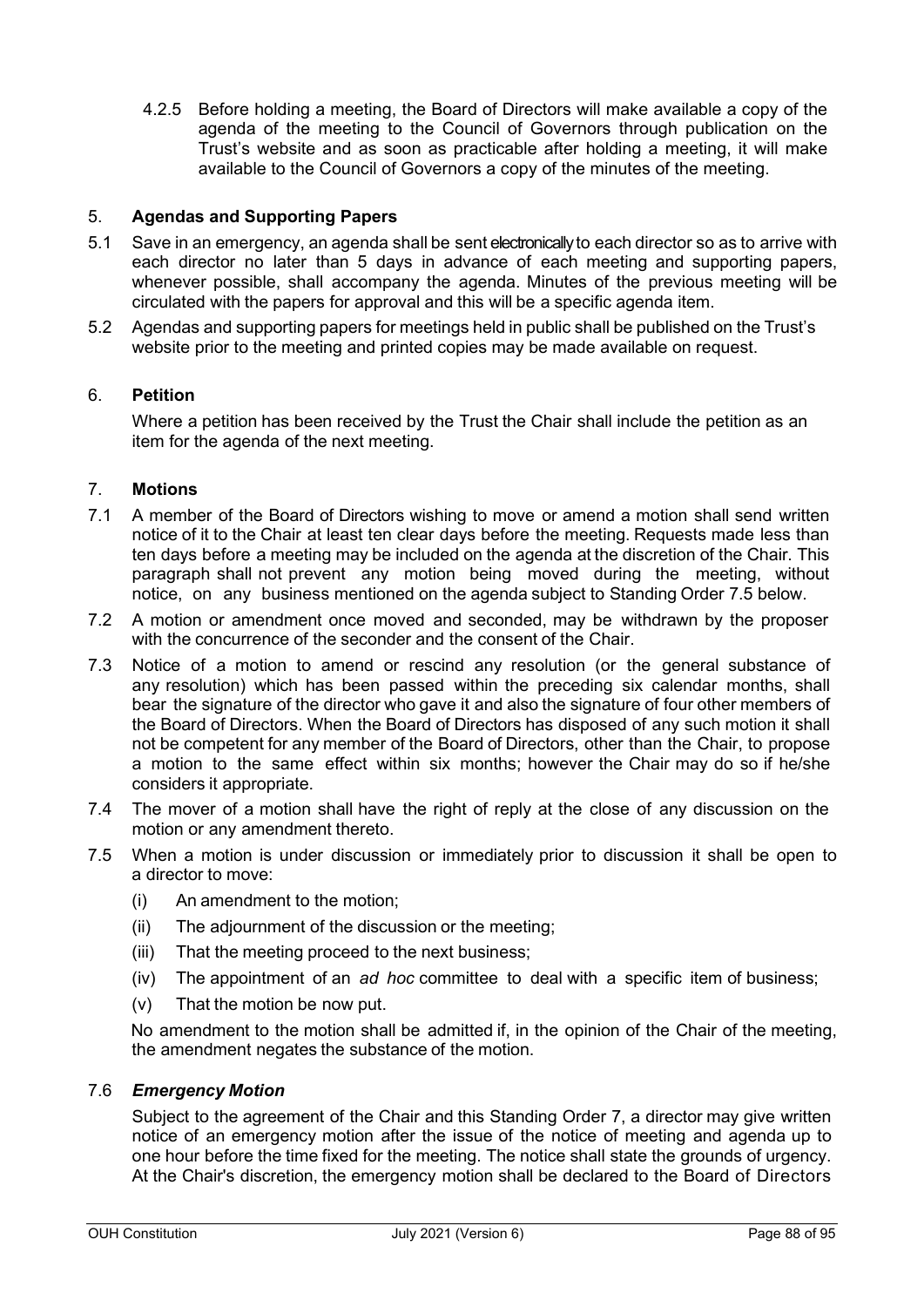at the commencement of the business of the meeting as an additional item included on the agenda. The Chair's decision to include the item shall be final.

## 8. **Voting**

- 8.1 All questions put to the vote shall, at the discretion of the Chair, be decided by a show of hands. A paper ballot may be used if a majority of the Board of Directors present so request.
- 8.2 Save as provided in the constitution, every question put to a vote at a meeting shall be determined by a majority of the votes of the directors present and voting on the question.
- 8.3 In no circumstances may an absent director vote by proxy. Absence is defined as being absent at the time of the vote.
- 8.4 In the case of an equal vote, the Chair or such other person presiding at the meeting shall have a second, and casting vote.

#### 9. **Attendance**

Directors who are unable to attend a meeting shall notify the Secretary in advance of the meeting in question so that their apologies may be submitted.

#### 10. **Quorum**

- 10.1 The quorum of a meeting will be at least half of the whole number of members of the Board of Directors (including at least one non-executive director and one executive director) and those 'present' will include anyone attending by electronic means as long as they have the ability to communicate interactively and simultaneously with all other parties attending the meeting including all persons attending by way of electronic communication.
- 10.2 Except as provided for in paragraph 10.3 below where a member of the Board of Directors has declared an interest in a matter under paragraph 32.5 of the constitution, that member will be disqualified from participating in the discussion on the matter and/or from voting on any resolution in relation to that matter and that member shall not count towards the quorum. If a quorum is then not available for the discussion and/or the passing of a resolution on any matter, that matter may not be discussed further or voted upon at that meeting. Such a position shall be recorded in the minutes of the meeting. The meeting must then proceed to the next item of business.
- 10.3 Where a member of the board has declared an interest in a matter under paragraph 32.5 of the constitution which is authorised in accordance with paragraph 32.2.2 and 32.10 of the constitution the consequences of that authorisation are that the relevant member of the board:

10.3.1 is not (without more) in breach of the duty referred to in sub-paragraph 32.1.1 of the constitution; and

10.3.2 is excluded, subject to paragraph 10.3.3 below, from participating in discussion by the board or from voting on any resolution in relation to the authorised matter in respect of which an interest has been declared; but

10.3.3 the relevant member may participate in discussion and may vote on any resolution relating to the authorised matter if:

- 10.3.3.1 a majority of members of the board (excluding any member of the board who has declared an interest in the matter which has been duly authorised) determines that this would be in the best interest of the Trust.
- 10.3 The requirement in Standing Order 10.1 above for a least one executive director to form part of the quorum shall not apply where the executive directors are excluded from a meeting.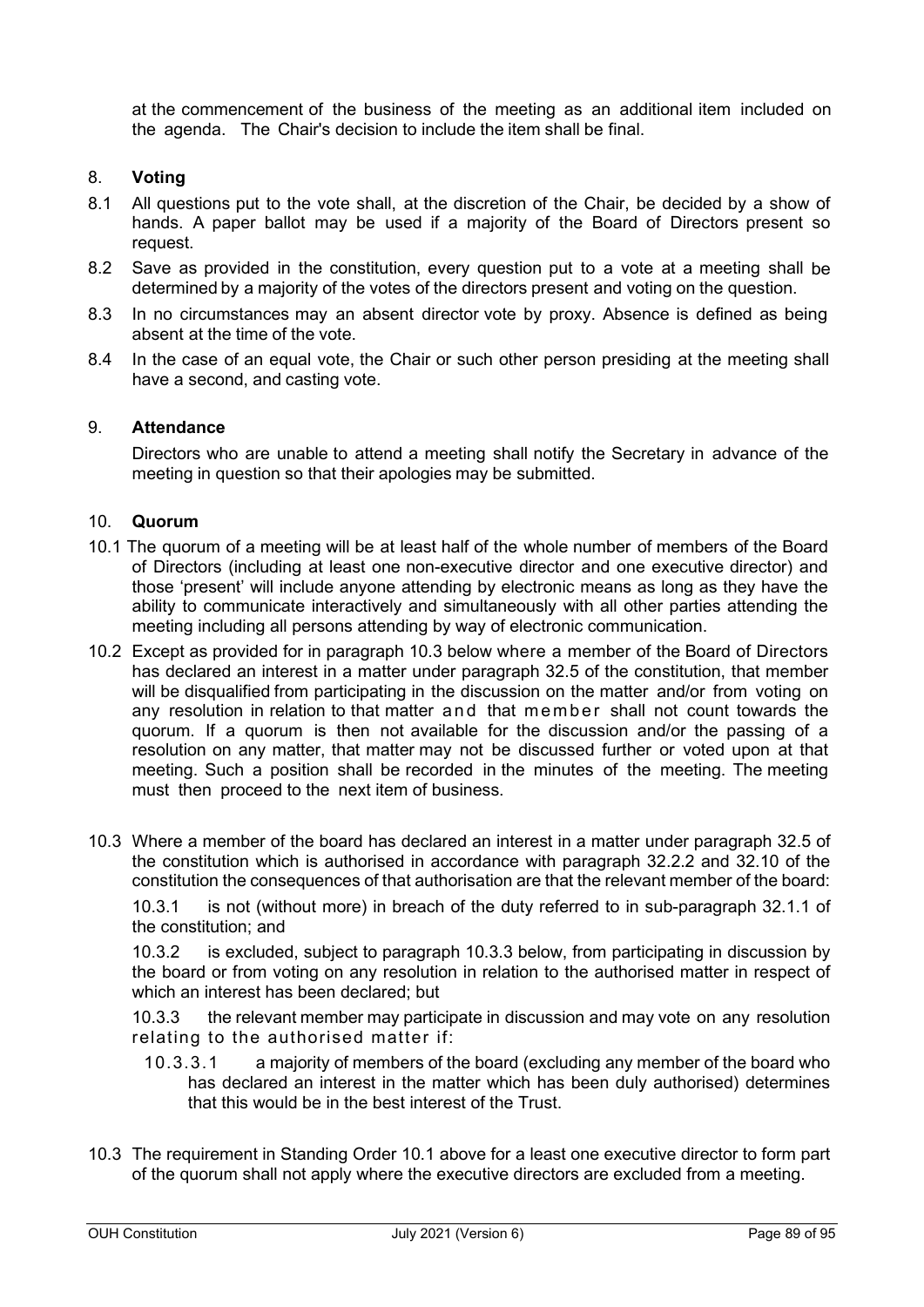## 11. **Chair**

The Chair is appointed in accordance with the Constitution and shall be responsible for the operation of the Board of Directors (and Council of Governors) and chair all Board of Directors and Council of Governors meetings when present.

## 12. **Appointment of the Deputy Chair and Senior Independent Director**

- 12.1 *Deputy Chair:* The Council of Governors at a general meeting may appoint one of the nonexecutive directors to be deputy Chair. Where the Chair dies or ceases to hold office, or where they are unable to perform their duties as Chair owing to illness, conflict of interest or any other cause, the deputy Chair shall act as Chair and perform the Chair's duties until a new Chair is appointed or the existing Chair resumes their duties, as the case may be.
- 12.2 *Senior Independent Director:* The Board of Directors (in consultation with the Council of Governors) may appoint a non-executive director as theSenior Independent Director who shall perform the role set out in the NHS Foundation Trust Code of Governance.

#### 13. **Executive Directors**

Executive directors (who may also be known as Chief Officers) are appointed in accordance with the constitution and shall exercise their authority within the terms of these Standing Orders, the Standing Financial Instructions and the Scheme of Reservation and Delegation.

#### 14. **Chief Executive**

The Chief Executive shall be responsible for the overall performance of the executive functions of the Trust and is the Accounting Officer for the Trust.

## 15. **Finance Director**

The Finance Director (who may also be known as the Chief Finance Officer) shall be responsible for the provision of financial advice to the Trust and for the supervision of financial control and accounting systems.

## 16. **Non-Executive Directors**

The non-executive directors shall not be granted nor shall they seek to exercise any individual executive powers on behalf of the Trust.

## 17. **Chairman's ruling**

The decision of the Chair of the meeting on questions of order, relevancy and regularity (including procedure on handling motions) and his or her interpretation of the Standing Orders and Standing Financial Instructions, at the meeting, shall be final.

## 18. **Arrangements for the Exercise of Trust Functions by Delegation**

#### 18.1 *Scheme of Reservation and Delegation*

The Chief Executive shall prepare a Scheme of Reservation and Delegation identifying matters that shall be reserved and those to be delegated which shall be considered and approved by the Board of Directors.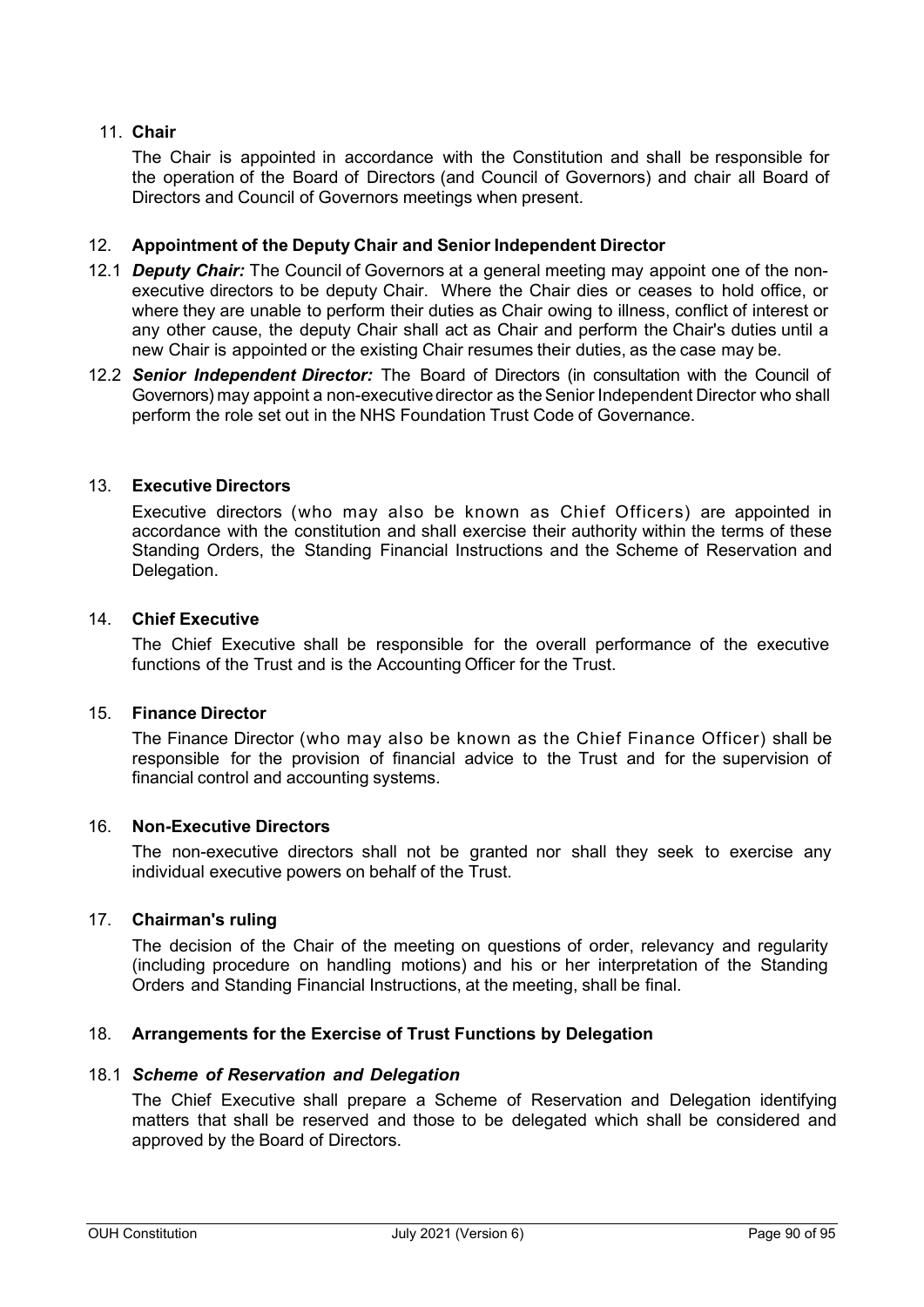## 18.2 *Delegation of Functions to Committees, Officers or other bodies.*

Subject to the Regulatory Framework and such guidance, if any, as may be given by Monitor, the Board of Directors may make arrangements on behalf of the Trust for the exercise of any of its functions by an executive director of the Trust or by a committee or subcommittee which it has formally constituted in accordance with the constitution subject to paragraph 19.1 below; in each case subject to such restrictions and conditions as the Board of Directors think fit.

## 18.3 *Emergency Powers*

The powers which the Board of Directors has retained to itself may be exercised by the Chief Executive and the Chair after having consulted at least one other Non-Executive Director. The exercise of such powers by the Chief Executive and the Chair shall be reported to the nest formal meeting of the Board of Directors for ratification.

## 18.4 *Delegation to Committees*

The Board of Directors shall agree from time to time to the delegation of executive powers to be exercised by committees, or sub-committees, which it has formally constituted in accordance with the constitution subject to paragraph 19.1 below. The constitution and terms of reference of these committees, or sub-committees and their specific executive powers shall be approved by the Board of Directors in respect of its sub-committees.

## 18.5 *Scheme of Delegation*

The Chief Executive shall prepare a Scheme of Delegation identifying their proposals which shall be considered and approved by the Board of Directors. The Chief Executive may periodically propose any amendment to the Scheme of Delegation which shall be considered and approved by the Board of Directors.

## 18.6 *Delegation to Officers*

Those functions of the trust which have not been retained as reserved by the Board of Directors or delegated to an executive director or to another committee or sub-committee shall be exercised on behalf of the trust by the Chief Executive. The Chief Executive shall determine which functions they will perform personally and shall nominate officers to undertake the remaining functions for which they will still retain accountability to the trust.

## 18.7 *Discharge of the Direct Accountability*

Nothing in the Scheme of Reservation and Delegation shall impair the discharge of the direct accountability to the Board of Directors of the Finance Director to provide information and advise the Board of Directors in accordance with statutory requirements or any requirements of Monitor.

#### 18.8 *Duty to report non-compliance with Standing Orders and Standing Financial Instructions*

If for any reason these Standing Orders are not complied with, full details of the non-compliance, and the circumstance around it, shall be reported to the next formal meeting of the Board of Directors for action or ratification. All members of the Board of Directors and officers have a duty to disclose any non-compliance with these Standing Orders to the trust Secretary as soon as possible.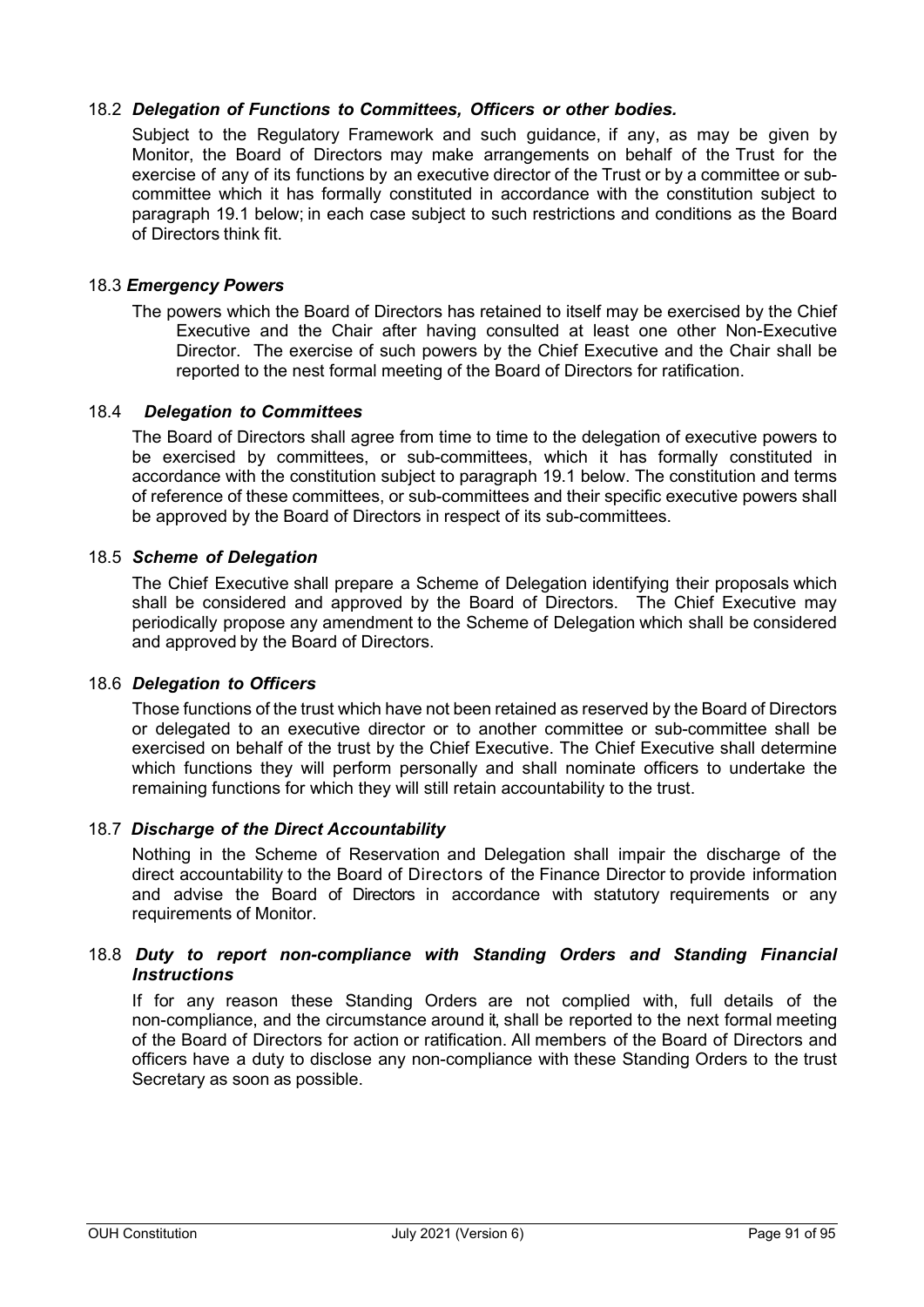## 19. **Appointment of Committees and Sub-Committees**

## 19.1 *Appointment of Committees and Sub-Committees*

Subject to paragraph 3.3 of the constitution and such directions and guidance as may be issued by the Board of Directors from time to time, the Board of Directors may appoint committees of the Board of Directors consisting of one or more directors.

A committee appointed under this Standing Order may, subject to such directions and guidance as may be issued by the Board of Directors, appoint sub-committees.

## 19.2 *Applicability of Standing Orders and Standing Financial Instructions to Committees and Sub-Committees*

The Standing Orders and Standing Financial Instructions of the trust, as far as applicable, shall as appropriate apply to meetings and any committees and sub-committees established by the Board of Directors. In which case the term "Chair" is to be read as a reference to the Chair of the committee or sub-committee as the context permits, and the term "member of the Board" is to be read as a reference to a member of the committee or sub-committee also as the context permits.

#### 19.3 *Delegation of powers by Committees to Sub-Committees*

Where committees are authorised to establish sub-committees they may not delegate executive powers to the sub-committees unless expressly authorised by the Board of Directors.

#### 19.4 *Terms of Reference of Committees*

Each such committee or sub-committee shall have such terms of reference and powers and be subject to such conditions as the Board of Directors shall decide. Such terms of reference shall be in accordance with the Regulatory Framework and guidance issued by Monitor.

#### 19.5 *Approval of Appointments to Committees*

Subject to Standing Order 19.6, the Board of Directors shall approve the appointments to each of the committees which it has formally constituted.

#### 19.6 *Appointments for Statutory Functions*

Where the Board is required by the Constitution, by any applicable statute or regulations or by any guidance issued by Monitor to appoint persons to a committee to undertake statutory functions, and where such appointments are to operate independently of the Board of Directors, such appointments shall be made in accordance with the constitution or such applicable statute or regulations or such guidance issued by Monitor.

## 19.7 *Committees established by the Board of Directors*

The committees established by the Board of Directors are:

- 19.7.1 Audit Committee;
- 19.7.2 Remuneration and Appointments Committee;
- 19.7.3 Integrated Assurance Committee; and
- 19.7.4 where so required, a committee to act as a joint special committee with a committee of the Council of Governors for the purpose of resolving disputes between the Council of Governors and the Board of Directors in accordance with the Dispute Resolution Procedure at Annex 8, Appendix [2: Dispute resolution procedures.](#page-96-0)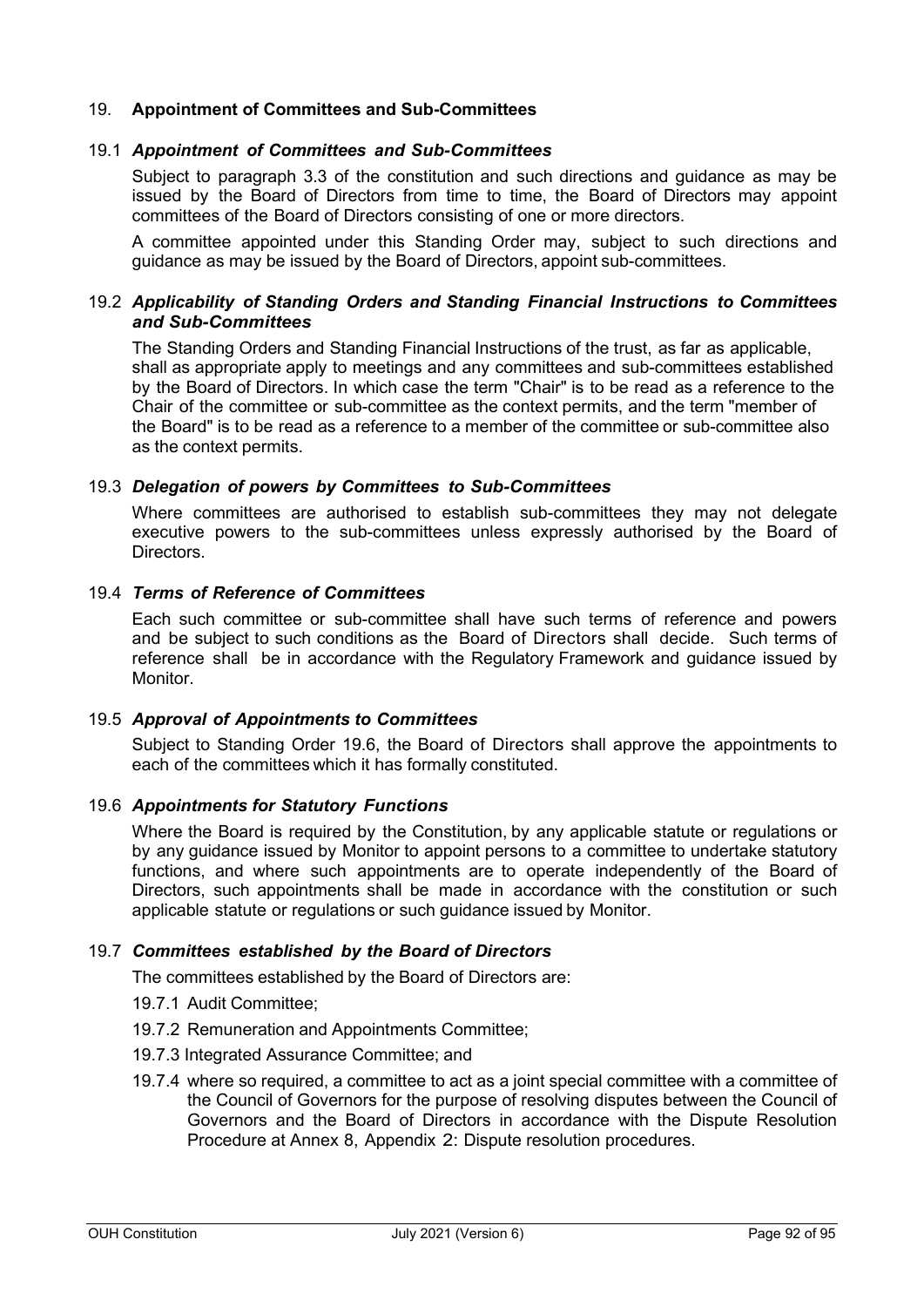## 19.8 *Other Committees and Sub-Committees*

The Board of Directors may also establish such other committees and sub-committees as required to discharge its responsibilities.

## **20**. **Declarations of Interest and Register of Interests**

20.1 The Constitution, the 2006 Act and the Code of Conduct and Accountability require directors to declare interests which are relevant and material to the NHS board of which they are a director. All existing directors should declare such interests. Any directors appointed subsequently should do so on appointment.

- 20.1 The requirements made of members of the Board of Directors in relation to declaring and managing conflicts of interest are set out in paragraph 31 of the Constitution.
- 20.2 The requirements made of members of the Council of Governors in relation to declaring and managing conflicts of interest are set out at paragraph 6 in *Annex 6 to the Constitution: Standing Orders for the Practice and Procedure of Governors*.

#### 21. **Custody of Seal**

The common seal of the trust shall be kept by the Chief Executive or a nominated manager by them in a secure place.

#### 22. **Sealing of Documents**

Where it is necessary that a document shall be sealed, the seal shall be affixed in the presence of two senior managers duly authorised by the Chief Executive and also not from the originating department, and shall be attested by them.

#### 23. **Register of Sealing**

The Chief Executive shall keep a register in which they, or another manager of the trust authorised by them, shall enter a record of the sealing of every document.

#### 24. **Signature of Documents**

Where any document will be a necessary step in legal proceedings on behalf of the Trust, it shall, unless any enactment otherwise requires or authorises, be signed by the Chief Executive or any executive director.

In land transactions, the signing of certain supporting documents will be delegated to managers and set out clearly in the Scheme of Delegation but will not include the main or principal documents effecting the transfer (e.g. sale/purchase agreement, lease, contracts for construction works and main warranty agreements or any document which is required to be executed as a deed).

The signature of any non-legally binding document (such as Heads of Terms or Memoranda of Understanding) which may subsequently create a reputational or other risk to the Trust should it subsequently wish to renegotiate the terms of the agreement, shall, unless any enactment otherwise requires, be signed by either the person or persons who are authorized to sign the resulting legally binding document.

## 25. **Suspension of Standing Orders**

25.1 Except where this would contravene any statutory provision, or guidance issued by Monitor, any one or more of the Standing Orders may be suspended at any meeting, provided the meeting is quorate. Any such suspension shall be recorded in the minutes of the meeting.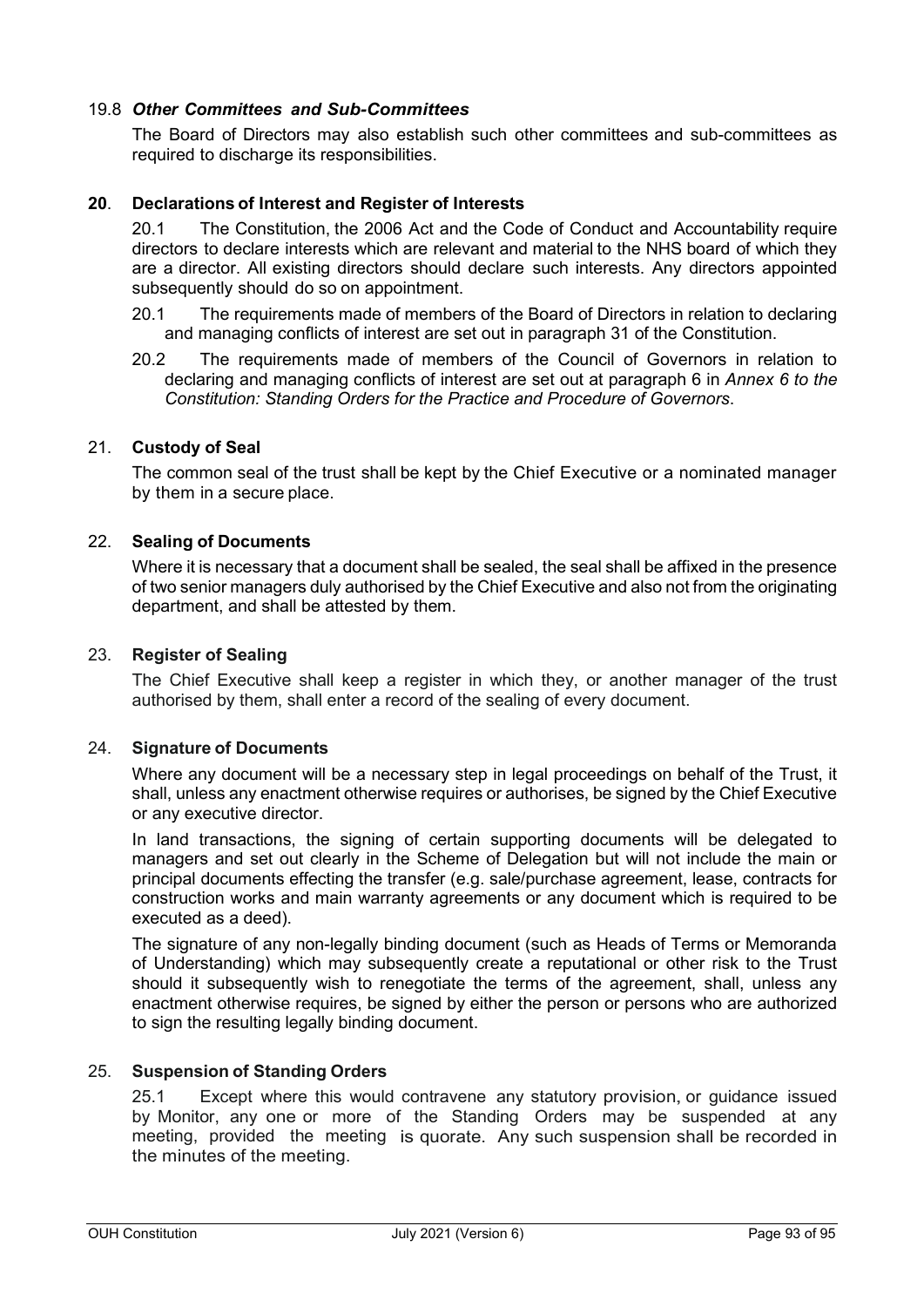25.2 A separate record of matters discussed during the suspension of Standing Orders shall be made and shall be available to the directors.

25.3 No formal business may be transacted while Standing Orders are suspended.

25.4 The Audit Committee shall review every decision to suspend the Standing Orders.

## 26. **Confidentiality**

All members of the Board of Directors shall abide by the Trust's policies on confidentiality and the Trust's Code of Conduct and will be required to declare compliance with the code upon appointment and annually thereafter.

## 27. **Interface between the Board of Directors and the Council of Governors**

The Board will cooperate with the Council of Governors as far as possible in order to comply with the Regulatory Framework in all respects and in particular in relation to matters set out in the Constitution. In the event of a dispute arrangements are set out in Annex 8, [Appendix](#page-96-0) 2: [Dispute resolution procedures.](#page-96-0)

#### 28. **Standing Orders to be given to Members of the Board and Officers**

It is the duty of the Chief Executive to ensure that existing members of the Board of Directors and officers and all new appointees are notified of and understand their responsibilities within Standing Orders and Standing Financial Instructions. Updated copies shall be issued to staff designated by the Chief Executive.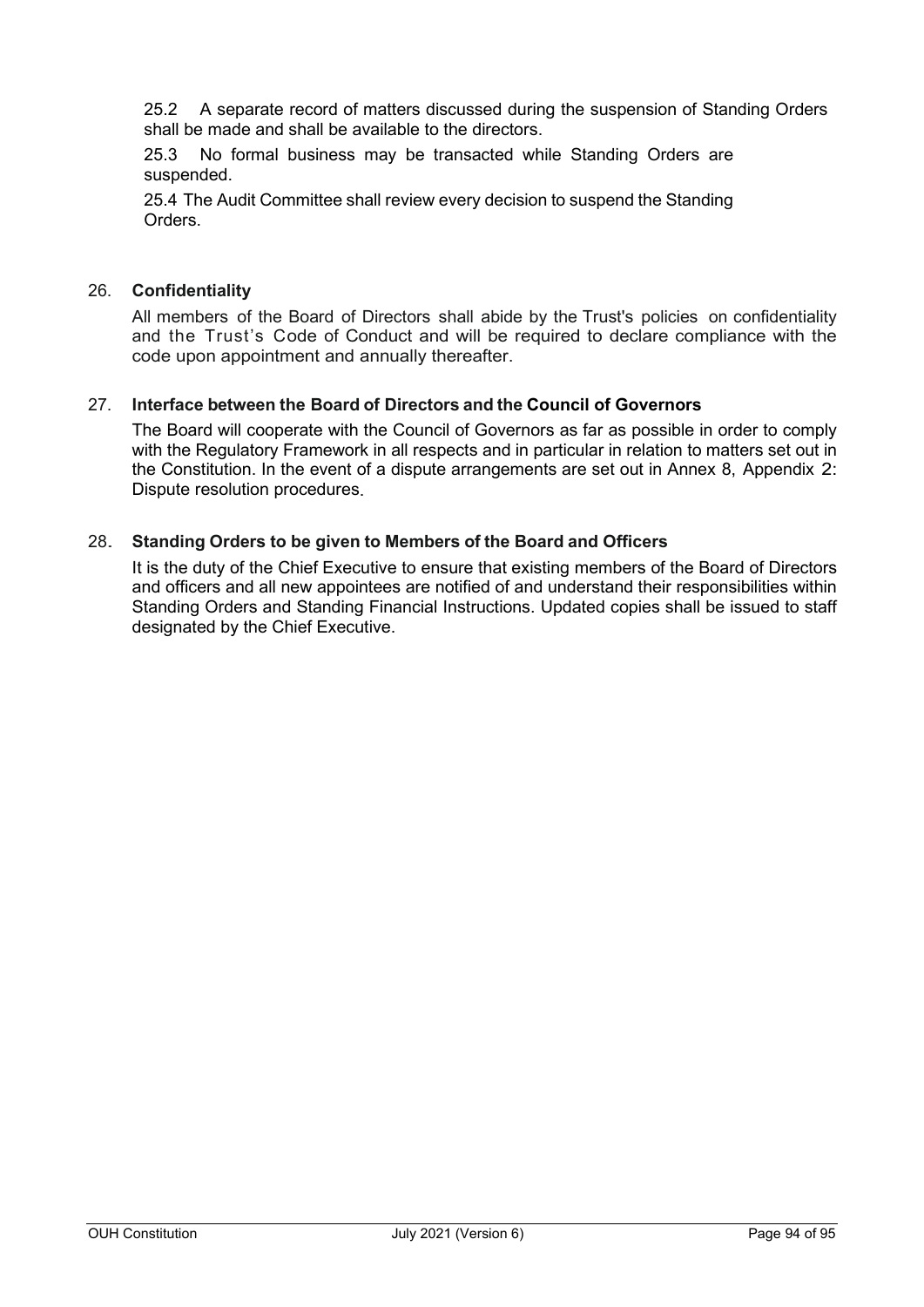# **Annex 8: Further provisions**

## *Annex 8, Appendix 1: Membership*

## **1. Representative Membership**

- 1.1. The Trust shall at all times strive to have a membership that is, taken as a whole, representative of those eligible for membership. To this end, the Trust shall have in place and pursue a membership strategy which shall be approved by the Council of Governors and shall be reviewed by them from time to time and at least every three years.
- 1.2. The Council of Governors shall present to each Annual Members' Meeting:
	- 1.2.1. A report on steps taken to achieve membership that is representative of those eligible for membership.
	- 1.2.2. Progress on the membership strategy.
	- 1.2.3. Any changes to the membership strategy.

#### **2. Disqualification from membership of the trust**

- 2.1. A person may not become or remain a member of the Trust if they have demonstrated aggressive or violent behaviours at any hospital and following such behaviours have been asked to leave, have been removed or excluded from any hospital in accordance with the relevant trust policy for withholding treatment from violent/aggressive patients.
- 2.2. A person may not become or remain a member of the Trust if they have been confirmed as a 'vexatious complainant' in accordance with the relevant trust policy for handling complaints.
- 2.3. Any person involved in an incident of violence against the Trust's hospitals, facilities, employees or registered volunteers may not become or remain a member of the Trust.
	- 2.4. A person may not become or remain a member of the Trust if they have been removed as a member from another NHS Foundation Trust.
- 2.5. A person may not become or remain a member of the Trust if they are deemed to have acted in a manner contrary to the interests of the trust.
- 2.6. Where the Trust is on notice that a member may be disqualified from membership, or may no longer be eligible to be a member the Secretary shall give the member 14 days' written notice to show cause why their name should not be removed from the register of members. On receipt of any such information supplied by the member, the Secretary may, if they consider it appropriate, remove the member from the register of members. In the event of any dispute the Secretary shall refer the matter to the Council of Governors to determine. Any appeal against the determination made by the Council of Governors in such circumstances may be referred for resolution in accordance with the procedures under Annex 8 Appendix 2: Dispute Resolution Procedures.
- 2.7. All members of the Trust shall be under a duty to notify the Secretary of any change in their particulars which may affect their entitlement as a member.

#### **3. Expulsion from membership of the trust**

3.1. A member may be expelled by a resolution approved by not less than two-thirds of the members of the Council of Governors present and voting at a meeting of the Council of Governors. The following procedure is to be adopted: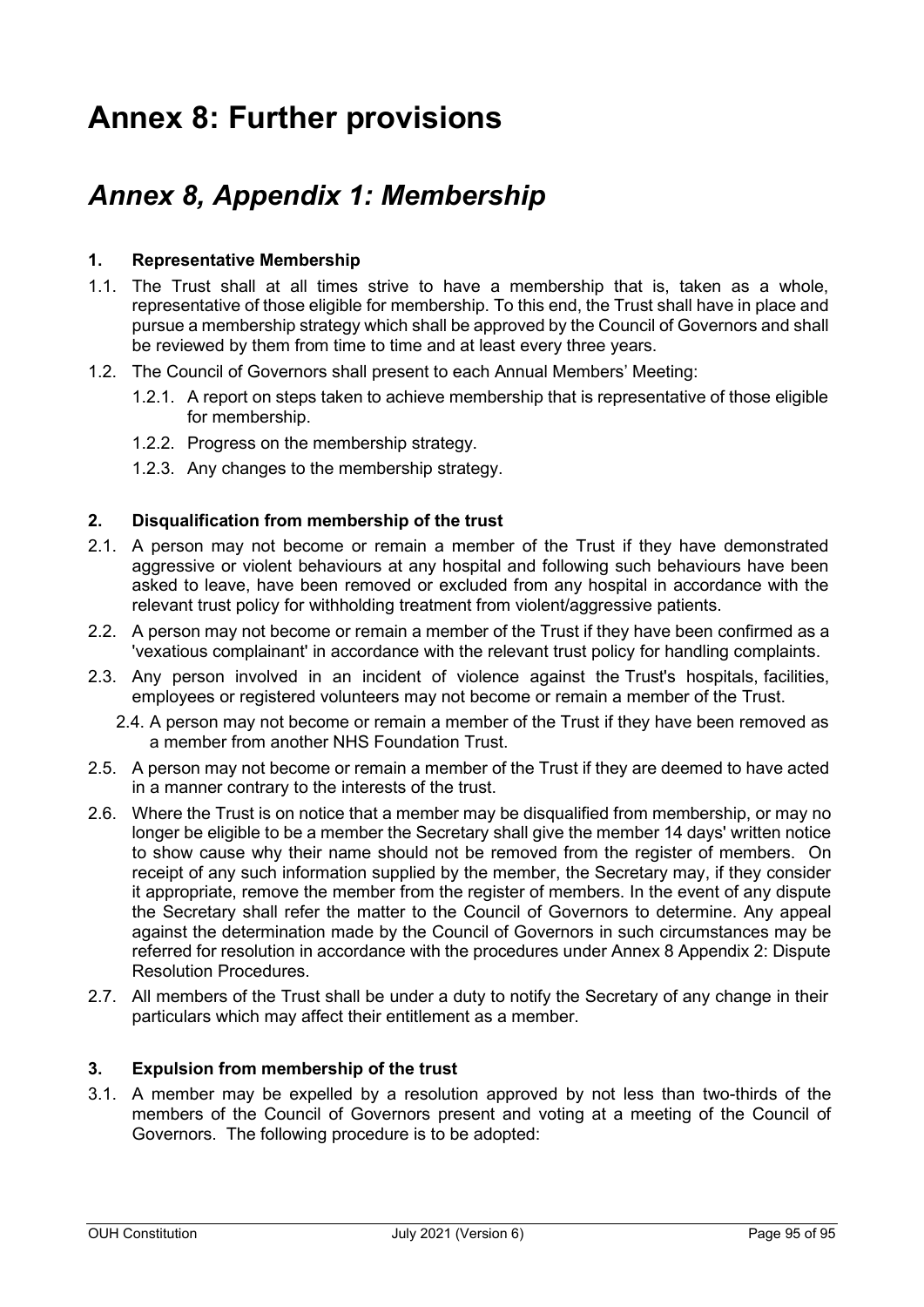- 3.1.1. Any member may complain to the Head of Corporate Governance that another member has acted in a way detrimental to the interests of the Trust, or is otherwise disqualified as set out in paragraph 2 above.
- 3.1.2. If a complaint is made, the Council of Governors may itself consider the complaint, having taken such steps as it considers appropriate, to ensure that each member's point of view is heard and may either:
	- 3.1.2.1. dismiss the complaint and take no further action; or
	- 3.1.2.2. arrange for a resolution to expel the member complained of to be considered at the next meeting of the Council of Governors.

## **4. Termination of Membership**

- 4.1. A member shall cease to be a member on:
	- 4.1.1. death;
	- 4.1.2. resignation by notice in writing to the Secretary;
	- 4.1.3. ceasing to fulfil the requirements of paragraphs 6, 7 or 8 of the constitution, as the case may be; or
	- 4.1.4. being disqualified or expelled pursuant to paragraphs 2 and 3 of Annex 8 respectively.

## **5. Voting at Council of Governors elections**

- 5.1. As required by section 60(5) of the NHS Act 2006, a member may not for the purpose of Section 60(1) of the 2006 Act, vote at an election for a public Council of Governors constituency unless within the period specified they have made a declaration in the specified form stating the particulars of his qualification to vote as a member of a constituency, or class, or area within a constituency for which an election is being held.
- 5.2. No member may make a statement of declaration which is false in material particular; this is an offence in respect of Section 60(1) of the 2006 Act for public members. Trust procedures apply for staff members.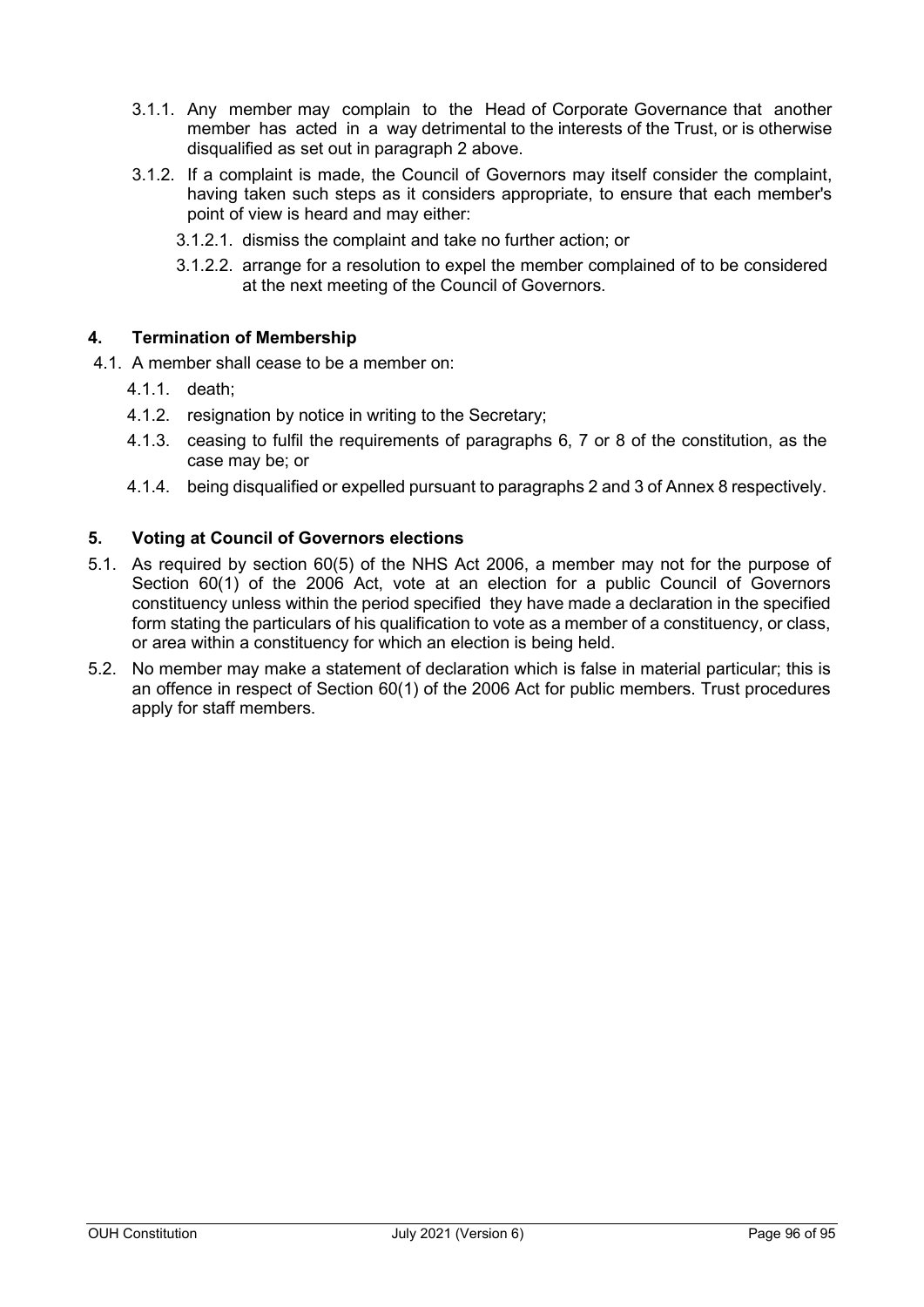# <span id="page-96-0"></span>*Annex 8, Appendix 2: Dispute resolution procedures*

## **1. Dispute: General**

- 1.1. In the event of an unresolved dispute which arises out of this Constitution between the Trust and:
	- a. a member; or
	- b. any person aggrieved who has ceased to be a member within the six months prior to the date of the dispute; or
	- c. any person bringing a claim under this constitution; or
	- d. a governor of the Trust;

the issue is to be submitted to an arbitrator agreed by the parties. The arbitrator's decision will be binding and conclusive on all parties.

1.2. Any person bringing a dispute must, if required to do so, deposit with the Trust a reasonable sum (not exceeding £250) to be determined by the Council of Governors and approved by the Head of Corporate Governance. The arbitrator will decide how the costs of arbitration will be paid and what should be done with the deposit.

#### **2. Dispute: Council of Governors and the Board of Directors**

- 2.1. In the event of dispute between the Council of Governors and the Board of Directors:
	- 2.1.1. In the first instance the Chair on the advice of the Head of Corporate Governance, and such other advice as the Chair may see fit to obtain, shall seek to resolve the dispute;
	- 2.1.2. If the Chair is unable to resolve the dispute they shall agree with the Lead Governor the appointment of a joint special committee constituted as a committee of the Board of Directors and a committee of the Council of Governors, both comprising equal numbers, to consider the circumstances and to make recommendations to the Council of Governors and the Board of Directors with a view to resolving the dispute. The Chair and Lead Governor shall agree whether the joint special committee shall be chaired by an independent person to facilitate resolution;
	- 2.1.3. If the recommendations (if any) of the joint special committee are unsuccessful in resolving the dispute, the Chair may refer the dispute to the Board of Directors who shall make the final decision.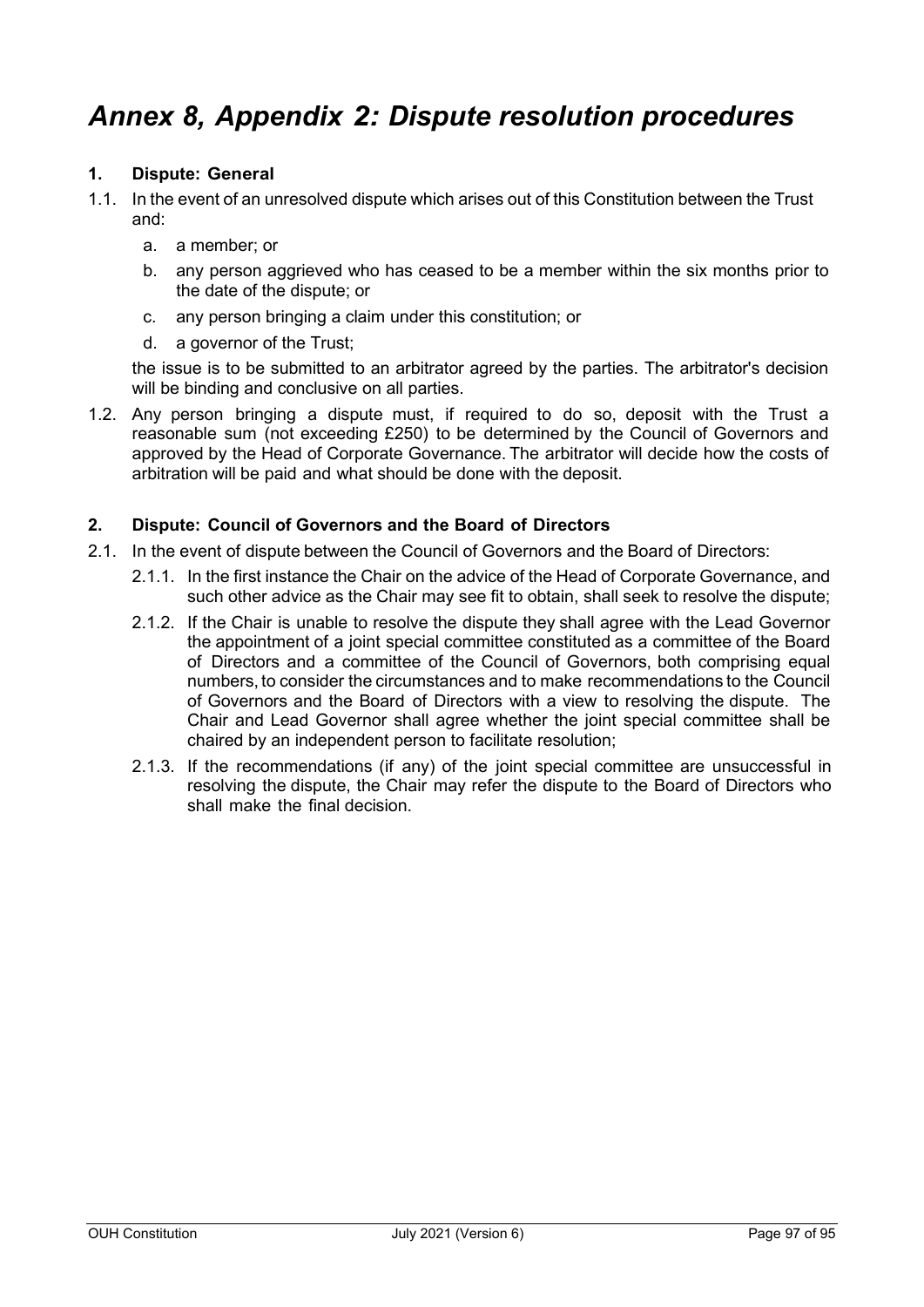# *Annex 8, Appendix 3: Legal issues*

## 1. **Checking Process: Non-Executive Directors**

Non-executive directors will be subject to a checking process at the time of appointment. This will involve Disclosure and Barring Service (DBS) checks, and the fit and proper person requirement and a medical undertaken by the Trust's Occupational Health Department. N.B. executive directors undergo these checks as part of the Trust's recruitment process.

## 2. **Review of Trust Documents**

As part of its commitment to good governance, the Trust will undertake regular reviews of all its documentation. Any change/amendment will be considered by the appropriate Board/Committee within the Trust and made in accordance with paragraph 44 of the constitution.

3. **Interpretation** In the event of a question arising about any ambiguity, meaning or internal inconsistency within this Constitution or about any matter not provided for by the constitution the Board of Directors shall have jurisdiction to determine that question and its decision shall be binding.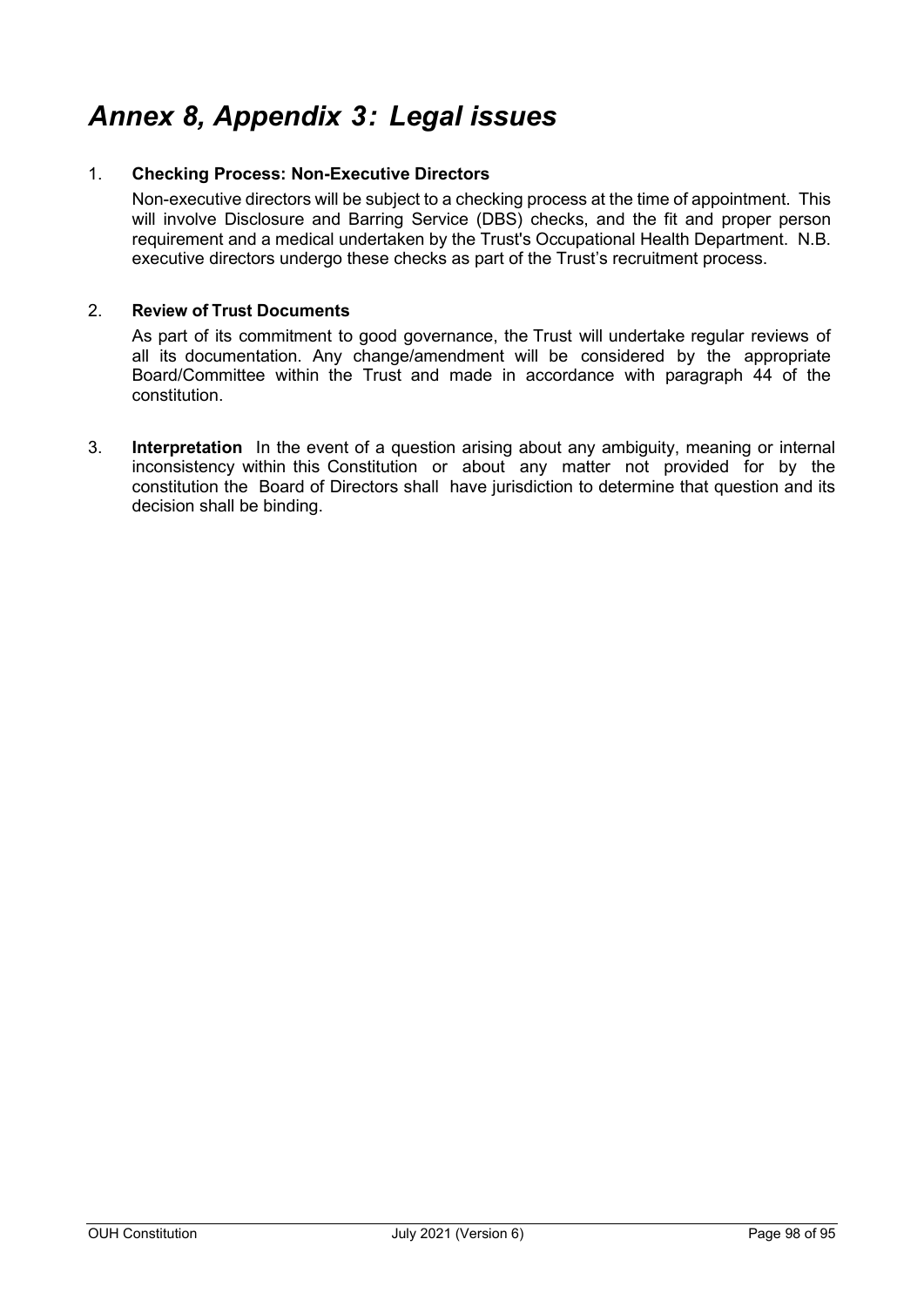## *Annex 8, Appendix 4: Appointment of Chair and non-executive Directors*

## **1. Arrangements for Appointments**

- 1.1. Subject to the provisions of the constitution, the process for appointing new non-executive directors and the Chair will be as follows:
- 1.2. Subject to paragraphs 1.3, 1.4, 1.5 and 2 below, the Chair and other non-executive directors are to be appointed (or re-appointed) by the Council of Governors following a process of open competition.
- 1.3. On the first renewal of the appointment of the Chair or other non-executive director, where possible no later than four months before the end of their first term, the Council of Governors *Remuneration, Nominations and Appointments Committee* [RNAC] will recommend to the Council of Governors whether the Chair or other non-executive director may be reappointed for a second term without a process of open competition. If the Council of Governors having considered RNAC's recommendation does not consider the reappointment without open competition appropriate, then a suitable replacement will be identified in accordance with paragraphs 1.6 – 1.10 below.
- 1.4. In advance of the expiry of a second or subsequent term of the Chair or other non-executive director, where possible no later than four months before the expiry of their term, the RNAC may be asked to advise the Council of Governors whether specific and exceptional circumstances can be demonstrated which support reappointment of that non-executive director for a further term of specified duration. This will be the case only if RNAC determines that the reappointment is necessary
	- 1.4.1. to meet specified needs of the Trust; and
	- 1.4.2. to enhance effectiveness of the Board in its leadership of the Trust.

In such cases, RNAC will recommend reappointment for a further term of specified duration without a process of open competition as being in the best interests of the Trust. When considering whether to recommend reappointment, and when specifying the duration of any further term, RNAC will have due regard to the *NHS Foundation Trust Code of Governance*. If RNAC does not consider reappointment without open competition to be appropriate, then a suitable replacement should be identified in accordance with paragraphs 1.6 - 1.10 below.

- 1.5. The University of Oxford shall be entitled to nominate a representative to serve as a nonexecutive director of the Trust for a period to be agreed by the RNAC, subject to appointment in accordance with the 2006 Act.
- 1.6. No later than three months before the end of the term of office of the Chair or a non-executive director (as the case may be), who is not to be reappointed without open competition in accordance with paragraphs 1.3 or 1.4 above, an Appointment Panel will be convened to seek a suitable replacement. The relevant Appointment Panel will be constituted in accordance with paragraph 1.9 or 1.10 below.
- 1.7. The Appointment Panel shall seek candidates for office by way of open advertisement and other means. It shall assess and select for interview such candidates as are considered appropriate and in doing so the Appointment Panel shall be at liberty to seek advice and assistance from persons other than members of the Panel, including (without limitation) the Council of Governors and the Board of Directors.
- 1.8. The Appointment Panel will make recommendations to the Council of Governors on the appointment of any candidate or candidates (as the case may be) identified through open competition as it considers appropriate. The RNAC will make recommendations to the Council of Governors about non-executive directors' pay. External professional advisers will be